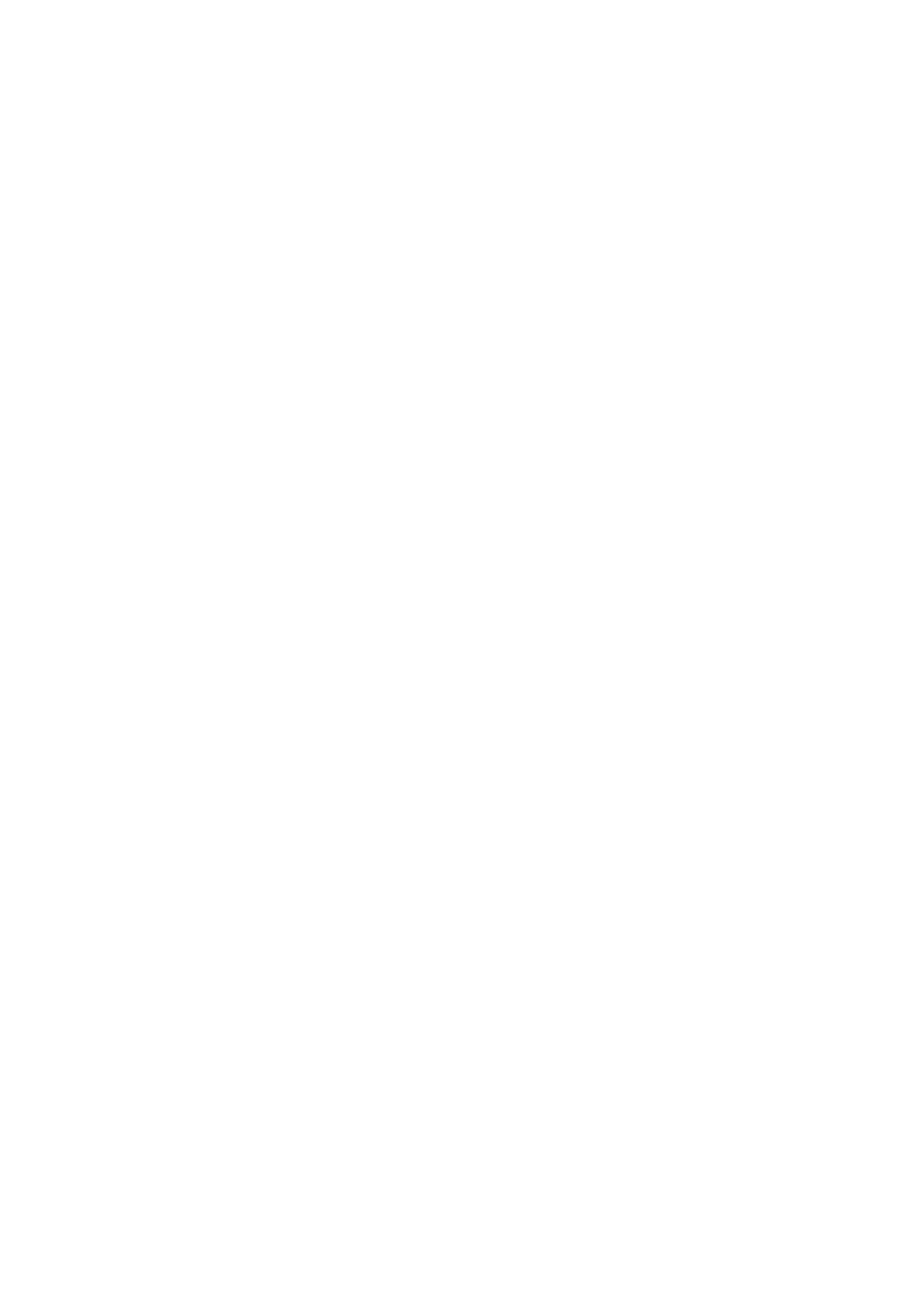

# Standard ECMA-357 1st Edition / June 2004

# **ECMAScript for XML (E4X) Specification**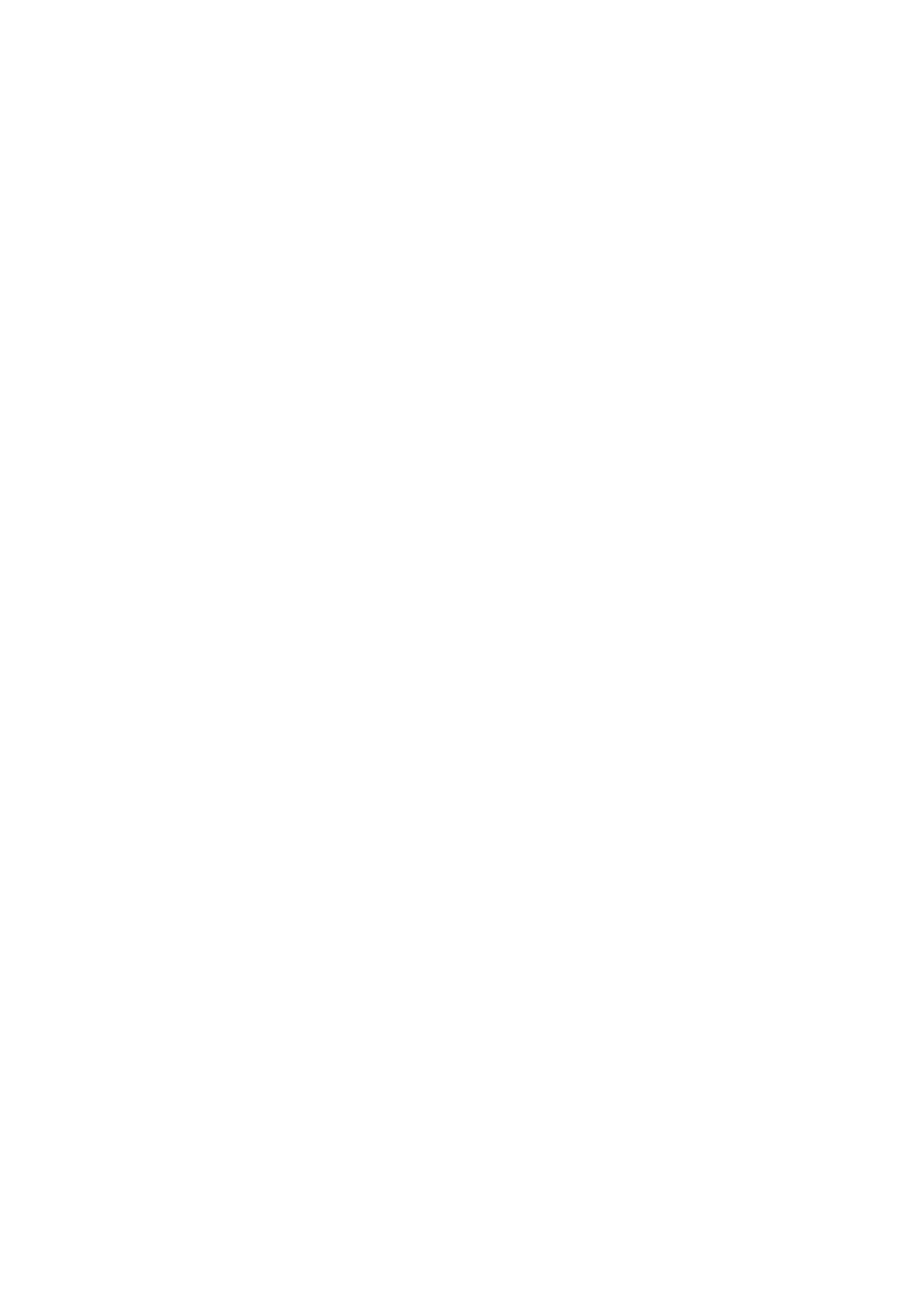

# **Brief History**

On 13 June 2002, a group of companies led by BEA Systems proposed a set of programming language extensions adding native XML support to ECMAScript (ECMA-262). The programming language extensions were designed to provide a simple, familiar, general purpose XML programming model that flattens the XML learning curve by leveraging the existing skills and knowledge of one of the largest developer communities worldwide. The benefits of this XML programming model include reduced code complexity, tighter revision cycles, faster time to market, decreased XML footprint requirements and looser coupling between code and XML data.

The ECMAScript group (Ecma TC39-TG1) unanimously agreed to the proposal and established a sub-group to standardize the syntax and semantics of a general purpose, cross platform, vendor neutral set of programming language extensions called ECMAScript for XML (E4X). The development of this Standard started on 8 August 2002. This Standard was developed as an extension to ECMAScript Edition 3, but may be applied to other versions of ECMAScript as well.

This Standard adds native XML datatypes to the ECMAScript language, extends the semantics of familiar ECMAScript operators for manipulating XML data and adds a small set of new operators for common XML operations, such as searching and filtering. It also adds support for XML literals, namespaces, qualified names and other mechanisms to facilitate XML processing.

This Standard will be integrated into future editions of ECMA-262 (ECMAScript). The ECMAScript group is working on significant enhancements for future editions of the ECMAScript language, including mechanisms for defining XML types using the XML Schema language and support for classes.

This Standard has been adopted as the 1<sup>st</sup> Edition of ECMA-357 by the Ecma General Assembly in June 2004.

The following people have contributed to this specification:

John Schneider, BEA/AgileDelta (Lead Editor) Rok Yu, Microsoft (Supporting Editor) Jeff Dyer, Macromedia (Supporting Editor)

Steve Adamski, AOL/Netscape Patrick Beard, AOL/Netscape Adam Bosworth, BEA Steve Brandli, BEA Vikram Dhaneshwar, Microsoft Brendan Eich, Mozilla Foundation Nathanial Frietas, palmOne Gary Grossman, Macromedia Waldemar Horwat, AOL/Netscape Ethan Hugg, AgileDelta Mark Igra, BEA David Jacobs, MITRE Alex Khesin, BEA

Terry Lucas, BEA Milen Nankov, AgileDelta Brent Noorda, Openwave Richard Rollman, AgileDelta Markus Scherer, IBM Michael Shenfield, RIM Dan Suciu, University of Washington Peter Torr, Microsoft Eric Vasilik, BEA Herman Venter, Microsoft Wayne Vicknair, IBM Roger Weber, BEA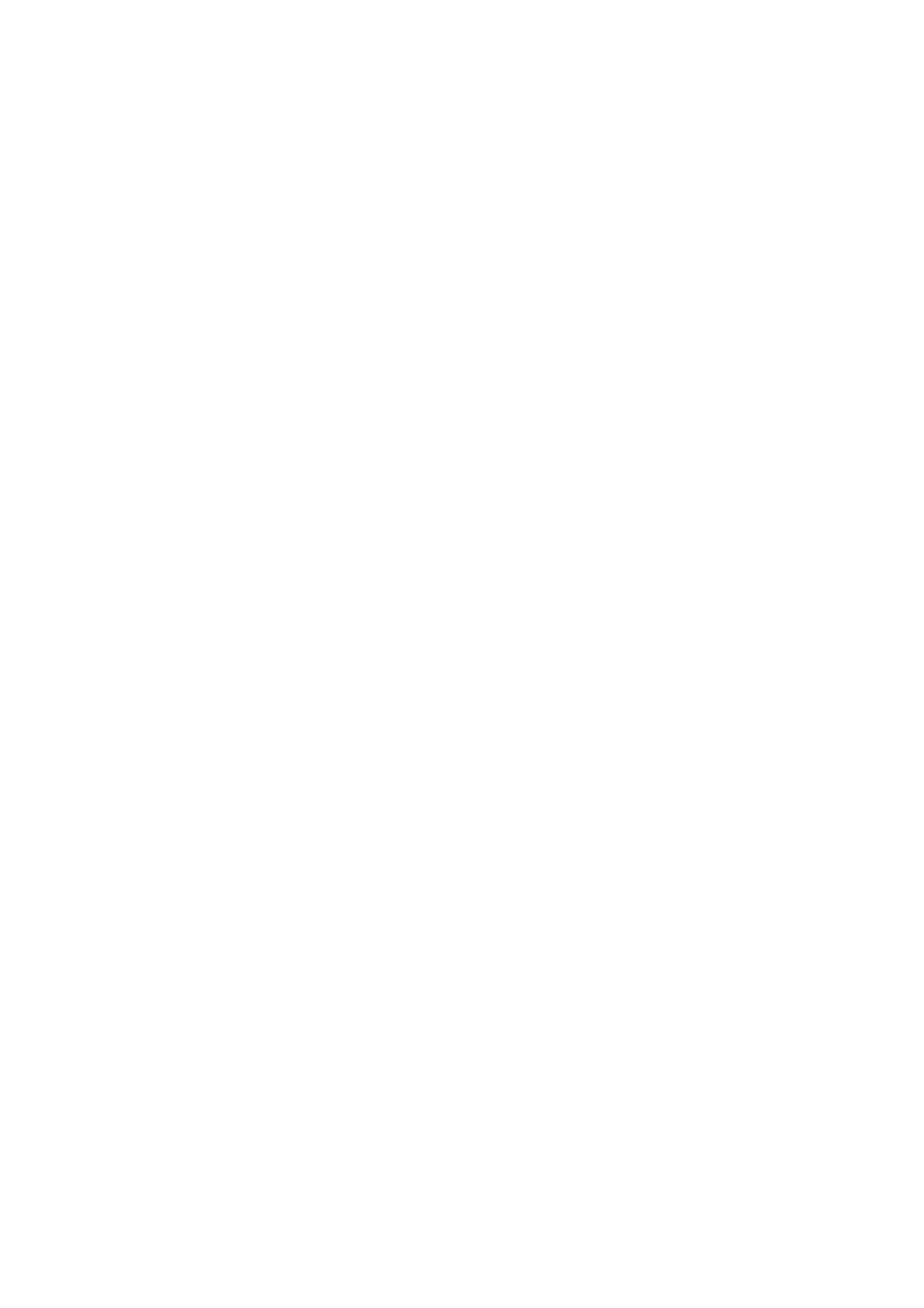

# **Table of contents**

| 1 Scope                                         | 1                       |
|-------------------------------------------------|-------------------------|
| 2 Status of this Document                       | 1                       |
| 3 Conformance                                   | 1                       |
| <b>4 Normative References</b>                   | 1                       |
| <b>5 Motivation</b>                             | $\mathbf 2$             |
| 5.1 The Rise of XML Processing                  | $\overline{2}$          |
| 5.2 Current XML Processing Approaches           | $\overline{\mathbf{c}}$ |
| 5.2.1 The Document Object Model (DOM)           | $\overline{2}$          |
| 5.2.2 The eXtensible Stylesheet Language (XSLT) | $\overline{c}$          |
| 5.2.3 Object Mapping                            | $\overline{2}$          |
| 5.3 The E4X Approach                            | 3                       |
| <b>6 Design Principles</b>                      | 3                       |
| <b>7 Notational Conventions</b>                 | 3                       |
| 7.1 Algorithm Conventions                       | 3                       |
| 7.1.1 Indentation Style                         | 4                       |
| 7.1.2 Property Access                           | 4                       |
| 7.1.3 Iteration                                 | 5                       |
| 7.1.4 Conditional Repetition                    | 6                       |
| 7.1.5 Method Invocation                         | $\overline{7}$          |
| <b>8 Lexical Conventions</b>                    | 7                       |
| 8.1 Context Keywords                            | 8                       |
| 8.2 Punctuators                                 | 8                       |
| 8.3 XML Initialiser Input Elements              | 9                       |
| 9 Types                                         | 10                      |
| 9.1 The XML Type                                | 10                      |
| 9.1.1 Internal Properties and Methods           | 11                      |
| 9.2 The XMLList Type                            | 20                      |
| 9.2.1 Internal Properties and Methods           | 20                      |
| 9.3 The AttributeName Type                      | 26                      |
| 9.3.1 Internal Properties                       | 27                      |
| 9.4 The AnyName Type                            | 27                      |
| <b>10 Type Conversion</b>                       | 27                      |
| 10.1 ToString                                   | 27                      |
| 10.1.1 ToString Applied to the XML Type         | 27                      |
|                                                 |                         |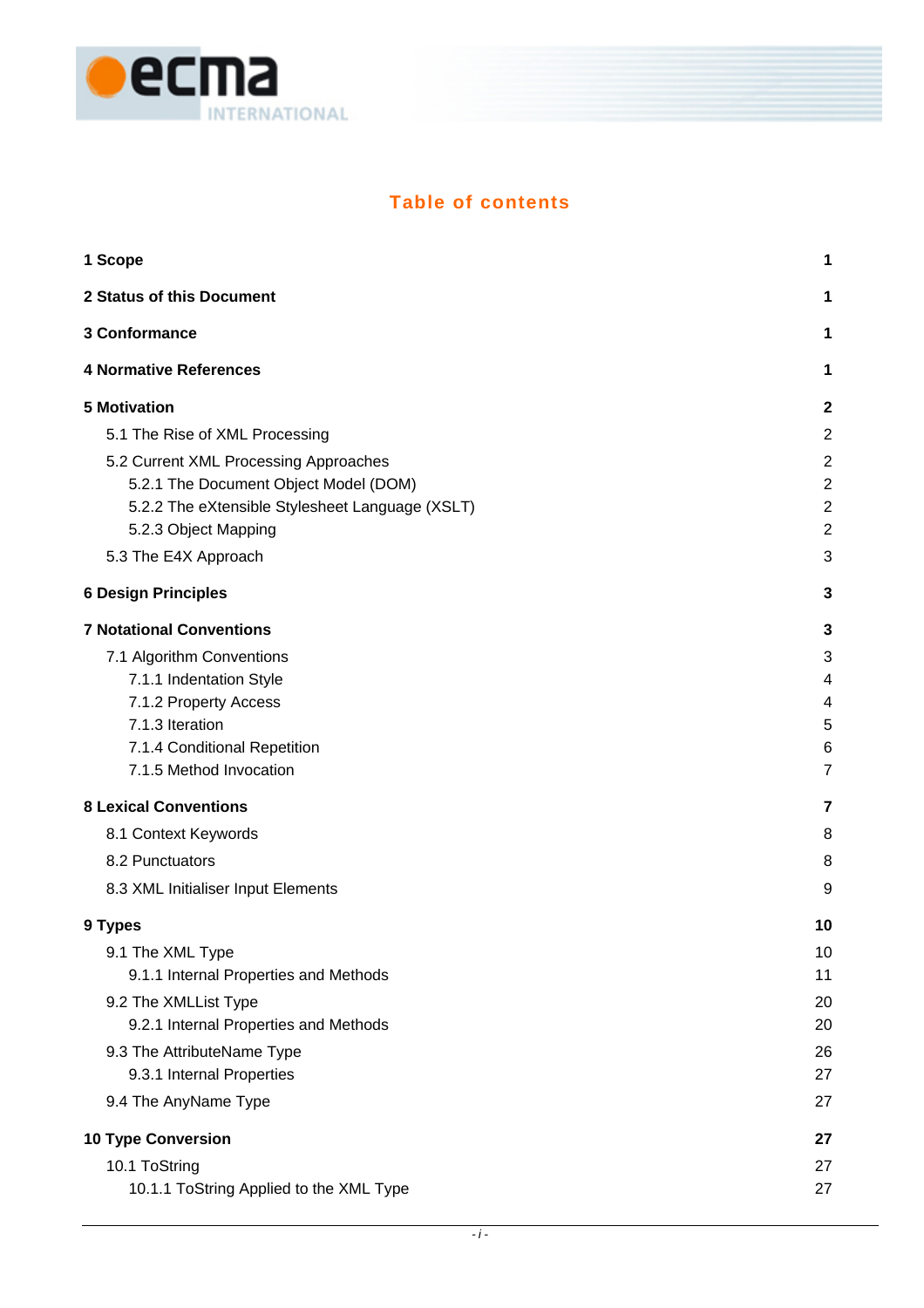

| 10.1.2 ToString Applied to the XMLList Type                            | 28 |
|------------------------------------------------------------------------|----|
| 10.2 ToXMLString (input argument, [AncestorNamespaces], [IndentLevel]) | 29 |
| 10.2.1 ToXMLString Applied to the XML Type                             | 29 |
| 10.2.2 ToXMLString Applied to the XMLList Type                         | 31 |
| 10.3 ToXML                                                             | 32 |
| 10.3.1 ToXML Applied to the String Type                                | 32 |
| 10.3.2 ToXML Applied to a W3C XML Information Item                     | 33 |
| 10.4 ToXMLList                                                         | 36 |
| 10.4.1 ToXMLList Applied to the String Type                            | 36 |
| 10.5 ToAttributeName                                                   | 37 |
| 10.5.1 ToAttributeName Applied to the String Type                      | 37 |
| 10.6 ToXMLName                                                         | 37 |
| 10.6.1 ToXMLName Applied to the String Type                            | 38 |
| <b>11 Expressions</b>                                                  | 38 |
| 11.1 Primary Expressions                                               | 38 |
| 11.1.1 Attribute Identifiers                                           | 39 |
| 11.1.2 Qualified Identifiers                                           | 40 |
| 11.1.3 Wildcard Identifiers                                            | 41 |
| 11.1.4 XML Initialiser                                                 | 41 |
| 11.1.5 XMLList Initialiser                                             | 44 |
| 11.2 Left-Hand-Side Expressions                                        | 44 |
| 11.2.1 Property Accessors                                              | 45 |
| 11.2.2 Function Calls                                                  | 47 |
| 11.2.3 XML Descendant Accessor                                         | 49 |
| 11.2.4 XML Filtering Predicate Operator                                | 50 |
| 11.3 Unary Operators                                                   | 51 |
| 11.3.1 The delete Operator                                             | 51 |
| 11.3.2 The typeof Operator                                             | 51 |
| 11.4 Additive Operators                                                | 52 |
| 11.4.1 The Addition Operator (+)                                       | 52 |
| 11.5 Equality Operators                                                | 53 |
| 11.5.1 The Abstract Equality Comparison Algorithm                      | 53 |
| 11.6 Assignment Operators                                              | 54 |
| 11.6.1 XML Assignment Operator                                         | 54 |
| 11.6.2 XMLList Assignment Operator                                     | 55 |
| 11.6.3 Compound Assignment (op=)                                       | 56 |
| <b>12 Statements</b>                                                   | 57 |
| 12.1 The default xml namespace Statement                               | 58 |
| 12.1.1 GetDefaultNamespace ()                                          | 59 |
| 12.2 The for-in Statement                                              | 59 |
| 12.3 The for-each-in Statement                                         | 60 |
|                                                                        |    |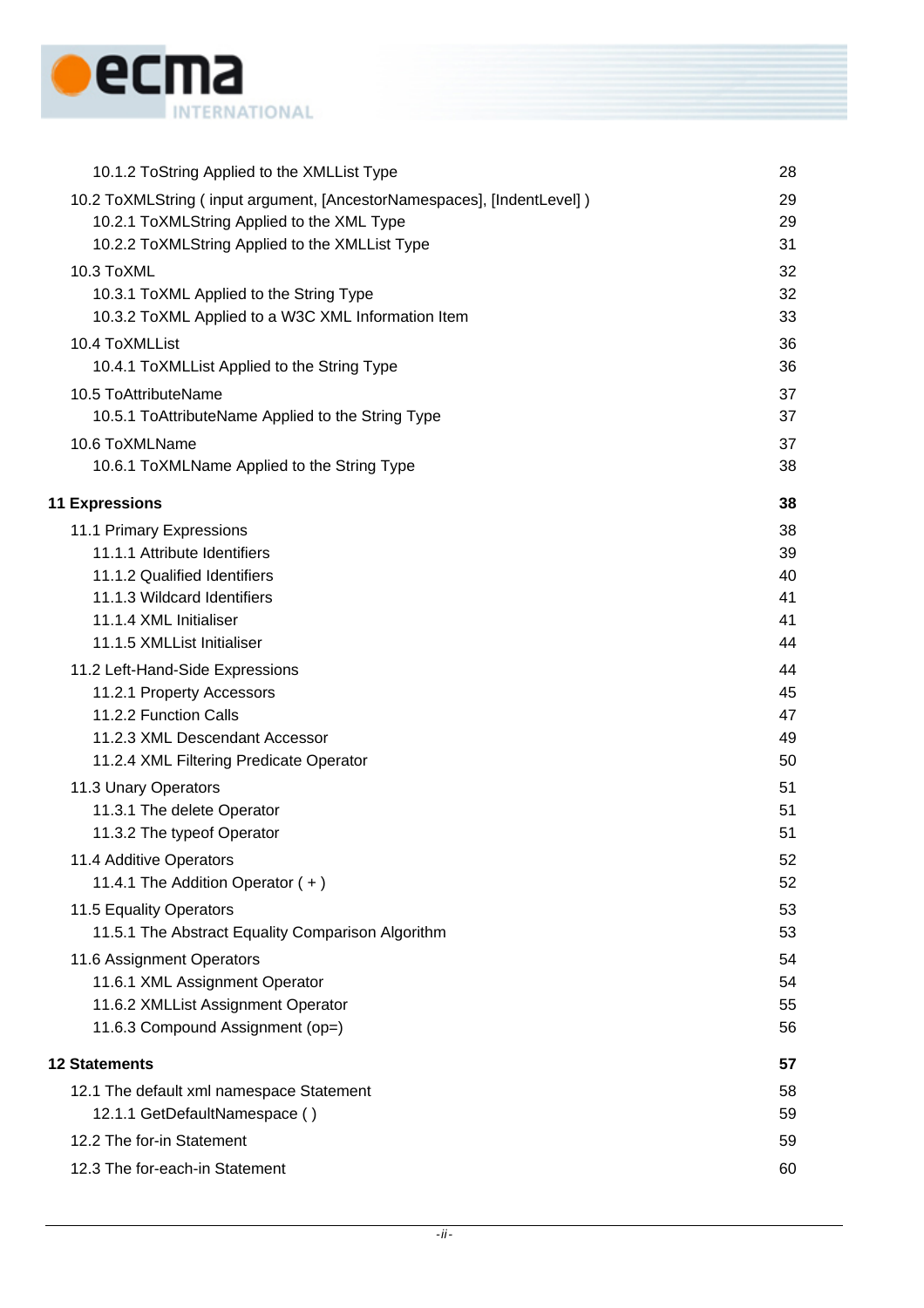

| 13 Native E4X Objects                                                  | 62 |
|------------------------------------------------------------------------|----|
| 13.1 The Global Object                                                 | 62 |
| 13.1.1 Internal Properties of the Global Object                        | 62 |
| 13.1.2 Function Properties of the Global Object                        | 63 |
| 13.1.3 Constructor Properties of the Global Object                     | 63 |
| 13.2 Namespace Objects                                                 | 63 |
| 13.2.1 The Namespace Constructor Called as a Function                  | 63 |
| 13.2.2 The Namespace Constructor                                       | 64 |
| 13.2.3 Properties of the Namespace Constructor                         | 65 |
| 13.2.4 Properties of the Namespace Prototype Object (Built-in Methods) | 65 |
| 13.2.5 Properties of Namespace Instances                               | 66 |
| 13.3 QName Objects                                                     | 66 |
| 13.3.1 The QName Constructor Called as a Function                      | 66 |
| 13.3.2 The QName Constructor                                           | 67 |
| 13.3.3 Properties of the QName Constructor                             | 67 |
| 13.3.4 Properties of the QName Prototype Object                        | 68 |
| 13.3.5 Properties of QName Instances                                   | 68 |
| 13.4 XML Objects                                                       | 69 |
| 13.4.1 The XML Constructor Called as a Function                        | 69 |
| 13.4.2 The XML Constructor                                             | 70 |
| 13.4.3 Properties of the XML Constructor                               | 70 |
| 13.4.4 Properties of the XML Prototype Object (Built-in Methods)       | 73 |
| 13.4.5 Properties of XML Instances                                     | 86 |
| 13.5 XMLList Objects                                                   | 86 |
| 13.5.1 The XMLList Constructor Called as a Function                    | 86 |
| 13.5.2 The XMLList Constructor                                         | 87 |
| 13.5.3 Properties of the XMLList Constructor                           | 87 |
| 13.5.4 Properties of the XMLList Prototype Object (Built-in Methods)   | 87 |
| 14 Errors                                                              | 94 |
| <b>Annex A (normative) - Optional Features</b>                         | 95 |
| A.1 XML Built-in Methods                                               | 95 |
| A.1.1 domNode()                                                        | 95 |
| A.1.2 domNodeList()                                                    | 95 |
| A.1.3 xpath (XPathExpression)                                          | 95 |
| A.2 XMLList Built-in Methods                                           | 96 |
| A.2.1 domNode()                                                        | 96 |
| A.2.2 domNodeList()                                                    | 96 |
| A.2.3 xpath (XPathExpression)                                          | 96 |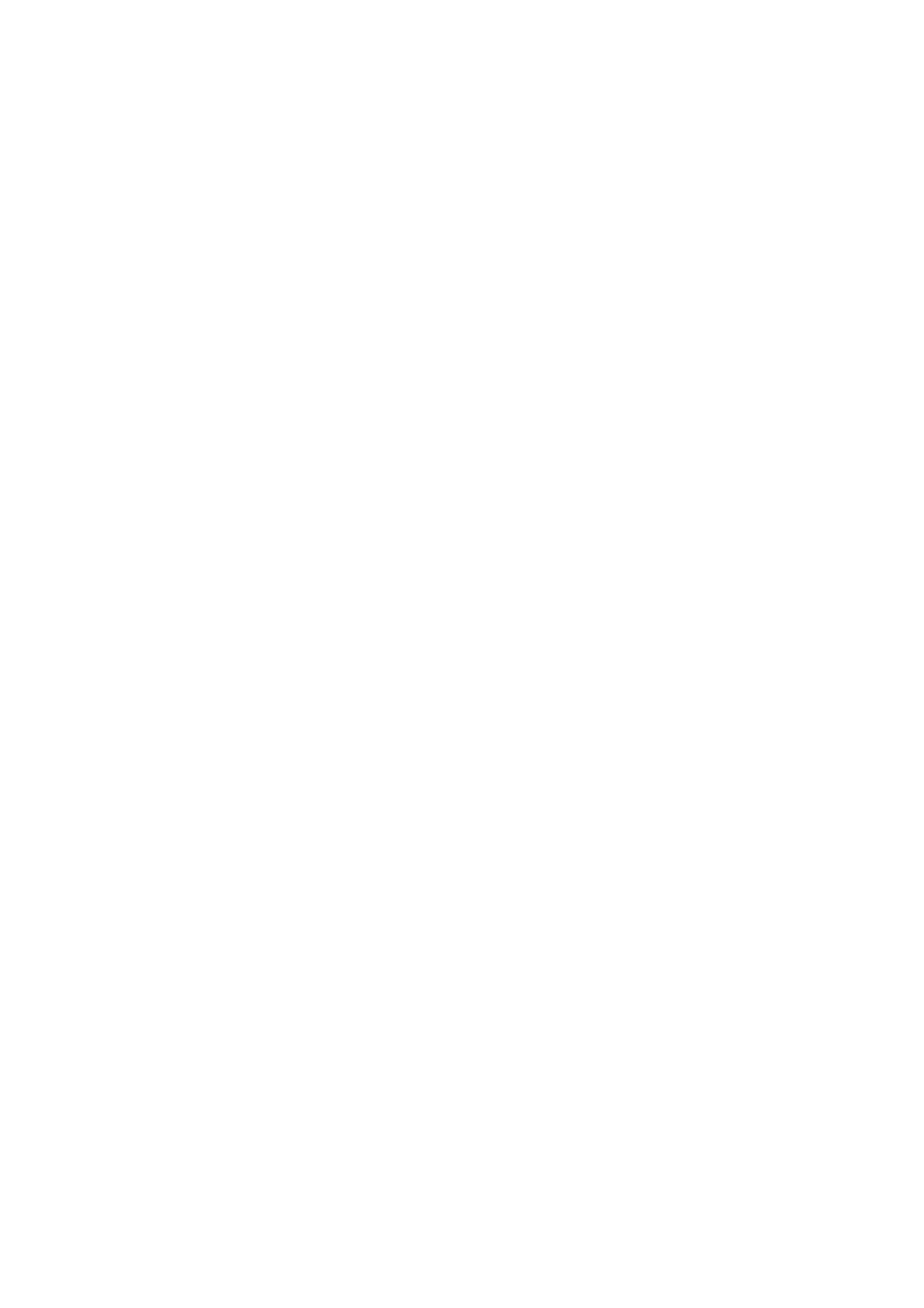<span id="page-10-0"></span>

# **1 Scope**

This Standard defines the syntax and semantics of ECMAScript for XML (E4X), a set of programming language extensions adding native XML support to ECMAScript.

# **2 Status of this Document**

This document has been approved by the Ecma General Assembly as an Ecma Standard. It is a stable document and may be used as reference material or cited as a normative reference from another document.

# **3 Conformance**

A conforming implementation of E4X must provide and support all the mandatory types, values, objects, properties, functions, and program syntax and semantics described in this specification.

A conforming implementation of this Standard shall interpret characters in conformance with the Unicode Standard, Version 2.1 or later, and ISO/IEC 10646-1 with either UCS-2 or UTF-16 as the adopted encoding form, implementation level 3. If the adopted ISO/IEC 10646-1 subset is not otherwise specified, it is presumed to be the BMP subset, collection 300. If the adopted encoding form is not otherwise specified, it presumed to be the UTF-16 encoding form.

A conforming implementation of E4X is permitted to provide additional types, values, objects, properties, and functions beyond those described in this specification. In particular, a conforming implementation of E4X is permitted to provide properties not described in this specification, and values for those properties, for objects that are described in this specification.

# **4 Normative References**

Document Object Model (DOM) Level 2 Specifications, W3C Recommendation, 13 November 2000.

ECMA-262, 1999, ECMAScript Language Specification –  $3^{rd}$  edition.

Extensible Markup Language 1.0 (Second Edition), W3C Recommendation 6 October 2000.

Namespaces in XML, W3C Recommendation, 14 January 1999.

ISO/IEC 10646:2003, Information Technology – Universal Multiple-Octet Coded Character Set (UCS).

Unicode Inc. (1996), The Unicode Standard™, Version 2.0, ISBN: 0-201-48345-9, Addison-Wesley Publishing Co., Menlo Park, California.

Unicode Inc. (1998), Unicode Technical Report #8: The Unicode Standard<sup>TM</sup>, Version 2.1.

Unicode Inc. (1998), Unicode Technical Report #15: Unicode Normalization Forms.

XML Information Set, W3C Recommendation 24 October 2001.

XML Path Language (XPath) Version 1.0, W3C Recommendation 16 November 1999.

XML Schema Part 1: Structures, W3C Recommendation, 2 May 2001.

XML Schema Part 2: Datatypes, W3C Recommendation, 2 May 2001.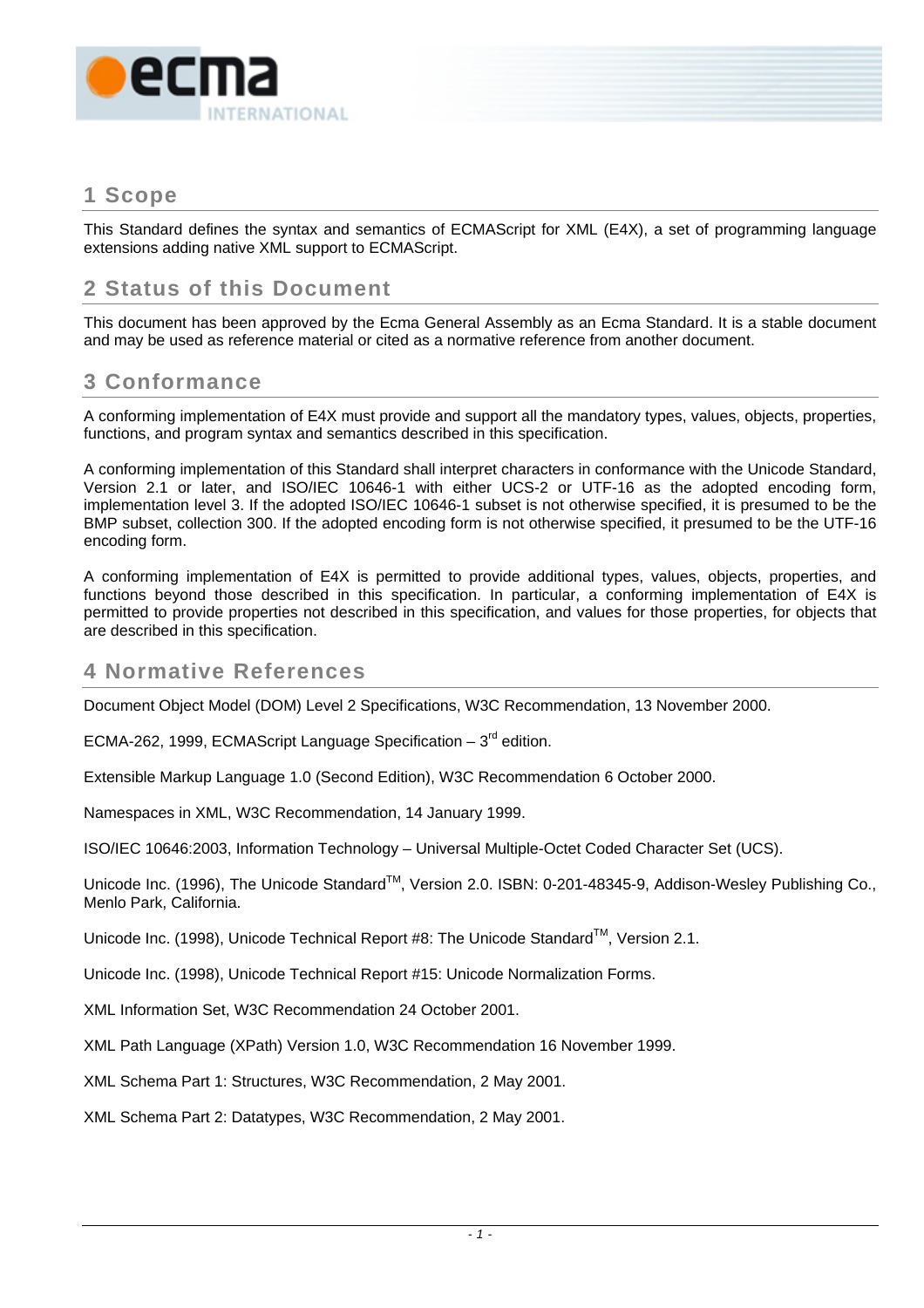<span id="page-11-0"></span>

# **5 Motivation**

# **5.1 The Rise of XML Processing**

Developing software to create, navigate and manipulate XML data is a significant part of every developer's job. Developers are inundated with data encoded in the eXtensible Markup Language (XML). Web pages are increasingly encoded using XML vocabularies, including XHTML and Scalable Vector Graphics (SVG). On mobile devices, data is encoded using the Wireless Markup Language (WML). Web services interact using the Simple Object Access Protocol (SOAP) and are described using the Web Service Description Language (WSDL). Deployment descriptors, project make files and configuration files and now encoded in XML, not to mention an endless list of custom XML vocabularies designed for vertical industries. XML data itself is even described and processed using XML in the form of XML Schemas and XSL Stylesheets.

# **5.2 Current XML Processing Approaches**

Current XML processing techniques require ECMAScript programmers to learn and master a complex array of new concepts and programming techniques. The XML programming models often seem heavyweight, complex and unfamiliar for ECMAScript programmers. This section provides a brief overview of the more popular XML processing techniques.

# **5.2.1 The Document Object Model (DOM)**

One of the most common approaches to processing XML is to use a software package that implements the interfaces defined by the W3C XML DOM (Document Object Model). The XML DOM represents XML data using a general purpose tree abstraction and provides a tree-based API for navigating and manipulating the data (e.g., getParentNode(), getChildNodes(), removeChild(), etc.).

This method of accessing and manipulating data structures is very different from the methods used to access and manipulate native ECMAScript data structures. ECMAScript programmers must learn to write tree navigation algorithms instead of object navigation algorithms. In addition, they have to learn a relatively complex interface hierarchy for interacting with the XML DOM. The resulting XML DOM code is generally harder to read, write, and maintain than code that manipulates native ECMAScript data structures. It is more verbose and often obscures the developer's intent with lengthy tree navigation logic. Consequently, XML DOM programs require more time, knowledge and resources to develop.

# **5.2.2 The eXtensible Stylesheet Language (XSLT)**

XSLT is a language for transforming XML documents into other XML documents. Like the XML DOM, it represents XML data using a tree-based abstraction, but also provides an expression language called XPath designed for navigating trees. On top of this, it adds a declarative, rule-based language for matching portions of the input document and generating the output document accordingly.

From this description, it is clear that XSLT's methods for accessing and manipulating data structures are completely different from those used to access and manipulate ECMAScript data structures. Consequently, the XSLT learning curve for ECMAScript programmers is quite steep. In addition to learning a new data model, ECMAScript programmers have to learn a declarative programming model, recursive descent processing model, new expression language, new XML language syntax, and a variety of new programming concepts (templates, patterns, priority rules, etc.). These differences also make XSLT code harder to read, write and maintain for the ECMAScript programmer. In addition, it is not possible to use familiar development environments, debuggers and testing tools with XSLT.

# **5.2.3 Object Mapping**

Several have also tried to navigate and manipulate XML data by mapping it to and from native ECMAScript objects. The idea is to map XML data onto a set of ECMAScript objects, manipulate those objects directly, then map them back to XML. This allows ECMAScript programmers to reuse their knowledge of ECMAScript objects to manipulate XML data.

This is a great idea, but unfortunately it does not work for a wide range of XML processing tasks. Native ECMAScript objects do not preserve the order of the original XML data and order is significant for XML. Not only do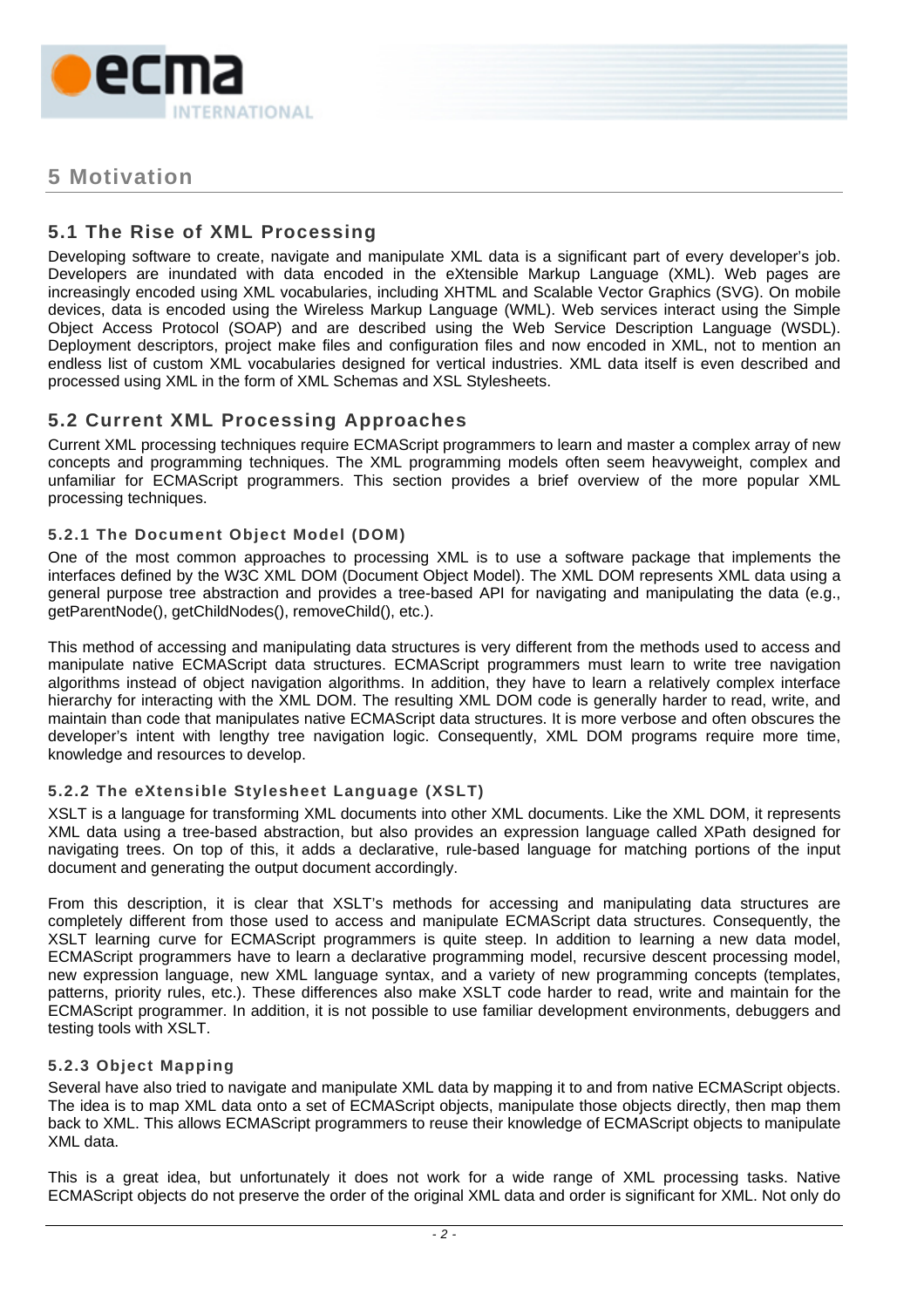<span id="page-12-0"></span>

XML developers need to preserve the order of XML data, but they also need to control and manipulate the order of XML data. In addition, XML data contains artifacts that are not easily represented by the ECMAScript object model, such as namespaces, attributes, comments, processing instructions and mixed element content.

# **5.3 The E4X Approach**

ECMAScript for XML was envisioned to address these problems. E4X extends the ECMAScript object model with native support for XML data. It reuses familiar ECMAScript operators for creating, navigating and manipulating XML, such that anyone who has used ECMAScript is able to start using XML with little or no additional knowledge. The extensions include native XML data types, XML literals (i.e., initialisers) and a small set of new operators useful for common XML operations, such as searching and filtering.

E4X applications are smaller and more intuitive to ECMAScript developers than comparable XSLT or DOM applications. They are easier to read, write and maintain requiring less developer time, skill and specialized knowledge. The net result is reduced code complexity, tighter revision cycles and shorter time to market for Internet applications. In addition, E4X is a lighter weight technology enabling a wide range of mobile applications.

# **6 Design Principles**

The following design principles are used to guide the development of E4X and encourage consistent design decisions. They are listed here to provide insight into the E4X design rational and to anchor discussions on desirable E4X traits

- **Simple:** One of the most important objectives of E4X is to simplify common programming tasks. Simplicity should not be compromised for interesting or unique features that do not address common programming problems.
- **Consistent:** The design of E4X should be internally consistent such that developers can anticipate its behaviour.
- **Familiar:** Common operators available for manipulating ECMAScript objects should also be available for manipulating XML data. The semantics of the operators should not be surprising to those familiar with ECMAScript objects. Developers already familiar with ECMAScript objects should be able to begin using XML objects with minimal surprises.
- **Minimal:** Where appropriate, E4X defines new operators for manipulating XML that are not currently available for manipulating ECMAScript objects. This set of operators should be kept to a minimum to avoid unnecessary complexity. It is a non-goal of E4X to provide, for example, the full functionality of XPath.
- **Loose Coupling:** To the degree practical, E4X operators will enable applications to minimize their dependencies on external data formats. For example, E4X applications should be able to extract a value deeply nested within an XML structure, without specifying the full path to the data. Thus, changes in the containment hierarchy of the data will not require changes to the application.
- **Complementary:** E4X should integrate well with other languages designed for manipulating XML, such as XPath, XSLT and XML Query. For example, E4X should be able to invoke complementary languages when additional expressive power is needed without compromising the simplicity of the E4X language itself.

# **7 Notational Conventions**

This specification extends the notational conventions used in the ECMAScript Edition 3 specification. In particular, it extends the algorithm notation to improve the clarity, readability and maintainability of this specification. The new algorithm conventions are described in this section.

# **7.1 Algorithm Conventions**

This section introduces the algorithm conventions this specification adds to those used to describe the semantics of ECMAScript Edition 3. **These conventions are not part of the E4X language. They are used within this specification to describe the semantics of E4X operations.**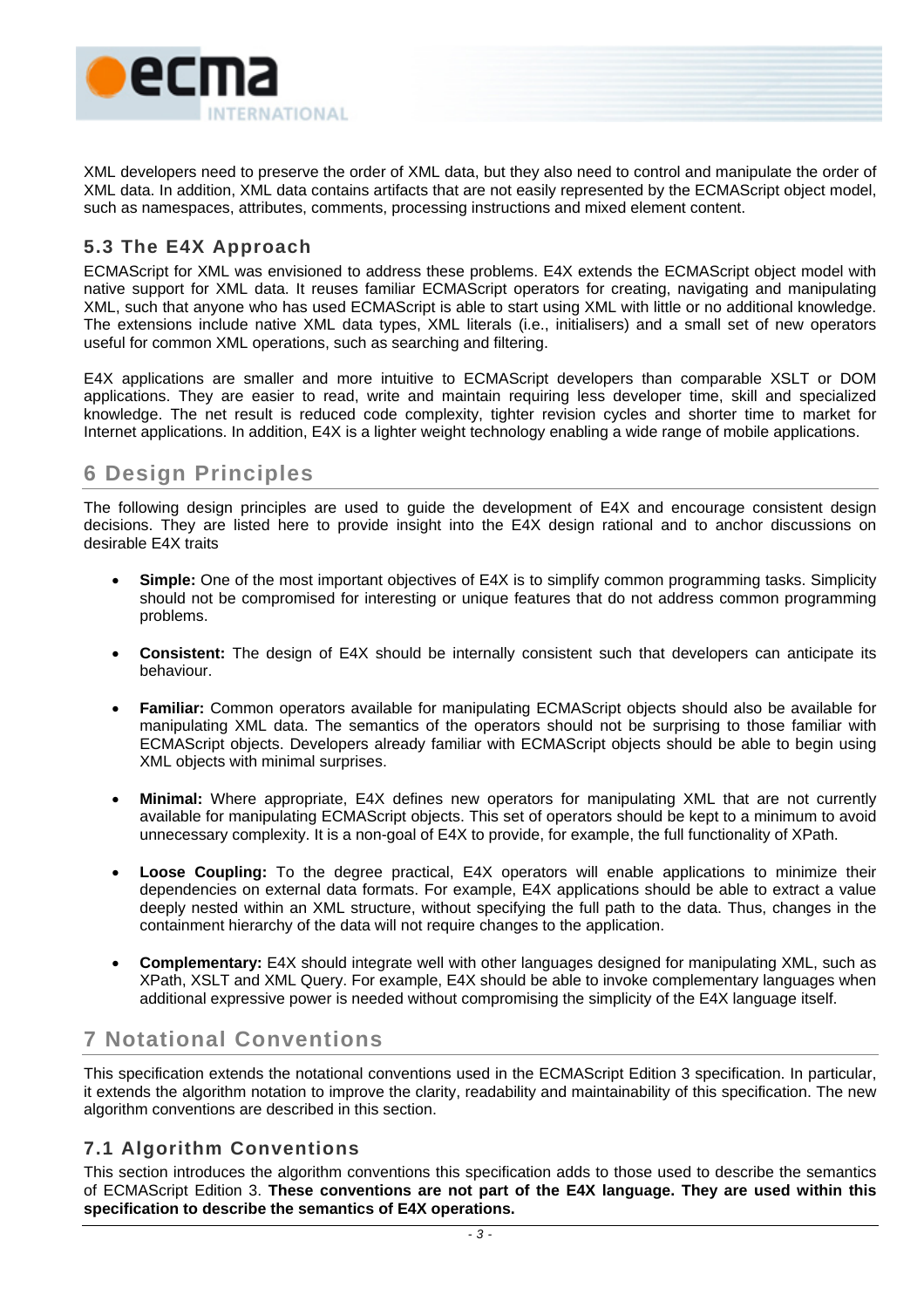<span id="page-13-0"></span>

# <span id="page-13-1"></span>**7.1.1 Indentation Style**

This specification extends the notation used in the ECMAScript Edition 3 specification by defining an algorithm indentation style. The new algorithm indention style is used in this specification to group related collections of steps together. This convention is useful for expressing a set of steps that are taken conditionally or repeatedly. For example, the following algorithm fragment uses indentation to describe a set of steps that are taken conditionally:

- 1. If *resetParameters* is **true**
	- a. Let  $x = 0$
	- b. Let  $y = 0$
	- c. Let  $deltaX = 0.5$
- 2. Else
	- a. Let *deltaX* = *deltaX* + *accelerationX*

In the example above, steps 1.a through 1.c are taken if the condition expressed in step 1 evaluates to **true**. Otherwise, step 2.a is taken.

Standard outline numbering form is used to identify steps and distinguish nested levels of indentation when it might not otherwise be obvious due to pagination.

#### **7.1.2 Property Access**

This specification extends the notation used in the ECMAScript Edition 3 specification by defining three property access conventions. When used on the left hand side of an assignment operation in this specification, the property access conventions are used to modify the value of a specified property of a specified object. In other contexts in this specification, the property access conventions are used for specifying that the value of a specified property be retrieved from a specified object based on its property name.

There are three forms of the property access conventions, two for accessing normal properties and one for accessing internal properties. The first convention for accessing normal properties is expressed using the following notation:

#### *object* . *propertyName*

When used on the left hand side of an assignment operation, this property access convention is equivalent to calling the [[Put]] method of *object*, passing the string literal containing the same sequence of parameters as *propertyName* and the value from the right hand side of the assignment operator as arguments. For example, the following algorithm fragment:

1. Let *item*.*price* = **"5.95"**

is equivalent to the following algorithm fragment:

1. Call the [[Put]] method of *item* with arguments **"price"** and **"5.95"**

When used in other contexts, this property access convention is equivalent to calling the [[Get]] method of *object* passing the string literal containing the same sequence of characters as *propertyName* as an argument. For example, the following algorithm fragment:

# 1. Let *currentPrice* = *item*.*price*

is equivalent to the following algorithm fragment:

1. Let *currentPrice* be the result of calling the [[Get]] method of *item* with argument **"price"**

The second convention for accessing normal properties is expressed using the following notation:

*object* [ *propertyName* ]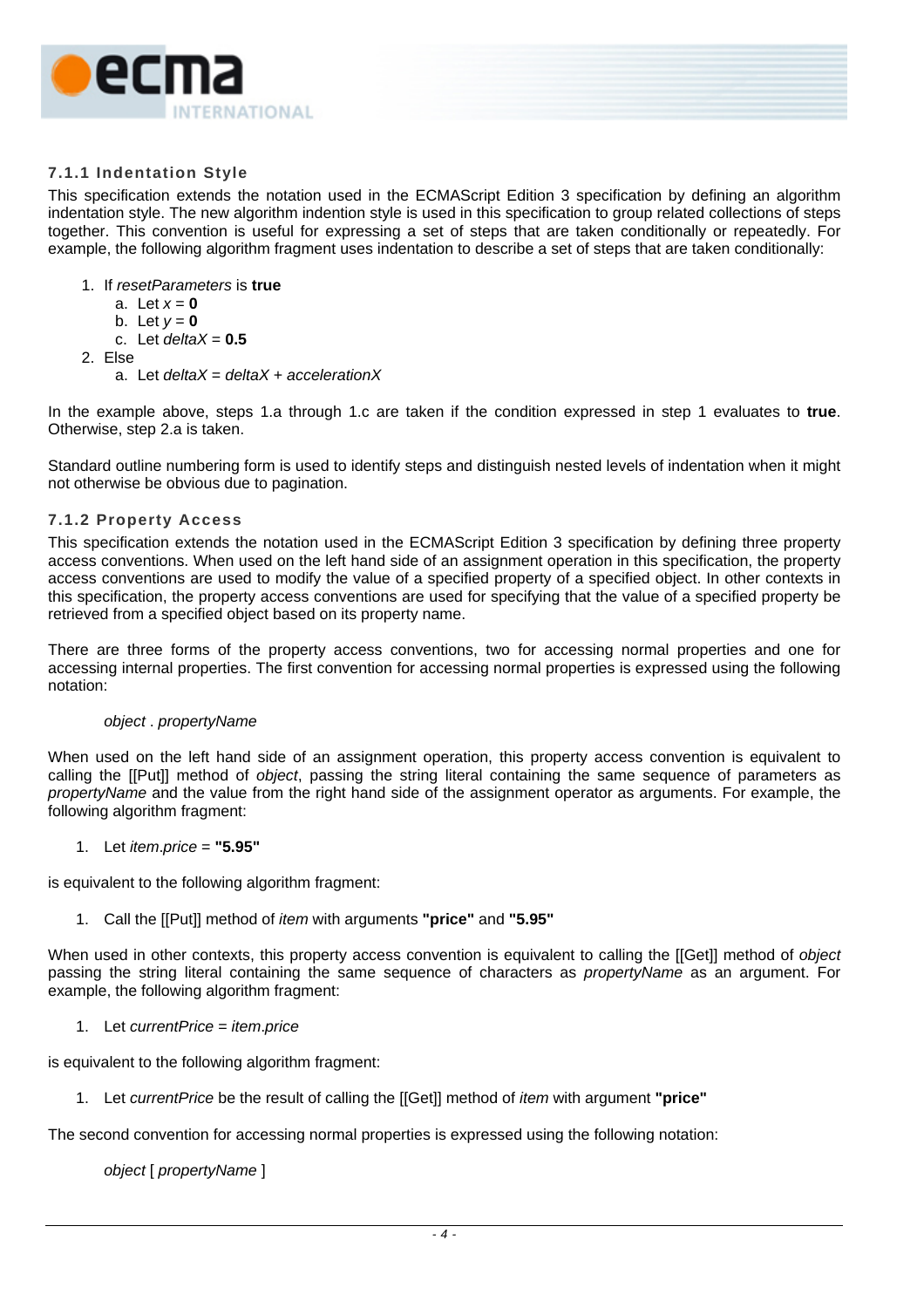<span id="page-14-0"></span>

When used on the left hand side of an assignment operation, this property access convention is equivalent to calling the Object [[Put]] method with *object* as the **this** object, passing ToString(*propertyName*) and the value from the right hand side of the assignment operator as arguments. For example, the following algorithm fragment:

1. Let *item*[1] = *item2*

is equivalent to the following algorithm fragment:

1. Call the Object [[Put]] method with *item* as the **this** object and arguments ToString(1) and *item2*

When used in other contexts, this property access convention is equivalent to calling the Object [[Get]] method with *object* as the **this** object and argument ToString(*propertyName*). For example, the following algorithm fragment:

1. Let *item2* = *item*[1]

is equivalent to the following algorithm fragment:

1. Let *item2* be the result of calling the Object [[Get]] method with *item* as the **this** object and argument ToString(1)

This is a convenient and familiar notation for specifying numeric property names used as array indices.

The convention for accessing internal property names, including those that refer to internal methods, is specified using the following notation:

# *object* . [[ *internalPropertyName* ]]

When used on the left hand side of an assignment operation, this property access convention is equivalent to setting the value of the [[ *internalPropertyName* ]] of the specified *object* to the value from the right hand side of the assignment operator. For example, the following algorithm fragment:

1. Let *x.*[[*Class*]] = **"element"**

is equivalent to the following algorithm fragment:

1. Let the value of the [[*Class*]] property of *x* be **"element"**

When used in other contexts, this property access convention is equivalent to getting the value of the [[*internalPropertyName*]] property of *object*. For example, the following algorithm fragment:

1. Let *class* = *x*.[[*Class*]]

is equivalent to the following algorithm fragment:

1. Let *class* be the value of the [[*Class*]] property of *x*

# **7.1.3 Iteration**

This specification extends the notation used for describing ECMAScript Edition 3 by defining two iteration conventions. These iteration conventions are used by this specification for expressing that a set of steps must be taken once for each item in a collection or once for each integer in a specified range.

The first iteration convention is defined for expressing a sequence of steps that must be taken once for each member of a collection. It is expressed using the following **for each** notation:

#### For each *item* in *collection steps*

This **for each** notation is equivalent to performing the given *steps* repeatedly with the variable *item* bound to each member of *collection*. The value of *collection* is computed once prior to performing *steps* and does not change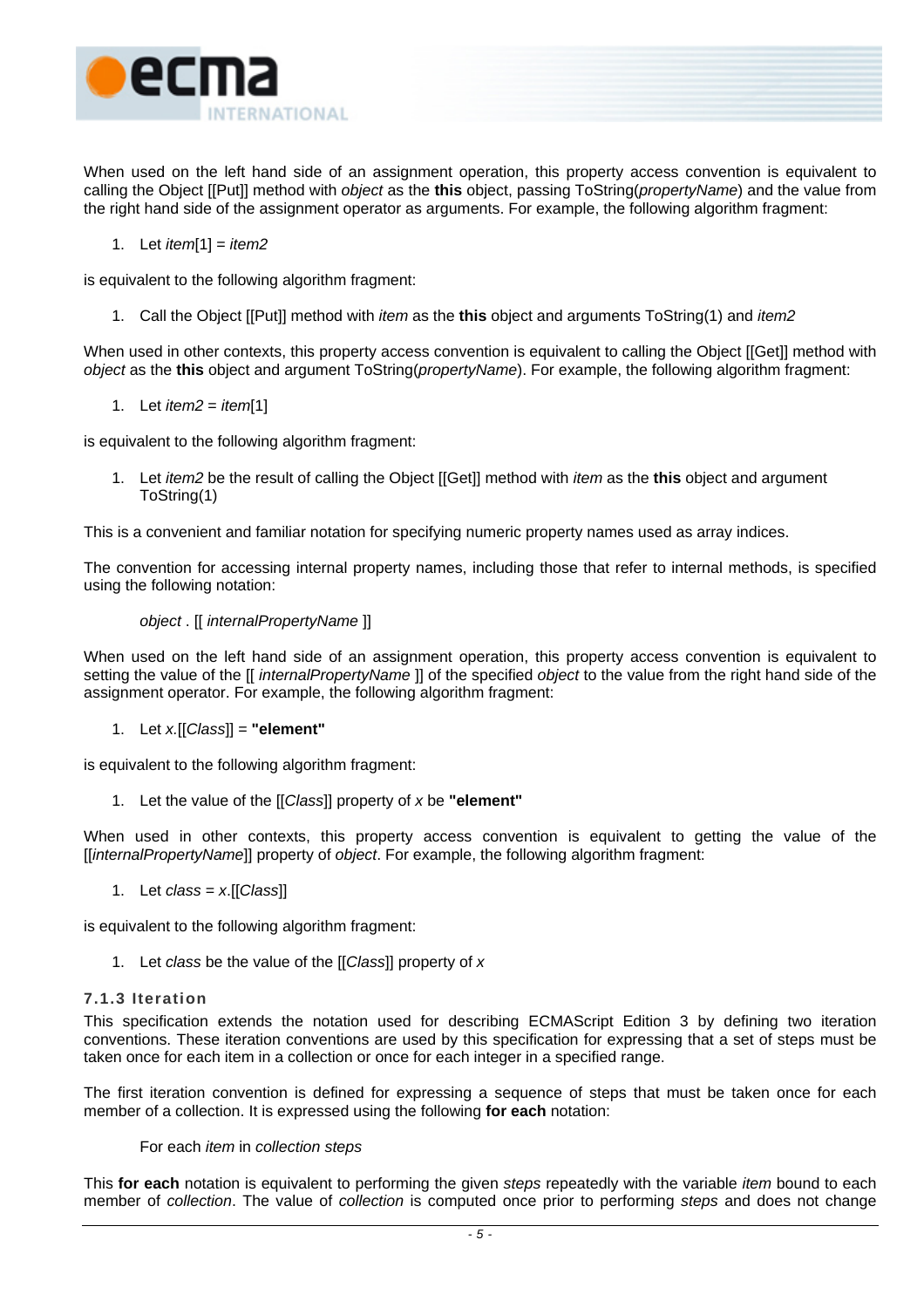<span id="page-15-0"></span>

while performing *steps*. The order in which *item* is bound to members of *collection* is implementation dependent. The repetition ends after *item* has been bound to all the members of *collection* or when the algorithm exits via a return or a thrown exception. The *steps* may be specified on the same line following a comma or on the following lines using the indentation style described in section [7.1.1.](#page-13-1) For example,

- 1. Let *total* = **0**
- 2. For each *product* in *groceryList*
	- a. If *product*.*price* > *maxPrice*, throw an exception
	- b. Let *total* = *total* + *product*.*price*

In this example, steps 2.a and 2.b are repeated once for each member of the collection *groceryList* or until an exception is thrown in line 2.a. The variable *product* is bound to the value of a different member of *groceryList* before each repetition of these steps.

The second iteration convention defined by this specification is for expressing a sequence of steps that must be repeated once for each integer in a specified range of integers. It is expressed using the following **for** notation:

#### For *variable* = *first* to *last steps*

This **for** notation is equivalent to computing *first* and *last*, which will evaluate to integers *i* and *j* respectively, and performing the given *steps* repeatedly with the variable *variable* bound to each member of the sequence *i*, *i*+1 … *j* in numerical order. The values of *first* and *last* are computed once prior to performing *steps* and do not change while performing *steps*. The repetition ends after *variable* has been bound to each item of this sequence or when the algorithm exits via a return or a thrown exception. If *i* is greater than *j*, the *steps* are not performed. The *steps* may be specified on the same line following a comma or on the following lines using the indentation style described above. For example,

1. For *i* = **0** to *priceList*.*length*-**1**, call ToString(*priceList*[*i*])

In this example, ToString is called once for each item in *priceList* in sequential order.

A modified version of the **for** notation exists for iterating through a range of integers in reverse sequential order. It is expressed using the following notation:

#### For *variable* = *first* downto *last steps*

The modified **for** notation works exactly as described above except the variable *variable* is bound to each member of the sequence *i*, *i*-1, .. *j* in reverse numerical order. If *i* is less than *j*, the *steps* are not performed.

# **7.1.4 Conditional Repetition**

This specification extends the notation used in the ECMAScript Edition 3 specification by defining a convention for expressing conditional repetition of a set of steps. This convention is defined by the following notation:

#### While ( *expression* ) *steps*

The while notation is equivalent to computing the *expression*, which will evaluate to either **true** or **false** and if it is **true**, taking the given steps and repeating this process until the *expression* evaluates to **false** or the algorithm exits via a return or a thrown exception. The steps may be specified on the same line following a comma or on the following lines using the indentation style described above. For example,

1. Let  $log2 = 0$ 2. While (*n* > **1**) a. Let  $n = n/2$ b. Let *log2* = *log2* + **1**

In this example, steps 2.a and 2.b are repeated until the expression *n* > 1 evaluates to **false**.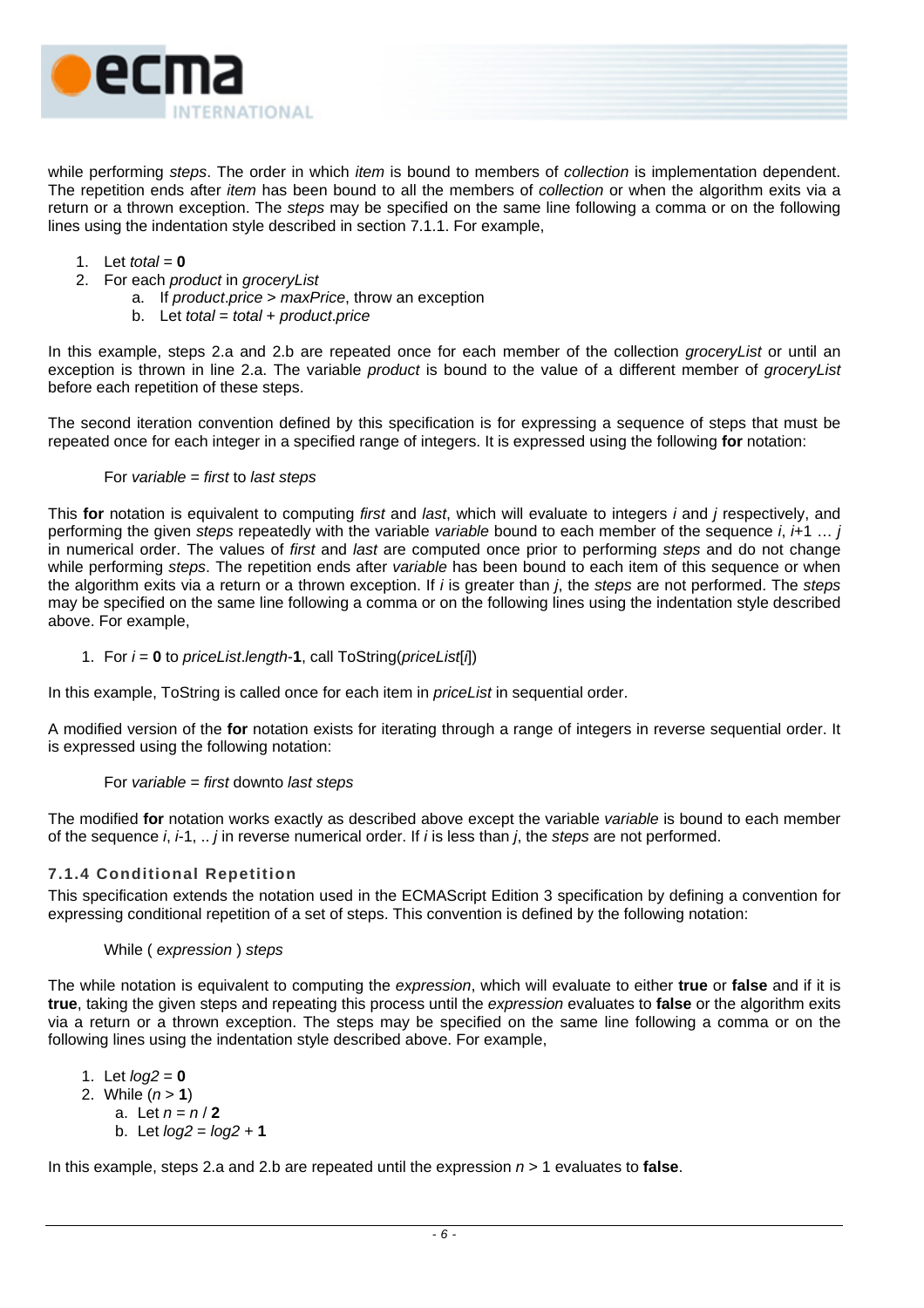<span id="page-16-0"></span>

#### **7.1.5 Method Invocation**

This specification extends the notation used in the ECMAScript Edition 3 specification by defining a method invocation convention. The method invocation convention is used in this specification for calling a method of a given object passing a given set of arguments and returning the result. This convention is defined by the following notation:

#### *object* . *methodName* ( *arguments* )

where *arguments* is a comma separated list of zero or more values. The method invocation notation is equivalent to constructing a new Reference *r* with *base object* set to *object* and *property name* set to a string literal containing the same sequence of characters as *methodName*, constructing an internal list *l* of the values in *arguments*, invoking the CallMethod operator (section [11.2.2.1\)](#page-57-0) passing *r* and *l* as arguments and returning the result. For example, the following algorithm fragment:

1. Let  $sub = s$ .substring(2, 5)

Is equivalent to the following algorithm fragment:

- 1. Let *r* be a new Reference with *base object* = *s* and *property name* = **"substring"**
- 2. Let *l* be an internal list containing the values 2 and 5
- 3. Let  $sub = CallMethod(r, h)$

# **8 Lexical Conventions**

This section introduces the lexical conventions E4X adds to ECMAScript.

E4X modifies the existing lexical grammar productions for *InputElementRegExp* and *Punctuators*. It also introduces the goal symbols *InputElementXMLTag* and *InputElementXMLContent* that describe how sequences of Unicode characters are translated into parts of XML initialisers.

The *InputElementDiv* symbol is used in those syntactic grammar contexts where a division (**/**), division-assignment (**/=**), less than (**<**), less than or equals (**<=**), left shift (**<<**) or left shift-assignment (**<<=**) operator is permitted. The *InputElementXMLTag* is used in those syntactic contexts where the literal contents of an XML tag are permitted. The *InputElementXMLContent* is used in those syntactic contexts where the literal contents of an XML element are permitted. The *InputElementRegExp* symbol is used in all other syntactic grammar contexts.

The addition of the production *InputElementRegExp* :: *XMLMarkup* and extended use of the existing production *InputElementRegExp* :: *Punctuator* :: **<** allow the start of XML initialisers to be identified.

To better understand when these goal symbols apply, consider the following example:

#### order =  $\langle x \rangle > \{\text{item}\}\langle x \rangle > i$

The input elements returned from the lexical grammar along with the goal symbol and productions used for this example are as follows:

| <b>Input Element</b> | Goal                   | <b>Productions</b>      |
|----------------------|------------------------|-------------------------|
| order                | InputElementRegExp     | Token::Identifer        |
|                      | <b>InputElementDiv</b> | Punctuator              |
|                      | InputElementRegExp     | Punctuator              |
|                      | InputElementXMLTag     |                         |
| x                    | InputElementRegExp     | Token:: Identifier      |
|                      | <b>InputElementDiv</b> | Punctuator              |
|                      | InputElementXMLTag     | <b>XMLTagPunctuator</b> |
|                      | InputElementXMLContent |                         |
| item                 | InputElementRegExp     | Token::Identifier       |
|                      | <b>InputElementDiv</b> | Punctuator              |
|                      | InputElementXMLContent | اے                      |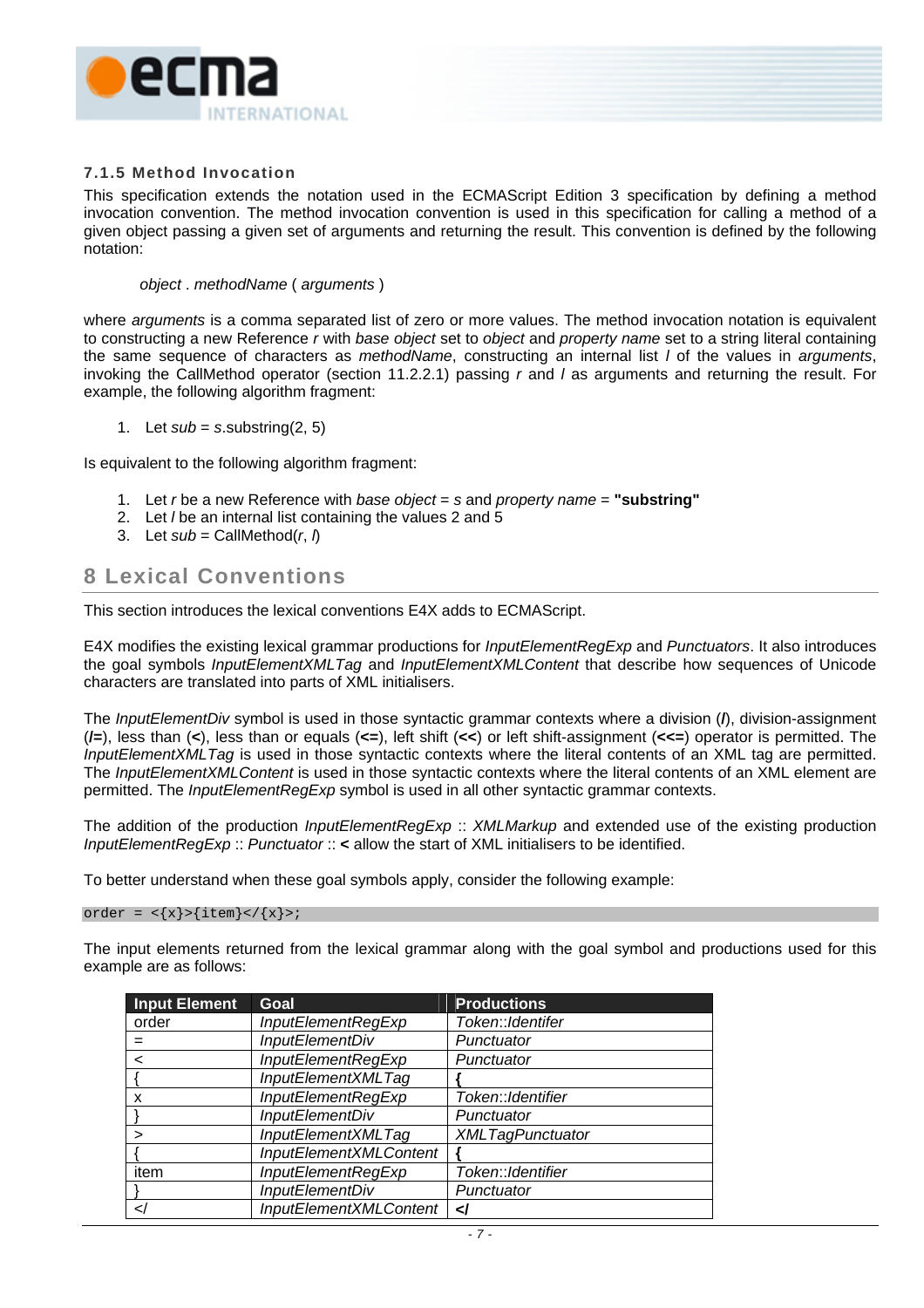<span id="page-17-0"></span>

| InputElementXMLTag        |                         |
|---------------------------|-------------------------|
| <i>InputElementRegExp</i> | Token::Identifier       |
| <i>InputElementDiv</i>    | Punctuator              |
| InputElementXMLTag        | <b>XMLTagPunctuator</b> |
| InputElementRegExp        | Token::Punctuator       |

# **Syntax**

E4X extends the *InputElementRegExp* goal symbol defined by ECMAScript with the following production:

```
InputElementRegExp :: 
XMLMarkup
```
E4X extends ECMAScript by adding the following goal symbols:

*InputElementXMLTag* ::  *XMLTagCharacters XMLTagPunctuator XMLAttributeValue XMLWhitespace*  **{**  *InputElementXMLContent* :: *XMLMarkup XMLText*  **{ <** [ lookahead ∉ { **?**, **!** } ]  **</**

# **8.1 Context Keywords**

E4X extends ECMAScript by adding a set of context keywords. Context keywords take on a specific meaning when used in specified contexts where identifiers are not permitted by the syntactic grammar. However, they differ from ECMAScript Edition 3 keywords in that they may also be used as identifiers. E4X does not add any additional keywords to ECMAScript.

# **Syntax**

E4X extends ECMAScript by replacing the *Identifier* production and adding a *ContextKeyword* production as follows:

*Identifier*::

 *IdentifierName* **but not** *ReservedWord* **or** *ContextKeyword ContextKeyword* 

*ContextKeyword* :: **each xml namespace** 

# **8.2 Punctuators**

E4X extends the list of Punctuators defined by ECMAScript by adding the descendent (**..**) input element to support the XML descendent accessor (section [11.2.3\)](#page-58-1), the attribute (**@**) input element to support XML attribute lookup (section [11.1.1\)](#page-48-1) and the name qualifier (**::**) input element to support qualified name lookup (section [11.1.2\)](#page-49-1).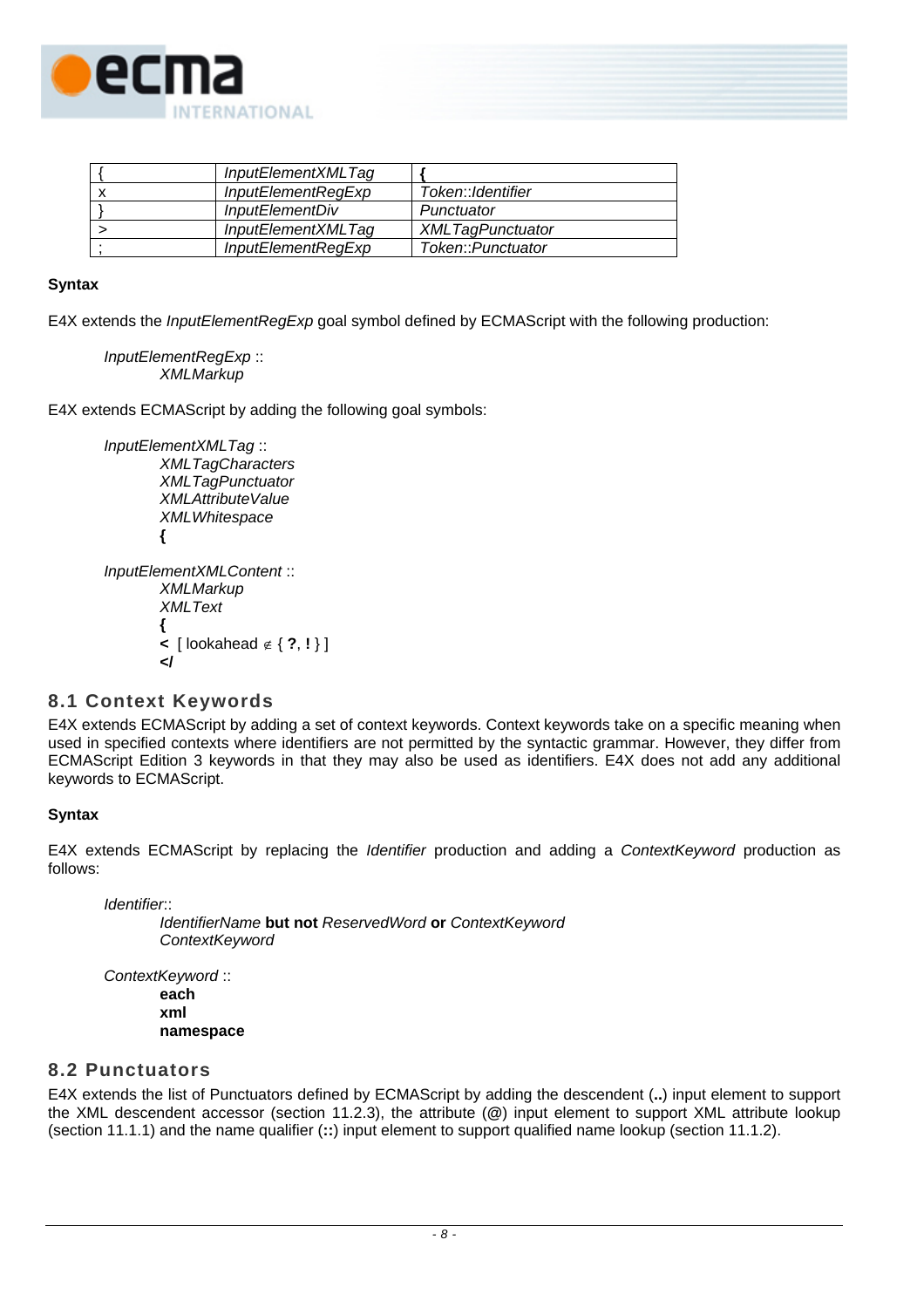<span id="page-18-0"></span>

# **Syntax**

E4X extends the *Punctuator* non-terminal with the following production:

*Punctuator* ::

 **.. @** *<b>::*  $\cdot$  *:*  $\cdot$  **:** 

# **8.3 XML Initialiser Input Elements**

The goal symbols *InputElementXMLTag* and *InputElementXMLContent* describe how Unicode characters are translated into input elements that describe parts of XML initialisers. These input elements are consumed by the syntactic grammars described in sections [11.1.4](#page-50-1) and [11.1.5.](#page-53-1)

The lexical grammar allows characters which may not form a valid XML initialiser. The syntax and semantics described in the syntactic grammar ensure that the final initialiser is well formed XML.

Unlike in string literals, the back slash (**\**) is not treated as the start of an escape sequence inside XML initialisers. Instead the XML entity references specified in the XML 1.0 specification should be used to escape characters. For example, the entity reference **&apos**; can be used for a single quote ('), **&quot**; for a double quote ("), and **&It**; for less than (**<**).

The left curly brace (**{**) and right curly brace (**}**) are used to delimit expressions that may be embedded in tags or element content to dynamically compute portions of the XML initialiser. The curly braces may appear in literal form inside an attribute value, a CDATA, PI, or XML Comment. In all other cases, the character reference **&#x7B**; must be used to represent the left curly brace ({) and the character reference  $\&\#x7D$ ; must be used to represent the right curly brace (**}**).

# **Syntax**

*XMLMarkup* :: *XMLComment XMLCDATA XMLPI* 

*XMLTagCharacters* ::

*SourceCharacters* **but no embedded** *XMLTagPunctuator*

**or** left-curly **{ or** quote **' or** double-quote **" or** forward-slash **/ or** *XMLWhitespaceCharacter*

*XMLWhitespaceCharacter* ::

<SP> <TAB>  $<$ CR $>$ <LF>

*XMLWhitespace* ::

 *XMLWhitespaceCharacter XMLWhitespace XMLWhitespaceCharacter* 

*XMLText* ::

*SourceCharacters* **but no embedded** left-curly **{ or** less-than **<** 

*XMLComment* ::

**<!--** *XMLCommentCharactersopt* **-->**

*XMLCommentCharacters* ::

*SourceCharacters* **but no embedded sequence --**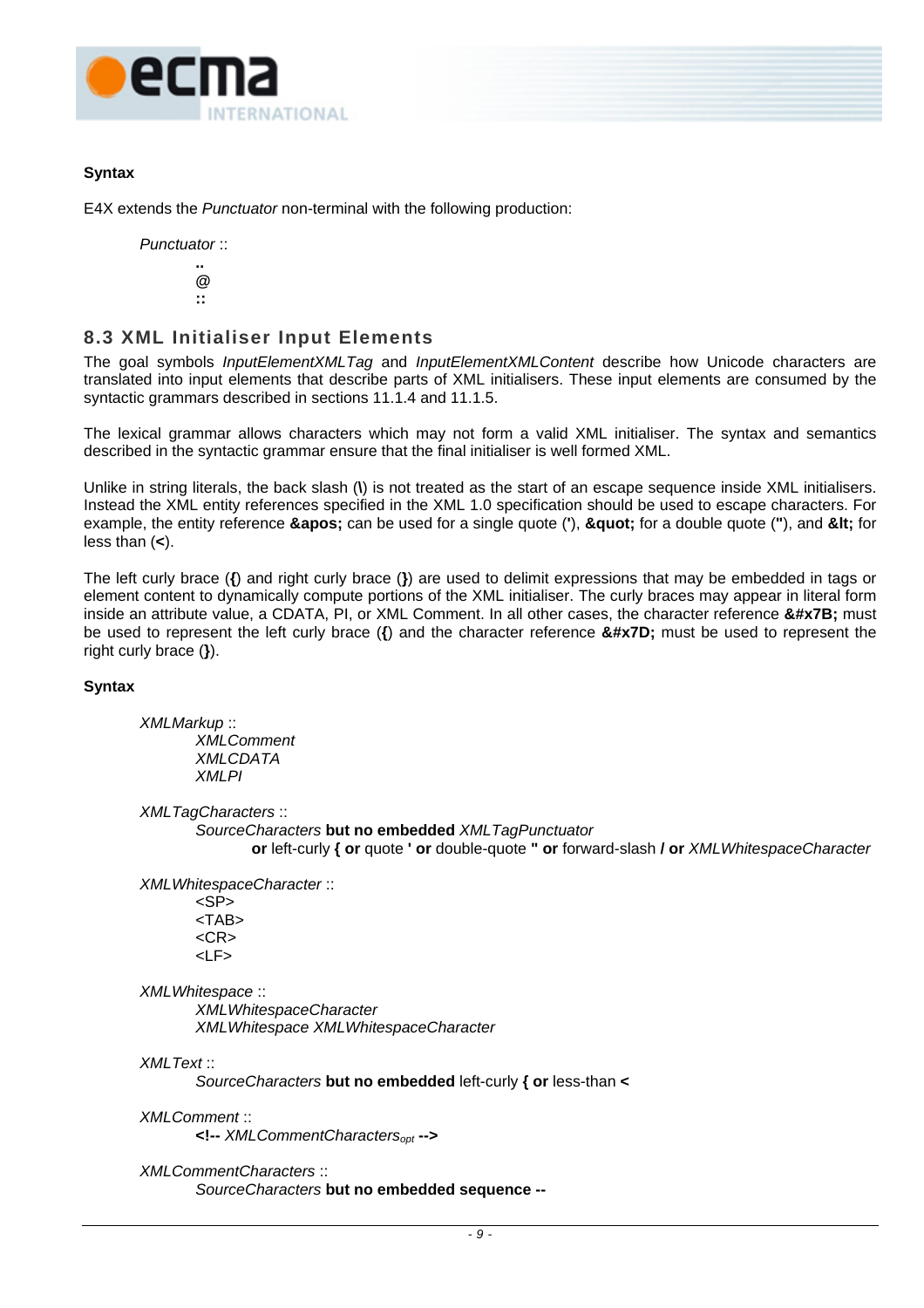<span id="page-19-0"></span>

|         | <b>XMLCDATA::</b><br>XMLCDATACharacters<sub>opt</sub>                                                             |
|---------|-------------------------------------------------------------------------------------------------------------------|
|         | XMLCDATACharacters:<br>SourceCharacters but no embedded sequence ]]>                                              |
| XMLPI:: | $\prec$ ? XMLPICharacters <sub>opt</sub> ?>                                                                       |
|         | <b>XMLPICharacters::</b><br>SourceCharacters but no embedded sequence ?>                                          |
|         | XMLAttributeValue::<br>" XMLDoubleStringCharacters <sub>opt</sub> "<br>' XMLSingleStringCharacters <sub>opt</sub> |
|         | <b>XMLDoubleStringCharacters::</b><br>SourceCharacters but no embedded double-quote "                             |
|         | <b>XMLSingleStringCharacters::</b><br>SourceCharacters but no embedded single-quote '                             |
|         | SourceCharacters::<br>SourceCharacter SourceCharacters <sub>opt</sub>                                             |
|         | XMLTagPunctuator:: one of<br>/><br>>                                                                              |

# **9 Types**

E4X extends ECMAScript by adding two new fundamental data types for representing XML objects and lists of XML objects. Future versions will also provide the capability to derive user-defined types for specific XML vocabularies using XML Schemas.

# **9.1 The XML Type**

The XML type is an *ordered* collection of properties with a name, a set of XML attributes, a set of in-scope namespaces and a parent. Each property of an XML object has a unique numeric property name *P*, such that ToString(ToUint32(*P*)) is equal to *P*, and has a value of type XML representing a child node. The name of an XML object is a QName object or **null**. Each XML attribute is an instance of the XML type. Each namespace is a Namespace object. The parent is a value of type XML or **null**. Methods are associated with XML objects using non-numeric property names.

Each value of type XML represents an XML element, attribute, comment, processing-instruction or text node. The internal [[*Class*]] property is set to "element", "attribute", "comment", "processing-instruction" or "text" as appropriate. Each XML object representing an XML attribute, comment, processing-instruction (PI) or text node has no user visible properties and stores a String value representing the value of the associated attribute, comment, PI or text node in the [[*Value*]] property logically inherited from the Object type.

E4X intentionally blurs the distinction between an individual XML object and an XMLList containing only that object. To this end, all operations available for XMLList objects are also available for XML objects. Implementations that extend E4X should preserve this constraint.

# **NOTE**

The internal XML data model described above represents XML child nodes as properties with numeric property names. The numeric names of these properties indicate the ordinal position of a given child within its parent. The values of these properties are XML objects that have an associated name (e.g., an element name). E4X defines XML [[Get]] and [[Put]] operators (below) that provide access to the properties of an XML object based on the names of the property values rather than their internal numeric property names.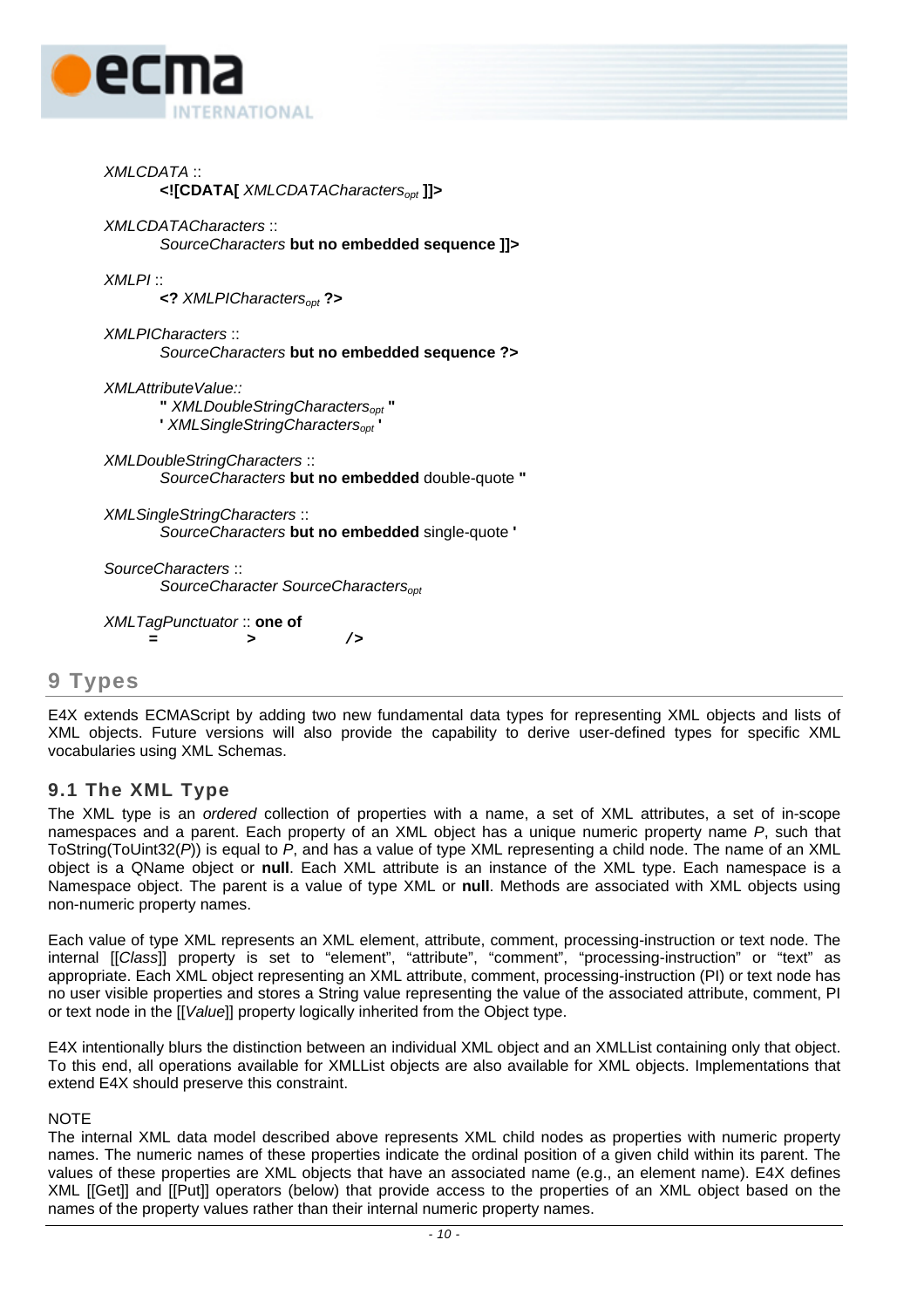<span id="page-20-0"></span>

# **9.1.1 Internal Properties and Methods**

Internal properties and methods are not part of the E4X language. They are defined by this specification purely for expository purposes. An implementation of E4X must behave as if it produced and operated upon internal properties in the manner described here. This specification reuses the notation for internal properties from the ECMAScript Edition 3 specification, wherein the names of internal properties are enclosed in double square brackets [[ ]]. When an algorithm uses an internal property of an object and the object does not implement the indicated internal property, a **TypeError** exception is thrown.

The XML type is logically derived from the Object type and inherits its internal properties. Unless otherwise specified, the XML type also inherits the type conversion semantics defined for the Object type (section 9 of ECMAScript Edition 3). The following table summarises the internal properties the XML type adds to those defined by the Object type.

| <b>Property</b>         | <b>Parameters</b>        | <b>Description</b>                                                        |
|-------------------------|--------------------------|---------------------------------------------------------------------------|
| [[Name]]                | None                     | The name of this XML object.                                              |
| [[Parent]]              | None                     | The parent of this XML object.                                            |
| [[Attributes]]          | None                     | The attributes associated with this XML object.                           |
| [[InScopeNamespaces]]   | None                     | The namespaces in scope for this XML object                               |
| [[Length]]              | None                     | The number of ordered properties in this XML object.                      |
| [[DeleteByIndex]]       | (PropertyName)           | with<br>Deletes<br>a property<br>the<br>numeric<br>index<br>PropertyName. |
| [[DeepCopy]]            | $\overline{\phantom{a}}$ | Returns a deep copy of this XML object.                                   |
| [[ResolveValue]]        | $\left( \ \right)$       | Returns this XML object. This method is used when                         |
|                         |                          | attempting to resolve the value of an empty XMLList.                      |
| [[Descendants]]         | (PropertyName)           | Returns an XMLList containing the descendants of this                     |
|                         |                          | XML object with names that match propertyName.                            |
| [[Equals]]              | (Value)                  | Returns a boolean value indicating whether this XML                       |
|                         |                          | object has the same XML content as the given XML                          |
|                         |                          | Value.                                                                    |
| [[Insert]]              | (PropertyName, Value)    | Inserts one or more new properties before the property                    |
|                         |                          | with name PropertyName (a numeric index).                                 |
| [[Replace]]             | (PropertyName, Value)    | Replaces the value of the property with name                              |
|                         |                          | PropertyName (a numeric index) with one or more new                       |
|                         |                          | properties.                                                               |
| [[AddInScopeNamespace]] | (Namespace)              | Adds<br>the<br>[[InScopeNamespaces]]<br>Namespace<br>to                   |
|                         |                          | property of this XML object.                                              |

The value of the [[*Name*]] property must be **null** or a QName object containing a legal XML element name, attribute name, or PI name. The value of the [[*Name*]] property is **null** if and only if the XML object represents an XML comment or text node. The [[*Name*]] for each XML object representing a processing-instruction will have its *uri* property set to the empty string.

The value of the [[*Parent*]] property must be either an XML object or **null**. When an XML object occurs as a property (i.e., a child) of another XML object, the [[*Parent*]] property is set to the containing XML object (i.e., the parent).

The value of the [[*Attributes*]] property is a set of zero or more XML objects. When a new object is added to the [[*Attributes*]] set, it replaces any existing object in [[*Attributes*]] that has the same set identity. The set identity of each XML object *x* ∈ [[*Attributes*]] is defined to be *x*.[[*Name*]]. Therefore, there exists no two objects *x*, *y* ∈ [[*Attributes*]] such that the result of the comparison *x*.[[*Name*]] == *y*.[[*Name*]] is **true**. The value of the [[*Attributes*]] property is the empty set if the XML object represents an XML attribute, comment, PI or text node.

**NOTE** 

Although namespaces are declared using attribute syntax in XML, they are not represented in the [[*Attributes*]] property.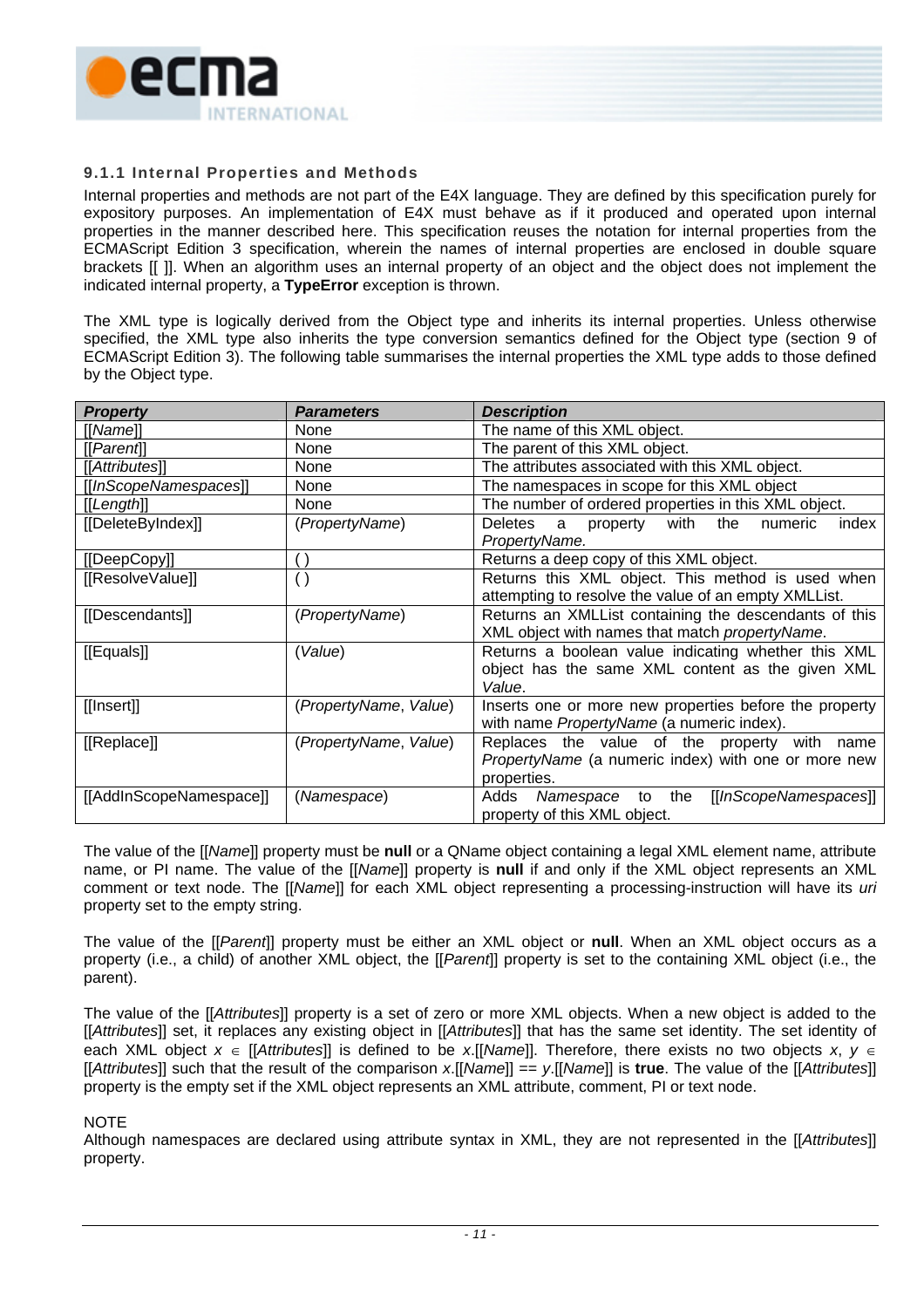

The value of the [[*InScopeNamespaces*]] property is a set of zero or more Namespace objects representing the namespace declarations in scope for this XML object. When a new object is added to the [[*InScopeNamespaces*]] set, it replaces any existing object in the [[*InScopeNamespaces*]] set that has the same set identity. The set identity of each Namespace object *n* ∈ [[*InScopeNamespaces*]] for which *n*.*prefix* is not **undefined**, is defined to be *n*.*prefix*. The set identify of each Namespace *n* ∈ [[*InScopeNamespaces*]] for which *n*.*prefix* is **undefined** is defined to be *n*.*uri*. Therefore, there exists no two objects *x*,*y* ∈ [[*InScopeNamespaces*]], such that the result of the comparison *x*.*prefix* == *y*.*prefix* is **true** unless the result of the comparison *x*.*prefix* == **undefined** is **true** and there exists no two objects *x*, *y* ∈ [[*InScopeNamespaces*]], such that the result of the comparison *x*.*prefix* == **undefined** and *x*.*uri* == *y*.*uri* are both true.

The value of the [[*Length*]] property is a non-negative integer.

Unless otherwise specified, a newly created instance of type XML has [[*Prototype*]] initialized to the XML prototype object (section [13.4.4\)](#page-82-1), [[*Class*]] initialized to the string **"text"**, [[*Value*]] initialized to **undefined**, [[*Name*]] initialized to **null**, [[*Parent*]] initialized to **null**, [[*Attributes*]] initialized to the empty set **{ }**, [[*InscopeNamespaces*]] initialized to the empty set **{ }**, and [[*Length*]] initialized to the integer 0.

**9.1.1.1 [[Get]] (P)** 

# **Overview**

The XML type overrides the internal [[Get]] method defined by the Object type. The XML [[Get]] method is used to retrieve an XML attribute by its name or a set of XML elements by their names. The input argument *P* may be an unqualified name for an XML attribute (distinguished from the name of XML elements by a leading "@" symbol) or a set of XML elements, a QName for a set of XML elements, an AttributeName for a set of XML attributes, the properties wildcard "\*" or the attributes wildcard "@\*". When the input argument *P* is an unqualified XML element name, it identifies XML elements in the default namespace. When the input argument *P* is an unqualified XML attribute name, it identifies XML attributes in no namespace.

In addition, the input argument *P* may be a numeric property name. If *P* is a numeric property name, the XML [[Get]] method converts this XML object to an XMLList *l* and calls the [[Get]] method of *l* with argument *P*. This treatment intentionally blurs the distinction between a single XML object and an XMLList containing only one value.

# NOTE

Unlike the internal Object [[Get]] method, the internal XML [[Get]] method is never used for retrieving methods associated with XML objects. E4X modifies the ECMAScript method lookup semantics for XML objects as described in section [11.2.2.](#page-56-1)

# **Semantics**

When the [[Get]] method of an XML object *x* is called with property name *P*, the following steps are taken:

- 1. If ToString(ToUint32(*P*)) == *P*
	- a. Let  $l = \text{ToXMLList}(x)$
	- b. Return the result of calling the [[Get]] method of *l* with argument *P*
- 2. Let *n* = ToXMLName(*P*)
- 3. Let *l* be a new XMLList with *l*.[[*TargetObject*]] = *x* and *l*.[[*TargetProperty*]] = *n*
- 4. If Type(*n*) is AttributeName
	- a. For each *a* in *x*.[[*Attributes*]]
		- i. If ((*n*.[[*Name*]].*localName* == **"\*"**) or (*n*.[[*Name*]].*localName* == *a.*[[*Name*]].*localName*)) and ((*n*.[[*Name*]].*uri* == **null**) or (*n*.[[*Name*]].*uri* == *a*.[[*Name*]].*uri*))
			- 1. Call the [[Append]] method of *l* with argument *a*
	- b. Return *l*
- 5. For  $(k = 0 \text{ to } x.$  [[*Length*]]-1)
	- a. If ((*n*.*localName* == **"\*"**)
		- or ((*x*[*k*].[[*Class*]] == **"element"**) and (*x*[*k*].[[*Name*]].*localName* == *n*.*localName*)))
		- and  $((n.uri == null)$  or  $((x[k].[[Class]] == "element")$  and  $(n.uri == x[k].[[Name]] . *uri*$ ))
		- i. Call the [[Append]] method of *l* with argument *x*[*k*]
- 6. Return *l*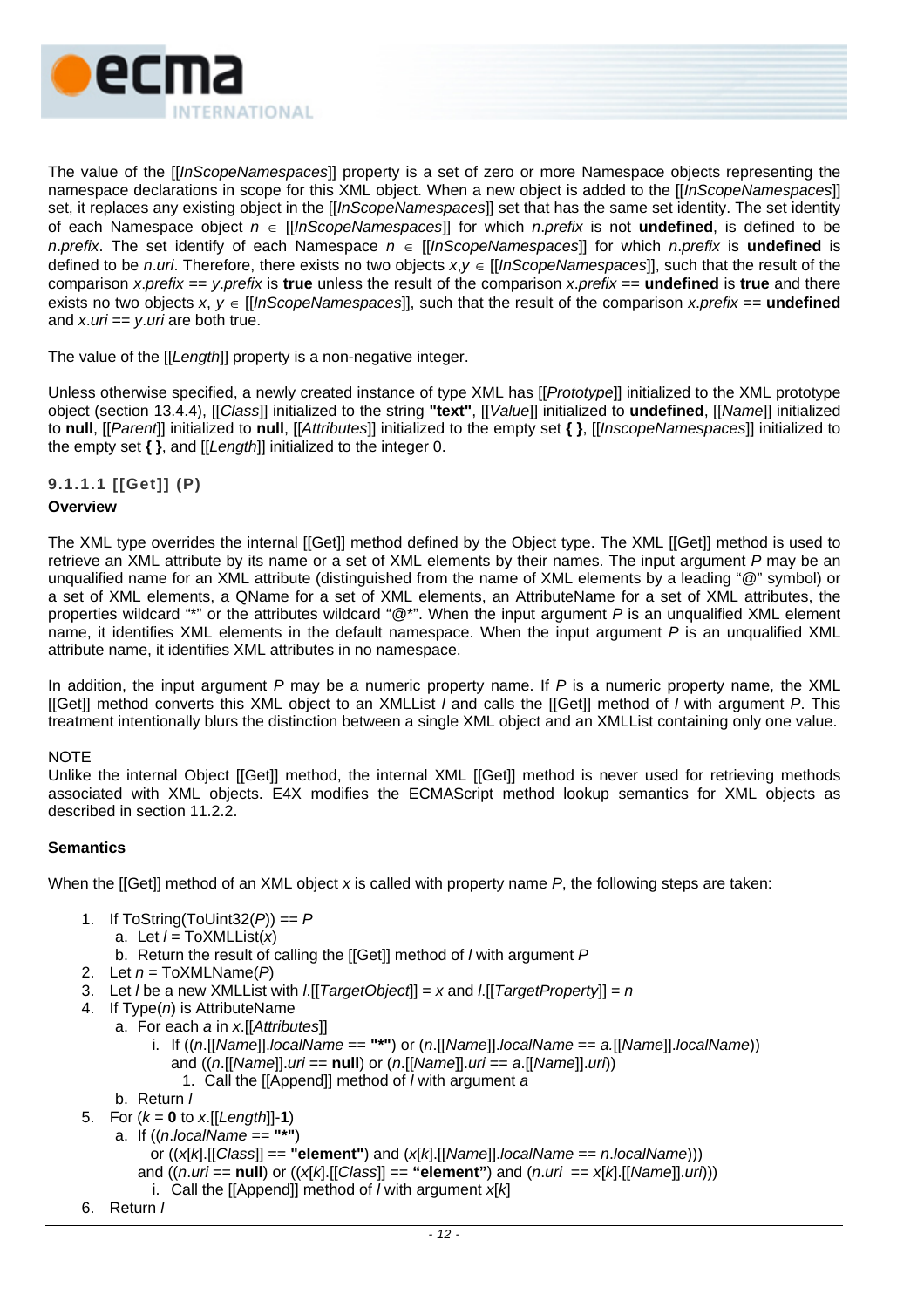

# **9.1.1.2 [[Put]] (P, V)**

# **Overview**

The XML type overrides the internal [[Put]] method defined by the Object type. The XML [[Put]] method is used to replace and insert properties or XML attributes in an XML object. The parameter *P* identifies which portion of the XML object will be affected and may be an unqualified name for an XML attribute (distinguished from XML valued property names by a leading "@" symbol) or set of XML elements, a QName for a set of XML elements, an AttributeName for a set of XML attributes or the properties wildcard "\*". When the parameter *P* is an unqualified XML element name, it identifies XML elements in the default namespace. When the parameter *P* is an unqualified XML attribute name, it identifies XML attributes in no namespace. The parameter *V* may be an XML object, an XMLList object or any value that may be converted to a String with ToString().

If *P* is a numeric property name, the XML [[Put]] method throws a **TypeError** exception. This operation is reserved for future versions of E4X.

# **NOTE**

Unlike the internal Object [[Put]] method, the internal XML [[Put]] method is never used for modifying the set of methods associated with XML objects.

# **Semantics**

When the [[Put]] method of an XML object *x* is called with property name *P* and value *V*, the following steps are taken:

- 1. If  $(Type(V) \notin \{XML, XMLList\})$  or  $(V[[Class]] \in \{"text", "attribute"\})$ 
	- a. Let *c* = ToString(*V*)
- 2. Else
	- a. Let *c* be the result of calling the [[DeepCopy]] method of *V*
- 3. If ToString(ToUint32(*P*)) == *P*, throw a **TypeError** exception
	- NOTE: this operation is reserved for future versions of E4X.
- 4. If *x*.[[*Class*]] ∈ {**"text"**, **"comment"**, **"processing-instruction"**, **"attribute"**}, return
- 5. Let *n* = ToXMLName(*P*)
- 6. Let *defaultNamespace* = GetDefaultNamespace()
- 7. If Type(*n*) is AttributeName
	- a. Call the function isXMLName (section [13.1.2.1\)](#page-72-1) with argument *n*.[[*Name*]] and if the result is **false**, return
	- b. If Type(*c*) is XMLList
		- i. If *c*.[[*Length*]] == **0**, let *c* be the empty string
		- ii. Else
			- 1. Let *s* = ToString(*c*[**0**])
			- 2. For  $i = 1$  to *c*. [[Length]]-1
				- a. Let s be the result of concatenating *s*, the string **" "** (space) and ToString(*c*[*i*])
			- 3. Let *c* = *s*
	- c. Else
		- i. Let  $c = \text{ToString}(c)$
	- d. Let  $a = null$
	- e. For each *j* in *x*.[[*Attributes*]]
		- i. If (*n*.[[*Name*]].*localName* == *j*.[[*Name*]].*localName*)
			- and ((*n*.[[*Name*]].*uri* == **null**) or (*n*.[[*Name*]].*uri* == *j*.[[*Name*]].*uri*))
				- 1. If  $(a == null)$ ,  $a = j$
				- 2. Else call the [[Delete]] method of *x* with argument *j*.[[*Name*]]
	- f. If *a* == **null**
		- i. If *n*.[[*Name*]].*uri* == **null**
			- 1. Let *nons* be a new Namespace created as if by calling the constructor new Namespace()
			- 2. Let *name* be a new QName created as if by calling the constructor new QName(*nons*,
			- *n*.[[*Name*]])
		- ii. Else
			- 1. Let *name* be a new QName created as if by calling the constructor new QName(*n*.[[*Name*]])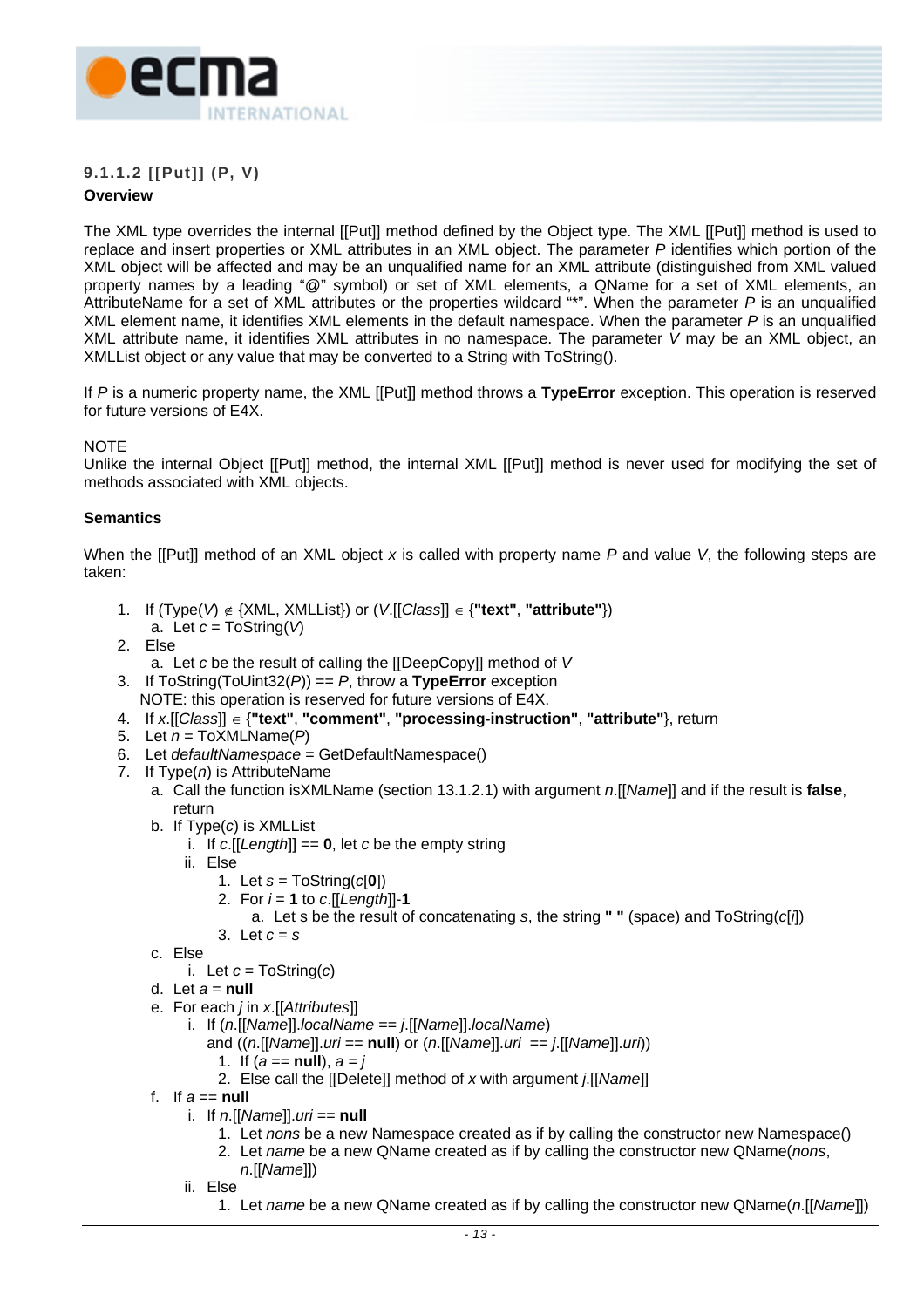

- iii. Create a new XML object *a* with *a*.[[*Name*]] = *name*, *a*.[[*Class*]] == **"attribute"** and *a*.[[*Parent*]] = *x*
- iv. Let *x*.[[*Attributes*]] = *x.*[[*Attributes*]] ∪ { *a* }
- v. Let *ns* be the result of calling the [[GetNamespace]] method of *name* with no arguments
- vi. Call the [[AddInScopeNamespace]] method of *x* with argument *ns*
- g. Let *a.*[[*Value*]] = *c*
- h. Return
- 8. Let *isValidName* be the result of calling the function isXMLName (section [13.1.2.1\)](#page-72-1) with argument *n*
- 9. if *isValueName* is **false** and *n*.*localName* is not equal to the string **"\*"**, return
- 10. Let  $i =$ **undefined**
- 11. Let *primitiveAssign* = (Type(*c*) ∉ {XML, XMLList}) and (*n*.*localName* is not equal to the string **"\*"**)
- 12. For (*k* = *x*.[[*Length*]]-**1** downto **0**)
	- a. If ((*n.localName* == **"\*"**)
		- or ((*x*[*k*].[[*Class*]] == **"element"**) and (*x*[*k*].[[*Name*]].*localName*==*n*.*localName*)))
		- and  $((n.uri == null)$  or  $((x[k] \cdot [[Class]] == "element")$  and  $(n.uri == x[k] \cdot [[Name]] .uri)))$ 
			- i. If (*i* is not **undefined**), call the [[DeleteByIndex]] property of *x* with argument ToString(*i*)
	- ii. Let  $i = k$
- 13. If *i* == **undefined**
	- a. Let *i* = *x*.[[*Length*]]
	- b. If (*primitiveAssign* == **true**)
		- i. If  $(n.uri == null)$ 
			- 1. Let *name* be a new QName created as if by calling the constructor new QName(*defaultNamespace*, *n*)
		- ii. Else
			- 1. Let *name* be a new QName created as if by calling the constructor new QName(*n*)
		- iii. Create a new XML object *y* with *y.*[[*Name*]] = *name*, *y*.[[*Class*]] = **"element"** and *y.*[[*Parent*]] = *x*
		- iv. Let *ns* be the result of calling [[GetNamespace]] on *name* with no arguments
		- v. Call the [[Replace]] method of *x* with arguments ToString(*i*) and *y*
		- vi. Call [[AddInScopeNamespace]] on *y* with argument *ns*
- 14. If (*primitiveAssign* == **true**)
	- a. Delete all the properties of the XML object *x*[*i*]
	- b. Let *s* = ToString(*c*)
	- c. If *s* is not the empty string, call the [[Replace]] method of *x*[*i*] with arguments **"0"** and *s*
- 15. Else
	- a. Call the [[Replace]] method of *x* with arguments ToString(*i*) and *c*
- 16. Return

# **9.1.1.3 [[Delete]] (P)**

# **Overview**

The XML type overrides the internal [[Delete]] method defined by the Object type. The XML [[Delete]] method is used to remove a set of XML attributes by name or a set of XML valued properties by name. Unlike, the internal Object [[Delete]], the XML [[Delete]] method shifts all the properties following deleted properties up to fill in empty slots created by the delete. The input argument *P* may be an unqualified name for an XML attribute (distinguished from the name of XML elements by a leading "@" symbol) or a set of XML elements, a QName for a set of XML elements, an AttributeName for a set of XML attributes, the properties wildcard "\*" or the attributes wildcard "@\*". When the input argument *P* is an unqualified XML element name, it identifies XML elements in the default namespace. When the input argument *P* is an unqualified XML attribute name, it identifies XML attributes in no namespace.

If *P* is a numeric property name, the XML [[Put]] method throws a **TypeError** exception. This operation is reserved for future versions of E4X.

# **Semantics**

When the [[Delete]] method of an XML object *x* is called with property name *P*, the following steps are taken:

1. If ToString(ToUint32(*P*)) == *P*, throw a **TypeError** exception NOTE: this operation is reserved for future versions of E4X.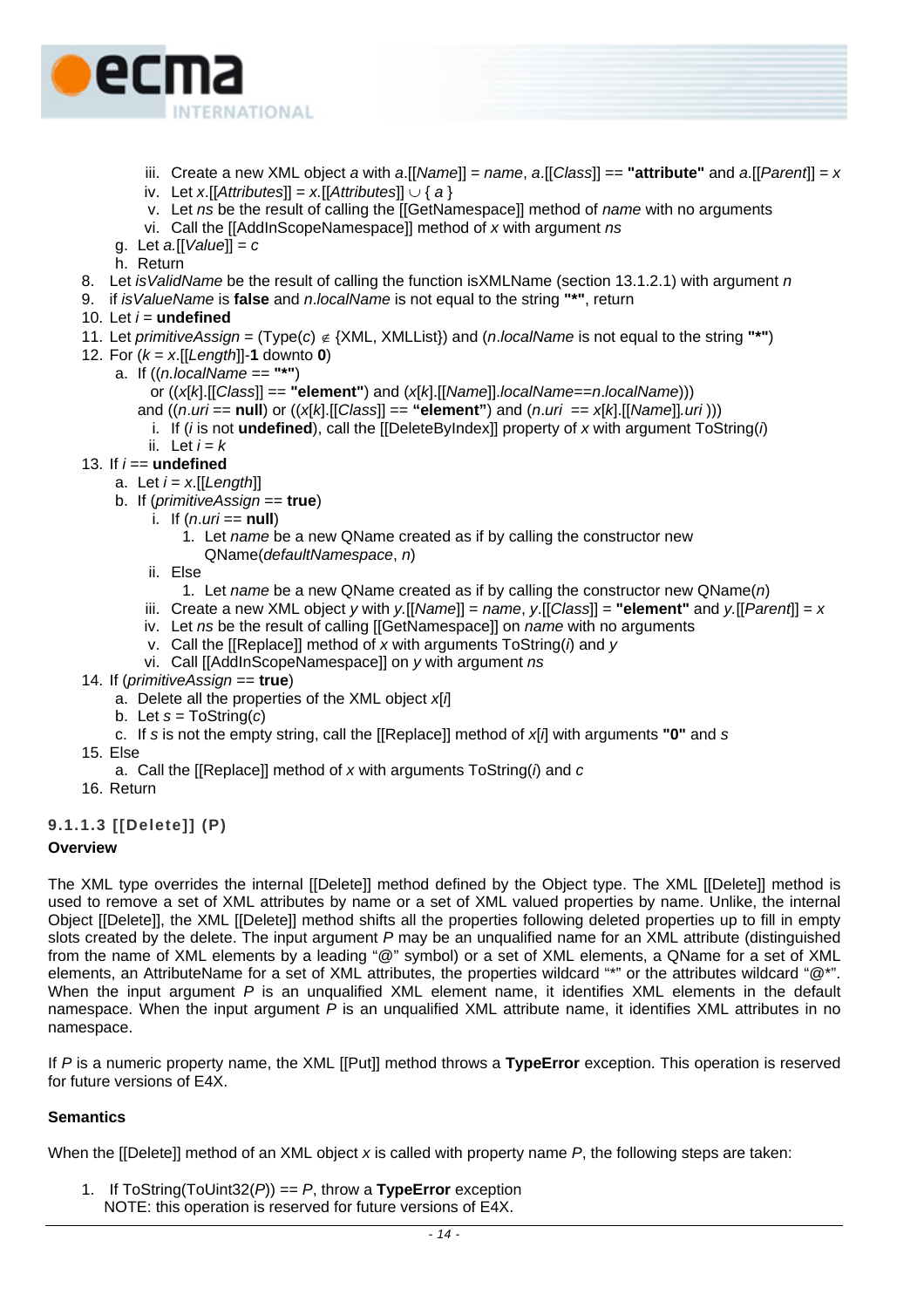

- 2. Let *n* = ToXMLName(*P*)
- 3. If Type(*n*) is AttributeName
	- a. For each *a* in *x*.[[*Attributes*]]
		- i. If ((*n*.[[*Name*]].*localName* == **"\*"**) or (*n*.[[*Name*]].*localName* == *a.*[[*Name*]].*localName*))
			- and ((*n*.[[*Name*]].*uri* == **null**) or (*n*.[[*Name*]].*uri* == *a*.[[*Name*]].*uri*))
				- 1. Let *a*.[[*Parent*]] = **null**
				- 2. Remove the attribute *a* from *x*.[[*Attributes*]]
		- b. Return **true**
- 4. Let  $dp = 0$
- 5. For  $q = 0$  to *x*. [[Length]]-1
	- a. If ((*n*.*localName* == **"\*"**)
		- or (*x*[*q*].[[*Class*]] == **"element"** and *x*[*q*].[[*Name*]].*localName* == *n*.*localName*))
		- and  $((n.uri == null)$  or  $(x[q][Class]] == "element"$  and  $n.uri == x[q][Name]].uri)$
		- i. Let *x*[*q*].[[*Parent*]] = **null**
		- ii. Remove the property with the name ToString(*q*) from *x*
		- iii. Let  $dp = dp + 1$
		- b. Else
			- i. If  $dp > 0$ , rename property ToString(*q*) of *x* to ToString(*q dp*)
- 6. Let *x*.[[*Length*]] = *x*.[[*Length*]] *dp*
- 7. Return **true**.

# **9.1.1.4 [[DeleteByIndex]] (P)**

# **Overview**

The XML type adds the internal [[DeleteByIndex]] method to the methods defined by the Object type. The XML [[DeleteByIndex]] method is used to remove an XML property by its numeric property name. Like, the XML [[Delete]] method, the XML [[DeleteByIndex]] method shifts all the properties following deleted properties up to fill in empty slots created by the delete. The input argument *P* may be a numeric property name.

# **Semantics**

When the [[DeleteByIndex]] method of an XML object *x* is called with property name *P*, the following steps are taken:

- 1. Let *i* = ToUint32(*P*)
- 2. If  $ToString(i) == P$ 
	- a. If *i* is greater than or equal to *x*.[[*Length*]], return **true**
	- b. Else
		- i. If *x* has a property with name *P*
			- 1. Let *x*[*P*].[[*Parent*]] = **null**
			- 2. Remove the property with the name *P* from *x*
		- ii. For  $q = i+1$  to *x*. [[Length]]-1
			- 1. Rename property ToString(*q*) of *x* to ToString( $q 1$ )
		- iii. Let *x*.[[*Length*]] = *x*.[[*Length*]] **1**
	- c. Return **true**
- 3. Else throw a **TypeError** exception

# **9.1.1.5 [[DefaultValue]] (hint)**

# **Overview**

The XML type overrides the internal [[DefaultValue]] method defined by the Object type. The XML [[DefaultValue]] method returns a primitive value representing this XML object. Unlike, the [[DefaultValue]] method defined by the Object type, the XML [[DefaultValue]] method always returns a string. The hint parameter is ignored.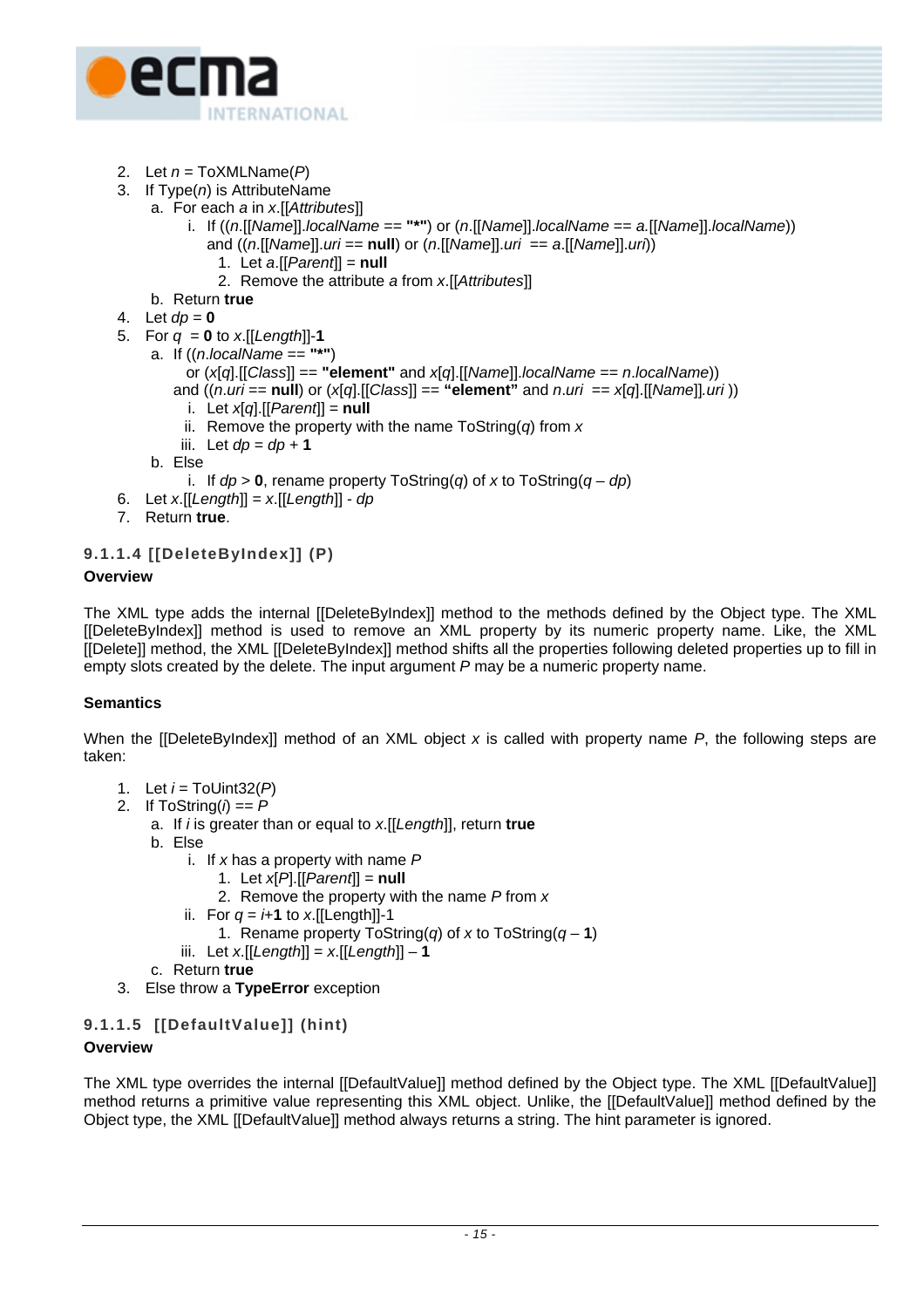

# **Semantics**

When the [[DefaultValue]] method of an XML object *x* is called with parameter *hint*, the following step is taken:

- 1. Return ToString(*x*)
- **9.1.1.6 [[HasProperty]] (P)**

#### **Overview**

The XML type overrides the internal [[HasProperty]] method defined by the Object type. The XML [[HasProperty]] method is used to determine whether this XML object contains an XML element or attribute by its name. The input argument *P* may be an unqualified name for an XML attribute (distinguished from the name of XML elements by a leading "@" symbol) or a set of XML elements, a QName for a set of XML elements, an AttributeName for a set of XML attributes, the properties wildcard "\*" or the attributes wildcard "@\*". When the input argument *P* is an unqualified XML element name, it identifies XML elements in the default namespace. When the input argument *P* is an unqualified XML attribute name, it identifies XML attributes in no namespace.

In addition, the input argument *P* may be a numeric property name. If *P* is a numeric property name equal to **"0"**, the XML [[HasProperty]] method returns **true**. If *P* is a numeric property name other than **"0"**, the XML [[HasProperty]] method returns **false**. This treatment intentionally blurs the distinction between a single XML object and an XMLList containing only one value.

# **Semantics**

When the [[HasProperty]] method of an XML object *x* is called with property name *P*, the following steps are taken:

- 1. If ToString(ToUint32(*P*)) == *P* a. Return (*P* == **"0"**)
- 2. Let *n* = ToXMLName(*P*)
- 3. If Type(*n*) is AttributeName
	- a. For each *a* in *x*.[[*Attributes*]]
		- i. If ((*n*.[[*Name*]].*localName* == **"\*"**) or (*n*.[[*Name*]].*localName* == *a.*[[*Name*]].*localName*)) and ((*n*.[[*Name*]].*uri* == **null**) or (*n*.[[*Name*]].*uri* == *a*.[[*Name*]].*uri*)) 1. Return **true**
		-
	- b. Return **false**
- 4. For  $(k = 0 \text{ to } x.[[Length]]-1)$ 
	- a. If ((*n*.*localName* == **"\*"**)
		- or ((*x*[*k*].[[*Class*]] == **"element"**) and (*x*[*k*].[[*Name*]].*localName* == *n*.*localName*)))
		- and ((*n*.*uri* == **null**) or (*x*[*k*].[[*Class*]] == **"element"**) and (*n*.*uri* == *x*[*k*].[[*Name*]].*uri*)))
		- i. Return **true**
- 5. Return **false**

# **9.1.1.7 [[DeepCopy]] ( )**

#### **Overview**

The XML type adds the internal [[DeepCopy]] method to the internal properties defined by the Object type. The XML [[DeepCopy]] method is used to create and return a deep copy of this object, including its attributes, properties, namespaces and the attributes, properties and namespaces of all its descendants. The internal [[Parent]] property of the return value is set to **null** and the internal [[Parent]] property of each copied descendant is set to its newly copied parent as appropriate.

# **Semantics**

When the [[DeepCopy]] method of an XML object x is called, the following steps are taken:

1. Let *y* be a new XML object with *y*.[[*Prototype*]] = *x*.[[*Prototype*]], y.[[*Class*]] = x.[[*Class*]], y.[[*Value*]] = x.[[*Value*]], y.[[*Name*]] = x.[[*Name*]], y.[[*Length*]] = x.[[*Length*]]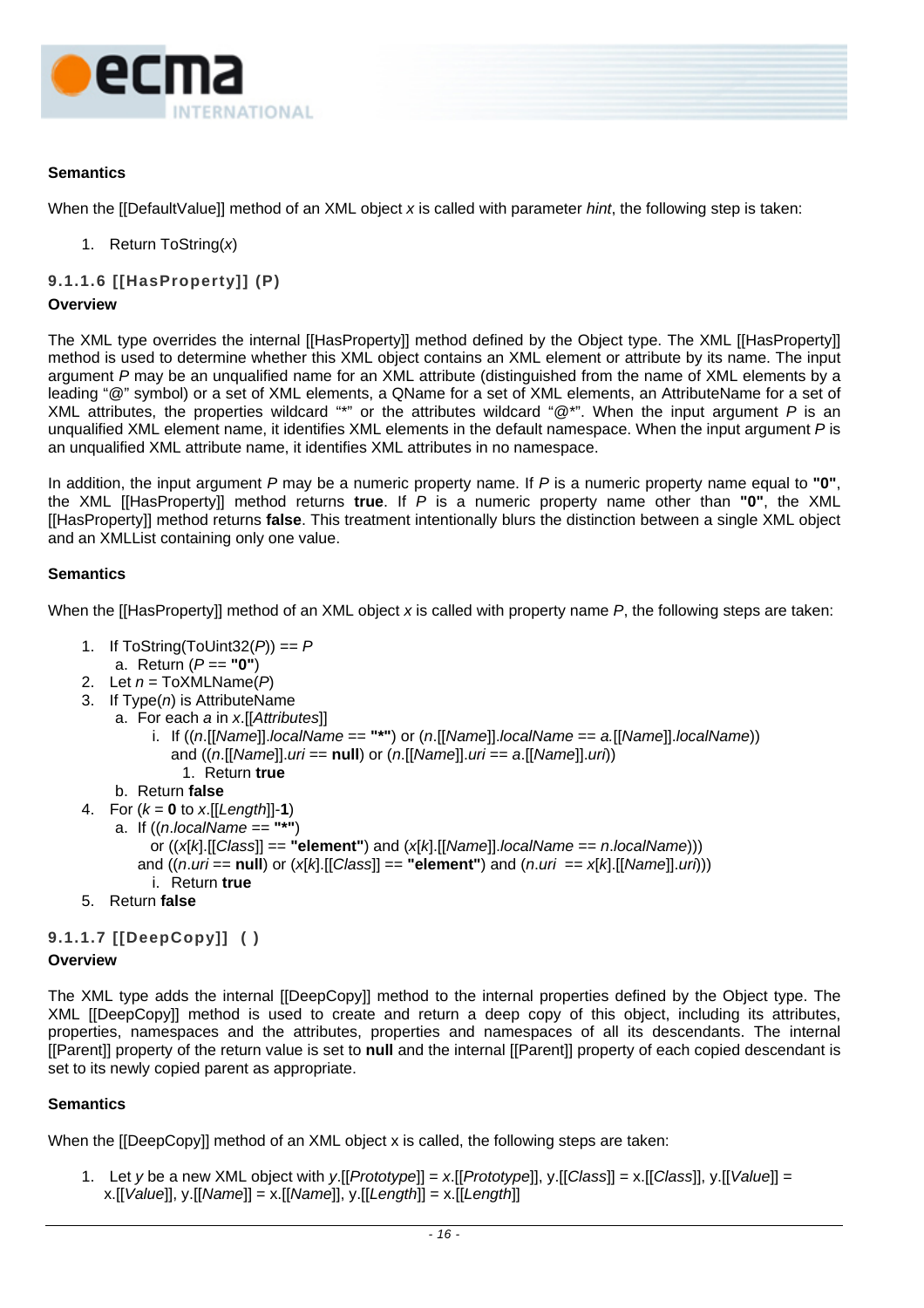

- 2. For each *ns* in *x*.[[*InScopeNamespaces*]]
	- a. Let *ns2* be a new Namespace created as if by calling the constructor new Namespace(*ns*)
	- b. Let *y*.[[*InScopeNamespaces*]] = *y*.[[*InScopeNamespaces*]] ∪ { *ns2* }
- 3. Let *y*.[[*Parent*]] = **null**
- 4. For each *a* in *x*.[[*Attributes*]]
	- a. Let *b* be the result of calling the [[DeepCopy]] method of *a*
	- b. Let *b*.[[*Parent*]] = *y*
	- c. Let *y*.[[*Attributes*]] = *y*.[[*Attributes*]] ∪ { *b* }
- 5. For  $i = 0$  to  $x$ . [[Length]]-1
	- a. Let *c* be the result of calling the [[DeepCopy]] method of *x*[*i*]
	- b. Let  $y[i] = c$
	- c. Let *c*.[[*Parent*]] = *y*
- 6. Return *y*

# **9.1.1.8 [[Descendants]] (P)**

# **Overview**

The XML type adds the internal [[Descendants]] method to the internal properties defined by the Object type. The XML [[Descendants]] method is used to retrieve all the XML valued descendants of this XML object (i.e., children, grandchildren, great-grandchildren, etc.) with names matching the input argument *P*. The input argument *P* may be an unqualified name for an XML attribute (distinguished from the name of XML elements by a leading "@" symbol) or a set of XML elements, a QName for a set of XML elements, an AttributeName for a set of XML attributes, the properties wildcard "\*" or the attributes wildcard "@\*". When the input argument *P* is an unqualified XML element name, it identifies XML elements in the default namespace. When the input argument *P* is an unqualified XML attribute name, it identifies XML attributes in no namespace.

# **Semantics**

When the [[Descendants]] method of an XML object x is called with property name *P*, the following steps are taken:

- 1. Let  $n = \text{ToXMLName}(P)$
- 2. Let *l* be a new XMLList with *l*.[[*TargetObject*]] = **null**
- 3. If Type(*n*) is AttributeName
	- a. For each *a* in *x*.[[*Attributes*]]
		- i. If ((*n*.[[*Name*]].*localName* == **"\*"**) or (*n*.[[*Name*]].*localName* == *a.*[[*Name*]].*localName*)) and ((*n*.[[*Name*]].*uri* == **null**) or (*n*.[[*Name*]].*uri* == *a*.[[*Name*]].*uri* ))
			- 1. Call the [[Append]] method of *l* with argument *a*
- 4. For  $(k = 0 \text{ to } x.[[Length]]-1)$ 
	- a. If ((*n.localName* == **"\*"**)
		- or ((*x*[*k*].[[*Class*]] == **"element"**) and (*x*[*k*].[[*Name*]].*localName* == *n*.*localName*)))
		- and  $((n.uri == null)$  or  $((x[k].[[Class]] == "element")$  and  $(n.uri == x[k].[[Name]], *un*]))$
		- i. Call the [[Append]] method of *l* with argument *x*[*k*]
	- b. Let *dq* be the resultsof calling the [[Descendants]] method of *x*[*k*] with argument *P*
	- c. If *dq*.[[*Length*]] > 0, call the [[Append]] method of *l* with argument *dq*
- 5. Return *l*

# **9.1.1.9 [[Equals]] (V)**

# **Overview**

The XML type adds the internal [[Equals]] method to the internal properties defined by the Object type. The XML [[Equals]] method is used to compare this XML object for XML content equality with another XML object *V*. The [[Equals]] operator returns **true** if *V* is a value of type XML considered equal to this XML object. Otherwise, it returns **false**.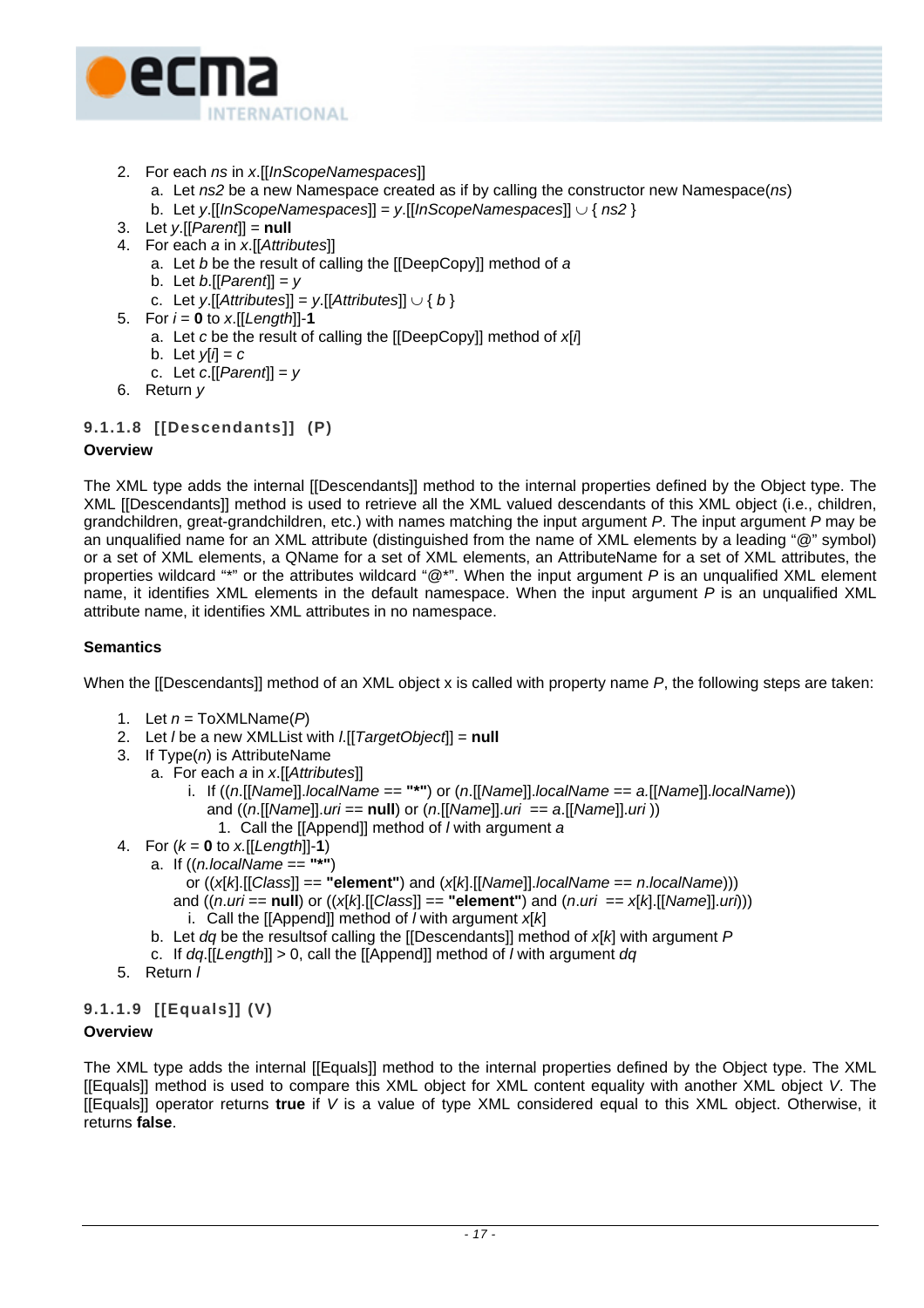

# **Semantics**

When the [[Equals]] method of an XML object *x* is called with value *V*, the following steps are taken:

- 1. If Type(*V*) is not XML, return **false**
- 2. If *x*.[[*Class*]] is not equal to *V*.[[*Class*]], return **false**
- 3. If *x*.[[*Name*]] is not **null**
	- a. If *V*.[[*Name*]] is **null**, return **false**
	- b. If *x*.[[*Name*]].*localName* is not equal to *V*.[[*Name*]].*localName*, return **false**
	- c. If *x*.[[*Name*]].*uri* is not equal to *V*.[[*Name*]].*uri*, return **false**
- 4. Else if *V*.[[*Name*]] is not **null**, return **false**
- 5. If *x*.[[*Attributes*]] does not contain the same number of items as *V*.[[*Attributes*]], return **false**
- 6. If *x*.[[*Length*]] is not equal to *V*.[[*Length*]], return **false**
- 7. If *x*.[[*Value*]] is not equal to *y*[[*Value*]], return **false**
- 8. For each *a* in *x*.[[*Attributes*]]
	- a. If *V*.[[*Attributes*]] does not contain an attribute *b*, such that *b*.[[*Name*]].*localName* ==
- *a*.[[*Name*]].*localName*, *b*.[[*Name*]].*uri* == *a*.[[*Name*]].*uri* and *b.*[[*Value*]] == *a*.[[*Value*]], return **false** 9. For *i* = **0** to *x*.[[*Length*]]-**1**
	- a. Let *r* be the result of calling the [[Equals]] method of *x*[*i*] with argument *V*[*i*]
	- b. If *r* == **false**, return **false**
- 10. Return **true**

# **9.1.1.10 [[ResolveValue]] ( )**

# **Overview**

The XML type adds the internal [[ResolveValue]] method to the internal properties defined by the Object type. The XML [[ResolveValue]] method returns this XML object. It is used by the XMLList [[ResolveValue]] method to support [[Put]] operations on empty XMLLists.

# **Semantics**

When the [[ResolveValue]] method of an XML object *x* is called, the following step is taken:

1. Return *x*

**9.1.1.11 [[Insert]] (P, V)** 

# **Overview**

The XML type adds the internal [[Insert]] method to the internal properties defined by the Object type. The XML [[Insert]] method is used to insert a value *V* at a specific position *P*. The input argument *P* must be a numeric property name. The input argument *V* may be a value of type XML, XMLList or any value that can be converted to a String with ToString().

# **Semantics**

When the [[Insert]] method of an XML object *x* is called with property name *P* and value *V*, the following steps are taken:

- 1. If *x*.[[*Class*]] ∈ {**"text"**, **"comment"**, **"processing-instruction"**, **"attribute"**}, return
- 2. Let *i* = ToUint32(*P*)
- 3. If (ToString(*i*) is not equal to *P*), throw a **TypeError** exception
- 4. Let  $n = 1$
- 5. If  $Type(V)$  is XMLList, let  $n = V$ . [[Length]]
- 6. If *n* == **0**, Return
- 7. For *j* = *x*.[[*Length*]]-**1** downto *i*, rename property ToString(*j*) of *x* to ToString(*j* + *n*)
- 8. Let *x*.[[*Length*]] = *x*.[[*Length*]] + *n*
- 9. If Type(*V*) is XMLList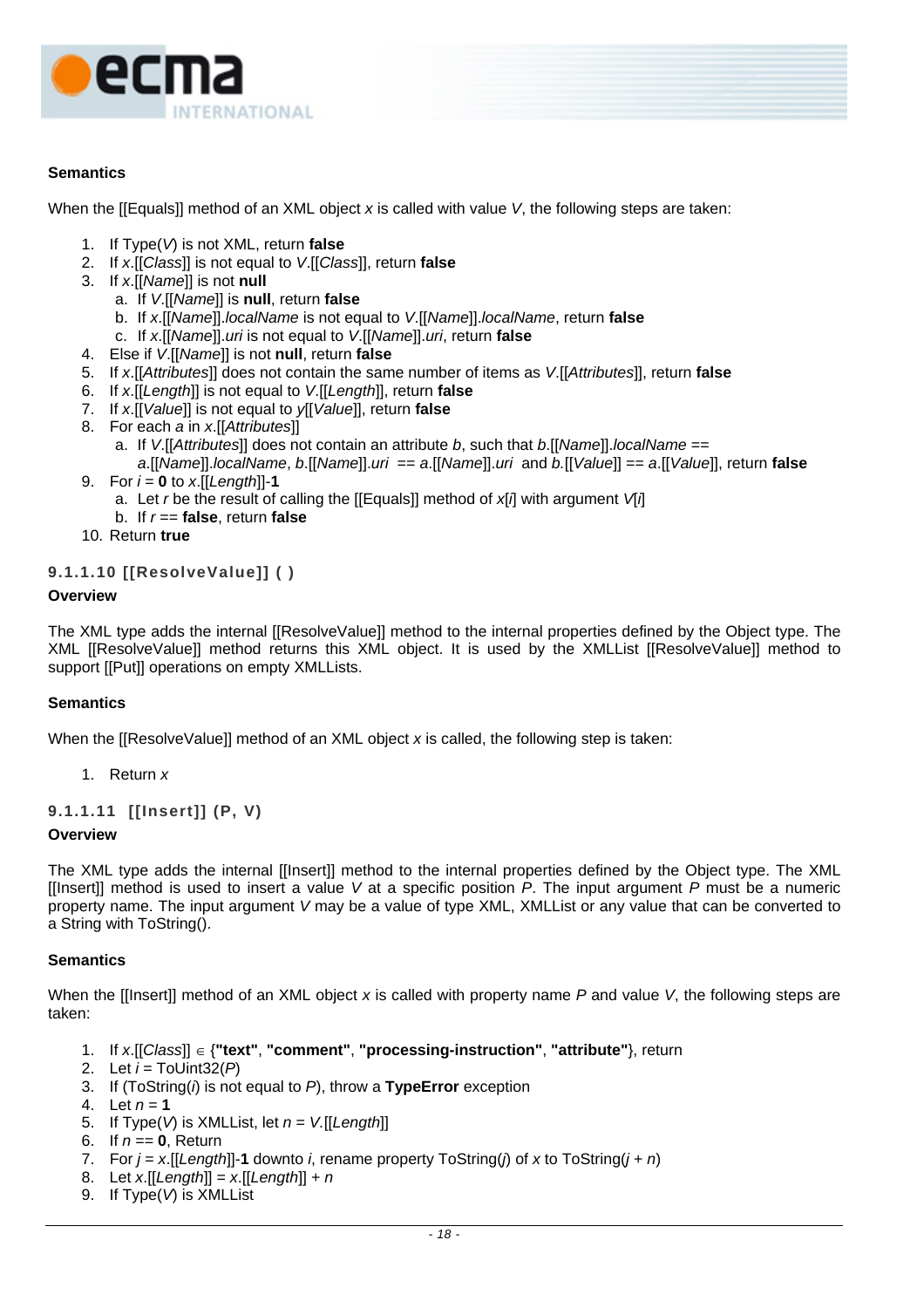

- a. For  $j = 0$  to  $V$ . [[Length-1]]
	- i. *V*[*j*].[[*Parent*]] = *x*
	- ii.  $x[i + j] = V[j]$

NOTE: the E4X data model does not enforce the constraint: ∀ *x* ∈ XML : *x*.[[*InScopeNamespaces*]] ⊇ *x*.[[*Parent*]].[[*InScopeNamespaces*]]. However, implementations may at this point add namespaces from *V*[*j*].[[*InScopeNamespaces*]] to *x* or any ancestors of *x*. Likewise, implementations may at this point add namespaces from *x* to *V*[*j*] or any descendents of *V*[*j*].

- 10. Else
	- a. Call the [[Replace]] method of *x* with arguments *i* and *V*
- 11. Return

# **9.1.1.12 [[Replace]] (P, V)**

# **Overview**

The XML type adds the internal [[Replace]] method to the internal properties defined by the Object type. The XML [[Replace]] method may be used to replace the property at a specific position *P* with the value *V*. The input argument *P* must be a numeric property name. The input argument *V* may be a value of type XML, XMLList or any value that can be converted to a String with ToString().

# **Semantics**

When the [[Replace]] method of an XML object *x* is called with property name *P* and value *V*, the following steps are taken:

- 1. If *x*.[[*Class*]] ∈ {**"text"**, **"comment"**, **"processing-instruction"**, **"attribute"**}, return
- 2. Let *i* = ToUint32(*P*)
- 3. If (ToString(*i*) is not equal to *P*), throw a **TypeError** exception
- 4. If *i* is greater than or equal to *x*.[[*Length*]],
	- a. Let *P* = ToString(*x.*[[*Length*]])
	- b. Let *x*.[[*Length*]] = *x*.[[*Length*]] + **1**
- 5. If Type(*V*) is XML and *V*.[[*Class*]] ∈ {**"element"**, **"comment"**, **"processing-instruction"**, **"text"**} a. Let *V.*[[*Parent*]] = *x* 
	- b. If *x* has a property with name *P*
		- i. Let  $x[P][[Parent]] = null$
	- c. Let *x*[*P*] = *V* NOTE: the E4X data model does not enforce the constraint: ∀ *x* ∈ XML : *x*.[[*InScopeNamespaces*]] ⊇ *x*.[[*Parent*]].[[*InScopeNamespaces*]]. However, implementations may at this point add namespaces from *V*.[[*InScopeNamespaces*]] to *x* or any ancestors of *x*. Likewise, implementations may at this point add namespaces from *x* to *V* or any descendents of *V*.
- 6. Else if Type(*V*) is XMLList
	- a. Call the [[DeleteByIndex]] method of *x* with argument *P*
	- b. Call the [[Insert]] method of *x* with arguments *P* and *V*
- 7. Else
	- a. Let *s* = ToString(*V*)
	- b. Create a new XML object *t* with *t*.[[*Class*]] = **"text"**, *t*.[[*Parent*]] = *x* and *t*.[[*Value*]] = *s*
	- c. If *x* has a property with name *P*
	- i. Let *x*[*P*].[[*Parent*]] = **null**
	- d. Let the value of property *P* of *x* be *t*
- 8. Return

# **9.1.1.13 [[AddInScopeNamespace]] ( N )**

# **Overview**

The XML type adds the internal [[AddInScopeNamespace]] method to the internal properties defined by the Object type. The XML [[AddInScopeNamespace]] method is used to add a new Namespace to the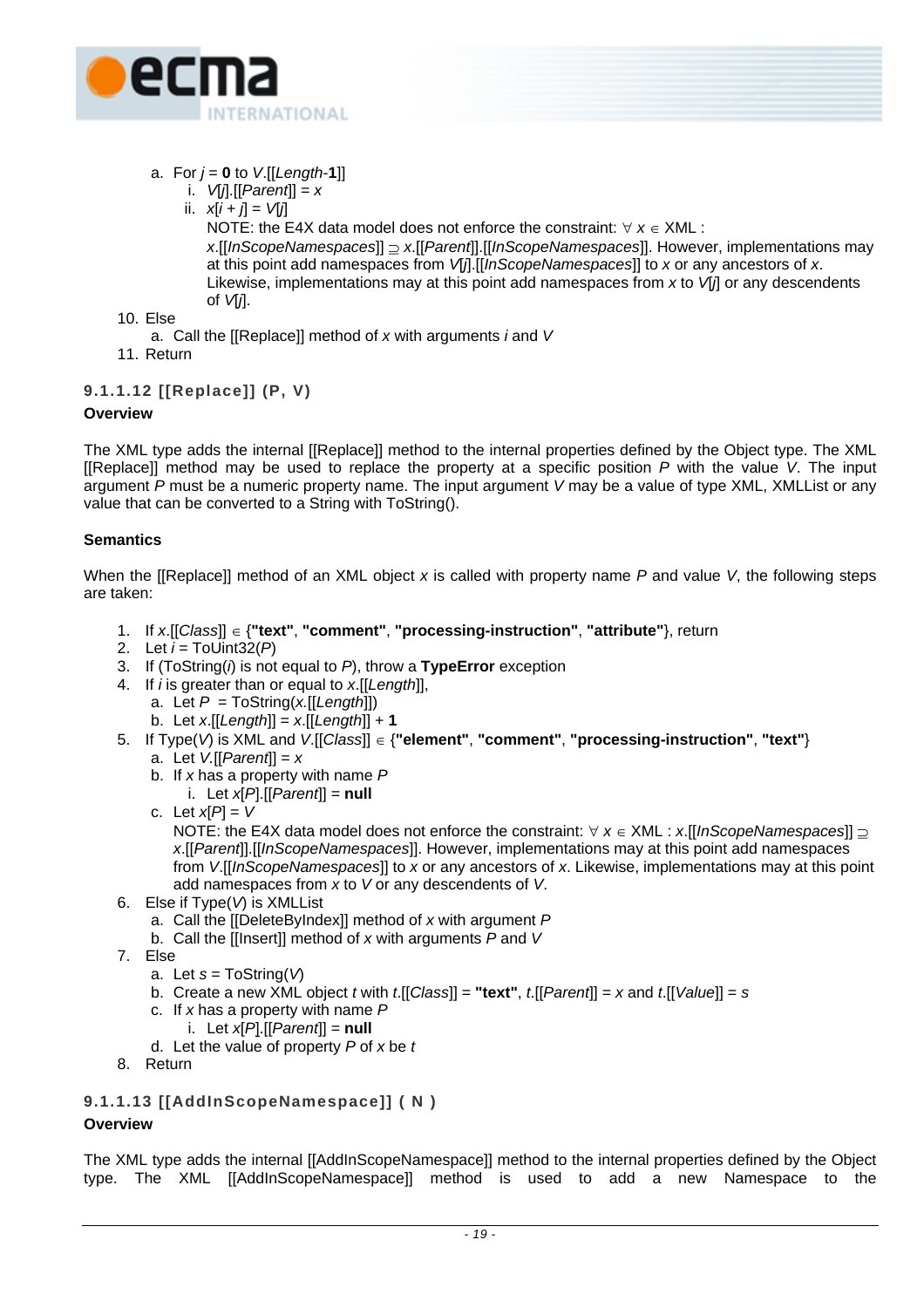<span id="page-29-0"></span>

[[*InScopeNamespaces*]] of a given XML object. The input argument *N* is a value of type Namespace to be added to the [[*InScopeNamespaces*]] property of this XML object.

# **Semantics**

When the [[AddInScopeNamespace]] method of an XML object *x* is called with a namespace *N*, the following steps are taken:

- 1. If *x*.[[*Class*]] ∈ {**"text"**, **"comment"**, **"processing-instruction"**, **"attribute"**}, return
- 2. If *N*.*prefix* == **undefined**
	- a. Let *match* = **null**
	- b. For each *ns* in *x*.[[*InScopeNamespaces*]]
		- i. If  $ns.uri == N.uri$ , let  $match = ns$
	- c. If *match* == **null**,
		- i. Let *x*.[[*InScopeNamespaces*]] = *x*.[[*InScopeNamespaces*]] ∪ { *N* }
- 3. Else
	- a. If *N*.*prefix* == **""** and *x*.[[*Name*]].*uri* == **""**, return
	- b. Let *match* be **null**
	- c. For each *ns* in *x*.[[*InScopeNamespaces*]]
		- i. If *N*.*prefix* == *ns*.*prefix*, let *match* = *ns*
	- d. If *match* is not **null** and *match.uri* is not equal to *N*.*uri*
		- i. Remove match from x.[[InScopeNamespaces]]
		- ii. Let *match*.*prefix* = **undefined**
		- iii. Call the [[AddInScopeNamespaces]] method of x with parameter *match*
	- e. Let *x*.[[*InScopeNamespaces*]] = *x*.[[*InScopeNamespaces*]] ∪ { *N* }
- 4. NOTE: the E4X data model does not enforce the constraint: ∀ *x* ∈ XML : *x*.[[*InScopeNamespaces*]] ⊇ *x*.[[*Parent*]].[[*InScopeNamespaces*]]. However, implementations may at this point add *N* to the [[*InScopeNamespaces*]] property of any ancestors or descendents of *x*.
- 5. Return

# **9.2 The XMLList Type**

The XMLList type is an *ordered* collection of properties. Each property of an XMLList object has a unique numeric property name *P*, such that ToString(ToUint32(*P*)) is equal to *P* and a value of type XML. Methods are associated with XMLList objects using non-numeric property names.

A value of type XMLList represents an XML document, XML fragment or an arbitrary collection of XML objects (e.g., a query result).

E4X intentionally blurs the distinction between an individual XML object and an XMLList containing only that object. To this end, all operations available for XML objects are also available for XMLList objects. Implementations that extend E4X should preserve this constraint.

# **9.2.1 Internal Properties and Methods**

The XMLList type is logically derived from the Object type and inherits its internal properties. Unless otherwise specified, the XMLList type also inherits the type conversion semantics defined for the Object type (section 9 of ECMAScript Edition 3). The following table summarises the internal properties the XMLList type adds to those defined by the Object type.

| <b>Property</b>  | <b>Parameters</b> | <b>Description</b>                                      |
|------------------|-------------------|---------------------------------------------------------|
| [[Length]]       | None              | The number of properties contained in this XMLList      |
|                  |                   | object.                                                 |
| [[TargetObjecf]] | None              | The XML or XMLList object associated with this object   |
|                  |                   | that will be affected when items are inserted into this |
|                  |                   | XMLList.                                                |
| [TargetProperty] | None              | The name of a property that may be created in the       |
|                  |                   | [[TargetObject]] when objects are added to an empty     |
|                  |                   | XMLList.                                                |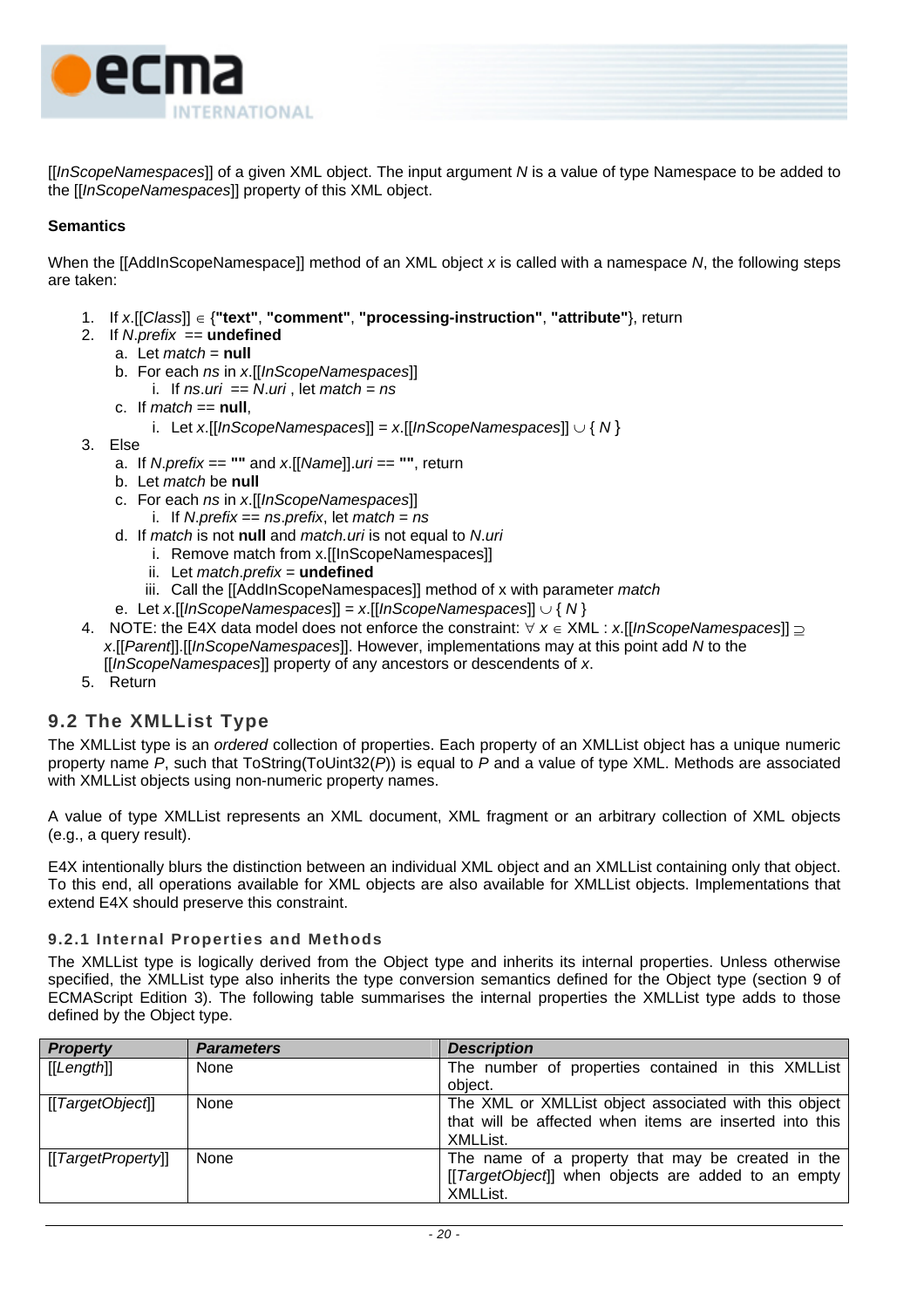

| [[Append]]      | Value)         | Appends a new property to the end of this XMLList<br>object.                                                                                                                                     |
|-----------------|----------------|--------------------------------------------------------------------------------------------------------------------------------------------------------------------------------------------------|
| [[DeepCopy]]    |                | Returns a deep copy of this XMLList object.                                                                                                                                                      |
| [[Descendants]] | (PropertyName) | Returns an XMLList containing all the descendants of<br>values of in this XMLList that have names matching<br>propertyName.                                                                      |
| [[Equals]]      | Value)         | Returns a Boolean value indicating whether this XMLList<br>object has the same content as the given Value or this<br>XMList object contains an object that compares equal to<br>the given Value. |
| [ResolveValue]] |                | Resolves the value of this XML object. If this XML object<br>is not empty, it is returned. Otherwise, [[ResolveValue]]<br>attempts to create an appropriate value.                               |

The value of the [[*Length*]] property is a non-negative Number.

Unless otherwise specified, a newly created instance of type XMLList has [[*Prototype*]] initialized to the XMLList prototype object (section [13.5.4\)](#page-96-1), [[*Class*]] initialized to the string **"XMLList"**, [[*Value*]] initialized to **undefined**, [[*Length*]] initialized to the integer **0**, [[*TargetObject*]] initialized to **null**, and [[*TargetProperty*]] initialized to **null**.

# **9.2.1.1 [[Get]] (P)**

# **Overview**

The XMLList type overrides the internal [[Get]] method defined by the Object type. The XMLList [[Get]] method is used to retrieve a specific property of this XMLList object by its numeric property name or to iterate over the XML valued properties of this XMLList object retrieving their XML attributes by name or their XML valued properties by name. The input argument *P* may be a numeric property name, an unqualified name for an XML attribute (distinguished from the name of XML elements by a leading "@" symbol) or a set of XML elements, a QName for a set of XML elements, an AttributeName for a set of XML attributes, the properties wildcard "\*" or the attributes wildcard "@\*". When the input argument *P* is an unqualified XML element name, it identifies XML elements in the default namespace. When the input argument *P* is an unqualified XML attribute name, it identifies XML attributes in no namespace.

# **NOTE**

Unlike the internal Object [[Get]] method, the internal XMLList [[Get]] method is never used for retrieving methods associated with XMLList objects. E4X modifies the ECMAScript method lookup semantics for XMLList objects as described in section [11.2.2.](#page-56-1)

# **Semantics**

When the [[Get]] method of an XMLList object *x* is called with property name *P*, the following steps are taken:

- 1. If ToString(ToUint32(*P*)) == *P*
	- a. Return the result of calling the Object [[Get]] method with *x* as the **this** object and argument *P*
- 2. Let *l* be a new XMLList with *l*.[[*TargetObject*]] = *x* and *l*.[[*TargetProperty*]] = *P*
- 3. For *i* = **0** to *x*.[[*Length*]]-**1**,
	- a. If x[*i*].[[*Class*]] == **"element"**,
		- i. Let *gq* be the result of calling the [[Get]] method of *x*[*i*] with argument *P*
		- ii. If *gq*.[[*Length*]] > 0, call the [[Append]] method of *l* with argument *gq*
- 4. Return *l*

**9.2.1.2 [[Put]] (P, V)** 

# **Overview**

The XMLList type overrides the internal [[Put]] method defined by the Object type. The XMLList [[Put]] method is used to modify or replace an XML object within the XMLList and the context of its parent. In addition, when the XMLList contains a single property with an XML object, the [[Put]] method is used to modify, replace, and insert properties or XML attributes of that value by name. The input argument *P* identifies which portion of the XMLList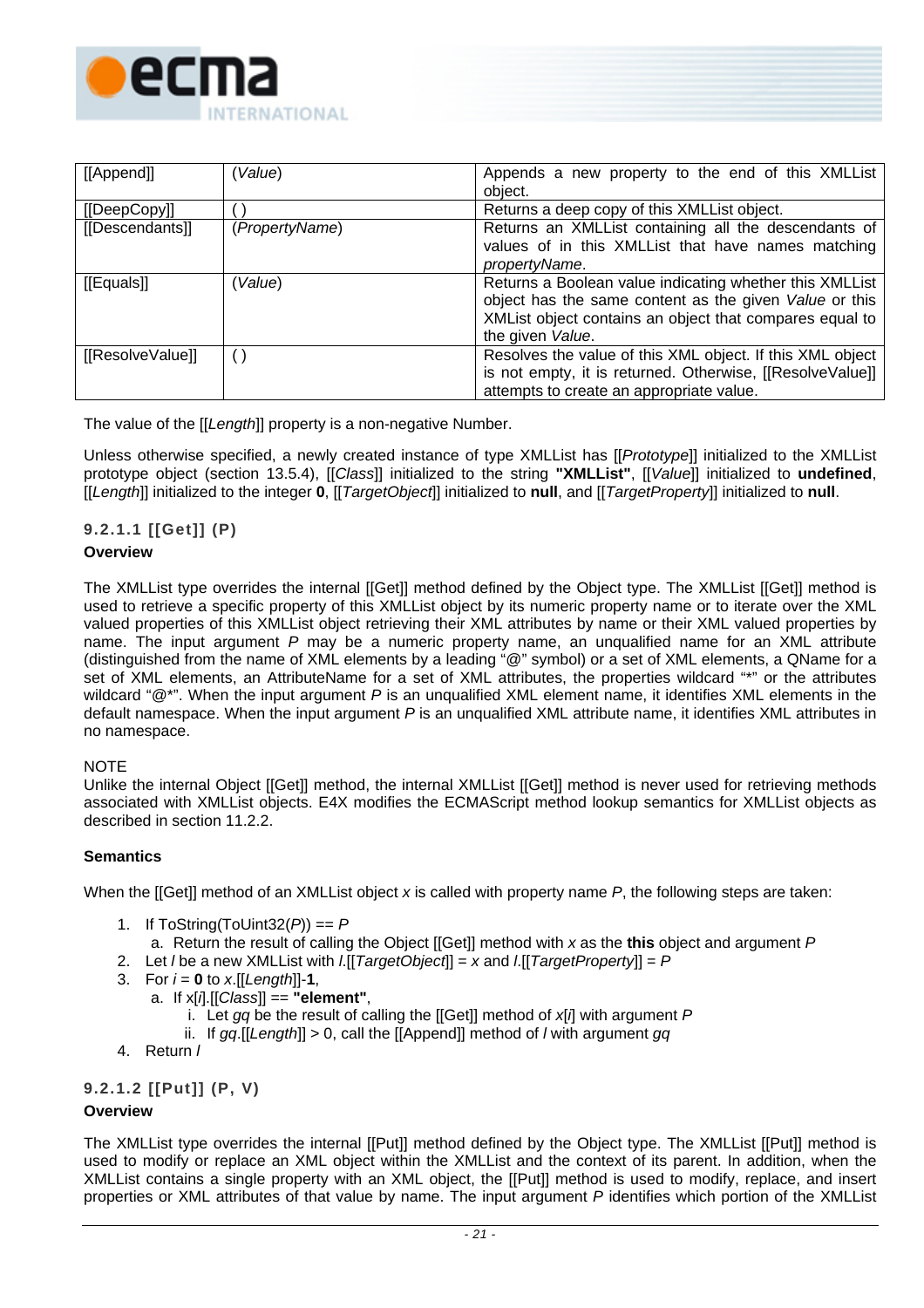

and associated XML objects will be affected and may be a numeric property name, an unqualified name for an XML attribute (distinguished from XML valued property names by a leading "@" symbol) or set of XML elements, a QName for a set of XML elements, an AttributeName for a set of XML attributes or the properties wildcard "\*". When the input argument *P* is an unqualified XML element name, it identifies XML elements in the default namespace. When the input argument *P* is an unqualified XML attribute name, it identifies XML attributes in no namespace. The input argument *V* may be a value of type XML, XMLList or any value that can be converted to a String with ToString().

#### **NOTE**

Unlike the internal Object [[Put]] method, the internal XMLList [[Put]] method is never used for modifying the set of methods associated with XMLList objects.

# **Semantics**

When the [[Put]] method of an XMLList object *x* is called with property name *P* and value *V*, the following steps are taken:

- 1. Let *i* = ToUint32(*P*)
- 2. If  $T$ oString( $i$ ) ==  $P$ 
	- a. If *x*.[[*TargetObject*]] is not **null**
		- i. Let *r* be the result of calling the [[*ResolveValue*]] method of *x*.[[*TargetObject*]]
		- ii. If  $r ==$  **null**, return
	- b. Else let  $r = \textbf{null}$
	- c. If *i* is greater than or equal to *x*.[[*Length*]]
		- i. If Type(*r*) is XMLList
			- 1. If *r*.[[*Length*]] is not equal to **1**, return
			- 2. Else let *r* = *r*[**0**]
		- ii. Create a new XML object *y* with *y*.[[*Parent*]] = *r*, *y.*[[*Name*]] = *x*.[[*TargetProperty*]], *y*.[[*Attributes*]] = {}, *y*.[[*Length*]] = **0**
		- iii. If Type(*x*.[[*TargetProperty*]]) is AttributeName
			- 1. Let *attributeExists* be the result of calling the [[Get]] method of *r* with argument *y*.[[*Name*]]
			- 2. If (*attributeExists*.[[*Length*]] > 0), return
			- 3. Let *y*.[[*Class*]] = **"attribute"**
		- iv. Else if *x*.[[*TargetProperty*]] == **null** or *x*.[[*TargetProperty*]].*localName* == **"\*"**
			- 1. Let *y*.[[*Name*]] = **null**
			- 2. Let *y*.[[*Class*]] = **"text"**
		- v. Else let *y*.[[*Class*]] = **"element"**
		- vi. Let *i = x.*[[*Length*]]
		- vii. If (*y*.[[*Class*]] is not equal to **"attribute"**)
			- 1. If *y*.[[*Parent*]] is not **null**
				- a. If  $(i > 0)$ 
					- i. Let  $i = 0$
					- ii. While (*j* < *y*.[[*Parent*]].[[*Length*]]-**1**)
						- and (*y*.[[*Parent*]][*j*] is not the same object as *x*[*i*-**1**])
							- 1. Let  $j = j + 1$
				- b. Else
					- i. Let *j* = *y*.[[*Parent*]].[[*Length*]]-**1**
				- c. Call the [[Insert]] method of *y*.[[*Parent*]] with arguments ToString(*j*+**1**) and *y*
			- 2. If Type(*V*) is XML, let *y*.[[*Name*]] = *V*.[[*Name*]]
			- 3. Else if Type(*V*) is XMLList**,** let *y*.[[*Name*]] = *V*.[[*PropertyName*]]
		- viii. Call the [[Append]] method of *x* with argument *y*
	- d. If (Type(*V*) ∉ {XML, XMLList}) or (*V*.[[*Class*]] ∈ {**"text"**, **"attribute"**}), let *V* = ToString(*V*)
	- e. If *x*[*i*].[[*Class*]] == **"attribute"**
		- i. Call the [[Put]] method of *x*[*i*].[[*Parent*]] with arguments *x*[*i*].[[*Name*]] and *V*
		- ii. Let *attr* be the result of calling [[Get]] on *x*[*i*].[[*Parent*]] with argument *x*[*i*].[*Name*]
		- iii. Let *x*[*i*] = *attr*[0]
	- f. Else if Type(*V*) is XMLList
		- i. Create a shallow copy *c* of *V*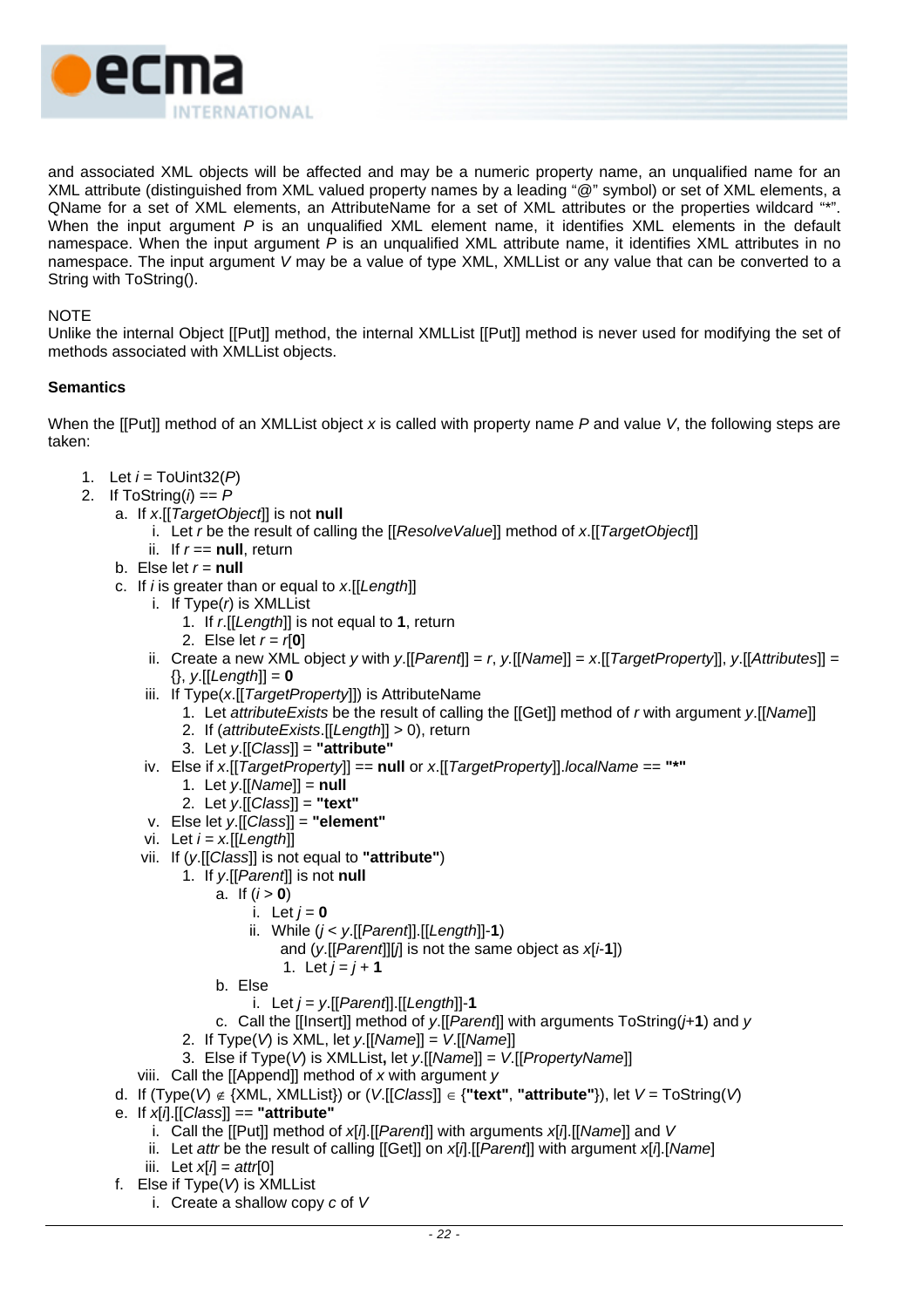

- ii. Let *parent* = *x*[*i*].[[*Parent*]]
- iii. If *parent* is not **null**
	- 1. Let *q* be the property of *parent*, such that *parent*[*q*] is the same object as *x*[*i*]
	- 2. Call the [[Replace]] method of *parent* with arguments *q* and *c*
	- 3. For  $j = 0$  to  $c$ . [[Length]]-1
		- a. Let *c*[*j*] = *parent*[ToUint32(*q*)+*j*]
- iv. For *j* = *x.*[[*Length*]]-**1** downto *i*, rename property *j* of *x* to ToString(*j* + *c*.[[*Length*]])
- v. For  $j = 0$  to  $c.[[Length]]-1$ , let  $x[i + j] = c[j]$
- vi. Let *x*.[[*Length*]] = *x*.[[*Length*]] + *c*.[[*Length*]]

# g. Else if (Type(*V*) is XML) or (*x*[*i*].[[*Class*]] ∈ {**"text"**, **"comment"**, **"processing-instruction"**})

- i. Let *parent* = *x*[*i*].[[*Parent*]]
- ii. If *parent* is not **null**
	- 1. Let *q* be the property of *parent*, such that *parent*[*q*] is the same object as *x*[*i*]
	- 2. Call the [[Replace]] method of *parent* with arguments *q* and *V*
	- 3. Let *V = parent*[*q*]
- iii. Let *x*[*i*] = *V*

h. Else

- i. Call the [[Put]] method of *x*[*i*] with arguments **"\*"** and *V*
- 3. Else if *x*.[[*Length*]] is less than or equal to **1**
	- a. If *x*.[[*Length*]] == **0**
		- i. Let *r* be the result of calling the [[*ResolveValue*]] method of *x*
		- ii. If (*r* == **null**) or (*r*.[[*Length*]] is not equal to **1**), return
		- iii. Call the [[Append]] method of *x* with argument *r*
	- b. Call the [[Put]] method of *x*[**0**] with arguments *P* and *V*
- 4. Return

# **9.2.1.3 [[Delete]] (P)**

# **Overview**

The XMLList type overrides the internal [[Delete]] method defined by the Object type. The XMLList [[Delete]] method is used to remove a specific property of the XMLList by its numeric property name or to iterate over the XML valued properties of the XMLList removing their XML attributes or elements by name. The input argument *P* may be a numeric property name, an unqualified name for an XML attribute (distinguished from the name of XML elements by a leading "@" symbol) or a set of XML elements, a QName for a set of XML elements, an AttributeName for a set of XML attributes, the properties wildcard "\*" or the attributes wildcard "@\*". When the input argument *P* is an unqualified XML element name, it identifies XML elements in the default namespace. When the input argument *P* is an unqualified XML attribute name, it identifies XML attributes in no namespace.

# **Semantics**

When the [[Delete]] method of an XMLList object *x* is called with property name *P*, the following steps are taken:

- 1. Let *i* = ToUint32(*P*)
- 2. If ToString(*i*) == *P*
	- a. If *i* is greater than or equal to *x*.[[*Length*]], return **true**
	- b. Else
		- i. Let *parent* = *x*[*i*].[[*Parent*]]
		- ii. If *parent* is not **null**
			- 1. If *x*[*i*].[[*Class*]] == **"attribute"**
				- a. Call the [[Delete]] method of *parent* with argument *x*[*i*].[[*Name*]]
			- 2. Else
				- a. Let *q* be the property of *parent*, where *parent*[*q*] is the same object as *x*[*i*]
				- b. Call the [[DeleteByIndex]] method of *parent* with argument *q*
		- iii. Remove the property with the name *P* from *x*
		- iv. For  $q = i + 1$  to  $x$ . [[Length]] 1
			- 1. Rename property ToString(*q*) of *x* to ToString(*q* **1**)
		- v. Let *x*.[[*Length*]] = *x*.[[*Length*]] **1**
	- c. Return **true**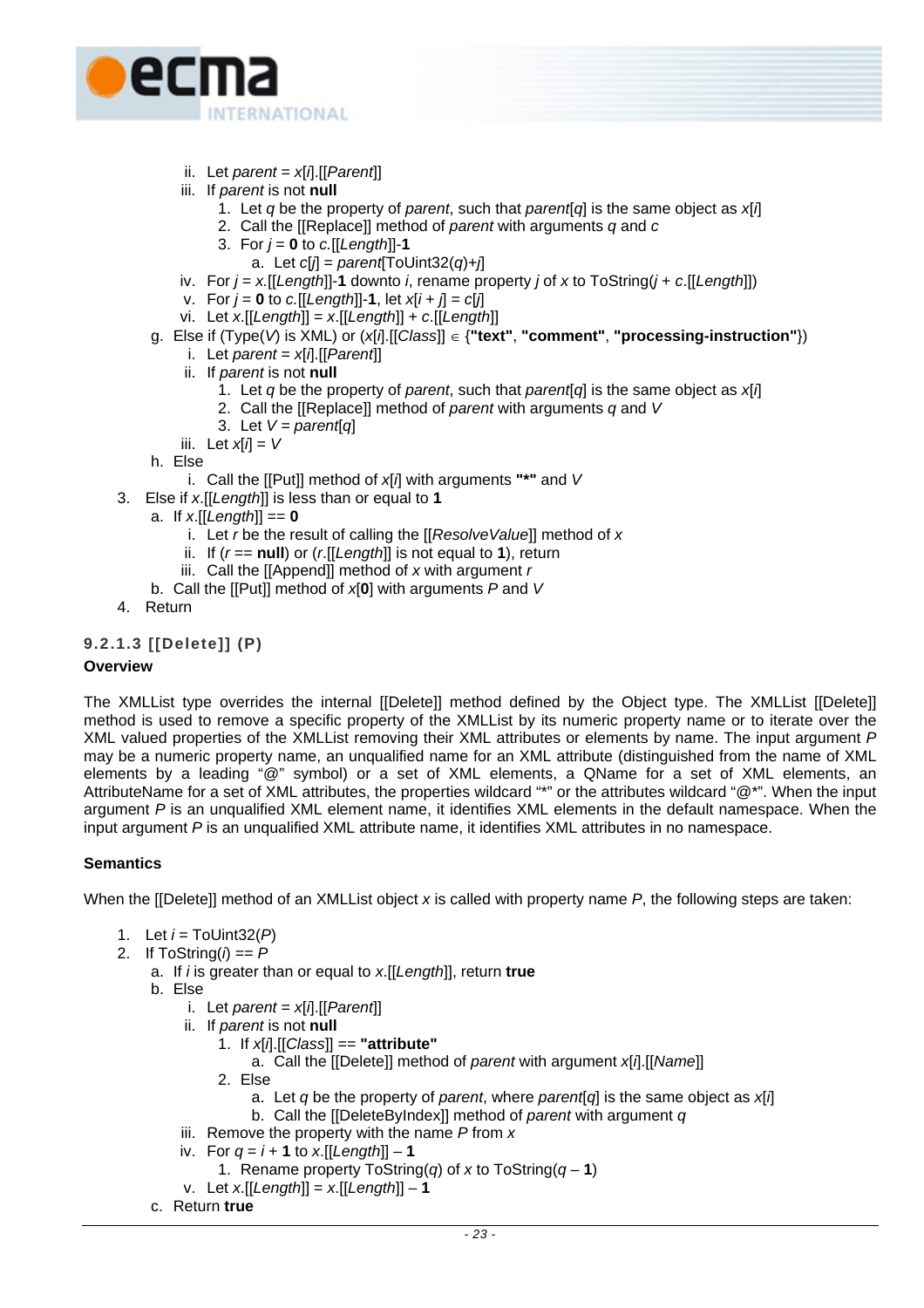

- 3. For each property *q* in *x*
	- a. If *q*.[[*Class*]] == **"element"**
		- i. Call the [[Delete]] method of *q* with argument *P*
- 4. Return **true**

# **9.2.1.4 [[DefaultValue]] (hint)**

#### **Overview**

The XMLList type overrides the internal [[DefaultValue]] method defined by the Object type. The XMLList [[DefaultValue]] method returns a primitive value representing this XMLList object. Unlike, the Object [[DefaultValue]] method, the XMLList [[DefaultValue]] method always returns a string. The hint parameter is ignored.

# **Semantics**

When the [[DefaultValue]] method of an XMLList object *l* is called with parameter *hint*, the following step is taken:

1. Return ToString(*l*)

# **9.2.1.5 [[HasProperty]] (P)**

# **Overview**

The XMLList type overrides the internal [[HasProperty]] method defined by the Object type. The XMLList [[HasProperty]] method is used to determine whether this XMLList object contains an XML element or attribute by its ordinal position or whether any of the objects contained in this XMLList object contains an XML element or attribute by its name. The input argument *P* may be a numeric property name, an unqualified name for an XML attribute (distinguished from the name of XML elements by a leading "@" symbol) or a set of XML elements, a QName for a set of XML elements, an AttributeName for a set of XML attributes, the properties wildcard "\*" or the attributes wildcard "@\*". When the input argument *P* is an unqualified XML element name, it identifies XML elements in the default namespace. When the input argument *P* is an unqualified XML attribute name, it identifies XML attributes in no namespace.

# **Semantics**

When the [[HasProperty]] method of an XMLList object *x* is called with property name *P*, the following steps are taken:

- 1. If ToString(ToUint32(*P*)) == *P*
	- a. Return (ToUint32(*P*) < *x*.[[*Length*]])
- 2. For  $i = 0$  to  $x$ . [[Length]]-1
	- a. If x[*i*].[[*Class*]] == **"element"** and the result of calling the [[HasProperty]] method of *x*[*i*] with argument *P* == **true**, return **true**
- 3. Return **false**

# **9.2.1.6 [[Append]] (V)**

#### **Overview**

The XMLList type adds the internal [[Append]] method to the internal properties defined by the Object type. The XMLList [[Append]] method is used to append zero or more values specified by *V* to the end of the XMLList. The input argument *V* must be a value of type XMLList or XML.

# **Semantics**

When the [[Append]] method of an XMLList object *x* is called with value *V*, the following steps are taken:

- 1. Let *i* = *x*.[[*Length*]]
- 2. Let  $n = 1$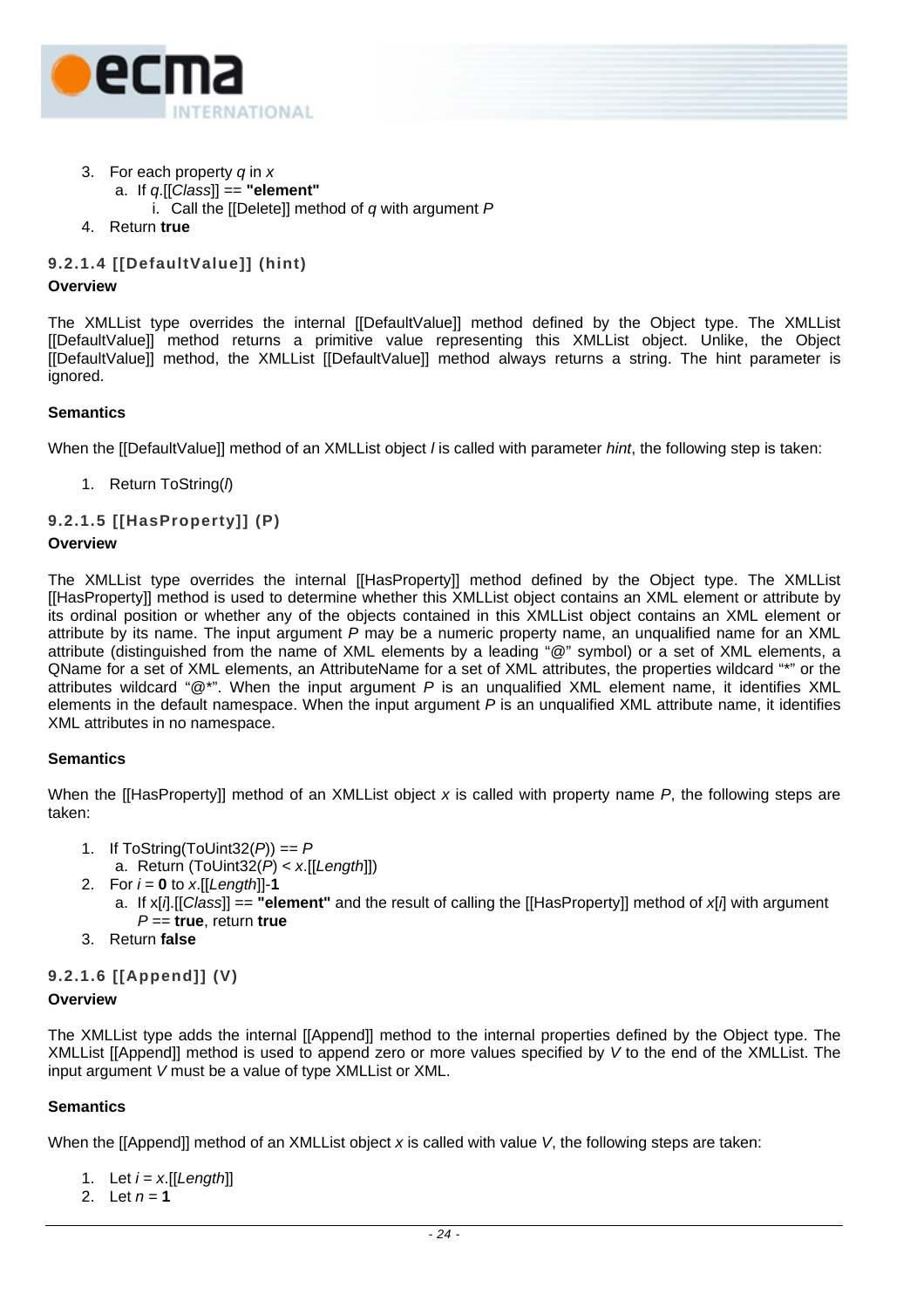

- 3. If Type(*V*) is XMLList,
	- a. Let *x*.[[*TargetObject*]] = *V*.[[*TargetObject*]]
	- b. Let *x*.[[*TargetProperty*]] = *V*.[[*TargetProperty*]]
	- c. Let *n* = *V*.[[*Length*]]
	- d. If *n* == **0**, Return
	- e. For  $j = 0$  to  $V$ . [[Length]]-1, let  $x[i + j] = V[j]$
- 4. Else [Note: Type(*V*) is XML]
	- a. Let *x*.[[*TargetObject*]] = *V*.[[*Parent*]]
	- b. If *V*.[[*Class*]] == **"processing-instruction"**, let *x*.[[*TargetProperty*]] = **null**
	- c. Else let *x*.[[*TargetProperty*]] = *V*.[[*Name*]]
	- d. Let *x*[*i*] = *V*
- 5. Let *x*.[[*Length*]] = *x*.[[*Length*]] + *n*
- 6. Return

# **9.2.1.7 [[DeepCopy]] ( )**

# **Overview**

The XMLList type adds the internal [[DeepCopy]] method to the internal properties defined by the Object type. The XMLList [[DeepCopy]] method is used to create and return a copy of this XMLList object containing deep copies of all its properties.

# **Semantics**

When the [[DeepCopy]] method of an XMLList object *x* is called the following steps are taken:

- 1. Let *l* be a new XMLList object
- 2. Copy all internal properties of *x* to *l*
- 3. For  $i = 0$  to  $x$ . [[Length]]-1
	- a. Let *l*[*i*] be the result of calling the [[DeepCopy]] method of *x*[*i*]
- 4. Return *l*

# **9.2.1.8 [[Descendants]] (P)**

# **Overview**

The XMLList type adds the internal [[Descendants]] method to the internal properties defined by the Object type. The XMLList [[Descendants]] method may be used to retrieve all the XML valued descendants of the properties in this XMLList (i.e., children, grandchildren, great-grandchildren, etc.) with names matching the input argument *P*. The input argument *P* may be a numeric property name, an unqualified name for an XML attribute (distinguished from the name of XML elements by a leading "@" symbol) or a set of XML elements, a QName for a set of XML elements, an AttributeName for a set of XML attributes, the properties wildcard "\*" or the attributes wildcard "@\*". When the input argument *P* is an unqualified XML element name, it identifies XML elements in the default namespace. When the input argument *P* is an unqualified XML attribute name, it identifies XML attributes in no namespace.

# **Semantics**

When the [[Descendents]] method of an XML object *x* is called with property name *P*, the following steps are taken:

- 1. Let *l* be a new XMLList with *l*.[[*TargetObject*]] = **null**
- 2. For *q* = 0 to *x*.[[*Length*]] **1**
	- a. If (*x*[*q*].[[*Class*]] == **"element"**)
		- i. Let *dq* be the result of calling the [[Descendants]] method of *x*[*q*] with argument *P*
		- ii. If *dq*.[[*Length*]] > 0, call the [[Append]] method of *l* with argument *dq*
- 3. Return *l*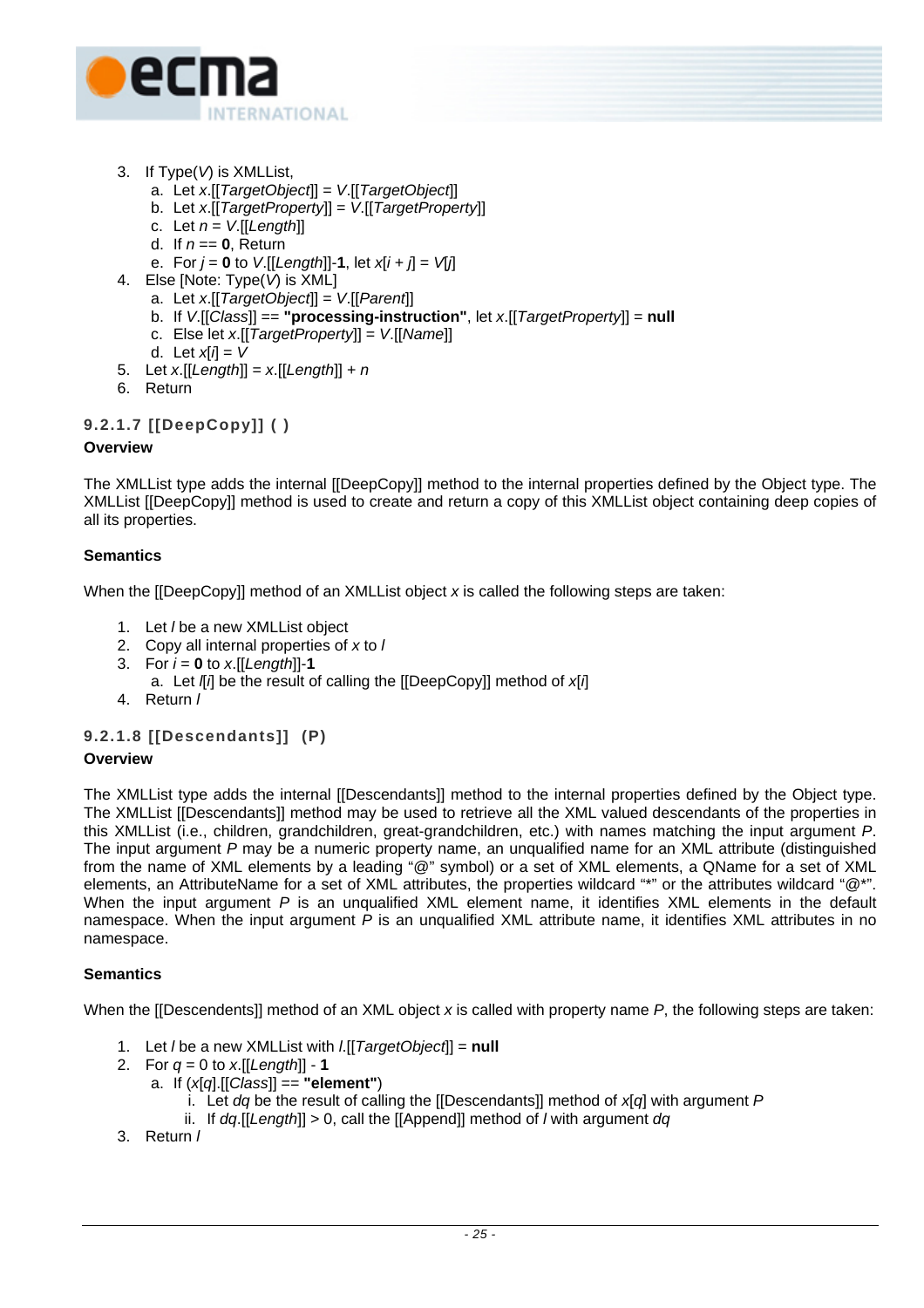<span id="page-35-0"></span>

# **9.2.1.9 [[Equals]] (V)**

# **Overview**

The XMLList type adds the internal [[Equals]] method to the internal properties defined by the Object type. The XMLList [[Equals]] method is used to compare this XMLList object for content equality with another XMLList object *V* or determine whether this XMLList object contains a single XML object that compares equal to *V*. The [[Equals]] operator returns **true** if this XMLList object is considered equal to *V* or contains only one XML object that is considered equal to *V*. Otherwise, it returns **false**. Empty XMLList objects are considered equal to **undefined**. The input argument *V* may be a value of type XMLList, XML, **undefined** or any value that can be converted to a String with ToString().

# **Semantics**

When the [[Equals]] method of an XML object *x* is called with value *V*, the following steps are taken:

- 1. If *V* == **undefined** and *x*.[[*Length*]] == **0**, return **true**
- 2. If Type(*V*) is XMLList
	- a. If *x*.[[*Length*]] is not equal to *V*.[[*Length*]], return **false**
	- b. For  $i = 0$  to *x*. [[Length]]
		- i. If the result of the comparison  $x[i] == v[i]$  is **false**, return **false**
	- c. Return **true**
- 3. Else if *x*.[[*Length*]] == **1**
	- a. Return the result of the comparison *x*[**0**] == *V*
- 4. Return **false**

# **9.2.1.10 [[ResolveValue]] ( )**

# **Overview**

The XMLList type adds the internal [[ResolveValue]] method to the internal properties defined by the Object type. The XMLList [[ResolveValue]] method is used to resolve the value of empty XMLLists. If this XMLList object is not empty, the [[ResolveValue]] method will return it. If this XMLList is empty, the [[ResolveValue]] method will attempt to create it based on the [[*TargetObject*]] and [[*TargetProperty*]] properties. If the XMLList cannot be created, [[ResolveValue]] returns **null**.

# **Semantics**

When the [[ResolveValue]] method of an XMLList object *x* is called, the following steps are taken:

- 1. If *x*.[[*Length*]] > **0**, return *x*
- 2. Else
	- a. If (*x*.[[*TargetObject*]] == **null**) or (type(*x*.[[*TargetProperty*]]) is AttributeName) or (*x*.[[*TargetProperty*]] == **null**) or (*x.*[[*TargetProperty*]].*localName* == **"\*"**)
		- i. Return **null**
	- b. Let *base* be the result of calling the [[ResolveValue]] method of *x.*[[*TargetObject*]] recursively
	- c. If *base* == **null**, return **null**
	- d. Let *target* be the result of calling [[Get]] on *base* with argument *x*.[[*TargetProperty*]]
	- e. If (*target*.[[*Length*]] == **0**)
		- i. If (Type(*base*) is XMLList) and (*base*.[[*Length*]] > **1**), return **null**
		- ii. Call [[Put]] on *base* with arguments *x*.[[*TargetProperty*]] and the empty string
		- iii. Let *target* be the result of calling [[Get]] on *base* with argument *x*.[[*TargetProperty*]]
	- f. Return *target*

# **9.3 The AttributeName Type**

**The internal AttributeName type is not a language data type.** It is defined by this specification purely for expository purposes. An implementation of E4X must behave as if it produced and operated upon AttributeNames in the manner described here. However, a value of type **AttributeName** is used only as an intermediate result of expression evaluation and cannot be stored as the value of a variable or property.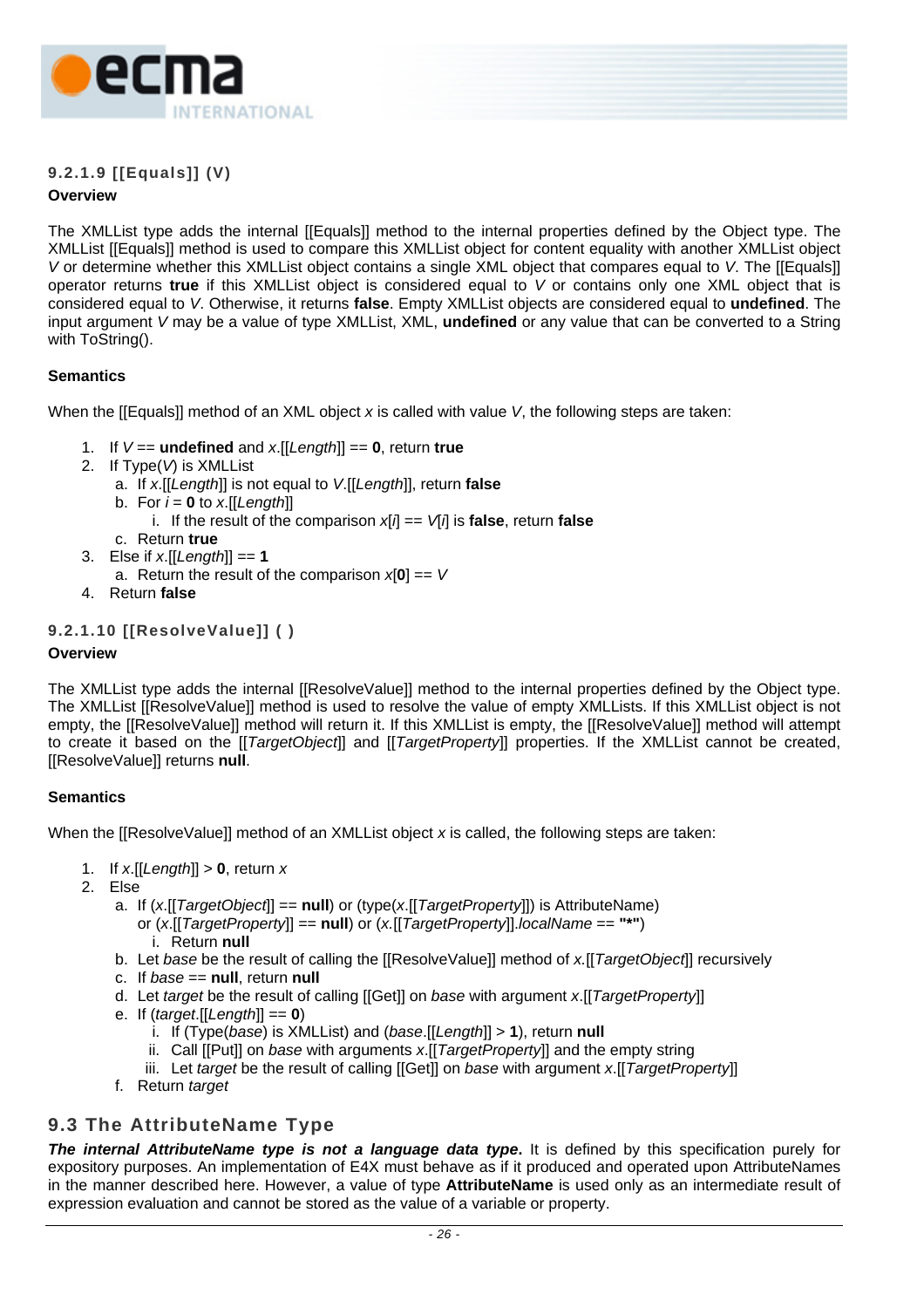

The AttributeName type specifies the name of an XML attribute. A value of type AttributeName may be specified using an *AttributeIdentifier*. If the name of the attribute is not specified as a *QualifiedIdentifier*, the *uri* property of the associated QName will be the empty string representing no namespace.

# **9.3.1 Internal Properties**

The AttributeName type is logically derived from the Object type and inherits its internal properties. Unless otherwise specified, the AttributeName type also inherits the type conversion semantics defined for the Object type (section 9 of ECMAScript Edition 3). The following table summarises the internal properties the AttributeName type adds to those defined by the Object type.

| Pronarty        | Parameters | <b>Description</b>                |
|-----------------|------------|-----------------------------------|
| <b>I</b> Mamel. | None       | attribute<br>name<br>of the<br>ne |

The value of the [[*Name*]] property is a value of type QName.

# **9.4 The AnyName Type**

*The internal AnyName type is not a language data type***.** It is defined by this specification purely for expository purposes. An implementation of E4X must behave as if it produced and operated upon AnyName values in the manner described here. However, a value of type **AnyName** is used only as an intermediate result of expression evaluation and cannot be stored as the value of a variable or property.

The AnyName type is a marker type used to indicate that the name of a particular property was specified as a *WildcardIdentifier* (i.e., "\*"). The AnyName type has exactly one value, called **anyname**.

# **10 Type Conversion**

E4X extends the automatic type conversion operators defined in ECMAScript. Unless otherwise specified in this section, the XML type inherits the type conversion semantics defined for the Object type (section 9 of ECMAScript Edition 3).

### **NOTE**

As in ECMAScript Edition 3, these type conversion functions are internal and are not directly accessible by users. They occur as needed in E4X algorithms and are described here to aid specification of type conversion semantics. In addition, ToString and ToXMLString are exposed indirectly to the E4X user via the built-in methods toString() and toXMLString() defined in sections [13.4.4.38,](#page-94-0) [13.4.4.39,](#page-95-0) [13.5.4.20](#page-102-0) and [13.5.4.21.](#page-102-1)

# **10.1 ToString**

E4X extends the behaviour of the ToString operator by specifying its behaviour for the following types.

| <b>Input Type</b> | <b>Result</b>                                                            |
|-------------------|--------------------------------------------------------------------------|
| XML               | Return the XML object as a string as defined in section 10.1.1.          |
| <b>XMLList</b>    | Return the XMLList object as a string as defined in section 10.1.2.      |
| AttributeName     | Given an input argument a, return the result of concatenating the string |
|                   | "@" and ToString(a.[[Name]]).                                            |

# <span id="page-36-0"></span>**10.1.1 ToString Applied to the XML Type**

### **Overview**

Given an XML object *x*, the operator ToString converts *x* to a string *s*. If a value of type XML has simple content (i.e., contains no elements), it represents a primitive value and ToString returns the String contents of the XML object, omitting the start tag, attributes, namespace declarations and end tag. Otherwise, ToString returns an XML encoded string representing the entire XML object, including the start tag, attributes, namespace declarations and the end tag.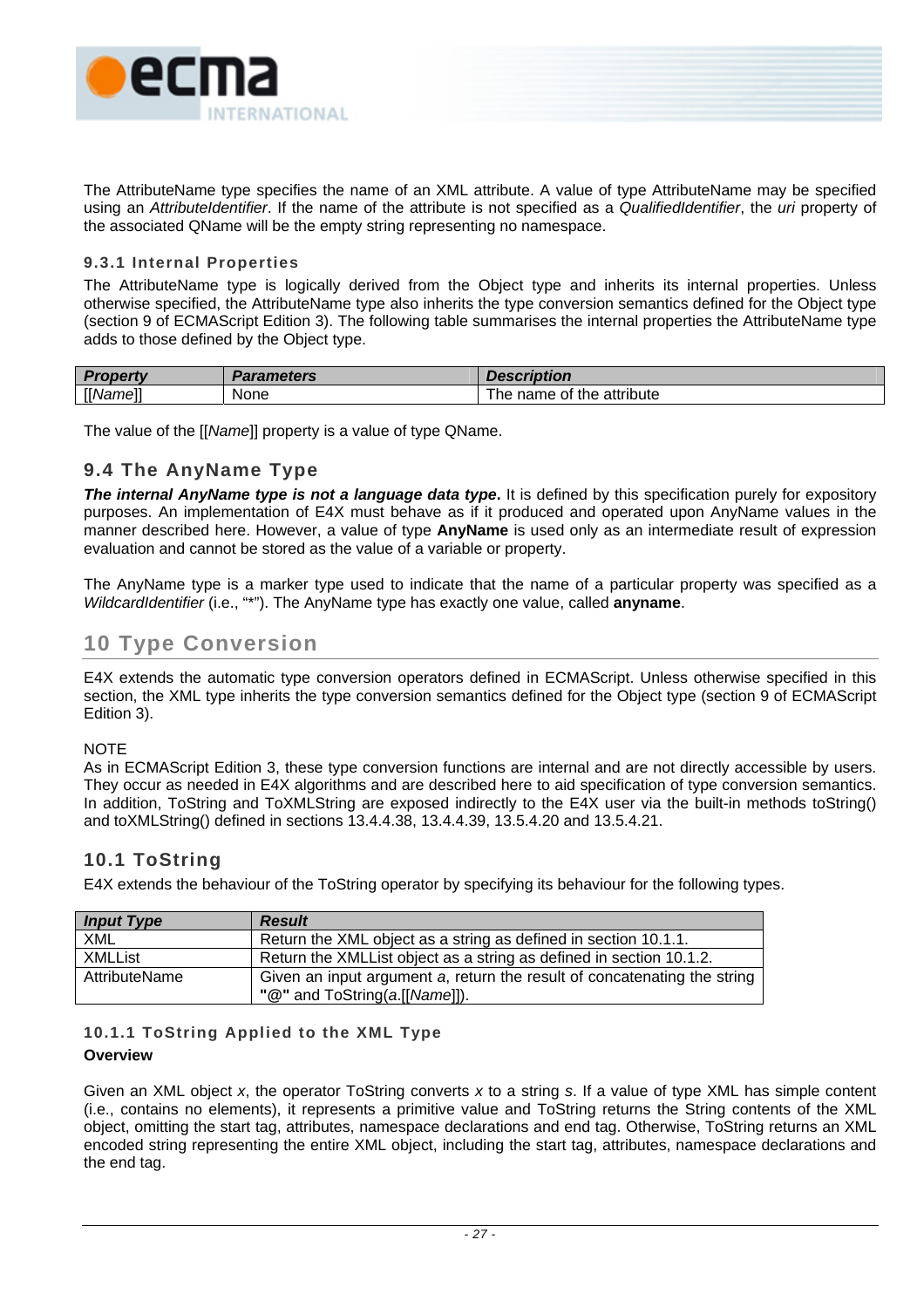

Combined with ToString's treatment of XMLLists (see section [10.1.2\)](#page-37-0), this behaviour allows E4X programmers to access the values of XML leaf nodes in much the same way they access the values of object properties. For example, given a variable named *order* assigned to the following XML value:

```
<order> 
    <customer> 
        <firstname>John</firstname> 
        <lastname>Doe</lastname> 
    </customer> 
    <item> 
        <description>Big Screen Television</description> 
        <price>1299.99</price> 
        <quantity>1</quantity> 
    </item> 
</order>
```
the E4X programmer can access individual values of the XML value like this:

```
// Construct the full customer name 
var name = order.customer.firstname + " " + order.customer.lastname; 
// Calculate the total price 
var total = order.item.price * order.item.quantity;
```
E4X does not require the programmer to explicitly select the text nodes associated with each leaf element or explicitly select the first element of each XMLList return value. For cases where this is not the desired behaviour, the ToXMLString operator is provided (see section [10.2\)](#page-38-0). **NOTE** 

In the example above, the String valued properties associated with the XML objects order.item.price and order.item.quantity are implicitly converted to type Number prior to performing the multiply operation.

For XML objects with [[*Class*]] set to "attribute" or "text", ToString simply returns their value as a string.

### **Semantics**

Given an XML object *x*, ToString takes the following steps:

- 1. If *x.*[[*Class*]] ∈ {**"attribute"**, **"text"**}, return *x*.[[*Value*]]
- 2. If *x*.hasSimpleContent() == **true**
	- a. Let *s* be the empty string
	- b. For  $i = 0$  to  $x$ . [[Length]]-1,
		- i. If *x*[*i*].[[*Class*]] ∉ {**"comment"**, **"processing-instruction"**}
			- 1. Let *s* be the result of concatenating *s* and ToString(*x*[*i*])
	- c. Return *s*
- 3. Else
	- a. Return ToXMLString(*x*)

# <span id="page-37-0"></span>**10.1.2 ToString Applied to the XMLList Type Overview**

The operator ToString converts an XMLList object *l* to a string *s*. The return value is the string representation of each item in the XMLList concatenated together in order.

Note that the result of calling ToString on a list of size one is identical to the result of calling ToString on the single item contained in the XMLList. This treatment intentionally blurs the distinction between a single XML object and an XMLList containing only one value to simplify the programmer's task. It allows E4X programmers to access the value of an XMLList containing only a single primitive value in much the same way they access object properties.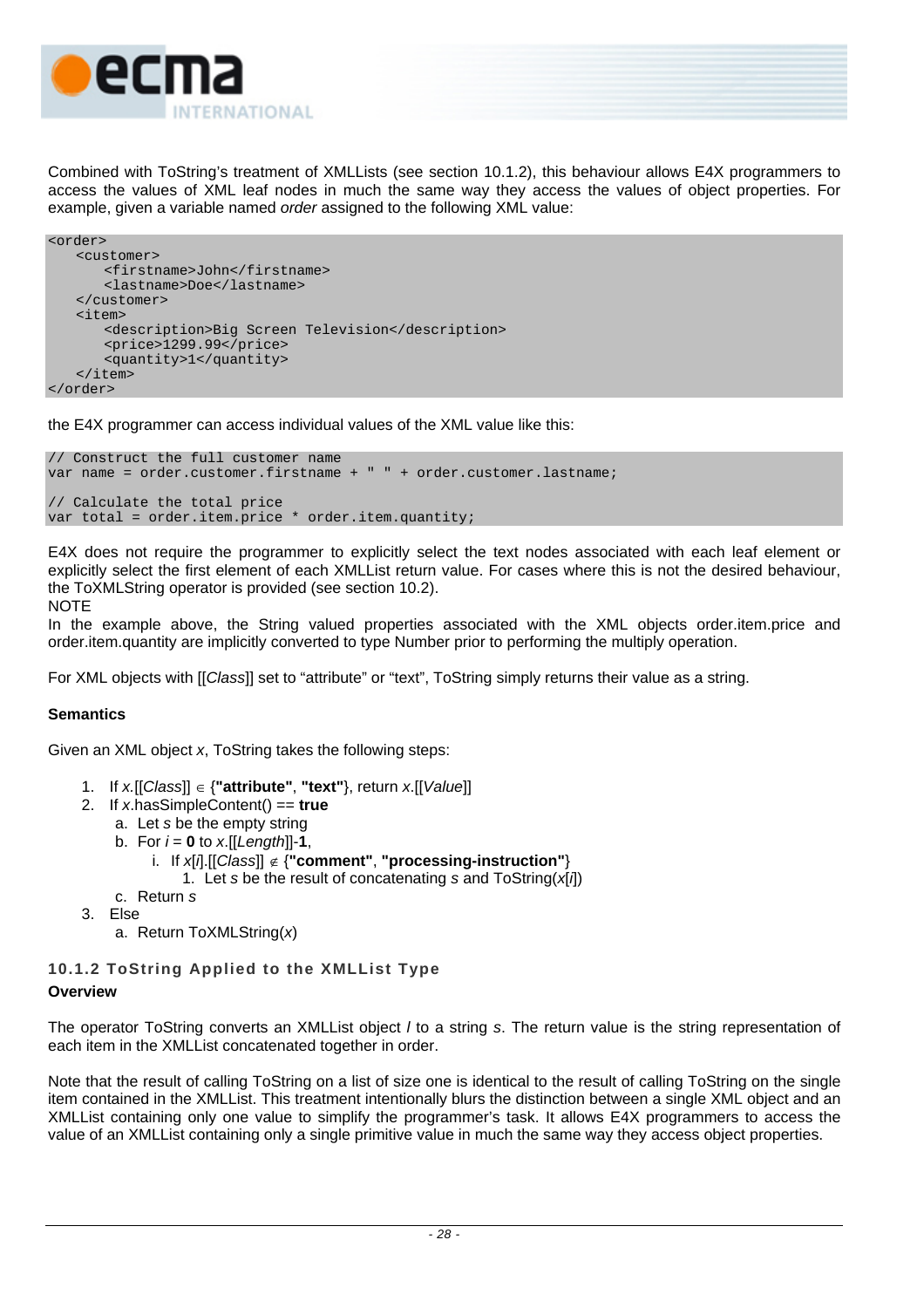

# **Semantics**

Given an XMLList object *l*, ToString performs the following steps:

- 1. If *l*.hasSimpleContent() == **true**
	- a. Let *s* be the empty string
	- b. For i = **0** to *l*.[[*Length*]]-**1**,
		- i. If *x*[*i*].[[*Class*]] ∉ {**"comment"**, **"processing-instruction"**}
			- 1. Let *s* be the result of concatenating *s* and ToString(*l*[*i*])
	- c. Return *s*
- 2. Else
	- a. Return ToXMLString(*x*)

# <span id="page-38-0"></span>**10.2 ToXMLString ( input argument, [AncestorNamespaces], [IndentLevel] )**

E4X adds the conversion operator ToXMLString to ECMAScript. ToXMLString is a variant of ToString used to convert its argument to an XML encoded string. Unlike ToString, it always includes the start tag, attributes, namespace declarations and end tag associated with an XML element, regardless of content. This is useful in cases where the default ToString behaviour is not desired. The semantics of ToXMLString are specified by the following table.

| <b>Input Type</b> | <b>Result</b>                                                         |  |  |
|-------------------|-----------------------------------------------------------------------|--|--|
| Undefined         | Throw a TypeError exception.                                          |  |  |
| Null              | Throw a TypeError exception.                                          |  |  |
| <b>Boolean</b>    | Return ToString(input argument)                                       |  |  |
| Number            | Return ToString(input argument)                                       |  |  |
| String            | Return EscapeElementValue(input argument)                             |  |  |
| XML               | Create an XML encoded string value based on the content of the XML    |  |  |
|                   | object as specified in section 10.2.1.                                |  |  |
| <b>XMLList</b>    | Create an XML encoded string value based on the content of the        |  |  |
|                   | XMLList object as specified in section 10.2.2.                        |  |  |
| Object            | Apply the following steps:                                            |  |  |
|                   | 1. Let $p$ be the result of calling ToPrimitive (input argument, hint |  |  |
|                   | String)                                                               |  |  |
|                   | 2. Let s be the result of calling $T$ oString( $p$ )                  |  |  |
|                   | 3. Return EscapeElementValue(s)                                       |  |  |

# <span id="page-38-1"></span>**10.2.1 ToXMLString Applied to the XML Type**

### **Semantics**

Given an XML object *x* and an optional argument *AncestorNamespaces* and an optional argument *IndentLevel*, ToXMLString converts it to an XML encoded string *s* by taking the following steps:

- 1. Let *s* be the empty string
- 2. If *IndentLevel* was not provided, Let *IndentLevel* = **0**
- 3. If (XML.prettyPrinting == **true**)
- a. For *i* = **0** to *IndentLevel*-**1**, let *s* be the result of concatenating *s* and the space <SP> character
- 4. If *x*.[[*Class*]] == **"text"**,
	- a. If (XML.prettyPrinting == **true**)
		- i. Let *v* be the result of removing all the leading and trailing *XMLWhitespace* characters from *x*.[[*Value*]]
		- ii. Return EscapeElementValue(*v*)

b. Else

- i. Return EscapeElementValue(*x*.[[*Value*]])
- 5. If *x*.[[*Class*]] == **"attribute"**, return EscapeAttributeValue(*x*.[[*Value*]])
- 6. If *x*.[[*Class*]] == **"comment"**, return the result of concatenating the string **"<!--"**, *x*.[[*Value*]] and the string **"-->"**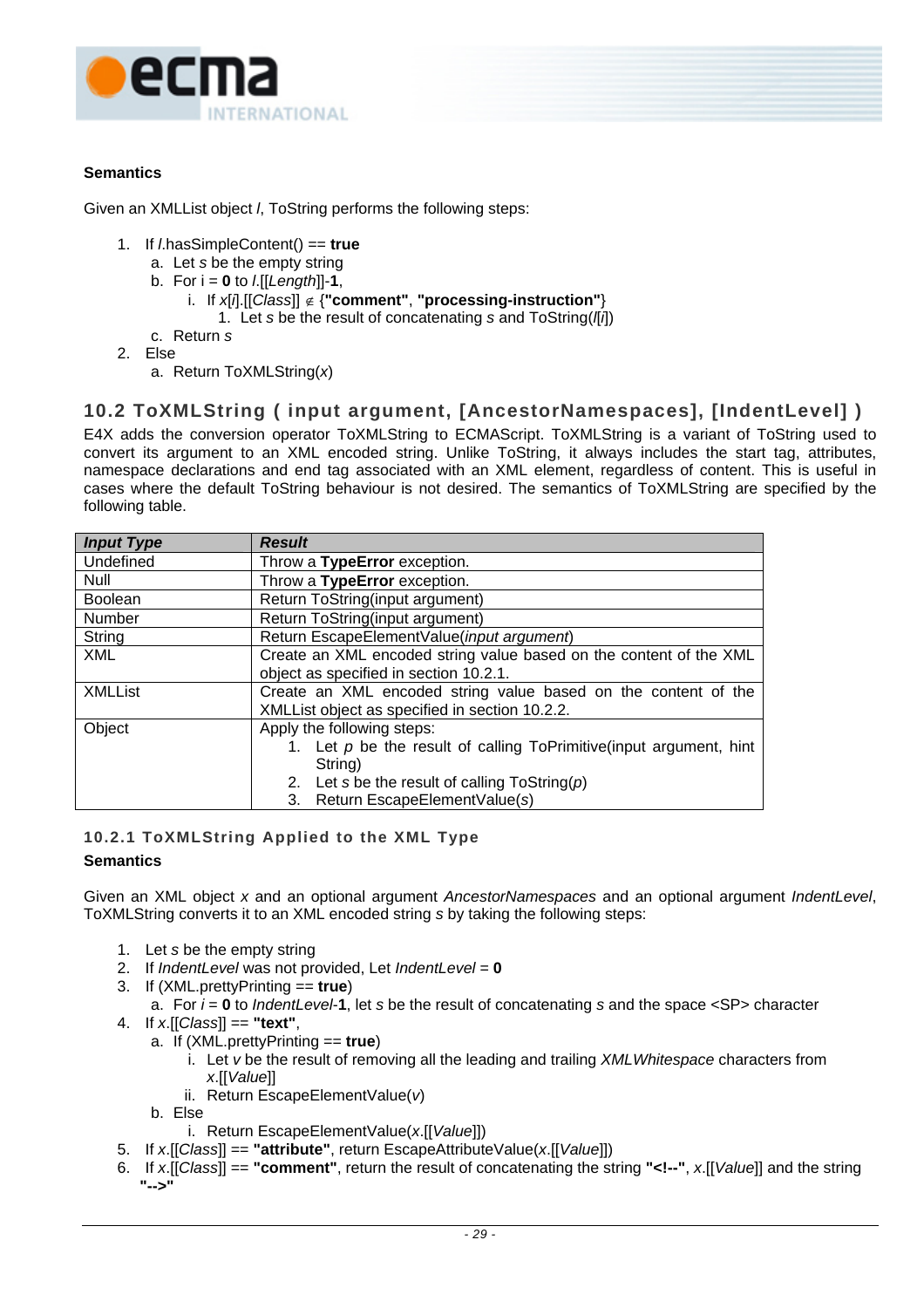

- 7. If *x*.[[*Class*]] == **"processing-instruction"**, return the result of concatenating the string **"<?"**, *x*.[[*Name*]].*localName*, the space <SP> character, *x.*[[*Value*]] and the string **"?>"**
- 8. If *AncestorNamespaces* was not provided, let *AncestorNamespaces* = { }
- 9. Let *namespaceDeclarations* = { }
- 10. For each *ns* in *x*.[[*InScopeNamespaces*]]
	- a. If there is no *ans* ∈ [[*AncestorNamespaces*]], such that *ans*.*uri* == *ns*.*uri* and *ans*.*prefix* == *ns*.*prefix*
		- i. Let *ns1* be a copy of *ns*
		- ii. Let *namespaceDeclarations* = *namespaceDeclarations* ∪ { *ns1* } NOTE: implementations may also exclude unused namespace declarations from *namespaceDeclarations*
- 11. Let *namespace* be a copy of the result of calling [[GetNamespace]] on *x*.[[*Name*]] with argument (*AncestorNamespaces* ∪ *namespaceDeclarations*)
- 12. If (*namespace*.*prefix* == **undefined**),
	- a. Let *namespace*.*prefix* be an arbitrary implementation defined namespace prefix, such that there is no *ns2* ∈ (*AncestorNamespaces* ∪ *namespaceDeclarations*) with *namespace*.*prefix* == *ns2*.*prefix*
	- b. If there is no *ns2* ∈ (*AncestorNamespaces* ∪ *namespaceDeclarations*), such that *ns2*.*uri* == *namespace*.*uri* and *ns2*.*prefix* == *namespace*.*prefix*,
		- i. Let *namespaceDeclarations* = *namespaceDeclarations* ∪ { *namespace* }
- 13. Let *s* be the result of concatenating *s* and the string **"<"**
- 14. If *namespace*.*prefix* is not the empty string,
	- a. Let *s* be the result of concatenating *s*, *namespace*.*prefix* and the string **":"**
- 15. Let *s* be the result of concatenating *s* and *x*.[[*Name*]].*localName*
- 16. Let *attrAndNamespaces* = *x*.[[*Attributes*]] ∪ *namespaceDeclarations*
- 17. For each *an* in *attrAndNamespaces*
	- a. Let *s* be the result of concatenating *s* and the space <SP> character
	- b. If Type(*an*) is XML and *an*.[[*Class*]] == **"attribute"**
		- i. Let *ans* be a copy of the result of calling [[GetNamspace]] on *a*.[[*Name*]] with argument *AncestorNamespaces*
		- ii. If (*ans*.*prefix* == **undefined**),
			- 1. Let *ans*.*prefix* be an arbitrary implementation defined namespace prefix, such that there is no *ns2* ∈ (*AncestorNamespaces* ∪ *namespaceDeclarations*) with *ans*.*prefix* == *ns2*.*prefix*
			- 2. If there is no *ns2* ∈ (*AncestorNamespaces* ∪ *namespaceDeclarations*), such that *ns2*.*uri* == *ans*.*uri* and *ns2*.*prefix* == *ans*.*prefix*
				- a. Let *namespaceDeclarations* = *namespaceDeclarations* ∪ { *ans* }
		- iii. If *ans*.*prefix* is not the empty string
			- 1. Let *s* be the result of concatenating *s*, *namespace*.*prefix* and the string **":"**
		- iv. Let *s* be the result of concatenating *s* and *a.*[[*Name*]].*localName*
	- c. Else
		- i. Let *s* be the result of concatenating *s* and the string **"xmlns"**
		- ii. If (*an*.*prefix* == **undefined**),
			- 1. Let *an*.*prefix* be an arbitrary implementation defined namespace prefix, such that there is no *ns2* ∈ (*AncestorNamespaces* ∪ *namespaceDeclarations*) with *an*.*prefix* == *ns2*.*prefix*
		- iii. If *an*.*prefix* is not the empty string
			- 1. Let *s* be the result of concatenating *s*, the string **":"** and *an*.*prefix*
	- d. Let *s* be the result of concatenating *s*, the string **"="** and a double-quote character (i.e. Unicode codepoint **\u0022**)
	- e. If *an*.[[*Class*]] == **"attribute"**
		- i. Let *s* be the result fo concatenating *s* and *an*.[[*Value*]]
	- f. Else
		- i. Let *s* be the result of concatenating *s* and *an*.*uri*
- g. Let *s* be the result of concatenating *s* and a double-quote character (i.e. Unicode codepoint **\u0022**)
- 18. If *x*.[[*Length*]] == **0**
	- a. Let *s* be the result of concatenating *s* and **"/>"**
	- b. Return *s*
- 19. Let *s* be the result of concatenating *s* and the string **">"**
- 20. Let *indentChildren* = ((*x*.[[*Length*]] > **1**) or (*x*.[[*Length*]] == **1** and *x*[**0**].[[*Class*]] is not equal to **"text"**))
- 21. If (XML.prettyPrintiing == **true** and *indentChildren* == **true**)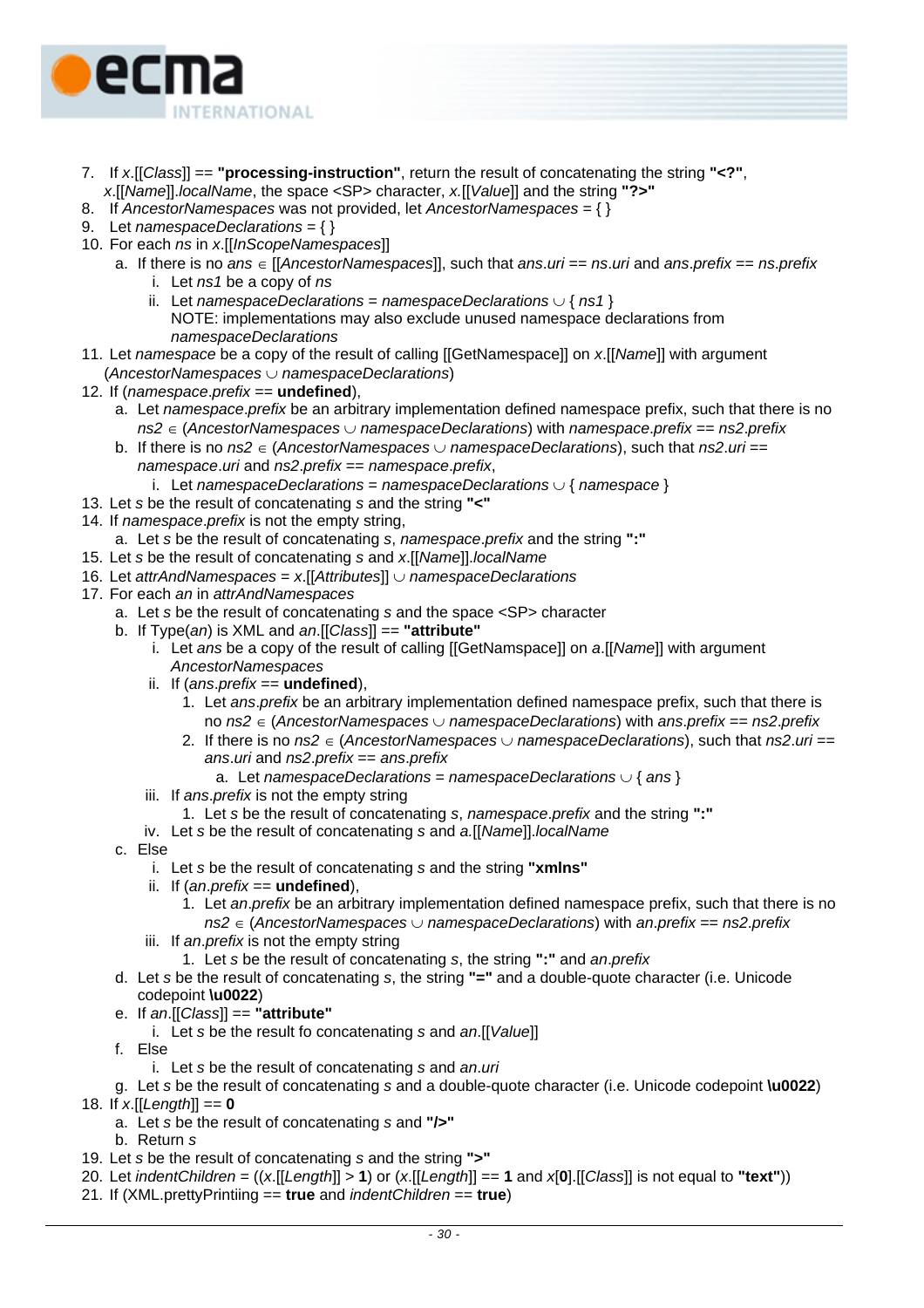

- a. Let *nextIndentLevel* = *IndentLevel* + XML.PrettyIndent.
- 22. Else
	- a. Let *nextIndentLevel* = **0**
- 23. For  $i = 0$  to  $x$ . [[Length]]-1
	- a. If (XML.prettyPrinting == **true** and *indentChildren* == **true**)
		- i. Let *s* be the result of concatenating *s* and a *LineTerminator*
	- b. Let *child* = ToXMLString (*x*[*i*], (*AncestorNamespaces* ∪ *namespaceDeclarations*), *nextIndentLevel*)
	- c. Let *s* be the result of concatenating *s* and *child*
- 24. If (XML.prettyPrinting == **true** and *indentChildren* == **true**),
	- a. For *i* = **0** to *IndentLevel*, let *s* be the result of concatenating *s* and a space <SP> character
- 25. Let *s* be the result of concatenating *s* and the string **"</"**
- 26. If *namespace*.*prefix* is not the empty string
	- a. Let *s* be the result of concatenating *s*, *namespace*.*prefix* and the string **":"**
- 27. Let *s* be the result of concatenating *s*, *x*.[[*Name*]].*localName* and the string **">"**
- 28. Return *s*

#### **NOTE**

Implementations may also preserve insignificant whitespace (e.g., inside and between element tags) and attribute quoting conventions in ToXMLString().

### **10.2.1.1 EscapeElementValue ( s )**

#### **Semantics**

Given a String value *s*, the operator EscapeElementValue performs the following steps:

- 1. Let *r* be the empty string
- 2. For each character *c* in *s*
	- a. If  $(c == "<")$ , let *r* be the result of concatenating *r* and the string"&It;"
	- b. Else if  $(c == ">")$ , let *r* be the result of concatenating *r* and the string ">"
	- c. Else if  $(c == "&")$ , let *r* be the result of concatenating *r* and the string " $&;$ "
	- d. Else, let *r* be the result of concatenating *r* and c
- 3. Return *r*

### **10.2.1.2 EscapeAttributeValue ( s )**

#### **Semantics**

Given a string value *s*, the operator EscapeAttributeValue performs the following steps:

- 1. Let *r* be the empty string
- 2. For each character *c* in *s*
	- a. If (*c* is a double quote character (i.e., ")), let *r* be the result of concatenating *r* and the string **"&quot:"**
	- b. Else if  $(c == "<")$  let *r* be the result of concatenating *r* and the string "&It;"
	- c. Else if  $(c == "&")$  let *r* be the result of concatenating *r* and the string " $&;$ "
	- d. Else if  $(c == \text{u000A})$  let *r* be the result of concatenating *r* and the string " $\&\#xA$ ;"
	- e. Else if  $(c == \text{u000D})$  let *r* be the result of concatenating *r* and the string " $$ ;"
	- f. Else if  $(c == \textbf{10009})$  let *r* be the result of concatenating *r* and the string " $\&\#x9$ ;"
	- g. Else let *r* be the result of concatenating *r* and c
- <span id="page-40-0"></span>3. Return *r*

### **10.2.2 ToXMLString Applied to the XMLList Type**

#### **Semantics**

Given an XMLList object *x*, an optional argument *AncestorNamespaces* and an optional argument *IndentLevel*, ToXMLString converts *x* to an XML encoded string *s* by taking the following steps:

1. Let *s* be the empty string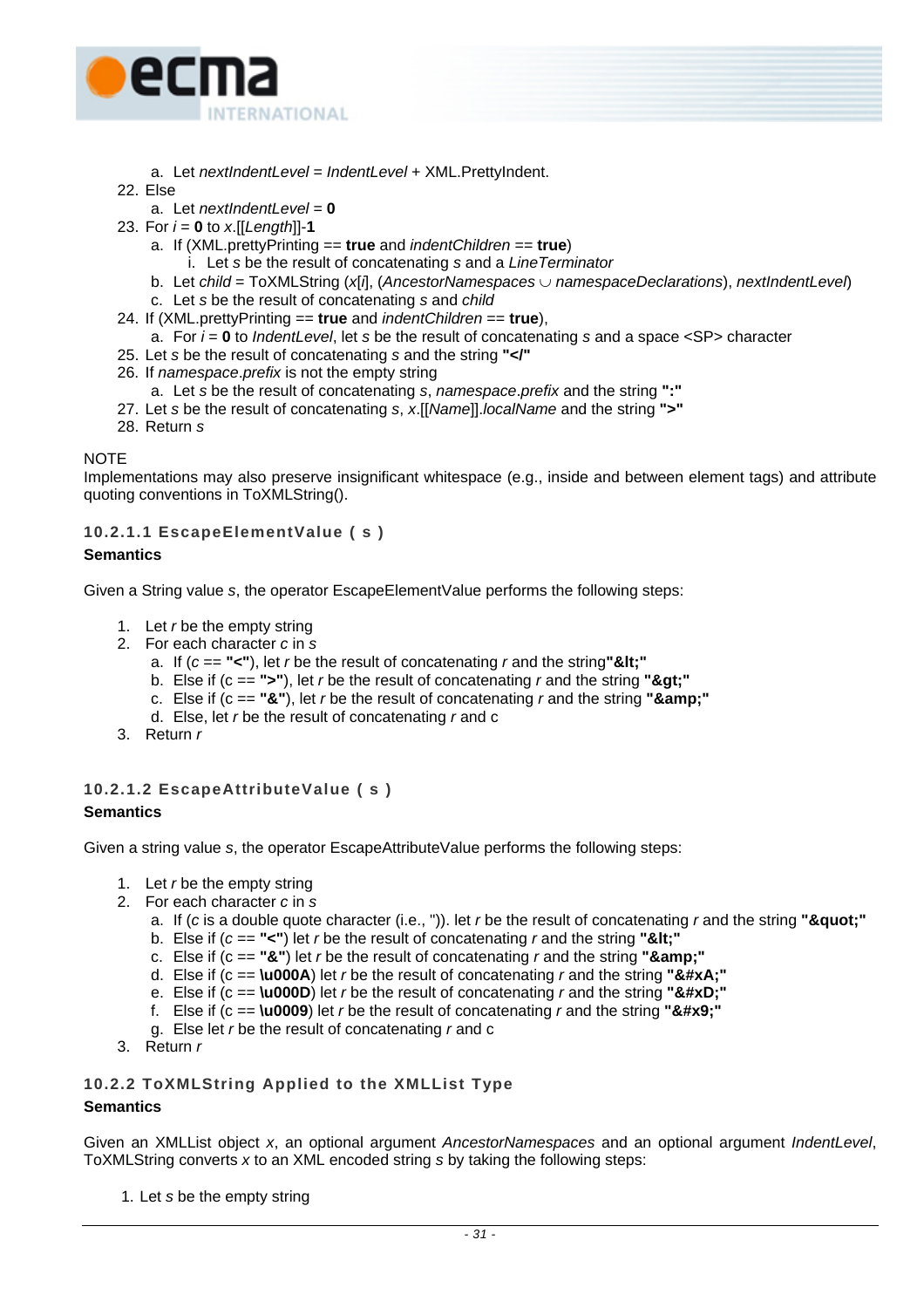

- 2. For *i* = **0** to *x*.[[*Length*]]-**1**
	- a. If (XML.prettyPrinting == **true** and *i* is not equal to **0**)
	- i. Let *s* be the result of concatenating *s* and a *LineTerminator*
	- b. Let *s* be the result of concatenating *s* and ToXMLString(*x*[*i*], *AncestorNamespaces*)
- 3. Return *s*

# **10.3 ToXML**

E4X adds the operator ToXML to ECMAScript. ToXML converts its argument to a value of type XML according to the following table:

| <b>Input Type</b>                             | <b>Result</b>                                                                                                           |  |  |
|-----------------------------------------------|-------------------------------------------------------------------------------------------------------------------------|--|--|
| Undefined                                     | Throw a TypeError exception.                                                                                            |  |  |
| Null                                          | Throw a TypeError exception.                                                                                            |  |  |
| <b>Boolean</b>                                | Convert the input argument to a string using ToString then convert<br>the result to XML as specified in section 10.3.1. |  |  |
| <b>Number</b>                                 | Convert the input argument to a string using ToString then convert<br>the result to XML as specified in section 10.3.1. |  |  |
| String                                        | Create an XML object from the String as specified below in section<br>10.3.1.                                           |  |  |
| <b>XML</b>                                    | Return the input argument (no conversion).                                                                              |  |  |
| <b>XMLList</b>                                | If the XMLList contains only one property and the type of that                                                          |  |  |
|                                               | property is XML, return that property. Otherwise, throw a TypeError                                                     |  |  |
|                                               | exception.                                                                                                              |  |  |
| Object                                        | If the [[Class]] property of the input argument is "String",                                                            |  |  |
|                                               | "Number" or "Boolean", convert the input argument to a string                                                           |  |  |
|                                               | using ToString then convert the result to XML as specified in                                                           |  |  |
|                                               | section 10.3.1. Otherwise, throw a TypeError exception.                                                                 |  |  |
| W <sub>3</sub> C<br><b>XML</b><br>Information | Create an XML object from a W3C XML Information Item as                                                                 |  |  |
| Item                                          | specified below in section 10.3.2.                                                                                      |  |  |

### <span id="page-41-0"></span>**10.3.1 ToXML Applied to the String Type**

#### **Overview**

When ToXML is applied to a string type, it converts it to XML by parsing the string as XML. Prior to conversion, string concatenation can be used to construct portions of the XML object without regard for XML constraints such as well-formedness. For example, consider the following.

```
var John = "<employee><name>John</name><age>25</age></employee>";
var Sue = "<employee><name>Sue</name><age>32</age></employee>";
var tagName = "employees"; 
var employees = new XML("<" + tagName +">" + John + Sue + "</" + tagName +">");
```
The last line of this example concatenates several individual strings to form a single string value, then passes the resulting string to the XML constructor function. The XML constructor function uses the internal ToXML operator to convert the given string to an XML object.

### **Semantics**

Given a String value *s*, ToXML converts the string to an XML object using the following steps:

- 1. Let *defaultNamespace* = GetDefaultNamespace()
- 2. Let *parentString* be the result of concatenating the strings **"<parent xmlns='"**, *defaultNamespace*, **"'>"**, *s* and **"</parent>"**
- 3. Parse *parentString* as a W3C Element Information Item *e* and if the parse fails, throw a **SyntaxError**  exception
- 4. Let *x* = ToXML(*e*)
- 5. If *x*.[[*Length*]] == 0
	- a. Return a new XML object *t* with *t*.[[*Class*]] = **"text"**, *t*.[[*Parent*]] = **null** and *t*.[[*Value*]] = the empty string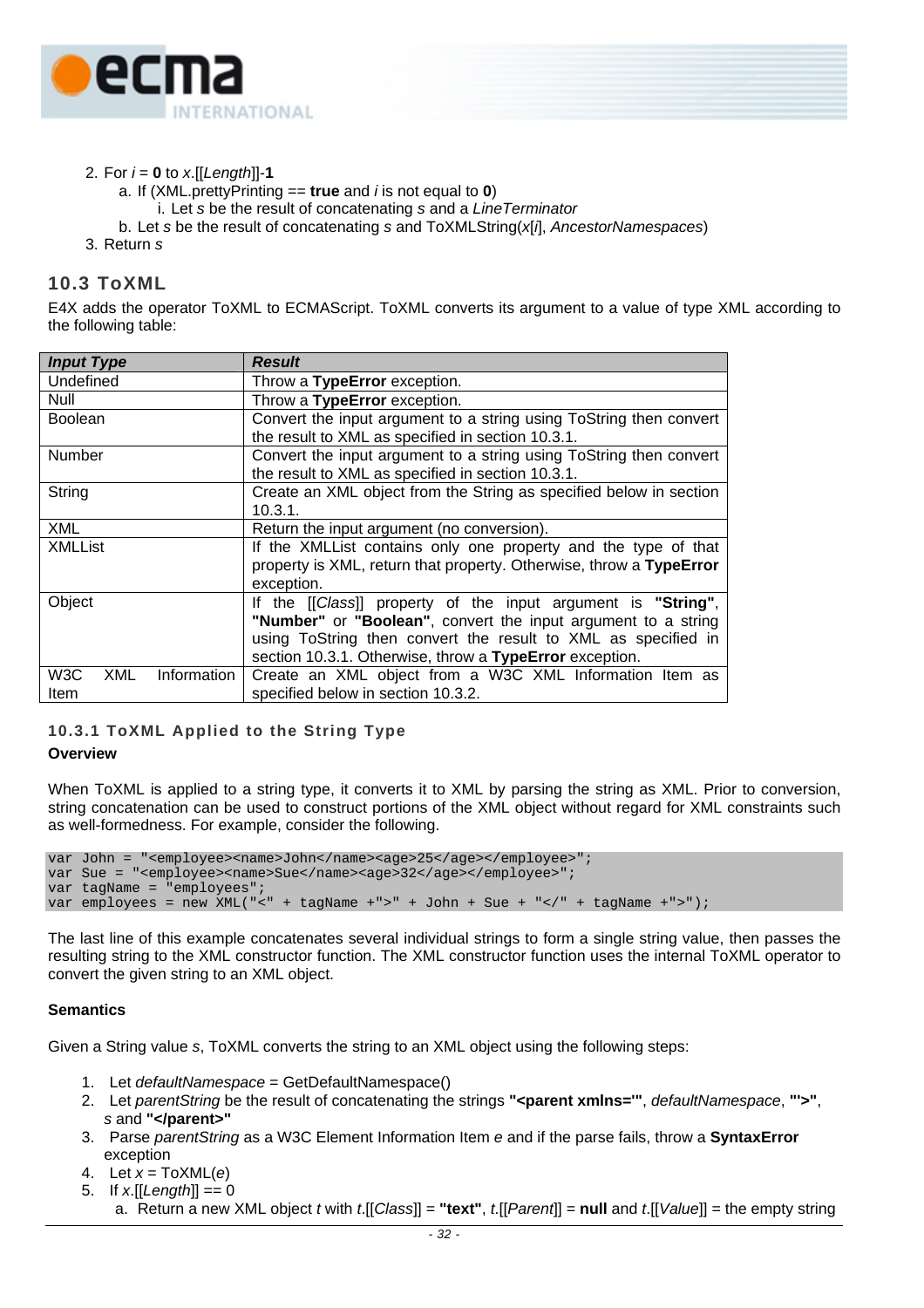

- 6. Else if *x*.[[*Length*]] == 1
	- a. Let *x*[0].[[*Parent*]] == **null**
	- b. Return *x*[0]
- 7. Else throw a **SyntaxError** exception

**NOTE** 

The use of a W3C XML Information Item is purely illustrative. A W3C XML Information Item is not required to perform this type conversion and implementations may use any mechanism that provides the same semantics.

# <span id="page-42-0"></span>**10.3.2 ToXML Applied to a W3C XML Information Item**

#### **Overview**

When ToXML is applied to an implementation of a W3C XML Information Item conforming to the W3C XML Information Set specification, it maps the E4X data model onto the given information item such that E4X operators may be used to query, navigate and manipulate the given information item.

The definition of ToXML provided in this section is intentionally general. It permits implementations to create an XML object from a W3C DOM object, XPath node, XQuery item or an instance of any other data model that can be mapped to a W3C XML Information Item. E4X does not require implementations to support these data models, nor does it require implementations that support these data models to provide the capability to create XML objects from them. Rather, it defines the semantics of these operations for implementations that choose to implement them.

For example, an implementation may deploy E4X to facilitate manipulating the document object in a web browser. Consequently, an E4X user may write the following E4X code:

```
function createTable() { 
   var doc = XML(document); \frac{1}{2} // create an E4X wrapper for the document
   var mytablebody = doc..body.TABLE.TBODY; 
   for (var_j=0; j<2; j++) {<br>
mytablebody.TR[j] = "";
                                           // append an empty table row
       for (var i=0;i<2;i++) // append a cell with some content 
          mytablebody.FR[j].TD[i] = "cell is row " + j + ", column " + i;\left\{\begin{array}{c} \end{array}\right\}doc. body.TABLE.@border = 2; // set the border attribute of the table
}
```
Instead of writing the equivalent DOM code below:

```
function createTable () { 
   var mybody=document.getElementsByTagName("body").item(0);
   mytable = document.createElement("TABLE"); 
   mytablebody = document.createElement("TBODY"); 
   for (var_j=0; j<2; j++) {
        mycurrent_row=document.createElement("TR"); 
       for (var i=0; i<2; i++) {
           mycurrent_cell=document.createElement("TD"); 
           currenttext=document.createTextNode("cell is row "+j+", column "+i); 
            mycurrent_cell.appendChild(currenttext); 
            mycurrent_row.appendChild(mycurrent_cell); 
 }
        mytablebody.appendChild(mycurrent_row); 
\left\{\begin{array}{c} \end{array}\right\} mytable.appendChild(mytablebody); 
    mybody.appendChild(mytable); 
    mytable.setAttribute("border","2");
```
### **NOTE**

}

The first example above uses the XML constructor function to create an E4X wrapper object around a W3C DOM object (line 2), then performs operations on the resulting E4X object to manipulate the underlying DOM object. Implementations may also provide the capability to use the XML constructor in a new expression (e.g., "var doc  $=$ new XML(document);"), to create an independent XML object that does not manipulate the underlying DOM object.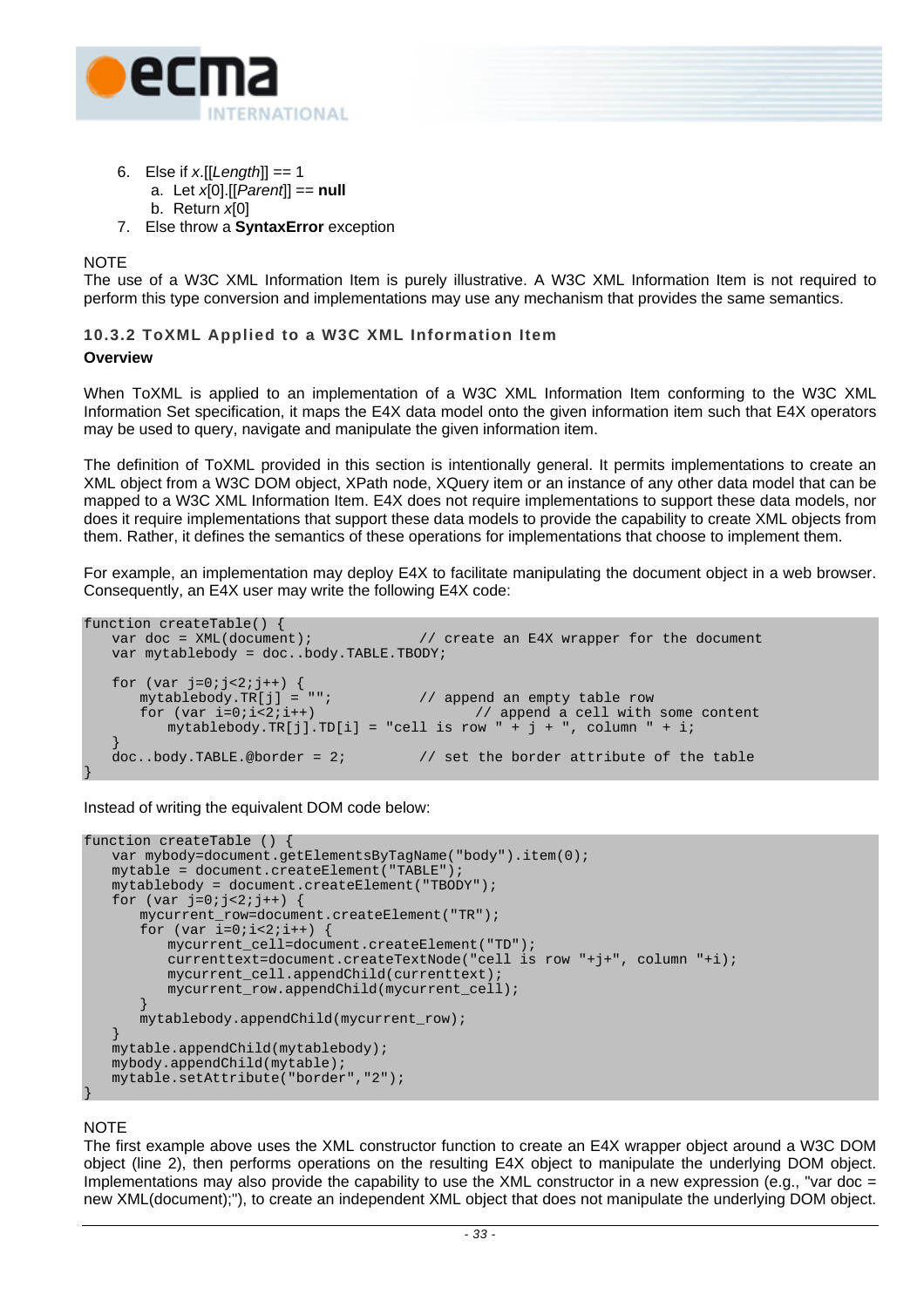

As mentioned above, E4X implementations are not required to support the W3C DOM or to provide the capability to construct XML objects from W3C DOM objects.

# **Semantics**

Given a W3C Information Item *i*, ToXML maps it onto an XML object *x* as follows:

- 1. Let *x* = MapInfoItemToXML(*i*)
- 2. if (*x* is **null**), return a new XML object with *x*.[[*Class*]] = **"text"**, *x*.[[*Value*]] = **""**, and *x.*[[*Parent*]] = **null**
- 3. Return *x*

### **10.3.2.1 MapInfoItemToXML ( i )**

### **Overview**

When MapInfoItemToXML is called on a W3C XML Information Item, it returns either the **null** value or an XML object. The **null** value is returned in those cases where there is no mapping from the W3C XML information to the E4X data model or when the mapping generates an empty result. For example, MapInfoItemToXML returns **null**  when called on a document type declaration Information Item or when called on a comment Information Item when XML.ignoreComments is set to **true**.

The Map-to notation used in MapInfoItemToXML asserts a relationship between its first argument and its second argument. In particular, it asserts that the first argument and second argument behave as if they were the same object, such that changes to the first argument will result in changes to the second argument and vice-versa. For example, after the step:

1. Map *x*.[[*Value*]] to the **[content]** property of *i*

all changes to *x*.[[*Value*]] will be applied to the **[content]** property of *i*. Likewise, all changes to the **[content]** property of *i* will be applied to *x*.

Similarly, after the step:

1. Map *x*.[[*Attributes*]] to the **[attributes]** property of *i*

each attribute added or removed from the set *x*.[[*Attributes*]] will result in an equivalent addition or deletion to the **[attributes]** property of *i*. Likewise, each attribute added or removed from to the **[attributes]** property of *i* will result in an equivalent addition or deletion to *x*.[[*Attributes*]].

If one of the arguments to Map-to is a constant value, neither of the arguments can be changed. However, an argument that has been mapped to a constant value may be mapped to a different value later.

#### **NOTE**

The mechanism by which the Map-to relationship is enforced is implementation dependent. The Map-to semantics are only visible when the user creates XML wrapper objects around instances of non-E4X data models (e.g., W3C DOM nodes). In other cases, the Map-to notation may be treated like the Let notation.

## **Semantics**

Given a W3C information item *i*, MapInfoItemToXML maps it onto an XML object *x* or **null** as follows:

- 1. Map *x*.[[*Parent*]] to **null**
- 2. If *i* is a character information item
	- a. Map *x*.[[*Class*]] to "**text**"
	- b. Map *x*.[[*Value*]] to the largest contiguous sequence of character information items that have the same parent starting with *i* and continuing forward in document order. Map each character of the string *x*.[[*Value*]] to the corresponding **[character code]** property of each character information item in the sequence.
	- c. If (XML.ignoreWhitespace == **true**) and (each character in *x*.[[*Value*]] is a *XMLWhitespaceCharacter*), return **null**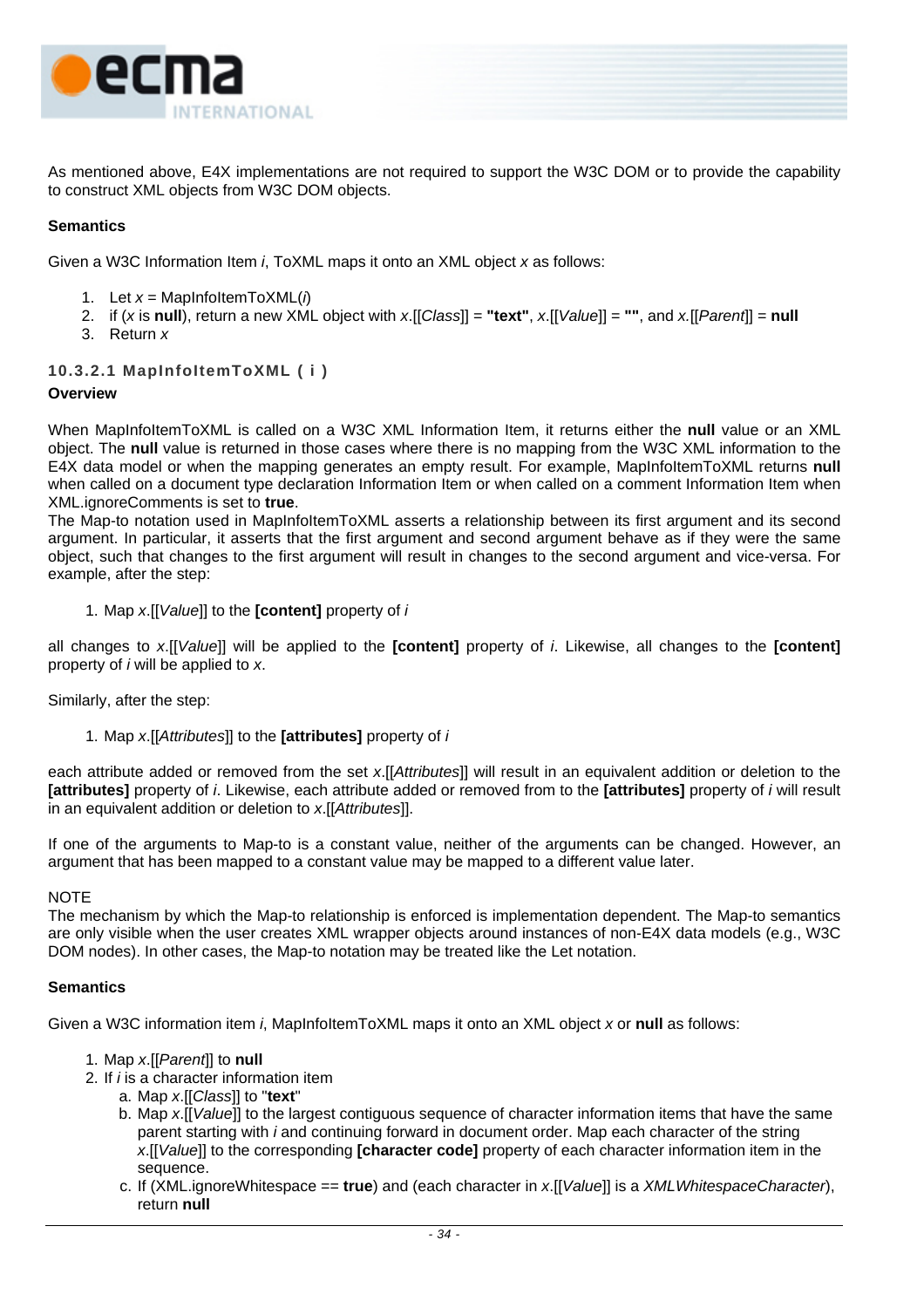

- d. Else return *x*
- 3. If *i* is a comment information item
	- a. If XML.ignoreComments == **true**, return **null**
		- b. Map *x*.[[*Class*]] to "**comment**"
		- c. Map *x*.[[*Value*]] to the **[content]** property of *i*
	- d. Return *x*
- 4. If *i* is a processing instruction information item
	- a. If XML.ignoreProcessingInstructions == **true**, return **null**
	- b. Map *x*.[[*Class*]] to "**processing-instruction**"
	- c. Map *x*.[[*Name*]] to the **[target]** property of *i*
	- d. Map *x*.[[*Value*]] to the **[content]** property of *i*
	- e. Return *x*
- 5. If *i* is an attribute information item
	- a. Map *x*.[[*Class*]] to "**attribute**"
	- b. Map *x*.[[*Name*]].*localName* to the **[local name]** property of *i*
	- c. Map *x*.[[*Name*]].*uri* to the **[namespace name]** property of *i* 
		- NOTE: implementations may also map *x*.[[*Name*]].[[*Prefix*]] to the **[prefix]** property of *i*.
	- d. Map *x*.[[*Value*]] to the **[normalized value]** property of *i*
	- e. Return *x*
- 6. If *i* is an element information item
	- a. Map *x*.[[*Class*]] to "**element**"
	- b. Map *x*.[[*Name*]].*localName* to the **[local name]** property of *i*
	- c. Map *x*.[[*Name*]].*uri* to the **[namespace name]** property of *i* 
		- NOTE: implementations may also map *x*.[[*Name*]].[[*Prefix*]] to the **[prefix]** property of *i*.
	- d. Map *x*.[[*Attributes*]] to the **[attributes]** property of *i*
	- e. For each attribute information item *a* in the **[attributes]** property of *i*
		- i. Map a member *attr* of *x*.[[*Attributes*]] to the result of calling MapInfoItemToXML(*a*) ii. Map *attr*.[[*Parent*]] to *x*
	- f. NOTE: the E4X data model does not enforce the constraint: ∀ *x* ∈ XML : *x*.[[*InScopeNamespaces*]] ⊇ *x*.[[*Parent*]].[[*InScopeNamespaces*]]. However, implementations may at this point map members of *x*.[[*InScopeNamespaces*]] to members of *x*.[[*Parent*]].[[*InScopeNamespaces*]].
	- g. Map *x*.[[*InScopeNamespaces*]] to the **[namespace attributes]** property of *i*
	- h. For each attribute information item *a* in the **[namespace attributes]** property of *i*
		- i. Map a member *ns* of *x*.[[*InScopeNamespaces*]] to *a* as follows:
			- 1. If the **[local name]** property of *a* is **"xmlns"**
				- a. Map *ns*.*prefix* to the empty string
			- 2. Else
				- a. Map *ns*.*prefix* to the **[local name]** property of *a*
			- 3. Map *ns*.*uri* to the **[normalized value]** property of *a*
	- i. Let  $j = 0$
	- j. Let *xmlChild* = 0
	- k. Map the set of properties in *x* to the **[children]** property of *i*
	- l. Let *numItemChildren* be the number of information items in the **[children]** property of *i*
	- m. While (*j* < *numItemChildren*)
		- i. Let *item* be the *j*th information item in the **[children]** property of *i*
		- ii. Let *c* = MapInfoItemToXML(*item*)
		- iii. If *c* is not **null**
			- 1. Map *x*[*xmlChild*] to *c*
			- 2. Map *x*[*xmlChild*].[[*Parent*]] to *x*
			- 3. If *c*.[[*Class*]] == **"text"**
				- a. Let *j* = *j* + *c*.[[*Value*]].*length* 1
			- 4. Let *xmlChild* = *xmlChild* + 1

iv. Let *j* = *j* + 1

- n. Map *x*.[[*Length*]] to *xmlChild*
- o. Return *x*
- 7. If *i* is a document information item
- a. Return the result of calling MapInfoItemToXML on the **[document element]** property of *i* 8. If *i* is an unexpanded entity reference information item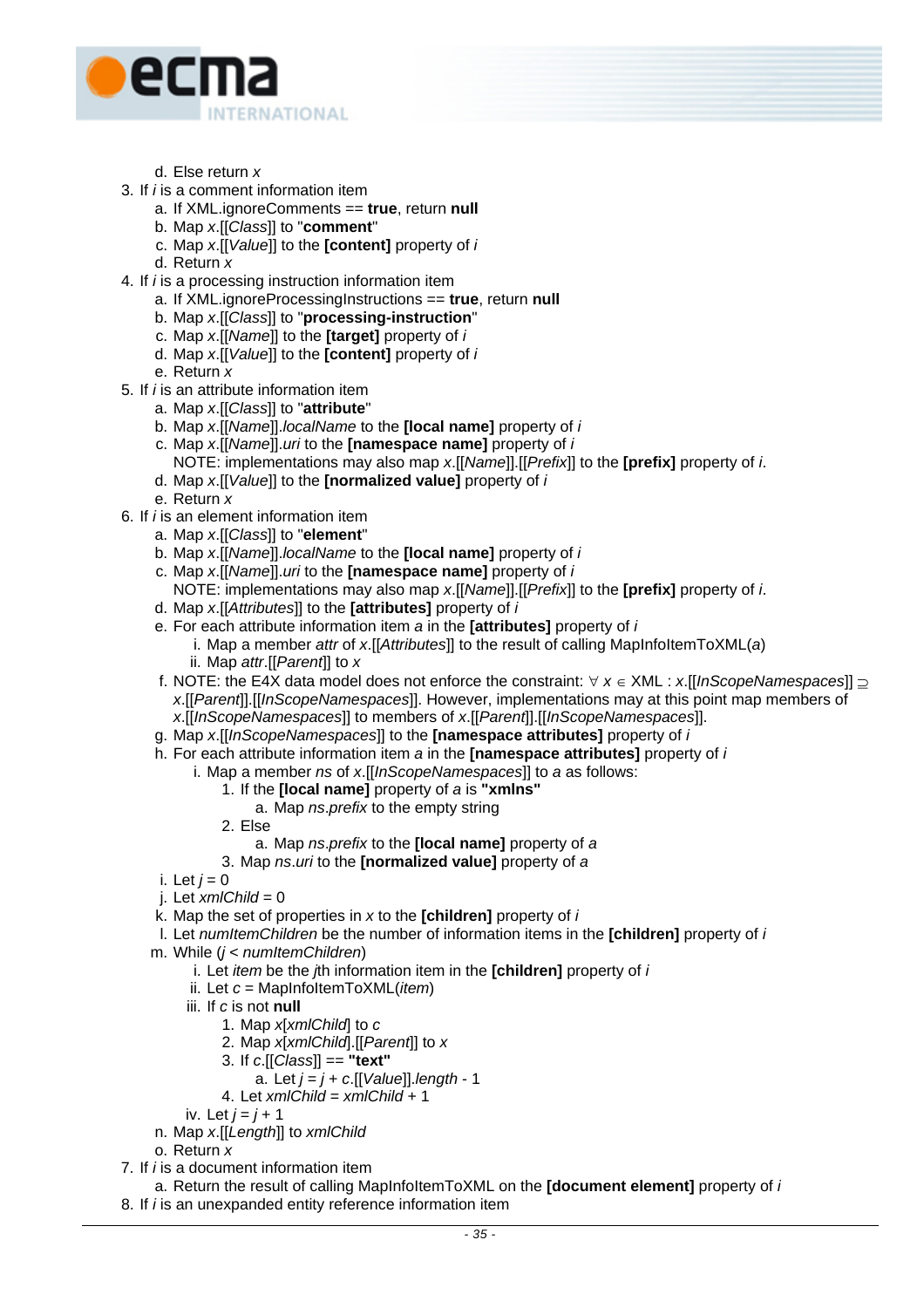

a. Throw a **TypeError** exception

# **9.** Return **null**

**NOTE** 

MapInfoItemToXML ignores document type declaration information items

# **10.4 ToXMLList**

E4X adds the operator ToXMLList to ECMAScript. ToXMLList converts its argument to a value of type XMLList according to the following table:

| <b>Input Type</b> | <b>Result</b>                                                                                                                                                                                                                                             |
|-------------------|-----------------------------------------------------------------------------------------------------------------------------------------------------------------------------------------------------------------------------------------------------------|
| Undefined         | Throw a TypeError exception.                                                                                                                                                                                                                              |
| <b>Null</b>       | Throw a TypeError exception.                                                                                                                                                                                                                              |
| <b>Boolean</b>    | Convert the input argument to a string using ToString then convert<br>the result to XMLList as specified in section 10.4.1.                                                                                                                               |
| Number            | Convert the input argument to a string using ToString then convert<br>the result to XMLList as specified in section 10.4.1.                                                                                                                               |
| String            | Create an XMLList object from the String as specified below in<br>section 10.4.1.                                                                                                                                                                         |
| <b>XML</b>        | Given an input argument x, return a new XMLList object / with<br>$l[[Length]] = 1, [0] = x, l[[TargetObject]] = x[[Parent]]$ and<br>$l[[TargetProperty]] = x[[Name]].$                                                                                    |
| <b>XMLList</b>    | Return the input argument (no conversion).                                                                                                                                                                                                                |
| Object            | If the [[Class]] property of the input argument is "String",<br>"Number" or "Boolean", convert the input argument to a string<br>using ToString then convert the result to XML as specified in<br>section 10.3.1. Otherwise, throw a TypeError exception. |

# <span id="page-45-0"></span>**10.4.1 ToXMLList Applied to the String Type**

### **Overview**

When ToXMLList is applied to a string type, it converts the string type to an XMLList by parsing the string as an XML fragment. Prior to conversion, string concatenation can be used to construct portions of the XMLList value. For example,

var John = "<employee><name>John</name><age>25</age></employee>"; var Sue = "<employee><name>Sue</name><age>32</age></employee>"; var  $l$  = new XMLList(John + Sue);

The last line of this example concatenates two strings to form a single string value, then passes the resulting string to the XMLList constructor function. The XMLList constructor function uses the internal ToXMLList operator to convert the given string to an XML object.

### **Semantics**

Given a String value *s*, ToXMLList converts it to an XMLList using the following steps:

- 1. Let *defaultNamespace* = GetDefaultNamespace()
- 2. Let *parentString* be the result of concatenating the strings **"<parent xmlns='"**, *defaultNamespace*, **"'>"**, *s*  and **"</parent>"**;
- 3. Parse *parentString* as a W3C Element Information Item *e*
- 4. If the parse fails, throw a **SyntaxError** exception
- 5. Let *x* = ToXML(*e*)
- 6. Let *l* be a new XMLList with *l*.[[*TargetObject*]] = **null**
- 7. For *i* = 0 to *x*.[[*Length*]]-**1**
	- a. Let *x*[*i*].[[*Parent*]] = **null**
		- b. Call the [[Append]] method of *l* with argument *x*[*i*]
- 8. Return *l*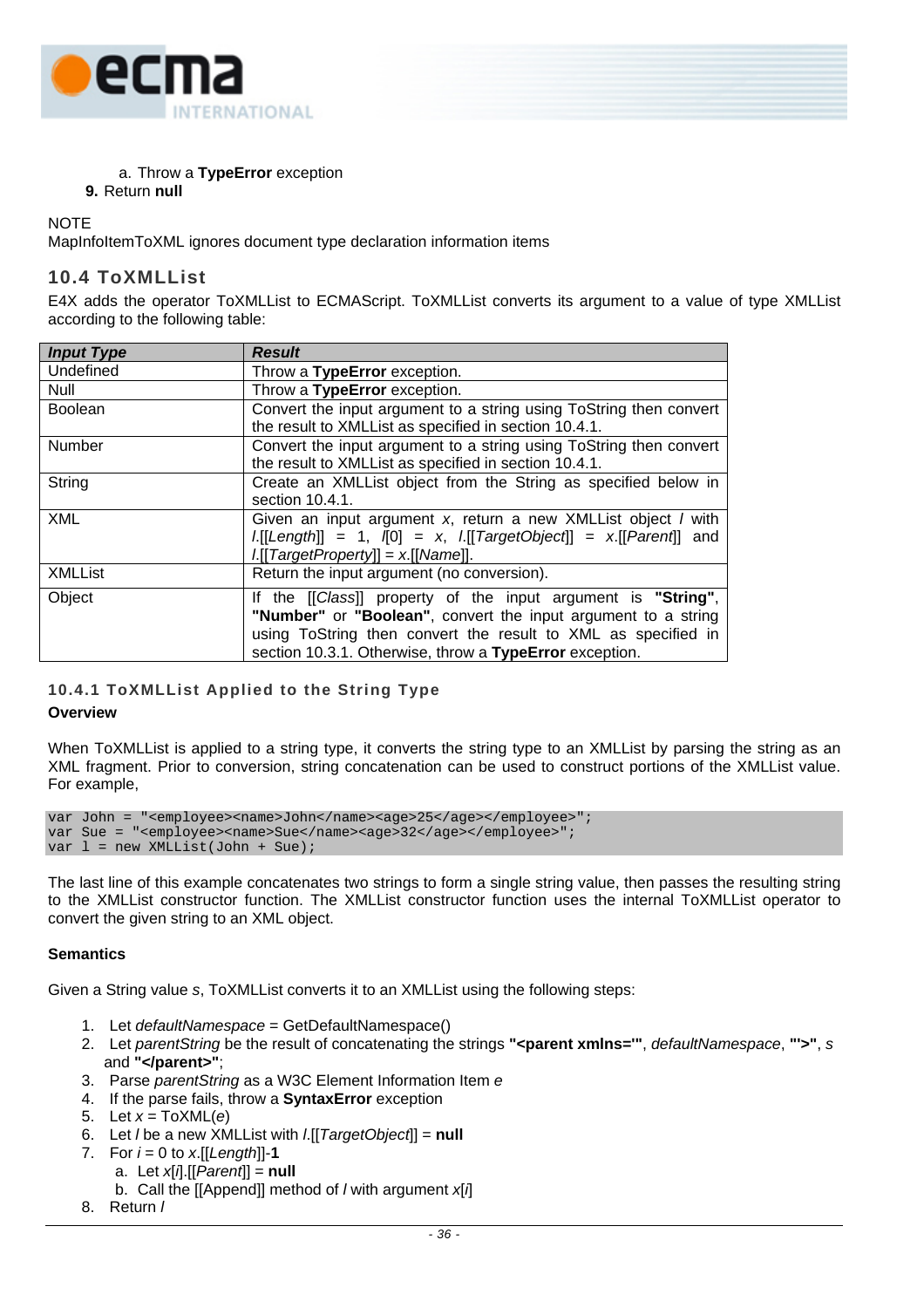

# **NOTE**

The use of a W3C XML Information Item is purely illustrative. A W3C XML Information Item is not required to perform this type conversion and implementations may use any mechanism that provides the same semantics.

# **10.5 ToAttributeName**

E4X adds the operator ToAttributeName to ECMAScript. ToAttributeName converts its argument to a value of type AttributeName according to the following table:

| <b>Input Type</b> | <b>Result</b>                                                                                                                                                                                                                                                                                                                         |
|-------------------|---------------------------------------------------------------------------------------------------------------------------------------------------------------------------------------------------------------------------------------------------------------------------------------------------------------------------------------|
| Undefined         | Throw a TypeError exception.                                                                                                                                                                                                                                                                                                          |
| Null              | Throw a TypeError exception.                                                                                                                                                                                                                                                                                                          |
| <b>Boolean</b>    | Throw a TypeError exception.                                                                                                                                                                                                                                                                                                          |
| Number            | Throw a TypeError exception.                                                                                                                                                                                                                                                                                                          |
| String            | Create an AttributeName from the String as specified below in section<br>10.5.1                                                                                                                                                                                                                                                       |
| <b>XML</b>        | Convert the input argument to a string using ToString then convert the<br>result to an AttributeName as specified in section 10.5.1.                                                                                                                                                                                                  |
| <b>XMLList</b>    | Convert the input argument to a string using ToString then convert the<br>result to an AttributeName as specified in section 10.5.1.                                                                                                                                                                                                  |
| Object            | If the input argument is a QName object (i.e., its internal [[Class]]<br>property is "QName"), return a new AttributeName with its [[Name]]<br>property set to the input argument. Otherwise, convert the input<br>argument to a string using ToString then convert the result to an<br>AttributeName as specified in section 10.5.1. |
| AttributeName     | Return the input argument (no conversion).                                                                                                                                                                                                                                                                                            |
| AnyName           | Return the result of calling ToAttributeName("*")                                                                                                                                                                                                                                                                                     |

# <span id="page-46-0"></span>**10.5.1 ToAttributeName Applied to the String Type**

Given a string *s*, the ToAttributeName conversion function returns an AttributeName *a*. The [[*Name*]] property of *a* is set to a new QName *q* with its local name set to the given string and its URI set to the empty string representing no namespace.

### **Semantics**

Given a String value *s*, ToAttributeName converts it to an AttributeName using the following steps:

- 1. Let *ns* be a new Namespace created as if by calling the constructor new Namespace()
- 2. Let *q* be a new QName created as if by calling the constructor new QName(*ns*, *s*)
- 3. Return a new AttributeName *a* with *a*.[[*Name*]] = *q*

# **10.6 ToXMLName**

E4X adds the operator ToXMLName to ECMAScript. ToXMLName is an internal operator that converts its argument to a value of type AttributeName or a QName object according to the following table:

| <b>Input Type</b> | <b>Result</b>                                                       |
|-------------------|---------------------------------------------------------------------|
| Undefined         | Throw a TypeError exception.                                        |
| Null              | Throw a TypeError exception.                                        |
| Boolean           | Throw a TypeError exception.                                        |
| Number            | Throw a TypeError exception.                                        |
| String            | Create a QName object or AttributeName from the String as specified |
|                   | below in section 10.6.1.                                            |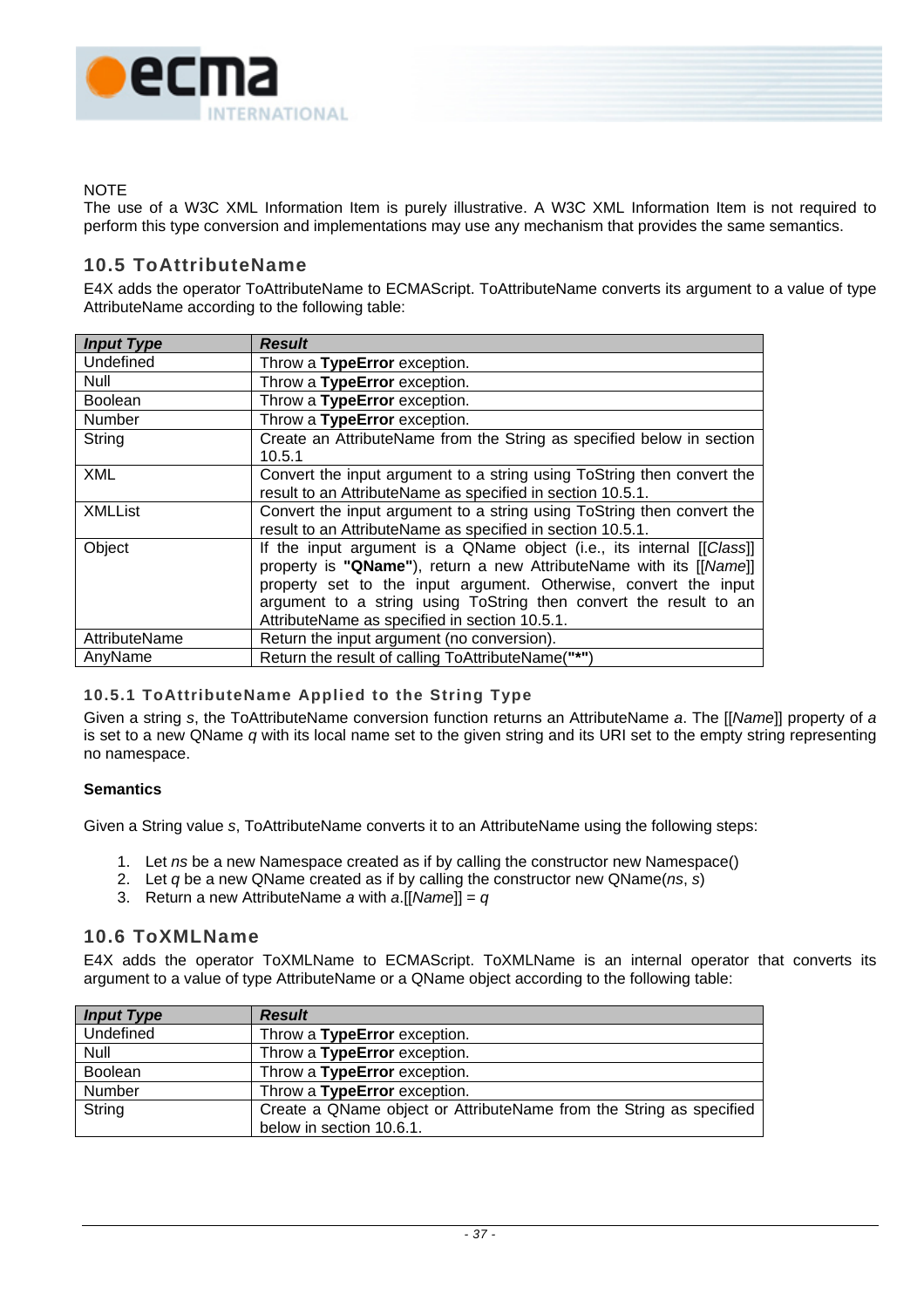

| <b>XML</b>     | Convert the input argument to a string using ToString then convert the<br>result to a QName object or AttributeName as specified in section<br>10.6.1.                                                                                                                              |
|----------------|-------------------------------------------------------------------------------------------------------------------------------------------------------------------------------------------------------------------------------------------------------------------------------------|
| <b>XMLList</b> | Convert the input argument to a string using ToString then convert the<br>result to a QName object or AttributeName as specified in section<br>$10.6.1$ .                                                                                                                           |
| Object         | If the input argument is a QName object (i.e., its [[Class]] property is<br>"QName"), return the input argument. Otherwise, convert the input<br>argument to a string using ToString, then convert the result to a QName<br>object or AttributeName as specified in section 10.6.1. |
| AttributeName  | Return the input argument (no conversion).                                                                                                                                                                                                                                          |
| AnvName        | Return the result of calling ToXMLName("*")                                                                                                                                                                                                                                         |

# <span id="page-47-0"></span>**10.6.1 ToXMLName Applied to the String Type**

Given a string *s*, the ToXMLName conversion function returns a QName object or AttributeName. If the first character of *s* is **"@"**, ToXMLName creates an AttributeName using the ToAttributeName operator. Otherwise, it creates a QName object using the QName constructor.

### **Semantics**

Given a String value *s*, ToXMLName operator converts it to a QName object or AttributeName using the following steps:

- 1. If ToString(ToNumber(*P*)) == ToString(*P*), throw a **TypeError** exception
- 2. If the first character of *s* is **"@"**
	- a. Let *name* = *s*.substring(**1**, *s*.*length*)
	- b. Return ToAttributeName(*name*)
- 3. Else
	- a. Return a QName object created as if by calling the constructor new QName(*s*)

# **11 Expressions**

# **11.1 Primary Expressions**

### **Syntax**

E4X extends the primary expressions defined by ECMAScript with the following production:

*PrimaryExpression* : *PropertyIdentifier XMLInitialiser XMLListInitialiser* 

 *PropertyIdentifier* : *AttributeIdentifier QualifiedIdentifier WildcardIdentifier* 

# **Semantics**

The production *PrimaryExpression* : *PropertyIdentifier* is evaluated as follows:

- 1. Let *n* be the result of evaluating *PropertyIdentifier*
- 2. Let *name* = ToXMLName(*n*)
- 3. While (**true**)
	- a. If there are no more objects on the scope chain, i. Return **undefined**
		-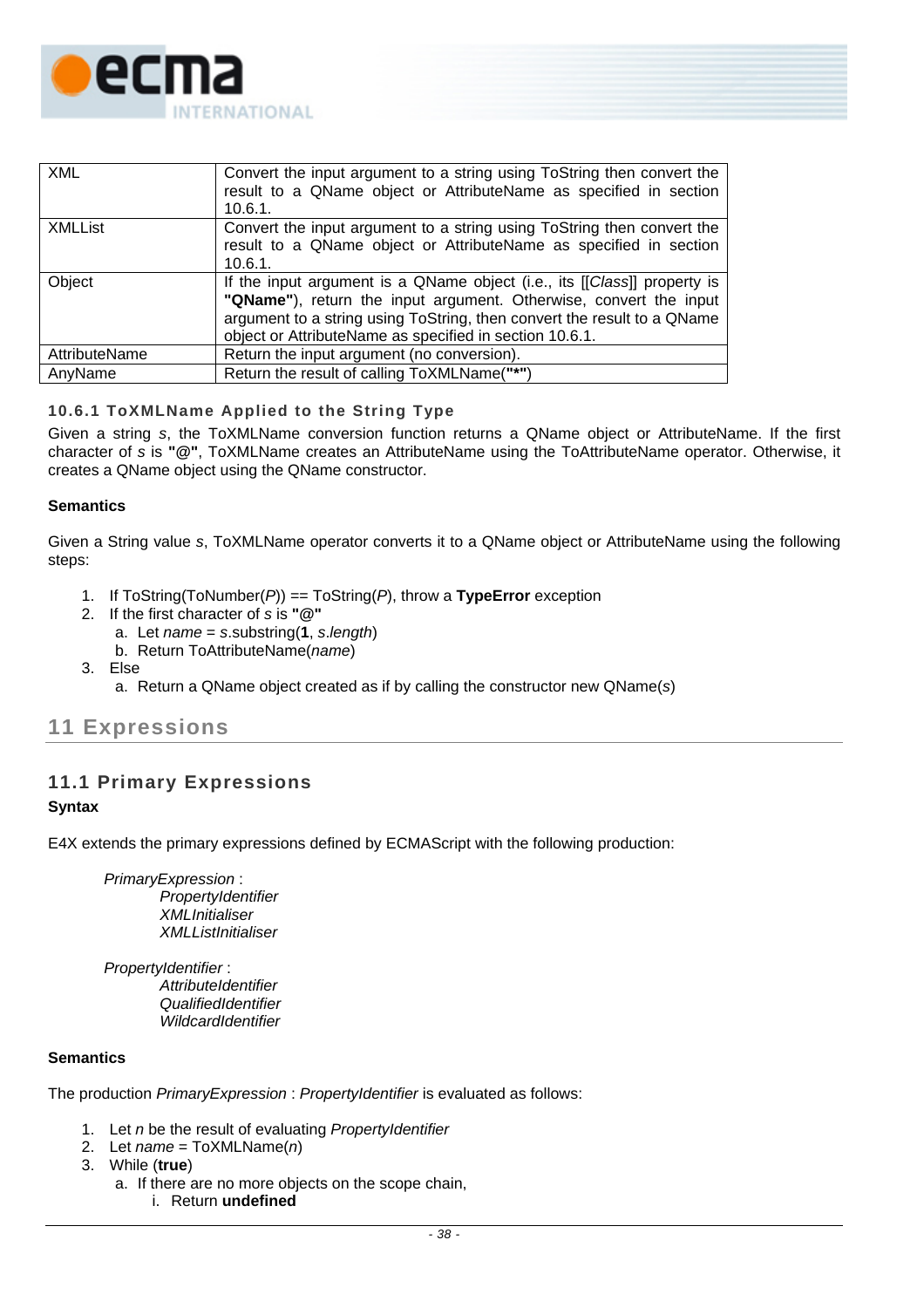

- b. Let *o* be the next object on the scope chain.
- NOTE: on the first iteration, *o* will be the first object on the scope chain
- c. If Type(*o*) ∈ {XML, XMLList}
	- i. Let *hasProp* be the result of calling the [[HasProperty]] method of *o*, passing *name* as the property
	- ii. If *hasProp* == **true**
		- 1. Return a value of type Reference whose base object is *o* and whose property name is *name*

The production *PropertyIdentifier* : *AttributeIdentifier* is evaluated as follows:

1. Return the result of evaluating *AttributeIdentifier*

The productions *PropertyIdentifier* : *QualifiedIdentifier*, and *PropertyIdentifier* : *WildcardIdentifier* are evaluated exactly the same manner except *AttributeIdentifier* is replaced by *QualifiedIdentifier* and *WildcardIdentifier* in step 1.

# **11.1.1 Attribute Identifiers**

# **Syntax**

E4X extends ECMAScript by adding attribute identifiers. The syntax of an attribute identifier is specified by the following production:

 *AttributeIdentifier* :

 @ *PropertySelector* @ *QualifiedIdentfier* @ [ *Expression* ]

*PropertySelector* : *Identifier WildcardIdentifier* 

#### **Overview**

An *AttributeIdentifier* is used to identify the name of an XML attribute. It evaluates to a value of type AttributeName. The preceding "@" character distinguishes a XML attribute from a XML element with the same name. This *AttributeIdentifier* syntax was chosen for consistency with the familiar XPath syntax.

### **Semantics**

The production *AttributeIdentifier* : *@ PropertySelector* is evaluated as follows:

- 1. Let *name* be a string value containing the same sequence of characters as in the *PropertySelector*
- 2. Return ToAttributeName(*name*)

The production *AttributeIdentifier* : @ *QualifiedIdentifier* is evaluated as follows:

- 1. Let *q* be the result of evaluating *QualifiedIdentifier*
- 2. Return ToAttributeName(*q*)

The production *AttributeIdentifier* : @ [ *Expression* ] is evaluated as follows:

- 1. Let *e* be the result of evaluating *Expression*
- 2. Return ToAttributeName(GetValue(*e*))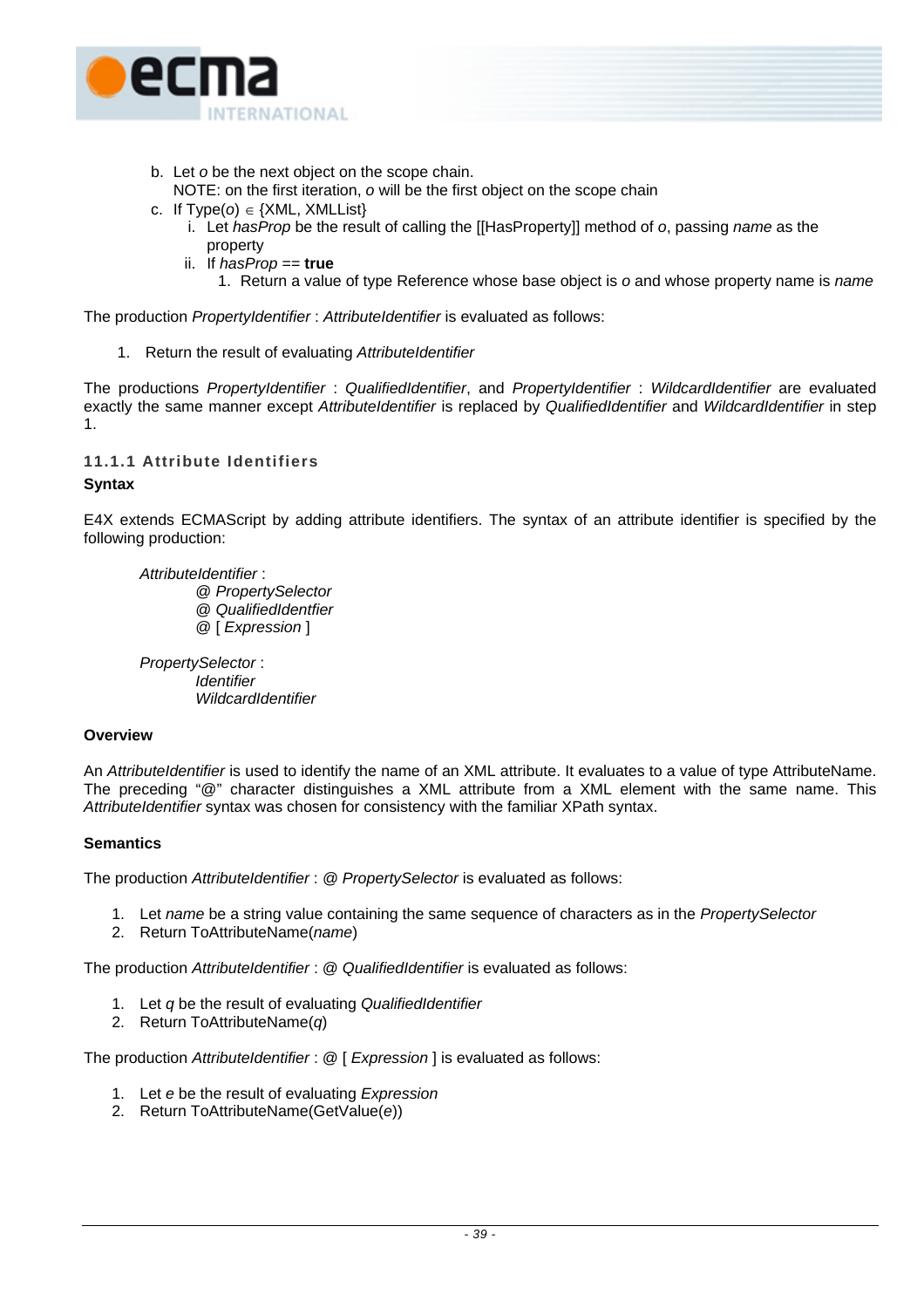

# **11.1.2 Qualified Identifiers**

# **Syntax**

E4X extends ECMAScript by adding qualified identifiers. The syntax for qualified identifiers is specified by the following productions:

*QualfiedIdentifier* : *PropertySelector* :: *PropertySelector PropertySelector* :: [ *Expression* ]

### **Overview**

*QualifiedIdentifiers* are used to identify values defined within a specific namespace. They may be used to access, manipulate and create namespace qualified XML element and attribute names. For example,

```
// Create a SOAP message 
var message = <soap:Envelope xmlns:soap="http://schemas.xmlsoap.org/soap/envelope/" 
       soap:encodingStyle="http://schemas.xmlsoap.org/soap/encoding/"> 
    <soap:Body> 
       <m:GetLastTradePrice xmlns:m="http://mycompany.com/stocks"> 
           <symbol>DIS</symbol> 
       </m:GetLastTradePrice> 
    </soap:Body> 
</soap:Envelope> 
// declare the SOAP and stocks namespaces 
var soap = new Namespace("http://schemas.xmlsoap.org/soap/envelope/"); 
var stock = new Namespace ("http://mycompany.com/stocks"); 
// extract the soap encoding style and body from the soap message 
var encodingStyle = message.@soap::encodingStyle; 
var body = message.soap::Body;
// change the stock symbol 
message.soap::Body.stock::GetLastTradePrice.symbol = "MYCO";
```
### **Semantics**

A *QualifiedIdentifier* evaluates to a QName object. The production *QualifiedIdentifier* : *PropertySelector* **::** *PropertySelector* is evaluated as follows:

- 1. Let *ns* be the result of evaluating the first *PropertySelector*
- 2. If  $(ns ==$  **anyname**), let  $ns = null$
- 3. Let *localName* be a string value containing the same sequence of characters as in the second *PropertySelector*
- 4. Return a new QName created as if by calling the constructor new QName(GetValue(*ns*), *localName*)

The production *QualifiedIdentifier* : *PropertySelector* **::** [ *Expression* ] is evaluated as follows:

- 1. Let *ns* be the result of evaluating *PropertySelector*
- 2. If  $(ns ==$  **anyname**), let  $ns = null$
- 3. Let *e* be the result of evaluating *Expression*
- 4. Return a new QName created as if by calling the constructor new QName(GetValue(*ns*), GetValue(*e*))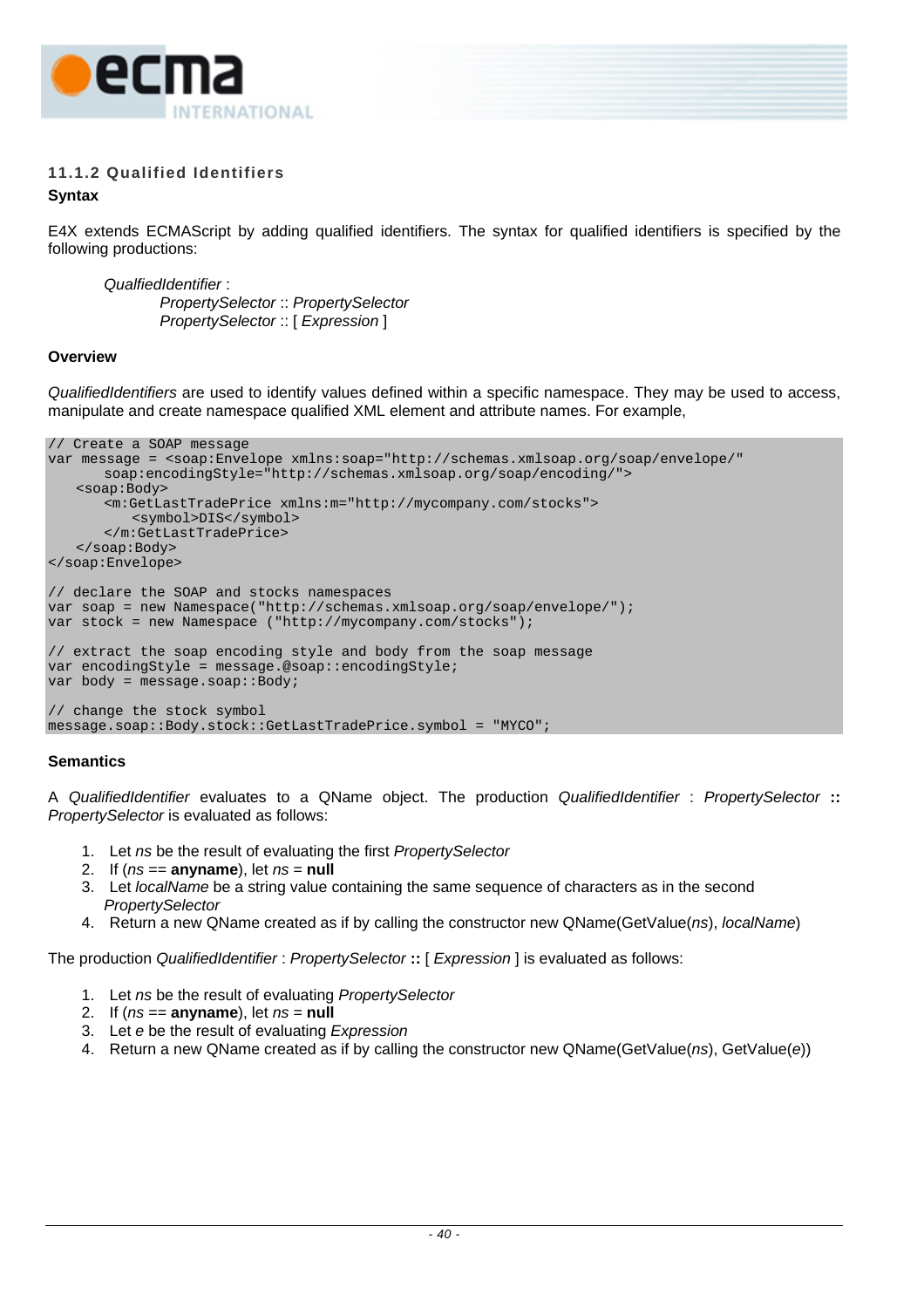

# **11.1.3 Wildcard Identifiers**

# **Syntax**

E4X extends ECMAScript by adding a wildcard identifier. The syntax of the wildcard identifier is specified by the following production:

 *WildcardIdentifier* :

#### \* **Overview**

The *WildcardIdentifier* is used to identify any name. It may be used for matching namespaces, properties of XML objects or XML attributes. The wildcard identifier evaluates to the value **anyname**.

### **Semantics**

The production *WildcardIdentifier* : \* is evaluated as follows:

#### 1. Return **anyname**

# **11.1.4 XML Initialiser**

#### **Overview**

An XML initialiser is an expression describing the initialization of an XML object, written in a form of a literal. It may specify an XML element, an XML comment, an XML PI, or a CDATA section using ordinary XML syntax. For XML elements, it provides the name, XML attributes and XML properties of an XML object.

The syntactic grammar for XML initialisers is used to find the end of XML initialisers and evaluate embedded expressions. It permits sequences of characters that are not valid XML syntax. After evaluating all embedded expressions, the resulting string of characters comprising the XML value is passed to the XML constructor, which parses it according to the more stringent XML grammar.

The syntactic grammar for XML initialisers processes input elements produced by the lexical grammar goal symbols *InputElementXMLTag* and *InputElementXMLContent*. These input elements are described in section [8.3.](#page-18-0)

Below are some examples of XML initialisers.

```
// an XML object representing a person with a name and age 
var person = <person><name>John</name><age>25</age></person>;
// a variable containing an XML object representing two employees 
var e = <employees> 
    <employee id="1"><name>Joe</name><age>20</age></employee> 
    <employee id="2"><name>Sue</name><age>30</age></employee> 
</employees>;
```
Expressions may be used to compute parts of an XML initialiser. Expressions are delimited by curly braces and may appear inside tags or element content. Inside a tag, expressions may be used to compute a tag name, attribute name, or attribute value. Inside an element, expressions may be used to compute element content. For example,

```
for (var i = 0; i < 10; i^{++})
   e[i] = \langleemployee id={i}> // compute id value
      <name>{names[i].toUpperCase()}</name> // compute name value 
                                             // compute age value
    </employee>;
```
Each expression is evaluated and replaced by its value prior to parsing the literal XML value. For example the following expression,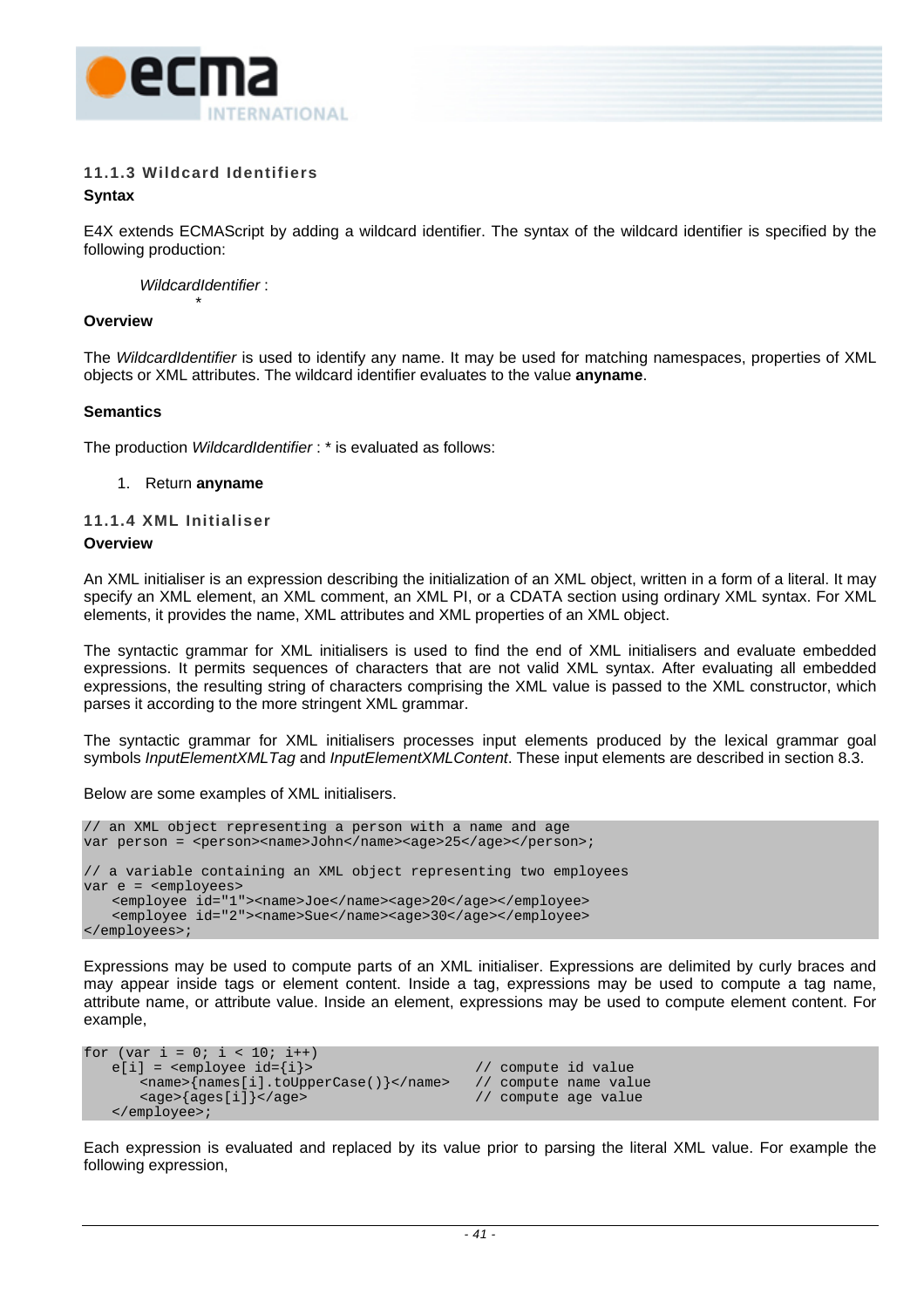

var tagname = "name"; var attributename = "id"; var attributevalue = 5; var content = "Fred";

var  $x = \frac{1}{\tan x}$  {attributename}={attributevalue}>{content}</{tagname}>;

would assign the following XML value to the variable x.

<name id="5">Fred</name>

#### **Syntax**

*XMLInitialiser* : *XMLMarkup XMLElement* 

*XMLElement* :

- **<** *XMLTagContent* **/>**
- **<** *XMLTagContent* **>** *XMLElementContentopt* **</** *XMLTagContent* **>**

#### *XMLTagContent* :

*XMLTagCharacters XMLTagContent<sub>opt</sub> XMLWhitespace XMLTagContent*<sub>opt</sub> **{** *Expression* **}** *XMLTagContentopt*  $=$  *XMLWhitespace<sub>opt</sub>* { *Expression* } *XMLTagContent<sub>ont</sub>*  $=$  *XMLWhitespace<sub>opt</sub> XMLAttributeValue XMLTagContent<sub>opt</sub>* 

*XMLElementContent* :

*XMLMarkup XMLElementContent<sub>opt</sub> XMLText XMLElementContent*<sub>opt</sub> *XMLElement XMLElementContent<sub>opt</sub>* **{** *Expression* **}** *XMLElementContentopt*

#### **Semantics**

The production *XMLInitialiser* : *XMLMarkup* is evaluated as follows:

- 1. Let *markup* be a string literal containing the same sequence of characters as *XMLMarkup*
- 2. Return a new XML object created as if by calling the XML constructor with argument *markup* (section [13.4.2\)](#page-79-0)

The production *XMLInitialiser* : *XMLElement* is evaluated as follows:

- 1. Let *element* be a the result of evaluating *XMLElement*
- 2. Return a new XML object created as if by calling the XML constructor with argument *element* (section [13.4.2\)](#page-79-0)

The production *XMLElement* : **<** *XMLTagContent* **/>** is evaluated as follows:

- 1. Let *content* be the result of evaluating *XMLTagContent*
- 2. Return the result of concatenating the string value **"<"**, followed by *content*, followed by the string value **"/>"**

The production *XMLElement* : **<** *XMLTagContent* **>** *XMLElementContentopt* **</** *XMLTagContent* **>** is evaluated as follows:

- 1. Let *startTag* be the result of evaluating the first *XMLTagContent*
- 2. Let *content* be the result of evaluating *XMLElementContent*; if not present, use the empty string
- 3. Let *endTag* be the result of evaluating the second *XMLTagContent*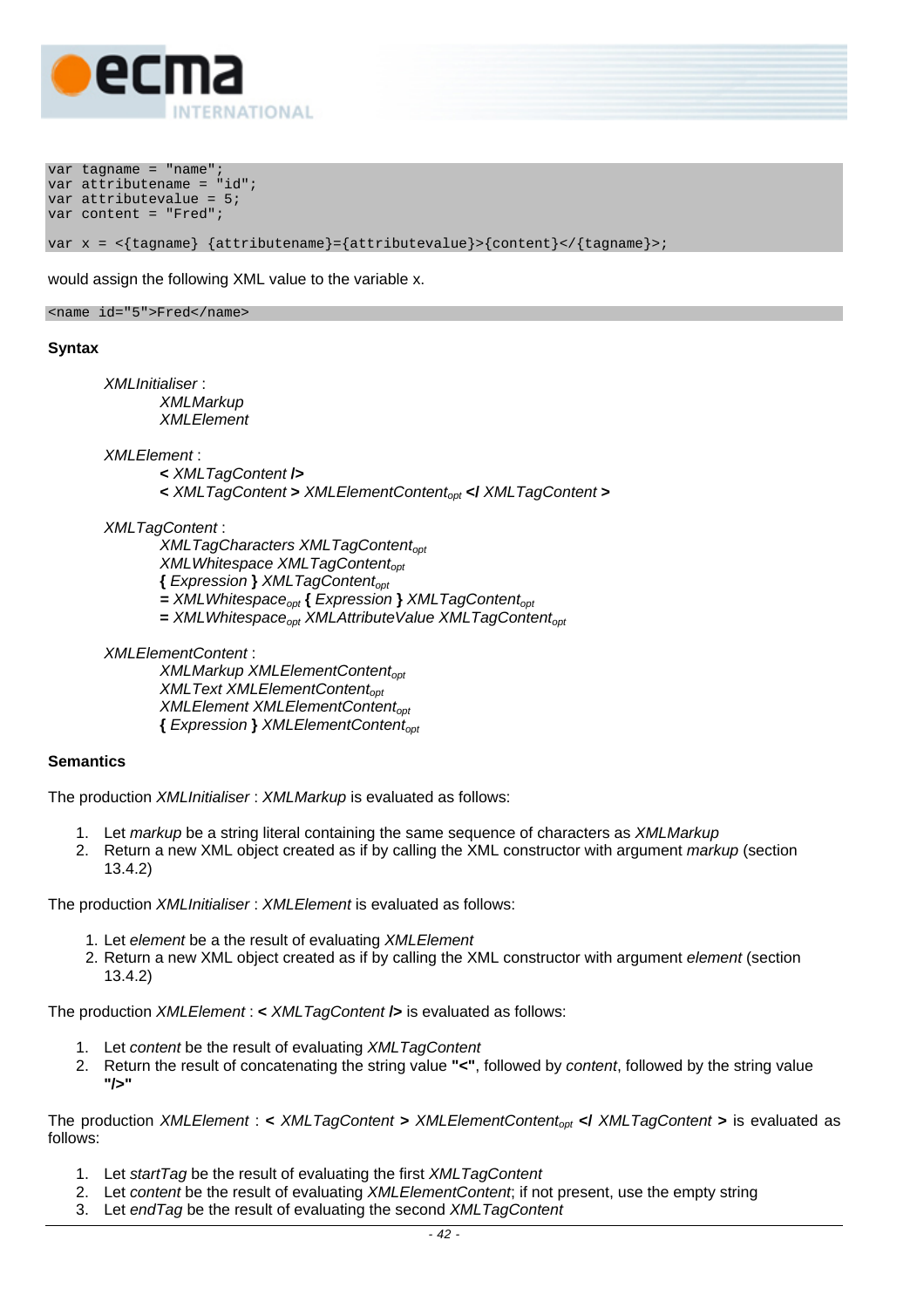

4. Return the result of concatenating the string value **"<"**, followed by *startTag*, followed by the string value **">"**, followed by *content*, followed by the string value **"</"**, followed by *endTag*, followed by the string value **">"**

The production *XMLTagContent* : *XMLTagCharacters XMLTagContent<sub>opt</sub>* is evaluated as follows:

- 1. Let *tagChars* be a string literal containing the same sequence of characters as *XMLTagCharacters*
- 2. Let *tagContent* be the result of evaluating *XMLTagContent*; if not present, use the empty string
- 3. Return the result of concatenating *tagChars* followed by *tagContent*

The production *XMLTagContent* : *XMLWhitespace XMLTagContent<sub>opt</sub>* is evaluated as follows:

- 1. Let *whitespace* be a string literal containing the string **" "** (space) NOTE: implementations may also preserve insignificant whitespace inside XML tags by setting *whitespace* to the same sequence of characters as *XMLWhitespace*
- 2. Let *tagContent* be the result of evaluating *XMLTagContent*; if not present, use the empty string
- 3. Return the result of concatenating *whitespace* followed by *tagContent*

The production *XMLTagContent* : **{** *Expression* **}** *XMLTagContentopt* is evaluated as follows:

- 1. Let *expRef* be the result of evaluating *Expression*
- 2. Let *expression* = GetValue(*expRef*)
- 3. Let *tagContent* be the result of evaluating *XMLTagContent*; if not present, use the empty string
- 4. Return the result of concatenating ToString(*expression*), followed by *tagContent*

The production *XMLTagContent* : = *XMLWhitespace<sub>opt</sub>* { *Expression* } *XMLTagContent<sub>opt</sub>* is evaluated as follows:

- 1. Let *expRef* be the result of evaluating *Expression*
- 2. Let *expression* = GetValue(*expRef*)
- 3. Let *attributeValue* be the result of evaluating EscapeAttributeValue(ToString(*expression*))
- 4. Let *tagContent* be the result of evaluating *XMLTagContent*; if not present, use the empty string
- 5. Let *whitespace* be the empty string NOTE: implementations may also preserve insignificant whitespace inside XML tags by setting *whitespace* to the same sequence of characters as *XMLWhitespace*
- 6. Return the result of concatenating equals **"="** followed by whitespace, followed by double-quote ", followed by *attributeValue*, followed by double-quote ", followed by *tagContent*

The production *XMLTagContent* : = *XMLWhitespace<sub>opt</sub> XMLAttributeValue XMLTagContent<sub>opt</sub> is evaluated as* follows:

- 1. Let *attributeValue* be be a string literal containing the same sequence of characters as *XMLAttributeValue*
- 2. Let *tagContent* be the result of evaluating *XMLTagContent*; if not present, use the empty string
- 3. Let *whitespace* be the empty string NOTE: implementations may also preserve insignificant whitespace inside XML tags by setting *whitespace* to the same sequence of characters as *XMLWhitespace*
- 4. Return the result of concatenating equals **"="** followed by *whitespace*, followed by *attributeValue,* followed by *tagContent*

The production *XMLElementContent* : *XMLMarkup XMLElementContentopt* is evaluated as follows:

- 1. Let *markup* be the result of evaluating *XMLMarkup*
- 2. Let *content* be the result of evaluating *XMLElementContent*; if not present, use the empty string
- 3. Return the result of concatenating *markup* followed by *content*

The production *XMLElementContent* : *XMLElement XMLElementContentopt* is evaluated as follows:

- 1. Let *element* be the result of evaluating *XMLElement*
- 2. Let *content* be the result of evaluating *XMLElementContent*; if not present, use the empty string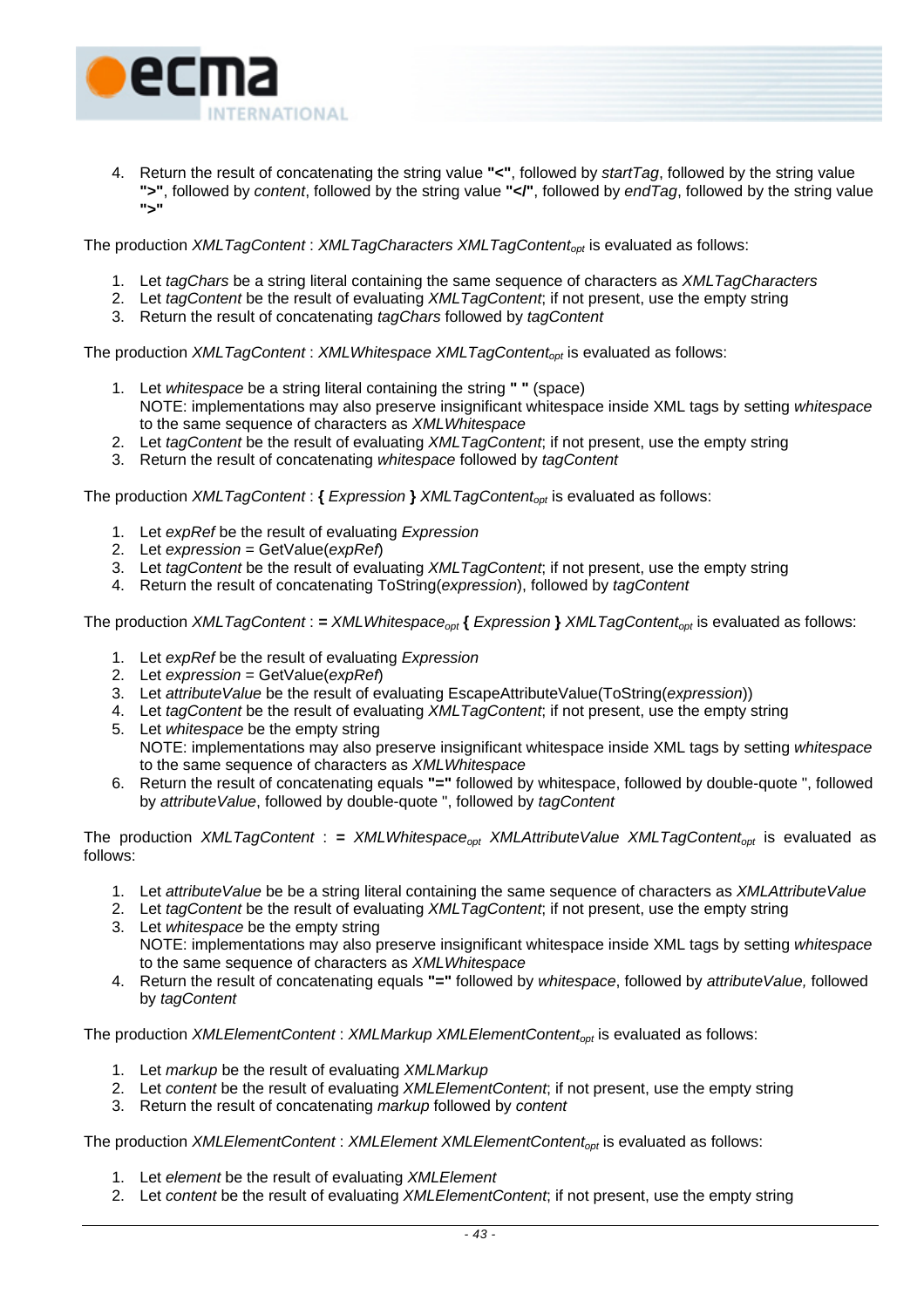

3. Return the result of concatenating *element* followed by *content*

The production *XMLElementContent* : *XMLText XMLElementContentopt* is evaluated as follows:

- 1. Let *text* be a string literal containing the same sequence of characters as *XMLText*
- 2. Let *content* be the result of evaluating *XMLElementContent*; if not present, use the empty string
- 3. Return the result of concatenating *text*, followed *content*.

The production *XMLElementContent* : **{** *Expression* **}** *XMLElementContentopt* is evaluated as follows:

- 1. Let *expRef* be the result of evaluating *Expression*
- 2. Let *expression* = GetValue(*expRef*)
- 3. If Type(*expression*) ∈ {XML, XMLList},
- a. Let *value* be the result of calling ToXMLString(*expression*)
- 4. Else
	- a. Let *value* be the result of calling EscapeElementValue(ToString(*expression*))
- 5. Let *content* be the result of evaluating *XMLElementContent*; if not present, use the empty string
- 6. Return the result of concatenating *value* followed by *content*

#### **11.1.5 XMLList Initialiser**

### **Overview**

An XMLList initialiser is an expression describing the initialization of an XMLList object written in a form resembling a literal. It describes an ordered list of XML properties using an anonymous XML element syntax. XMLList initialisers begin with the character sequence"<>" and end with the character sequence "</>". The syntactic grammar for XML initialisers processes input elements produced by the lexical grammar goal symbols *InputElementXMLTag* and *InputElementXMLContent*. These input elements are described in section [8.3.](#page-18-0)

Below are some examples of XMLList Initialisers,

```
var docfrag = <><name>Phil</name><age>35</age><hobby>skiing</hobby></>></>>;
```

```
var emplist = <> 
   <employee id="0" ><name>Jim</name><age>25</age></employee> 
   <employee id="1" ><name>Joe</name><age>20</age></employee> 
   <employee id="2" ><name>Sue</name><age>30</age></employee> 
\langle / > ;
```
**Syntax** 

```
XMLListInitialiser : 
         < > XMLElementContent </ >
```
#### **Semantics**

The production *XMLList* : < > *XMLElementContent<sub>opt</sub>* </ > is evaluated as follows:

- 1. Let *content* be the result of evaluating *XMLElementContent*; if not specified use the empty string
- 2. Return a new XMLList object created as if by calling the XMLList constructor with argument *content*

# **11.2 Left-Hand-Side Expressions**

E4X extends the left-hand-side expressions defined in ECMAScript with the following productions:

*MemberExpression* : *MemberExpression* **.** *PropertyIdentifier MemberExpression* **..** *Identifier MemberExpression* **..** *PropertyIdentifier MemberExpression* **. (** *Expression* **)**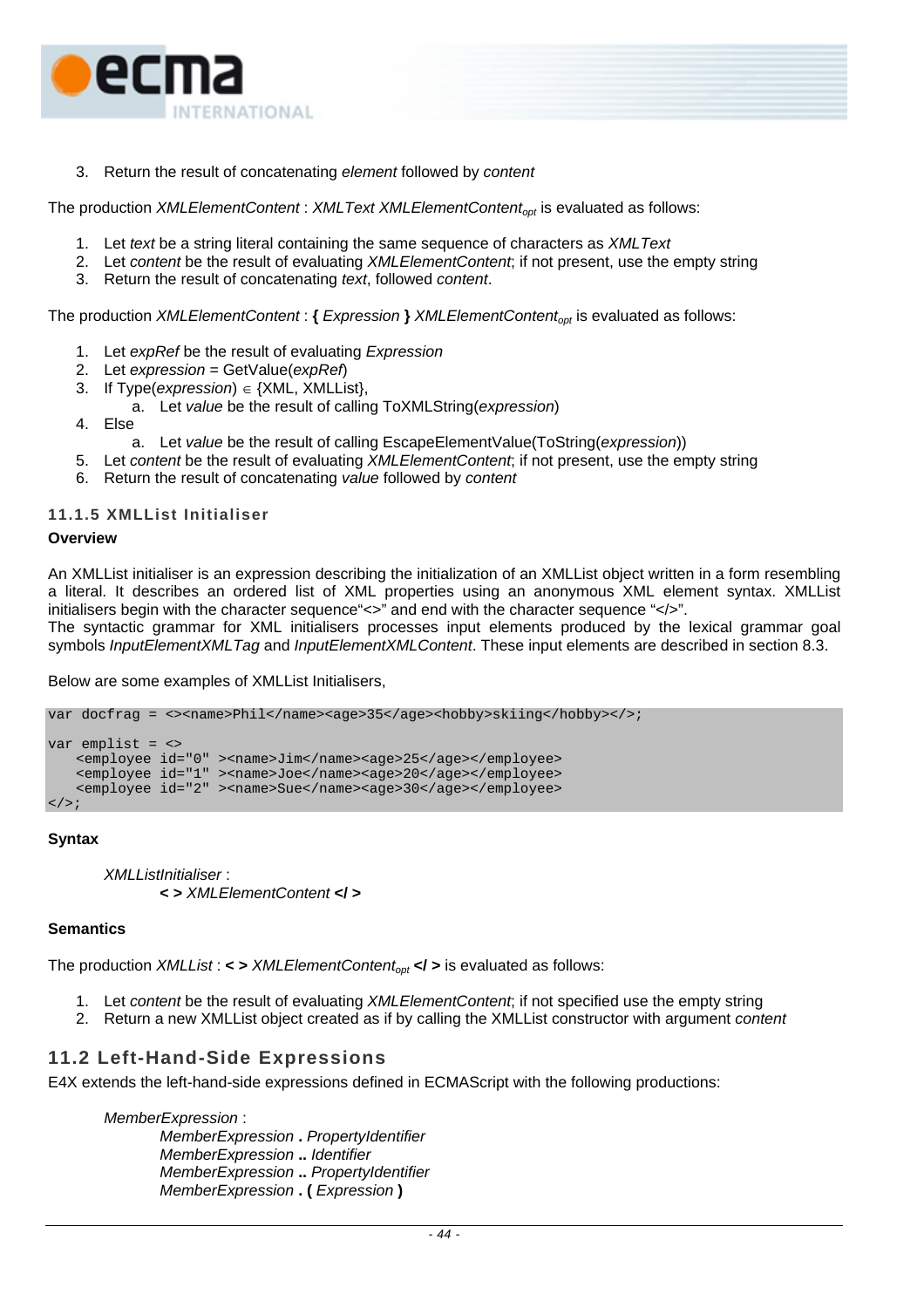

*CallExpression* : *CallExpression* **.** *PropertyIdentifier CallExpression* **..** *Identifier CallExpression* **..** *PropertyIdentifier CallExpression* **. (** *Expression* **)**

In addition, E4X defines new semantics for existing left-hand-side expressions applied to values of type XML and XMLList.

# **11.2.1 Property Accessors Syntax**

E4X reuses and extends ECMAScript's property accessor syntax for accessing properties and XML attributes within values of type XML and XMLList. XML properties may be accessed by name, using either the dot notation:

*MemberExpression* **.** *Identifier MemberExpression* **.** *PropertyIdentifier CallExpression* **.** *Identifier CallExpression* **.** *PropertyIdentifier* 

or the bracket notation:

*MemberExpression* **[** *Expression* **]** *CallExpression* **[** *Expression* **]**

### **Overview**

When *MemberExpression* or *CallExpression* evaluate to a XML object, the property accessor uses the XML [[Get]] method to determine the result. If the right operand evaluates to an array index, the XML [[Get]] method converts the XML object to an XMLList and retrieves the requested property from the resulting XMLList. This treatment intentionally blurs the distinction between a single XML object and an XMLList containing only one value. Otherwise, the XML [[Get]] method examines the XML properties and XML attributes of the left operand and returns an XMLList containing the ones with names that match its right operand in order. For example,

```
var order = <order id = "123456" timestamp="Mon Mar 10 2003 16:03:25 GMT-0800 (PST)"> 
     <customer> 
          <firstname>John</firstname> 
          <lastname>Doe</lastname> 
     </customer> 
     <item> 
          <description>Big Screen Television</description> 
          <price>1299.99</price> 
          <quantity>1</quantity> 
     </item> 
</order>; 
var customer = order.customer; \frac{1}{2} // get the customer element from the order var id = order.@id; \frac{1}{2} // get the id attribute from the order
var id = order.@id; \frac{1}{2} // get the id attribute from the order var orderChildren = order.*; // get all the child elements from the
var orderChildren = order.*; \frac{1}{2} get all the child elements from the order element var orderAttributes = order.@*; \frac{1}{2} get all the attributes from the order element
                                             v_1 qet all the attributes from the order element
// get the first (and only) order [treating single element as a list] 
var firstOrder = order[0];
```
When *MemberExpression* or *CallExpression* evaluate to an XMLList, the property accessor uses the XMLList [[Get]] method to determine the result. If the bracket notation is used with a numeric identifier, the XMLList [[Get]] method simply returns the property of the left operand with a property name matching the numeric identifier. Otherwise, the XMLList [[Get]] method applies the property accessor operation to each XML object in the list and returns a new XMLList containing the results in order. For example,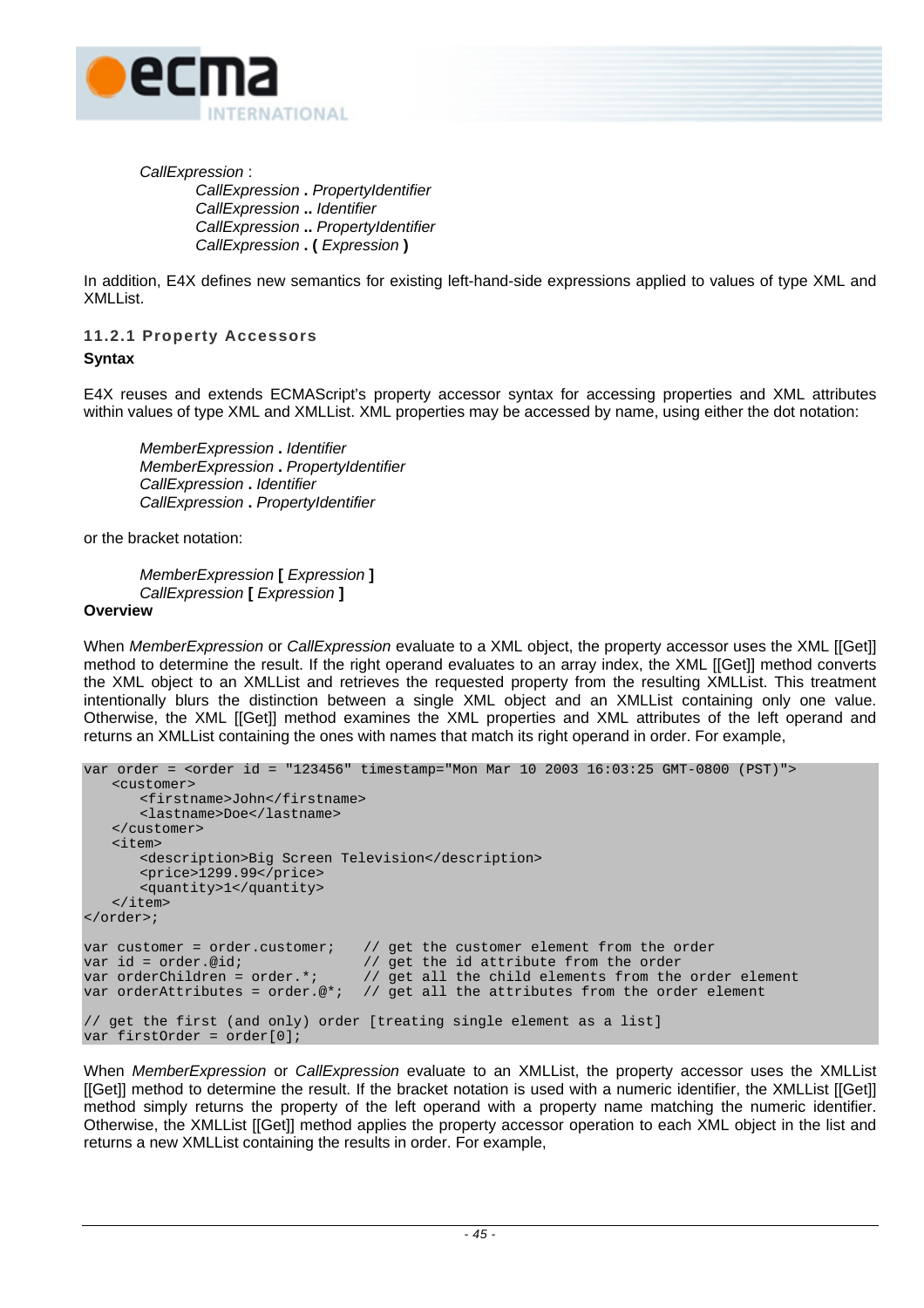

```
var order = <order> 
     <customer> 
         <firstname>John</firstname> 
         <lastname>Doe</lastname> 
     </customer> 
    \text{d} = "3456" <description>Big Screen Television</description> 
         <price>1299.99</price> 
         <quantity>1</quantity> 
     </item> 
    \text{d} = "56789" <description>DVD Player</description> 
         <price>399.99</price> 
         <quantity>1</quantity> 
     </item> 
</order>; 
var descriptions = order.item.description; // get the list of all item descriptions var itemIds = order.item.@id; \frac{1}{2} // get the list of all item id attribute
var itemIds = order.item.@id; // get the list of all item id attributes 
var secondItem = order.item[1]; // get second item by numeric index
var itemChildren = order.item.*; \frac{1}{2} // get the list of all child elements in all items var secondItemChild = order.item.*[1]; // get the second child from the list of all items
                                                   \frac{1}{2} yet the second child from the list of all items
```
In the first property accessor statement above, the expression "order.item" examines the XML properties of the XML object bound to "order" and returns an XMLList containing the two XML objects named "item". The expression "order.item.description" then examines the XML properties of each item in the resulting XMLList and returns an XMLList containing the two XML objects named "description".

When *MemberExpression* or *CallExpression* do not evaluate to a value of type XML or XMLList and the right hand side of the expression is an *Identifier*, the property accessor performs according to the semantics specified in ECMAScript Edition 3. However, if *MemberExpression* or *CallExpression* do not evaluate to a value of type XML or XMLList and the right hand side of the expression is a *PropertyIdentifier*, the property accessor throws a **TypeError** exception.

#### **Semantics**

As in ECMAScript Edition 3, the behaviour of the production:

*MemberExpression* : *MemberExpression* **.** *Identifier*

is identical to the behaviour of the production:

*MemberExpression* : *MemberExpression* **[** *<identifier-string>* **]**

and similarly, the behaviour of the production:

*CallExpression* : *CallExpression* **.** *Identifier* 

is identical to the behaviour of the production:

*CallExpression* : *CallExpression* **[** *<identifier-string>* **]**

where *<identifier-string>* is a string literal containing the same sequence of characters as the *Identifier*.

The production *MemberExpression* : *MemberExpression* **[** *Expression* **]** is evaluated as follows:

- 1. Let *oRef* be the result of evaluating *MemberExpression*
- 2. Let *o* = ToObject(GetValue(*oRef*))
- 3. Let *pRef* be the result of evaluating *Expression*
- 4. Let *p* = GetValue(*pRef*)
- 5. If (Type(*p*) ∈ {AttributeName, AnyName}) or (Type(*p*) is Object and *p*.[[*Class*]] == **"QName"**) a. If  $(Type(o) \in \{XML, XMLList\})$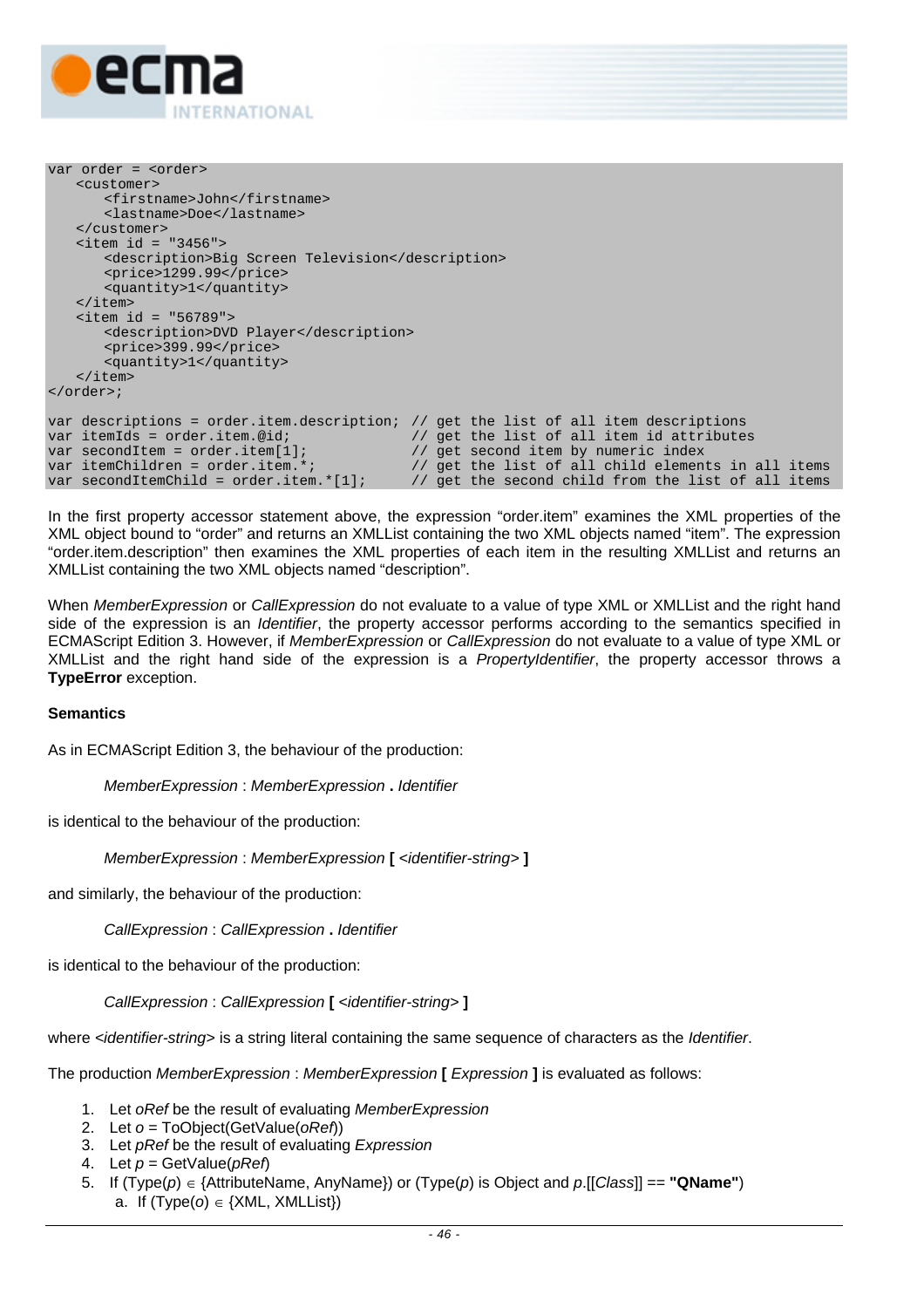

i. Return a value of type Reference whose base object is *o* and whose property name is ToXMLName(*p*)

b. Else

- i. Throw a **TypeError** exception
- 6. Return a value of type Reference whose base object is *o* and whose property name is ToString(*p*)

The production *CallExpression* : *CallExpression* **[** *Expression* **]** is evaluated in exactly the same manner, except the contained *CallExpression* is evaluated in step 1.

The production *MemberExpression* : *MemberExpression* **.** *PropertyIdentifier* behaves exactly as the production *MemberExpression* : *MemberExpression* **[** *Expression* **]**, except the contained *PropertyIdentifier* is evaluated in step 3. Similarly, the production *CallExpression* : *CallExpression* **.** *PropertyIdentifier* behaves exactly as the production *CallExpression* : *CallExpression* **[** *Expression* **]**, except the contained *PropertyIdentifier* is evaluated in step 3.

**11.2.2 Function Calls** 

#### **Syntax**

E4X reuses ECMAScript's function call syntax for invoking methods on values of type XML and XMLList. The ECMAScript syntax for function calls is described by the following productions:

*CallExpression* : *MemberExpression Arguments*

*Arguments* : **( ) (** *ArgumentList* **)**

*ArgumentList* : *AssignmentExpression ArgumentList* **,** *AssignmentExpression*

#### **Overview**

Unlike values of type Object, values of type XML and XMLList store and retrieve properties separately from methods so that XML method names do not clash with XML property names. For example,

```
var rectangle = < rectangle>
   <x>50</x><y>75</sup> <length>20</length> 
    <width>30</width> 
</rectangle>; 
var numRectangles = rectangle.length(); // returns 1 - number of <rectangle> elements
var rectangleLength = rectangle.length; // returns 20 – content of <length> element 
rectangle.length = 50; \frac{1}{2} // change the length element of the rectangle
```
To accomplish this, E4X modifies the semantics of the call expression to invoke the operation CallMethod (see section [11.2.2.1\)](#page-57-0).

#### **Semantics**

The production *CallExpression* : *MemberExpression Arguments* is evaluated as follows:

- 1. Let *r* be the result of evaluating *MemberExpression*
- 2. Let *args* be the result of evaluating *Arguments*, producing an internal list of argument values
- 3. Return the result of calling the operation CallMethod(*r*, *args*)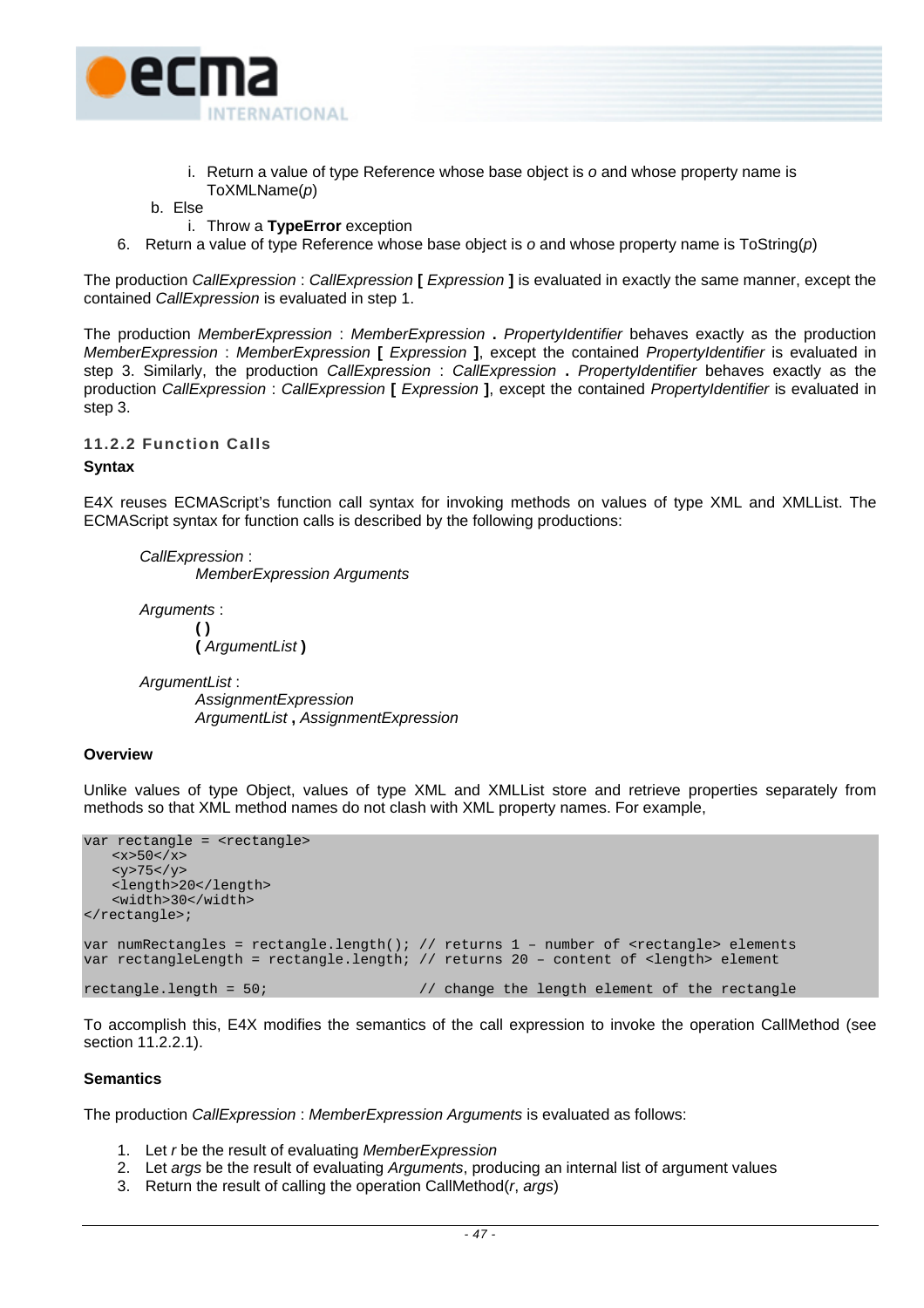

# <span id="page-57-0"></span>**11.2.2.1 CallMethod (** *r* **,** *args* **)**

### **Overview**

The CallMethod abstract operator is used in this specification for invoking functions and methods. This operator is not part of the language. It is defined here to aid the specification of the language.

When the operation CallMethod is called with a single parameter *r*, it first checks to see if *r* is a Reference. If it is not, it attempts to call *r* as a function. However, if *r* is a Reference, it extracts the *base* and *property name* from the Reference *r*. Then, CallMethod calls the Object [[Get]] method to retrieve the property of the *base* object with the given *property name*.

#### NOTE

The XML and XMLList [[Get]] method is never called for method lookup.

If no such property exists and *base* is an XMLList of size 1, CallMethod delegates the method invocation to the single property it contains. This treatment intentionally blurs the distinction between XML objects and XMLLists of size 1.

If no such property exists and *base* is an XML object containing no XML valued children (i.e., an attribute, leaf node or element with simple content), CallMethod attempts to delegate the method lookup to the string value contained in the leaf node. This treatment allows users to perform operations directly on the value of a leaf node without having to explicitly select it. For example,

```
var shipto= <shipto> 
    <name>Fred Jones</name> 
   <street>123 Foobar Ave.</street> 
   <citystatezip>Redmond, WA, 98008</citystatezip> 
</shipto> 
// calls String.toUpperCase on value of text node 
var upperName = shipto.name.toUpperCase();
// calls String.split() on text node to parse address 
var citystatezip = shipto.citystatezip.split(", "); 
var state = citystatezip[1]; \qquad // line into individual city, state and zip values
var zip = citystatezip[2];
```
### **Semantics**

Given a Reference *r* and a list of arguments *args*, the operation CallMethod performs the following steps:

- 1. Let  $f = r$
- 2. Let *base* = **null**
- 3. If Type(*r*) is Reference
	- a. Let *base* = GetBase(*r*)
	- b. If *base* == **null**, throw a **ReferenceException**
	- c. Let *P* = GetPropertyName(*r*)
	- d. Let *f* be the result of calling the Object [[Get]] method with *base* as the **this** object and argument *P*
	- e. If *f* == **undefined** and Type(*base*) is XMLList and *base*.[[*Length*]] == **1**
		- i. Let *r0* be a new Reference with *base object* = *base*[**0**] and *property name* = *P*
		- ii. Return the result of calling CallMethod(*r0*, *args*) recursively
	- f. If *f* == **undefined** and Type(*base*) is XML and *base*.hasSimpleContent () == **true**
		- i. Let *r0* be a new Reference with *base object* = ToObject(ToString(*base*)) and *property name* = *P*
		- ii. Return the result of calling CallMethod(*r0*, *args*) recursively
- 4. If Type(*f*) is not Object, throw a **TypeError** exception
- 5. If *f* does not implement the internal [[Call]] method, throw a **TypeError** exception
- 6. If *base* is an activation object, *base* = **null**
- 7. Return the result of calling the [[Call]] method of *f* providing *base* as the **this** value and the list *args* as the argument values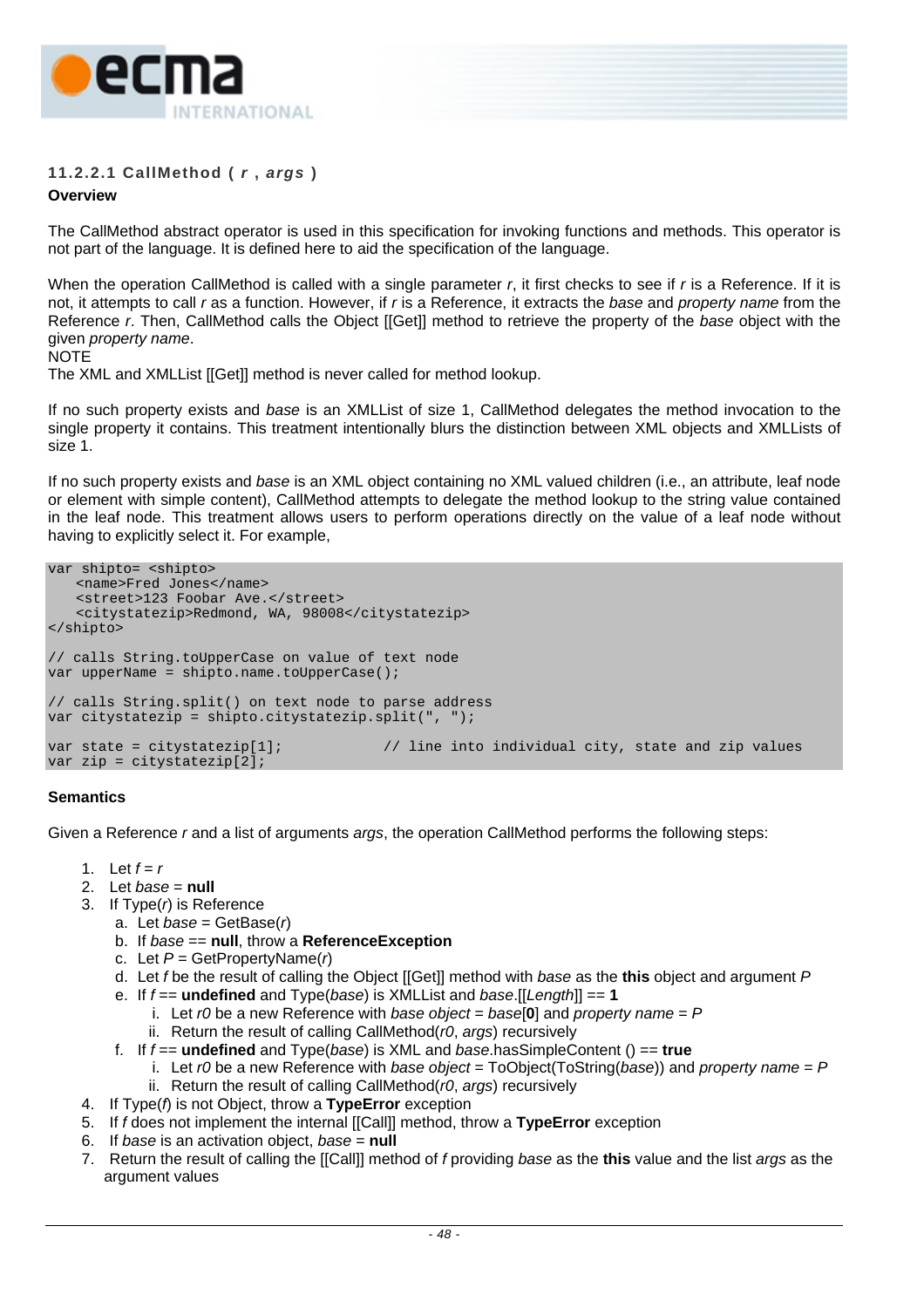

# **11.2.3 XML Descendant Accessor Syntax**

E4X extends ECMAScript by adding a descendant accessor. The following productions describe the syntax of the descendant accessor:

*MemberExpression* : *MemberExpression* **..** *Identifier MemberExpression* **..** *PropertyIdentifier* 

*CallExpression* : *CallExpression* **..** *Identifier CallExpression* **..** *PropertyIdentifier*

#### **Overview**

When the *MemberExpression* or *CallExpression* evaluate to an XML object or an XMLList, the descendant accessor examines all of the descendant XML properties (i.e., children, grand children, great-grandchildren, etc) of its left operand and returns an XMLList containing those with names that match its right operand in order. For example,

```
var e = <employees> 
    <employee id="1"><name>Joe</name><age>20</age></employee> 
    <employee id="2"><name>Sue</name><age>30</age></employee> 
</employees>; 
var names = e..name; \frac{1}{2} // get all the names in e
```
#### **Semantics**

The production *MemberExpression* : *MemberExpression* **..** *Identifier* is evaluated as follows:

- 1. Let *ref* be the result of evaluating *MemberExpression*
- 2. Let *x* = GetValue(*ref*)
- 3. If Type(*x*) ∉ {XML, XMLList}, throw a **TypeError** exception
- 4. Let *P* be a string value containing the same sequence of characters as *Identifier*
- 5. Return the result of calling the [[Descendants]] method of *x* with argument *P*

The production *CallExpression* : *CallExpression* **..** *Identifier* is evaluated in exactly the same manner, except that the contained *CallExpression* is evaluated in step 1.

The production *MemberExpression* : *MemberExpression* **..** *PropertyIdentifier* is evaluated as follows:

- 1. Let *ref* be the result of evaluating *MemberExpression*
- 2. Let *x* = GetValue(*ref*)
- 3. If Type(*x*) ∉ {XML, XMLList}, throw a **TypeError** exception
- 4. Let *P* be the result of evaluating *PropertyIdentifier*
- 5. Return the result of calling the [[Descendants]] method of *x* with argument *P*

The production *CallExpression* : *CallExpression* **..** *PropertyIdentifier* is evaluated in exactly the same manner, except that the contained *CallExpression* is evaluated in step 1.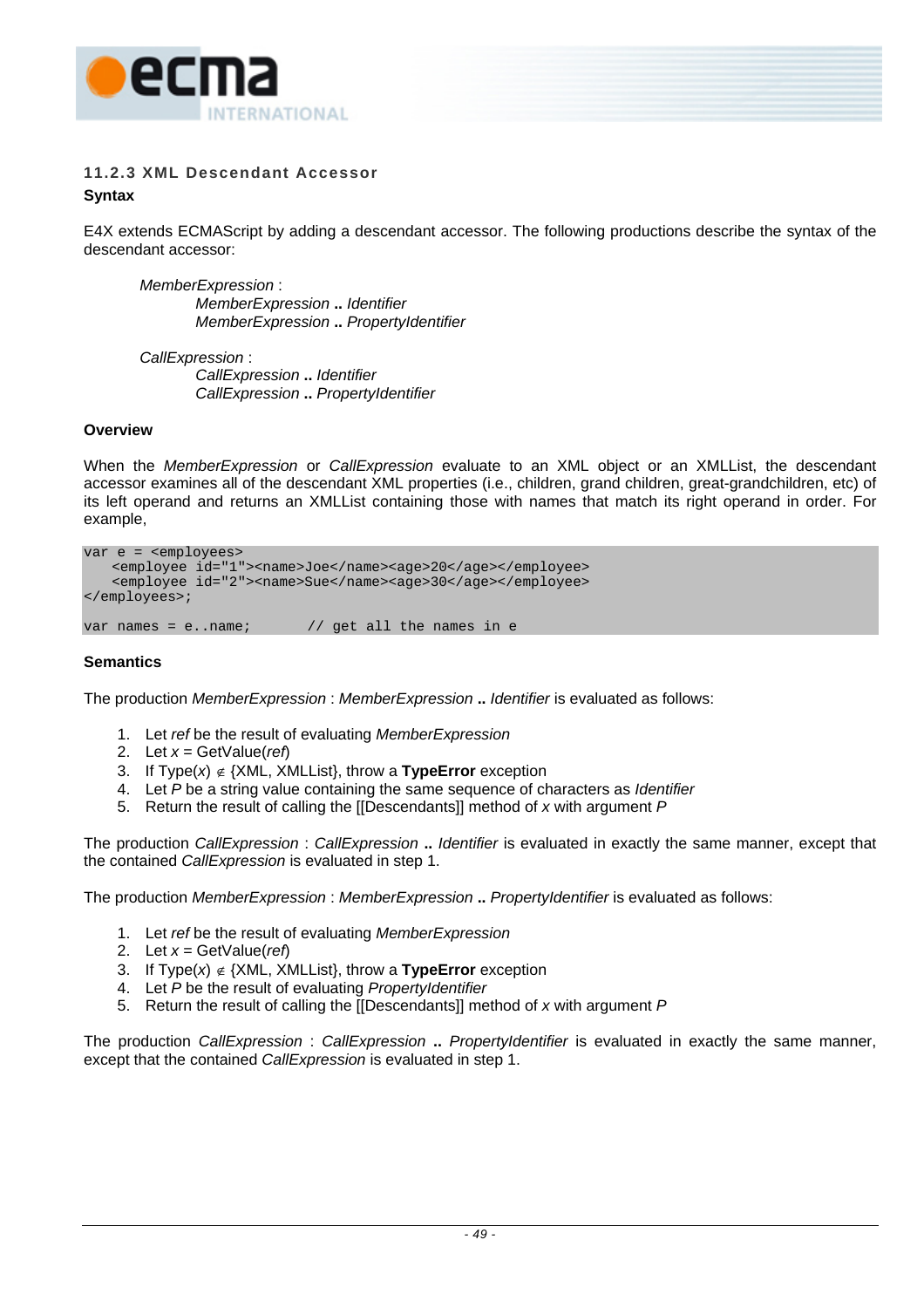

# **11.2.4 XML Filtering Predicate Operator Syntax**

E4X extends ECMAScript by adding a filtering predicate operator. The following productions describe the syntax of the filtering predicate operator:

*MemberExpression* : *MemberExpression* **. (** *Expression* **)**

*CallExpression* : *CallExpression* **. (** *Expression* **)**

#### **Overview**

When the left operand evaluates to an XML object, the filtering predicate adds the left operand to the front of the scope chain of the current execution context, evaluates the *Expression* with the augmented scope chain, converts the result to a Boolean value, then restores the scope chain. If the result is **true**, the filtering predicate returns an XMLList containing the left operand. Otherwise it returns an empty XMLList.

When the left operand is an XMLList, the filtering predicate is applied to each XML object in the XMLList in order using the XML object as the left operand and the *Expression* as the right operand. It concatenates the results and returns them as a single XMLList containing all the XML properties for which the result was **true**. For example,

```
var john = e.employee.(name == "John"); <br>var twoemployees = e.employee.(@id == 0 || @id == 1); // employees with id's 0 & 1
var twoemployees = e.employee.(@id == 0 || @id == 1); // employees with id's 0 & 1 var emp = e.employee.(@id == 1).name; // name of employee with id 1
var emp = e.employee.(@id == 1).name;
```
The effect of the filtering predicate is similar to SQL's WHERE clause or XPath's filtering predicates. For example, the statement:

// get the two employees with ids 0 and 1 using a predicate var twoEmployees = e..employee.(@id ==  $0$  || @id == 1);

produces the same result as the following set of statements:

```
// get the two employees with the ids 0 and 1 using a for loop 
var i = 0;
var twoEmployees = new XMLList(); 
for each (var p in e..employee) { 
     with (p) { 
         if (\text{oid} == 0 || \text{oid} == 1)twoEmployees[i++] = pi\left\{\begin{array}{c} \end{array}\right\}\left\{\begin{array}{c} \end{array}\right\}}
```
#### **Semantics**

The production *MemberExpression* : *MemberExpression* **. (** *Expression* **)** is evaluated as follows:

- 1. Let *objref* be the result of evaluating *MemberExpression*
- 2. Let *x* = GetValue(*objref*)
- 3. If Type(*x*) ∉ {XML, XMLList}, throw a **TypeError** exception
- 4. Let *l* = ToXMLList(*x*)
- 5. Let *r* be a new XMLList with *r*.[[*TargetObject*]] = **null**
- 6. For *i* = 0 to *l*.[[*Length*]]-**1**
	- a. Add *x*[*i*] to the front of the scope chain
	- b. Let *ref* be the result of evaluating *Expression* using the augmented scope chain of step 6a
	- c. Let *match* = ToBoolean(GetValue(*ref*))
	- d. Remove *x*[*i*] from the front of the scope chain
	- e. If (*match* == **true**), call the [[Append]] method of *r* with argument *x*[*i*]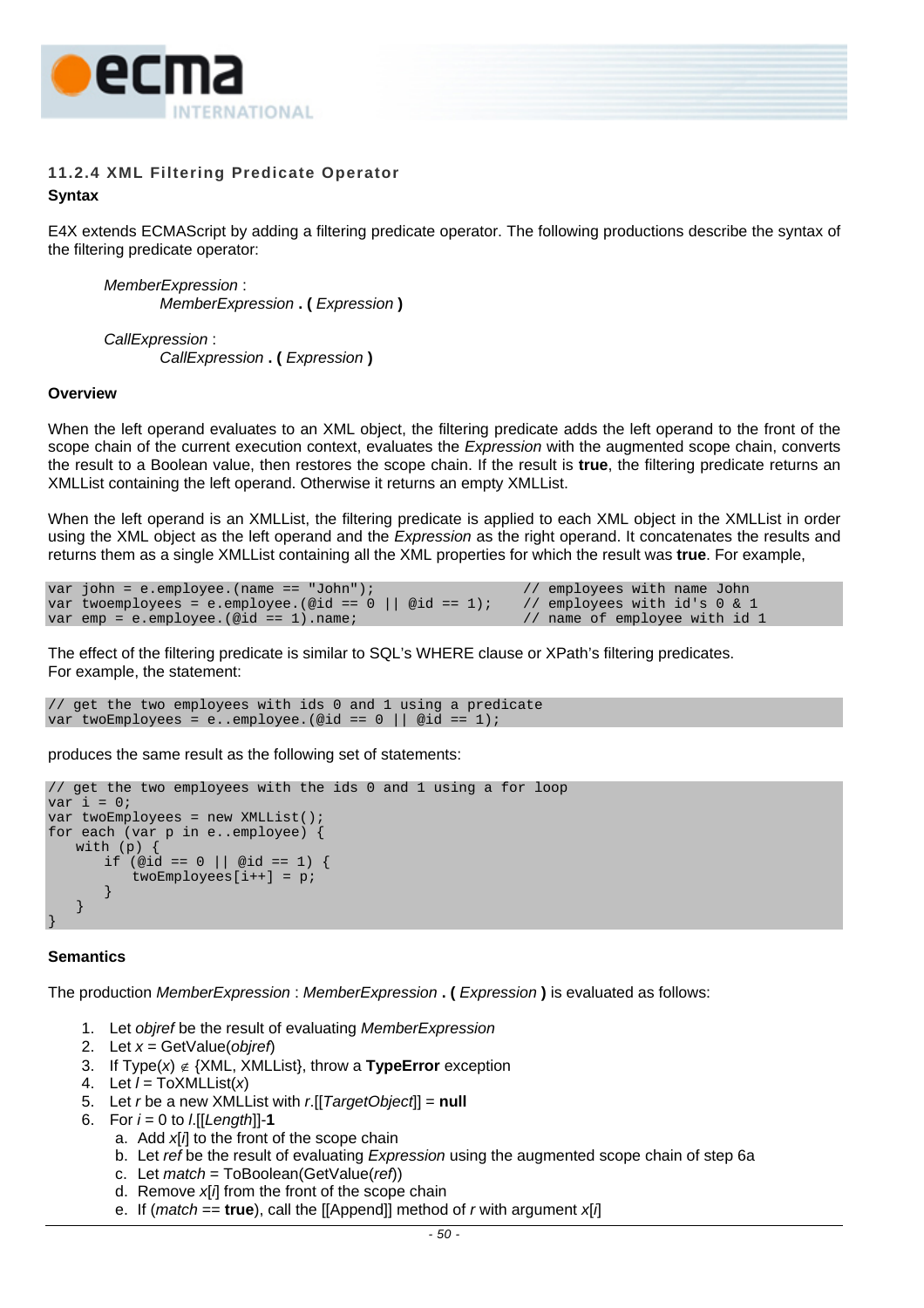

# 7. Return *r*

The production *CallExpression* : *CallExpression* **. (** *Expression* **)** is evaluated in exactly the same manner, except that the contained *CallExpression* is evaluated in step 1.

# **11.3 Unary Operators**

#### **11.3.1 The delete Operator**

This section is provided to describe the effects of the XML [[Delete]] operators on the delete operator. E4X does not define any extensions to the syntax or semantics of the ECMAScript delete operator beyond those specified by the XML and XMLList [[Delete]] operators.

#### **Syntax**

E4X reuses the ECMAScript delete operator for deleting XML properties and XML attributes from XML objects and XMLLists. The syntax of the delete operator is described by the following production:

*UnaryExpression* : **delete** *UnaryExpression*

#### **Overview**

When *UnaryExpression* evaluates to a Reference *r* with a *base object* of type XML, the delete operator removes the XML attributes or properties specified by the *property name* of *r* from the *base object*. When *UnaryExpression* evaluates to a Reference *r* with a *base object* of type XMLList, the delete operator removes the XML objects specified by the *property name* of *r* from the *base object* and the associated XML object. For example,

| delete order.customer.address; |  | // delete the customer address |
|--------------------------------|--|--------------------------------|
| delete order.customer.@id;     |  | // delete the customer ID      |
| delete order.item.price[0];    |  | // delete the first item price |
| delete order.item;             |  | // delete all the items        |

#### **Semantics**

E4X extends the semantics of the delete operator by providing more elaborate [[Delete]] methods used when *UnaryExpression* evaluates to a value of type XML or XMLList (see sections [9.1.1.3](#page-23-0) and [9.2.1.3](#page-32-0) respectively).

### **11.3.2 The typeof Operator**

#### **Syntax**

E4X reuses the syntax of the ECMAScript's typeof operator for determining the types of XML and XMLList objects. The ECMAScript syntax for the typeof operator is described by the following production:

*UnaryExpression* : **typeof** *UnaryExpression*

#### **Overview**

E4X extends the semantics of the ECMAScript typeof operator for determining the types of XML and XMLList objects. When *UnaryExpression* evaluates to a value of type XML, the typeof operator returns the string **"xml"**. When *UnaryExpression* evaluates to a value of type XMLList, the typeof operator returns the string **"xmllist"**.

#### **Semantics**

The production *UnaryExpression* : **typeof** *UnaryExpression* is evaluated as follows:

- 1. Let *u* be the result of evaluating *UnaryExpression*
- 2. If Type(*u*) is Reference and GetBase(*u*) is **null**, return **"undefined"**
- 3. Return a string determined by Type(GetValue(*u*)) according to the following table: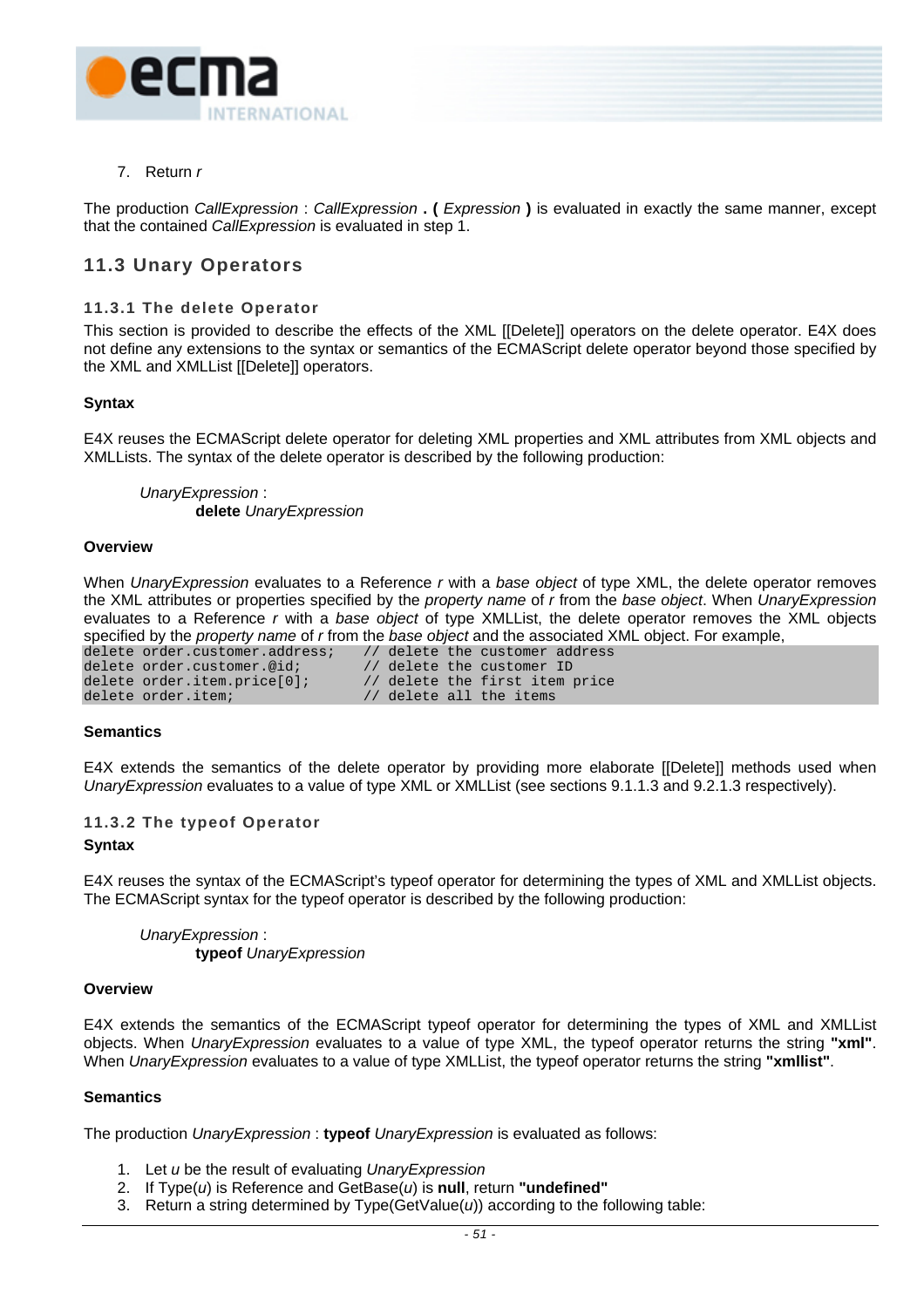

| <b>Type</b>              | <b>Result</b> |
|--------------------------|---------------|
| Undefined                | "undefined"   |
| Null                     | "object"      |
| <b>Boolean</b>           | "boolean"     |
| Number                   | "number"      |
| String                   | "string"      |
| <b>XML</b>               | "xml"         |
| <b>XMLList</b>           | "xml"         |
| Object<br>(native<br>and | "object"      |
| doesn't<br>implement     |               |
| [[Call]])                |               |
| Object<br>(native<br>and | "function"    |
| implements [[Call]])     |               |

# **11.4 Additive Operators**

### **Syntax**

E4X reuses the syntax of the ECMAScript addition operator for concatenating two values of type XML or XMLList. The ECMAScript syntax for the addition operator is described by the following production:

*AdditiveExpression* : *AdditiveExpression* **+** *MultiplicativeExpression*

#### **11.4.1 The Addition Operator ( + )**

#### **Overview**

E4X extends the semantics of the ECMAScript addition operator to perform either string concatenation, XML and XMLList concatenation or numeric addition depending on its arguments.

When both *AdditiveExpression* and *MultiplicativeExpression* evaluate to either an XML object or an XMLList, the addition operator starts by creating a new, empty XMLList as the return value. If the left operand evaluates to an XML object, it is added to the return value. If the left operand evaluates to an XMLList, each XML property of the XMLList is added to the return value in order. Likewise, if the right operand evaluates to an XML object, it is added to the return value. Otherwise, if it is an XMLList each XML property of the XMLList is added to the return value in order.

For example,

```
// create an XMLList containing the elements <name>, <age> and <hobby>
var employeedata = <name>Fred</name> + <age>28</age> + <hobby>skiing</hobby>;
// create an XMLList containing three item elements extracted from the order element 
var myitems = order.item[0] + order.item[2] + order.item[3]; 
// create a new XMLList containing all the items in the order plus one new one 
var newitems = order.item + <item><description>new item</description></item>;
```
### **NOTE**

Using the addition operator with operands of type XML and XMLList always results in an XMLList. When numeric addition of XML objects is desired, the operands must be explicitly coerced to Numbers. This may be accomplished by using the unary "+" operator or the Number conversion function. For example,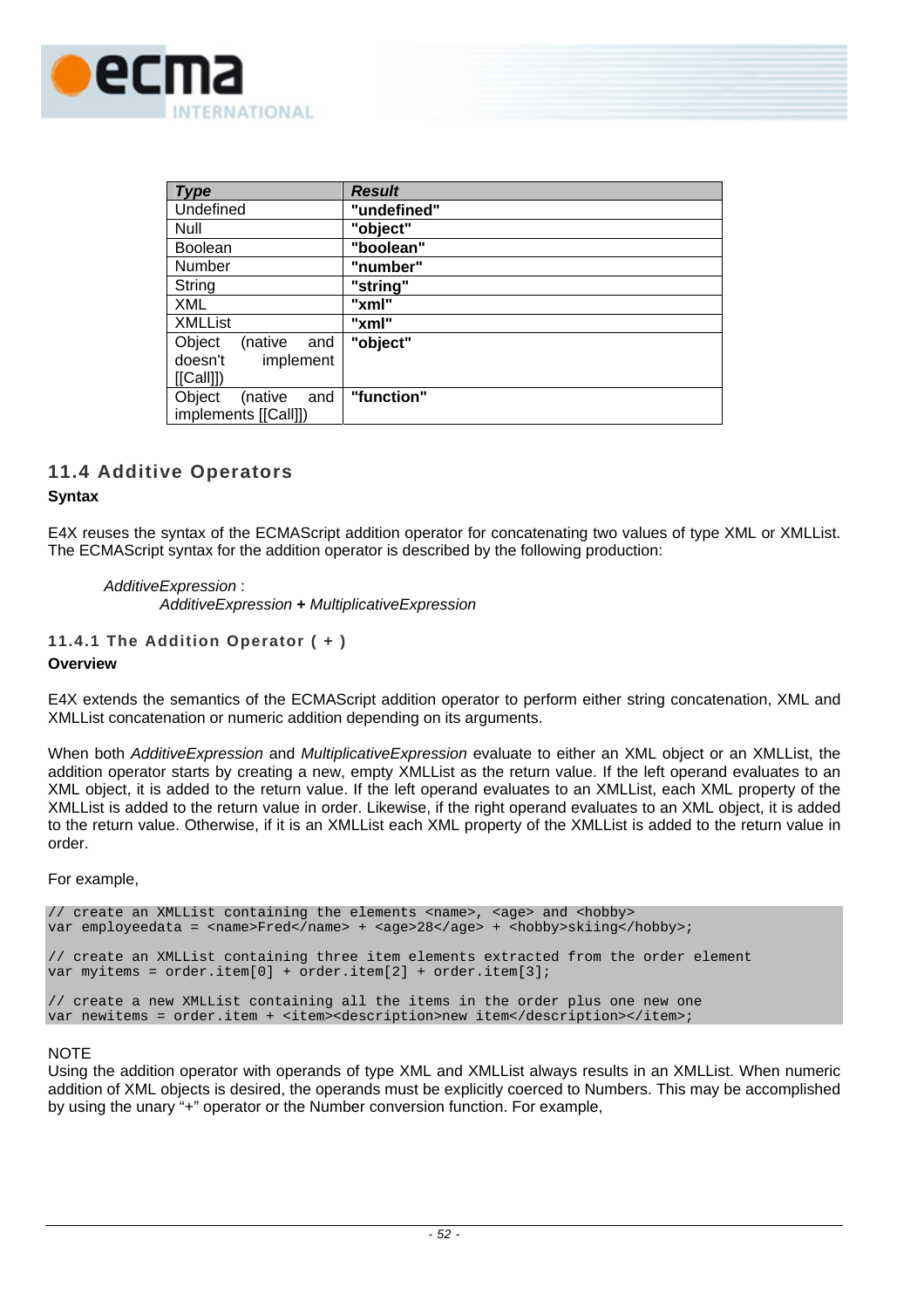

// add the prices of the first and third items in the order (coersion with unary +) var totalPrice = +order.item[0].price + +order.item[2].price

// add the prices of the second and fourth items in the order (coersion using Number // conversion function) var totalPrice = Number(order.item[1].price) + Number(order.item[3].price)

Likewise, when string concatenation of XML objects is desired, at least one of the operands must be explicitly coerced to a String. This may be accomplished by concatenating them to the empty string (**""**) or using the String conversion function. For example,

// concatenate the street and the city of the customer's address (coersion with the empty // string) var streetcity = "" + order.customer.address.street + order.customer.address.city; // concatenate the state and the zip of the customer's address (coersion using String // conversion function) var statezip = String(order.customer.address.state) + order.customer.address.zip;

### **Semantics**

The production *AdditiveExpression* : *AdditiveExpression* **+** *MultiplicativeExpression* is evaluated as follows:

- 1. Let *a* be the result of evalutating *AdditiveExpression*
- 2. Let *left* = GetValue(*a*)
- 3. Let *m* be the result of evaluating *MultiplicativeExpression*
- 4. Let *right* = GetValue(*m*)
- 5. If (Type(*left*) ∈ {XML, XMLList}) and (Type(*right*) ∈ {XML, XMLList})
	- a. Let *l* be a new XMLList
		- b. Call the [[Append]] method of *l* with argument *x*
		- c. Call the [[Append]] method of *l* with argument *y*
		- d. Return *l*
- 6. Let *pLeft* = ToPrimitive(*left*)
- 7. Let *pRight* = ToPrimitive(*right*)
- 8. If Type(*pLeft*) is String or Type(*pRight*) is String
	- a. Return the result of concatenating ToString(*pLeft*) and ToString(*pRight*)
- 9. Else
	- a. Apply the addition operation to ToNumber(*pLeft*) and ToNumber(*pRight*) and return the result. See ECMAScript Edition 3, section 11.6.3 for details.

# **11.5 Equality Operators**

### **11.5.1 The Abstract Equality Comparison Algorithm**

#### **Overview**

E4X extends the abstract equality comparison algorithm defined by ECMAScript to enable equality comparisons involving QName and Namespace objects and the types XML and XMLList.

#### **Semantics**

The comparison  $x = y$ , where x and y are values, produces **true** or **false**. This comparison is performed using the following steps:

- 1. If Type(*x*) is XMLList, call the [[Equals]] method of *x* with argument *y* and return the result
- 2. If Type(*y*) is XMLList, call the [[Equals]] method of *y* with argument *x* and return the result
- 3. If Type(*x*) is the same as Type(*y*)
	- a. If Type(*x*) is XML,
		- i. If ((x.[[*Class*]] ∈ {**"text"**, **"attribute"**}) and (*y*.hasSimpleContent())
			- or ((*y*.[[*Class*]] ∈ {**"text"**, **"attribute"**}) and (*x*.hasSimpleContent())
				- 1. Return the result of the comparison  $T$ oString(*x*) ==  $T$ oString(*y*)
		- ii. Else return the result of calling the [[Equals]] method of *x* with argument *y*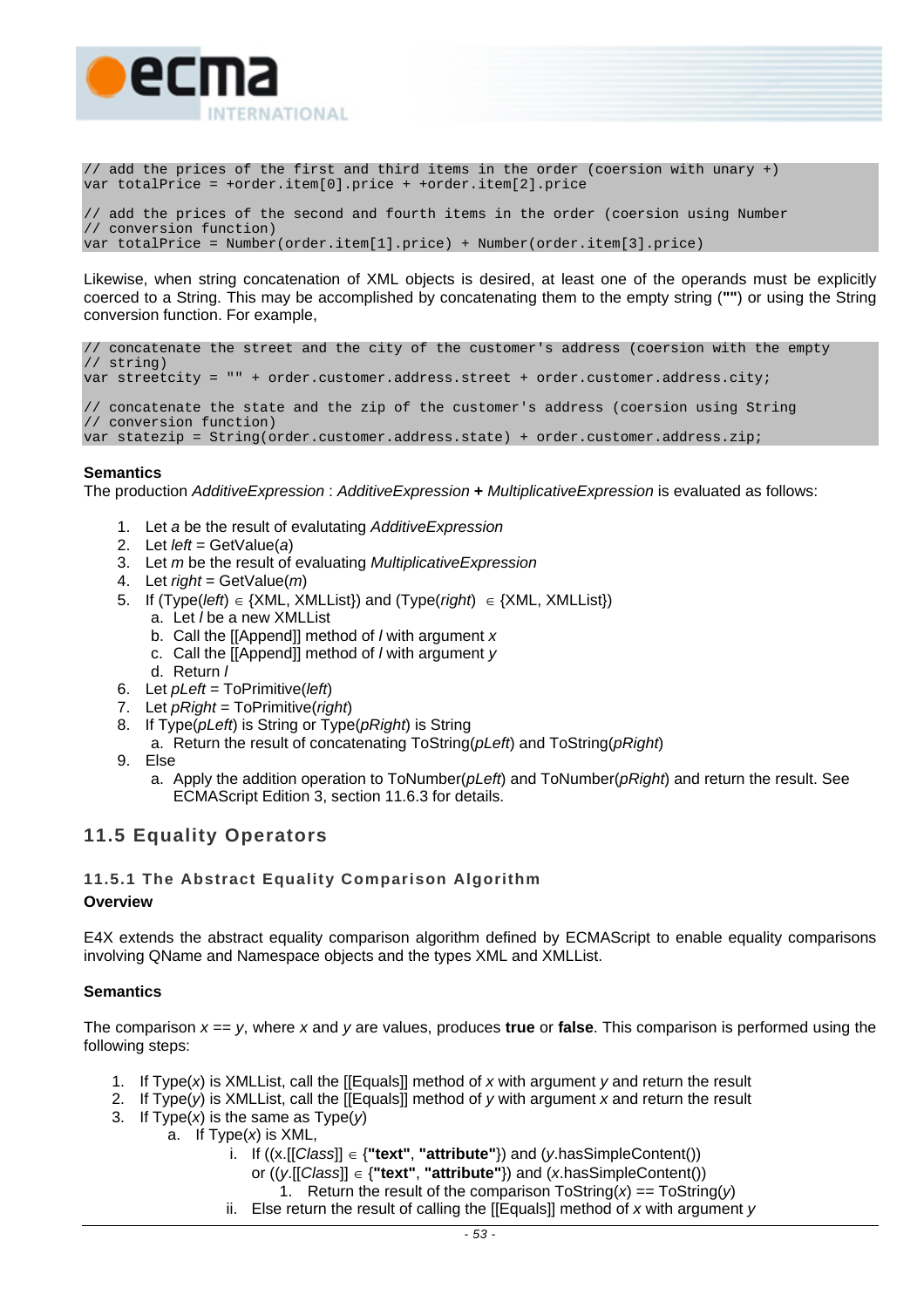

- b. If Type(*x*) is Object and *x*.[[*Class*]] == **"QName"**
	- i. If the result of the comparison  $x \cdot \textit{uri} == y \cdot \textit{unit}$  is **true** and the result of the comparison *x*.*localName* == *y*.*localName* is **true**, return **true.** Otherwise, return **false**
- c. If Type(x) is Object and  $x$ . [[Class]] == "**Namespace**", return the results of the comparison  $x.$ *uri* == *y*.*uri*
- d. If Type(*x*) is **undefined**, return **true**
- e. If Type(*x*) is **null**, return **true**
- f. If Type(*x*) is Number
	- i. If *x* is **NaN**, return **false**
	- ii. If *y* is **NaN**, return **false**
	- iii. If *x* is the same number value as *y*, return **true**
	- iv. If *x* is **+0** and *y* is **-0**, return **true**
	- v. If *x* is **-0** and *y* is **+0**, return **true**
	- vi. Return **false**
- g. If Type(*x*) is String, then return **true** if *x* and *y* are exactly the same sequence of characters (same length and same characters in corresponding positions). Otherwise, return **false**
- h. If Type(*x*) is boolean, return **true** if *x* and *y* are both **true** or both **false**. Otherwise, return **false**
- i. Return **true** if *x* and *y* refer to the same object or if they refer to objects joined to each other (ECMAScript Edition 3 Section 13.1.2). Otherwise, return **false**
- 4. If (Type(*x*) is XML) and *x*.hasSimpleContent() == **true**) or (Type(*y*) is XML and *y*.hasSimpleContent() == **true**)
	- a. Return the result of the comparison ToString(*x*) == ToString(*y*)
- 5. If *x* is **null** and *y* is **undefined**, return **true**
- 6. If *x* is **undefined** and *y* is **null**, return **true**
- 7. If Type(x) is Number and Type(y) is String, return the result of the comparison  $x ==$  ToNumber(y)
- 8. If Type(*x*) is String and Type(*y*) is Number, return the result of the comparison ToNumber(*x*) == *y*
- 9. If Type(*x*) is Boolean, return the result of the comparison ToNumber(*x*) == *y*
- 10. If Type(*y*) is Boolean, return the result of the comparison *x* == ToNumber(*y*)
- 11. If Type(*x*) is either String or Number and Type(*y*) is Object, return the result of the comparison *x* == ToPrimitive(*y*)
- 12. If Type(*x*) is Object and Type(*y*) is either String or Number, return the result of the comparison ToPrimitive $(x) == y$
- 13. Return **false**.

# **11.6 Assignment Operators**

# <span id="page-63-0"></span>**11.6.1 XML Assignment Operator**

This section is provided to describe the effects of the XML [[Put]] operator on the assignment operator. E4X does not define any extensions to the syntax or semantics of the ECMAScript assignment operator beyond those specified by the XML and XMLList [[Put]] operators.

# **Syntax**

E4X reuses the ECMAScript assignment operator to modify, replace and insert properties and XML attributes in an XML object. The ECMAScript syntax for the assignment operator is described by the following production:

*AssignmentExpression* : *LeftHandSideExpression* **=** *AssignmentExpression*

### **Overview**

The assignment operator begins by evaluating the *LeftHandSideExpression*, which resolves to a reference *r*  consisting of a base object *parent* and a *property name*. If *parent* is an XML object, the assignment operator performs the steps described in section (see section [11.6.2](#page-64-0) for the steps performed if *parent* is an XMLList).

If the *property name* begins with the character "@", the XML assignment operator creates or modifies an XML attribute in the *parent*. If the named XML attribute already exists, the assignment operator modifies its value,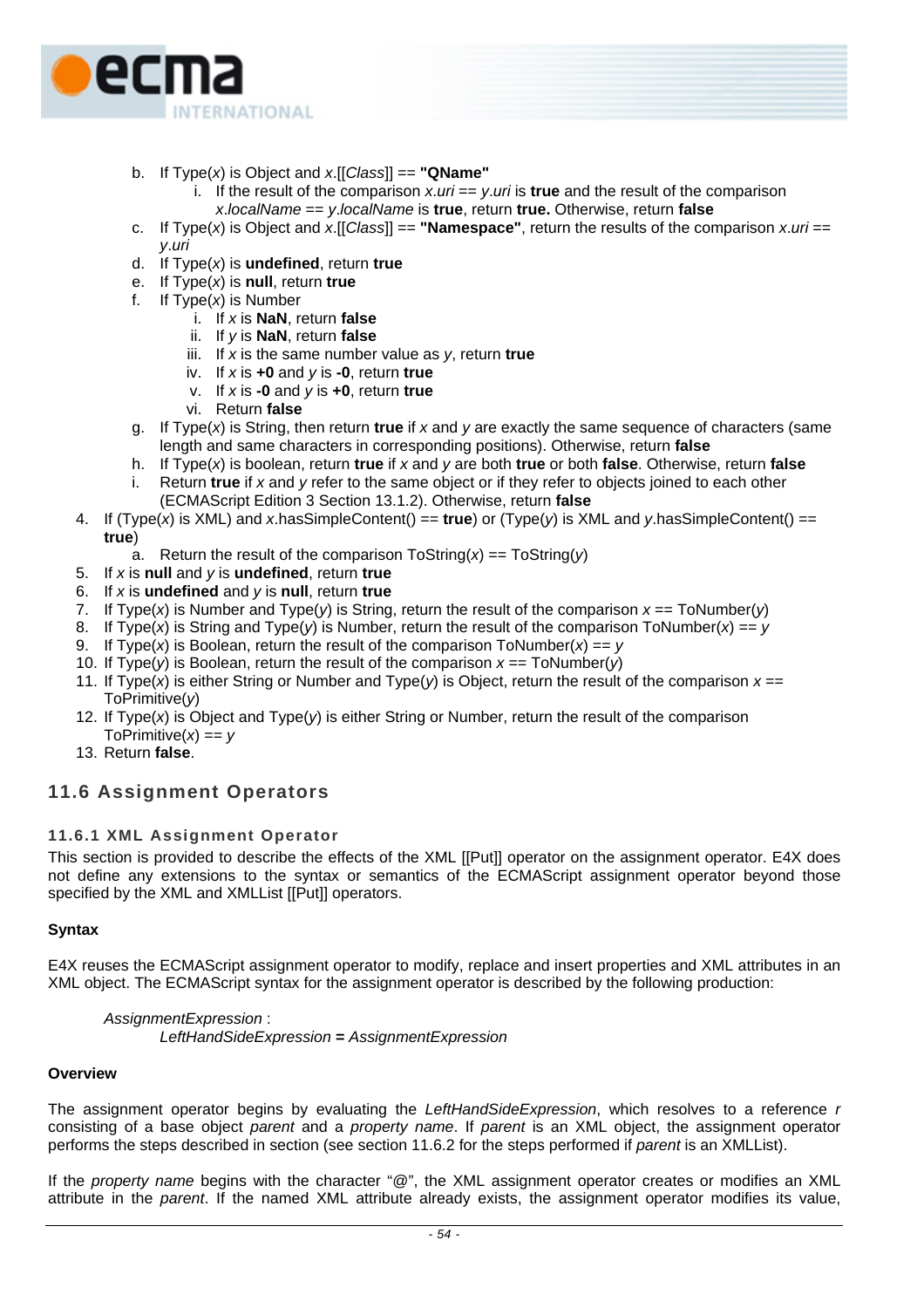

otherwise it creates a new XML attribute with the given name and value. If *AssignmentExpression* evaluates to an XMLList, the value of the named attribute will be a space separated list of values (i.e., an XML attribute list) constructed by converting each value in the XMLList to a string and concatenating the results separated by spaces. If the *AssignmentExpression* does not evaluate to an XMLList, the value of the named attribute will be derived by evaluating the *AssignmentExpression* and calling ToString on the result. For example,

// change the value of the id attribute on the second item order.item[1].@id = 123; // add a new attribute to the second item order.item[1].@newattr = "new value"; // construct an attribute list containing all the ids in this order order.@allids = order.item.@id;

If the *property name* is an array index, the XML assignment operator throws a **TypeError** exception. This operation is reserved for future versions of E4X.

If the *property name* does not begin with "@" and is not an array index, the XML assignment operator replaces, modifies or appends one or more XML objects in the *parent* by XML name. If only one XML object exists with the given name and the *AssignmentExpression* evaluates to an XML object or XMLList, the assignment operator replaces the identified XML object with the given value. If there are no XML properties with the given name, a new XML property with the given name and value is appended to the end of the *parent*. If more than one XML object exists with the given name and the *AssignmentExpression* evaluates to an XML object or XMLList, the assignment operator replaces the first XML property with a matching name with the given value and deletes the remaining XML properties with the given name, essentially replacing all the XML object with the given name with the given value. If the *AssignmentExpression* does not evaluate to a XML object or XMLList, the assignment operator calls ToString on the given value and replaces the properties (i.e., the content) of the appropriate XML object (as opposed to replacing the XML object itself). This provides a simple, intuitive syntax for setting the value of a named XML property to a primitive value. For example,

item.price = 99.95;<br>item.description = "Mobile Phone"; // change the description of the  $//$  change the description of the item

#### **Semantics**

E4X extends the semantics of the assignment operator by providing more elaborate [[Put]] methods used when *MemberExpression* evaluates to a value of type XML or XMLList (see sections [9.1.1.2](#page-22-0) and [9.2.1.2](#page-30-0) respectively).

#### <span id="page-64-0"></span>**11.6.2 XMLList Assignment Operator**

This section is provided to describe the effects of the XMLList [[Put]] operator on the assignment operator. E4X does not define any extensions to the syntax or semantics of the ECMAScript assignment operator beyond those provided by the XML and XMLList [[Put]] operators.

#### **Syntax**

E4X reuses the ECMAScript assignment operator to replace or append values to XMLLists and their associated XML objects. The ECMAScript syntax for the assignment operator is described by the following production:

*AssignmentExpression* : *LeftHandSideExpression* **=** *AssignmentExpression*

#### **Overview**

The assignment operator begins by evaluating the *LeftHandSideExpression*, which resolves to a reference *r*  consisting of a base object *parent* and a *property name*. If *parent* is an XMLList, the assignment operator performs the steps described in this section (see section [11.6.1](#page-63-0) for the steps performed when *parent* is an XML object).

If the *property name* is not an array index, the XMLList assignment operator checks to see if this XMLList object contains only 1 item and that item is of type XML. If so, the XMLList assignment operator delegates its behaviour to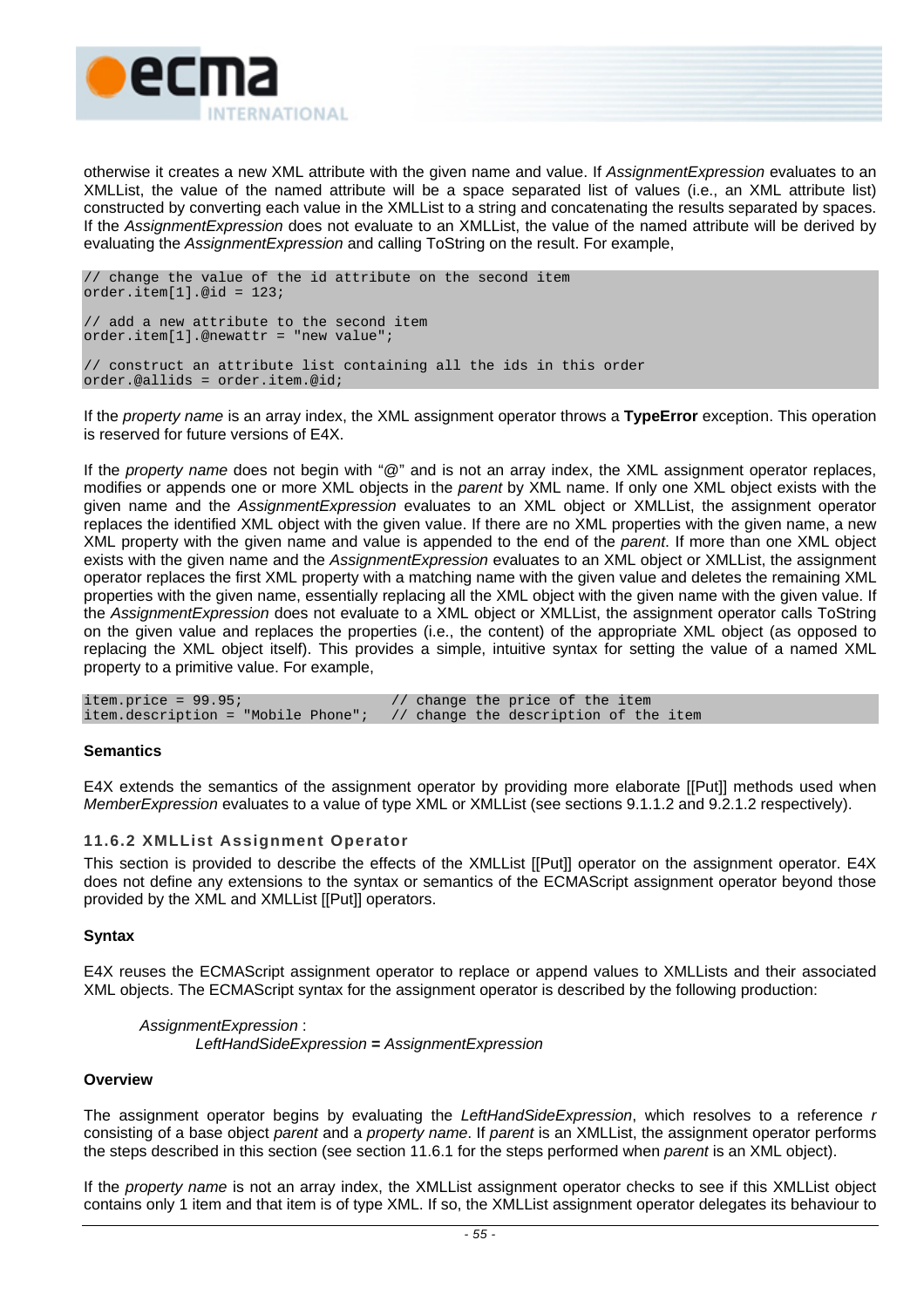

the [[Put]] method of the XML object it contains (see section [9.1.1.2\)](#page-22-0). This treatment intentionally blurs the distinction between a single XML object and an XMLList containing only one XML object. For example,

```
// set the name of the only customer in the order to Fred Jones 
order.customer.name = "Fred Jones";
```
// replace all the hobbies for the only customer in the order order.customer.hobby = "shopping";

// attempt to set the sale date of a single item. order.item.saledate =  $"05-07-2002"$ ;

// replace all the employee's hobbies with their new favorite pastime emps.employee.(@id ==  $3)$ .hobby = "working";

In the first statement above, the expression "order.customer" returns an XMLList containing only one XML item. The expression "order.customer.name" implicitly converts this XMLList to an XML value and assigns the value "Fred Jones" to that value.

If the *property name* is an array index, the assignment operator replaces the property identified by *property name*  in the XMLList or appends a new property if none exists with that *property name*. In addition, if the property identified is an XML value with a non-**null** *parent*, the XML value is also replaced in the context of its *parent*. If the *AssignmentExpression* evaluates to an XML value, the assignment operator replaces the value of the property identified by *property name* with a deep copy of the given XML object. If the *AssignmentExpression* evaluates to an XMLList, the assignment operator replaces the value of the property identified by *property name* with a deep copy of each item in the XMLList in order, effectively deleting the original property and inserting the contents of the XMLList in its place. If the *AssignmentExpression* does not evaluate to a value of type XML or XMLList, the assignment operator calls ToString on the given value and replaces the property at the given position with the result. Here are some examples,

// replace the first employee with George e.employee[0] = <employee><name>George</name><age>27</age></employee>; // add a new employee to the end of the employee list e.employee[e.employee.length()] = <employee><name>Frank</name></employee>;

#### **Semantics**

E4X extends the semantics of the assignment operator by providing more elaborate [[Put]] methods used when *MemberExpression* evaluates to a value of type XML or XMLList (see sections [9.1.1.2](#page-22-0) and [9.2.1.2](#page-30-0) respectively).

#### **11.6.3 Compound Assignment (op=)**

This section is provided to describe the effects of the XML and XMLList [[Get]], [[Put]] and additive operators on the compound assignment operator. E4X does not define any extensions to the syntax or semantics of the ECMAScript compound assignment operator beyond those provided by the XML and XMLList [[Get]], [[Put]] and additive operators.

#### **Syntax**

E4X benefits from the compound assignment operator "+=" without requiring additional ECMAScript extensions. The syntax of the compound assignment "+=" is described by the following production:

*AssignmentExpression* : *LeftHandSideExpression* **+=** *AssignmentExpression* 

#### **Overview**

The expression *LeftHandSideExpression* += *AssignmentExpression* is an abbreviated form of the expression *LeftHandSideExpression* = *LeftHandSideExpression* + *AssignmentExpression* and behaves identically. When *LeftHandSideExpression* identifies one or more XML objects and *AssignmentExpression* identifies one or more XML objects, the "+=" operator replaces the XML objects identified by *LeftHandSideExpression* with the result of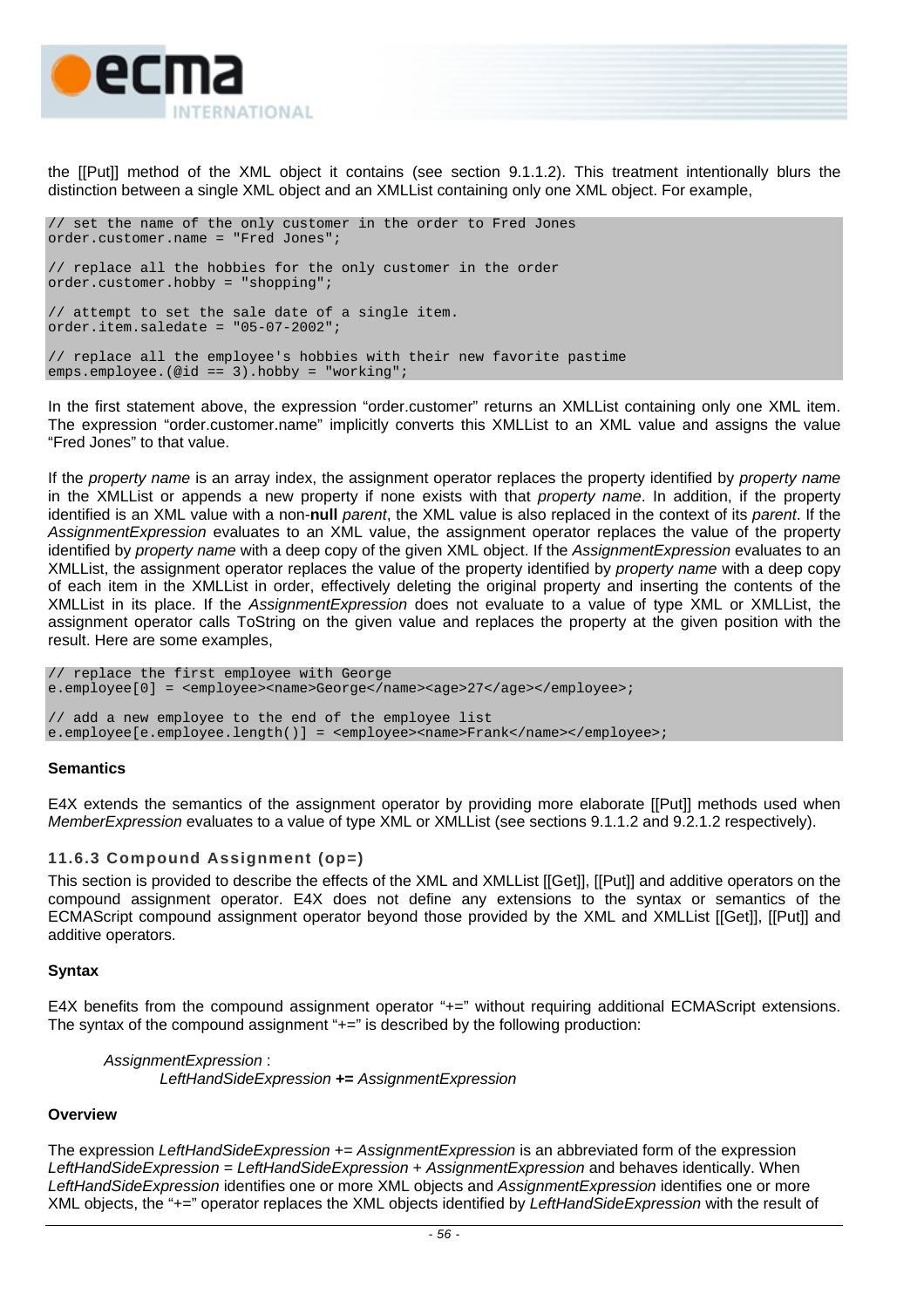

concatenating the XML objects identified by *LeftHandSideExpression* and the XML objects identified by *AssignmentExpression*. This has the general effect of inserting the XML objects specified by the *AssignmentExpression* just after the XML objects specified by the *LeftHandSideExpression* in the context of their parent. For example, after evaluating the statements below,

```
var e = <employees> 
    <employee id="1"><name>Joe</name><age>20</age></employee> 
   <employee id="2"><name>Sue</name><age>30</age></employee>
</employees>; 
// insert employee 3 and 4 after the first employee 
e.employee[0] += <employee id="3"><name>Fred</name></employee> + 
       <employee id="4"><name>Carol</name></employee>;
```
the variable "e" would contain the XML value:

```
<employees> 
    <employee id="1"><name>Joe</name><age>20</age></employee> 
    <employee id="3"><name>Fred</name></employee> 
    <employee id="4"><name>Carol</name></employee> 
    <employee id="2"><name>Sue</name><age>30</age></employee> 
</employees>;
```
Similarly, after evaluating the statements below,

```
var e = <employees> 
    <employee id="1"><name>Joe</name><age>20</age></employee> 
    <employee id="2"><name>Sue</name><age>30</age></employee> 
</employees>; 
// append employees 3 and 4 to the end of the employee list 
e.employee += <employee id="3"><name>Fred</name></employee> + 
       <employee id="4"><name>Carol</name></employee>;
```
the variable "e" would contain the XML value:

```
<employees> 
    <employee id="1"><name>Joe</name><age>20</age></employee> 
    <employee id="2"><name>Sue</name><age>30</age></employee> 
    <employee id="3"><name>Fred</name></employee> 
    <employee id="4"><name>Carol</name></employee> 
</employees>;
```
Note, however, that the "+=" operation does not necessarily preserve the identity of the XML object specified by the *LeftHandSideExpression*.

### **Semantics**

E4X extends the semantics of the compound assignment operator by providing more elaborate [[Get]] and [[Put]] methods used when *MemberExpression* evaluates to a value of type XML or XMLList (see sections [9.1.1.1,](#page-21-0) [9.1.1.2,](#page-22-0) [9.2.1.1](#page-30-1) and [9.2.1.2](#page-30-0) respectively).

# **12 Statements**

E4X extends the statements provided in ECMAScript with the following production:

*Statement* :

 *DefaultXMLNamespaceStatement*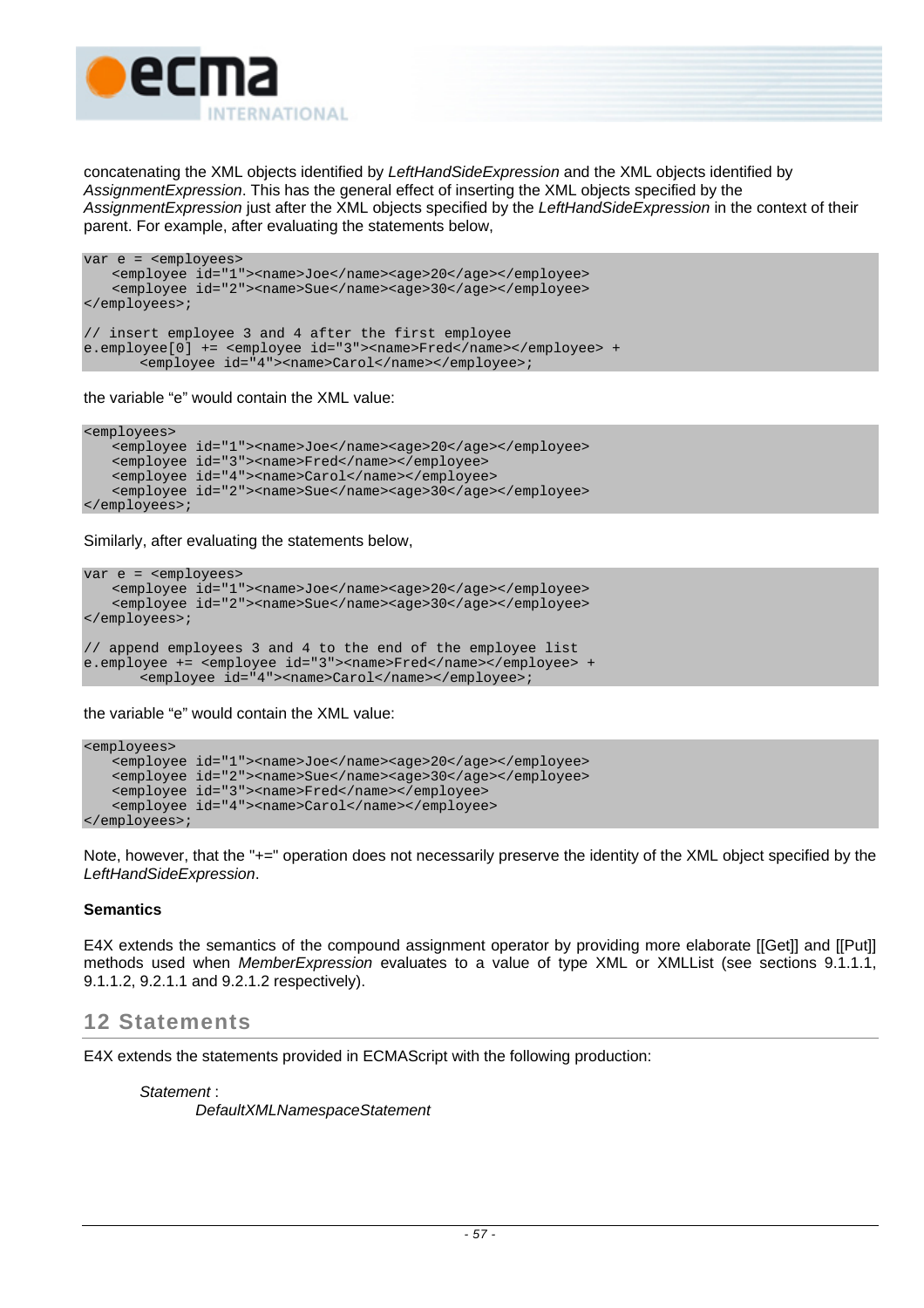

# **12.1 The default xml namespace Statement**

# **Syntax**

E4X extends ECMAScript by adding a default xml namespace statement. The following production describes the syntax of the default xml namespace statement:

*DefaultXMLNamespaceStatement* : **default xml namespace =** *Expression*

#### **Overview**

The default xml namespace statement sets the value of the internal property [[*DefaultNamespace*]] of the variable object associated with the current execution context (see section 10 of ECMAScript Edition 3). If the variable object associated with the current execution context does not have an internal property [[*DefaultNamespace*]], the default xml namespace statement creates one. If the default xml namespace statement occurs inside a *FunctionDeclaration*, the default xml namespace is defined with function-local scope in that function. Otherwise, the default xml namespace is defined with global scope. Initially, the default xml namespace of the global scope is set to no namespace (section [13.1.1.1\)](#page-71-0).

When the default xml namespace statement is executed, it evaluates the *Expression*, converts the result to a String *s*, creates a new Namespace object *n* as if by calling the constructor *n* = new Namespace(**""**, *s*), and sets the default XML namespace associated with the current execution context to *n*. Unqualified XML element names following the default xml namespace declaration in the current scope will be associated with the default xml namespace specified by *Expression*. For example,

```
// declare some namespaces and a default namespace for the current scope 
var soap = new Namespace("http://schemas.xmlsoap.org/soap/envelope/"); 
var stock = new Namespace("http://mycompany.com/stocks");<br>default xml namespace = soap; // alternately, m
                                           // alternately, may specify full URI
// Create an XML initializer in the default (i.e., soap) namespace 
var message = <Envelope xmlns:soap="http://schemas.xmlsoap.org/soap/envelope/" 
       soap:encodingStyle="http://schemas.xmlsoap.org/soap/encoding/"> 
    <Body> 
        <m:GetLastTradePrice xmlns:m="http://mycompany.com/stocks"> 
            <symbol>DIS</symbol> 
        </m:GetLastTradePrice> 
    </Body> 
</Envelope> 
// extract the soap encoding style using a QualifiedIdentifier (unqualified attributes are in 
// no namespace) 
var encodingStyle = message.@soap::encodingStyle; 
//extract the body from the soap message using the default namespace 
var body = message.Body; 
// change the stock symbol using the default namespace and qualified names 
message.Body.stock::GetLastTradePrice.stock::symbol = "MYCO";
```
### **Semantics**

The production *DefaultXMLNamespaceStatement* : **default xml namespace =** *Expression* is evaluated as follows:

- 1. Let *uriRef* be the result of evaluating *Expression*
- 2. Let *uri* = GetValue(*uriRef*)
- 3. Let *namespace* be a new Namespace Object, created as if by calling the constructor new Namespace(**""**, *uri*)
- 4. Let *varObj* be the variable object associated with the current execution context (see section 10.1.3 of ECMAScript Edition 3)
- 5. Let *varObj*.[[*DefaultNamespace*]] = *namespace*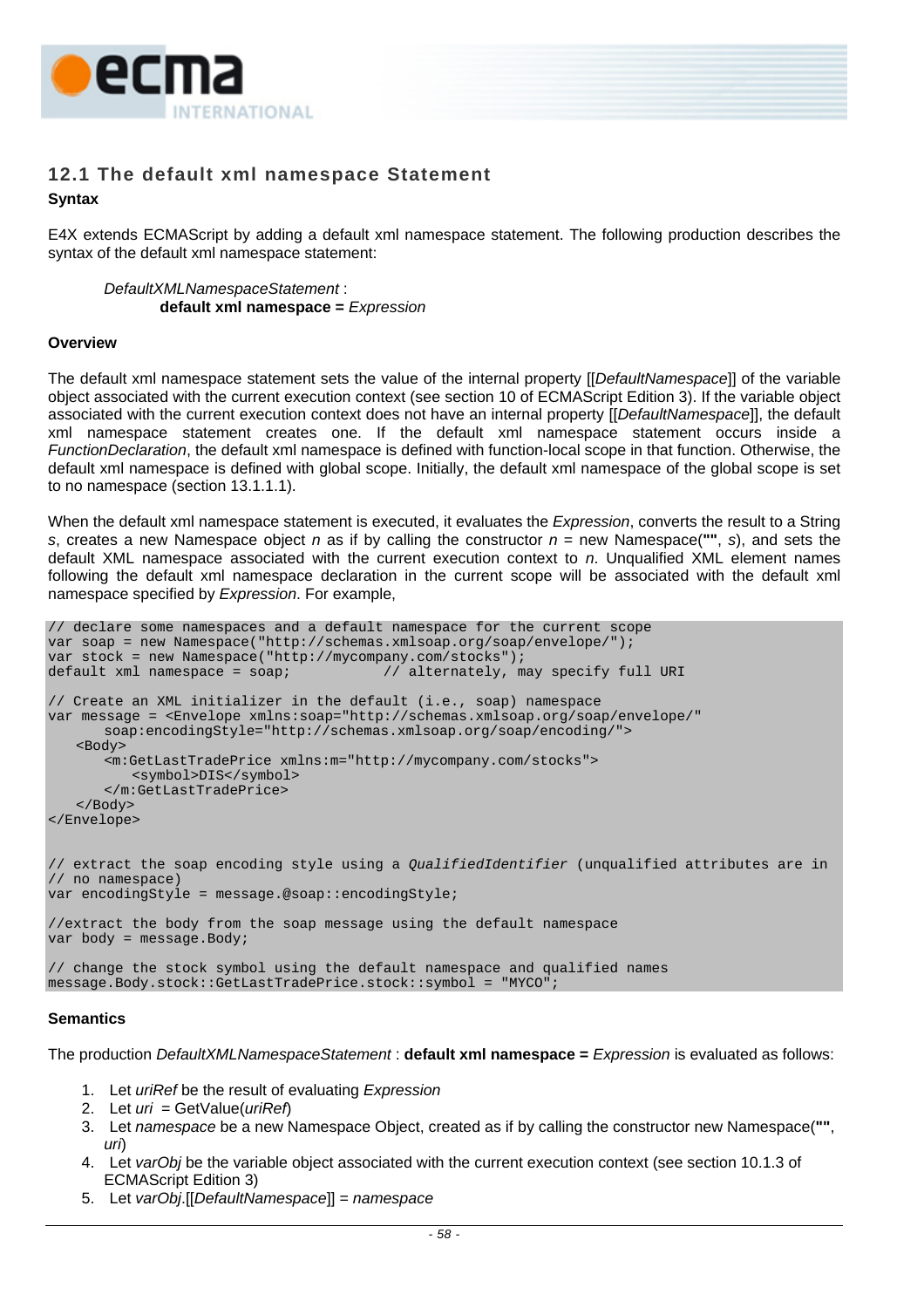

# **12.1.1 GetDefaultNamespace ( )**

### **Overview**

The GetDefaultNamespace abstract operator is used in this specification for obtaining the value of the default xml namespace. This operator is not part of the language. It is defined here to aid the specification of the language.

# **Semantics**

When the internal GetDefaultNamespace method is called, the following steps are taken:

- 1. While (there are more objects on the scope chain)
	- a. Let *o* be the next object on the scope chain
		- NOTE: on the first iteration, *o* will be the first object on the scope chain
	- b. If *o* has the internal property [[*DefaultNamespace*]], return *o*.[[*DefaultNamespace*]]
- 2. Throw a **TypeError** exception NOTE: this step should not occur because the global object has a [[*DefaultNamespace*]] property

# **12.2 The for-in Statement**

#### **Syntax**

E4X extends the semantics of the ECMAScript for-in statement used for iterating over the properties of an object. The syntax of the for-in statement is specified by the following productions:

 *IterationStatement* :

**for** ( *LeftHandSideExpression* **in** *Expression* ) *Statement*  **for** ( **var** *VariableDeclarationNoLn* **in** *Expression* ) *Statement*

#### **Overview**

The for-in statement evaluates the *Expression* and iterates through each property of the resulting object. For each property, the for-in statement assigns the name of the property to the variable identified by *LeftHandSideExpression* or *VariableDeclarationNoLn* and evaluates the *Statement*. For example,

```
// print all the employee names 
for (var n in e..name) { 
   print ("Employee name: " + e..name[n]); 
} 
// print each child of the first item 
for (var child in order.item[0].*) { 
   print("item child: " + order.item.[0].*[child]); 
}
```
When the *Expression* evaluates to an XML object, the for-in statement converts the XML object to an XMLList and iterates over the resulting XMLList. This treatment intentionally blurs the distinction between a single XML object and an XMLList containing only one value.

### **Semantics**

The production *IterationStatement* : **for** ( *LeftHandSideExpression* **in** *Expression* ) *Statement* is evaluated as follows:

- 1. Let *ref* be the result of evaluating *Expression*
- 2. Let *e* = GetValue(*ref*)
- 3. If Type(*e*) is XML a. Let *l* = ToXMLList(*e*)
- 4. Else if Type(*e*) is not XMLList a. Let *l* = ToObject(*e*)
- 5. Let  $V =$ **empty**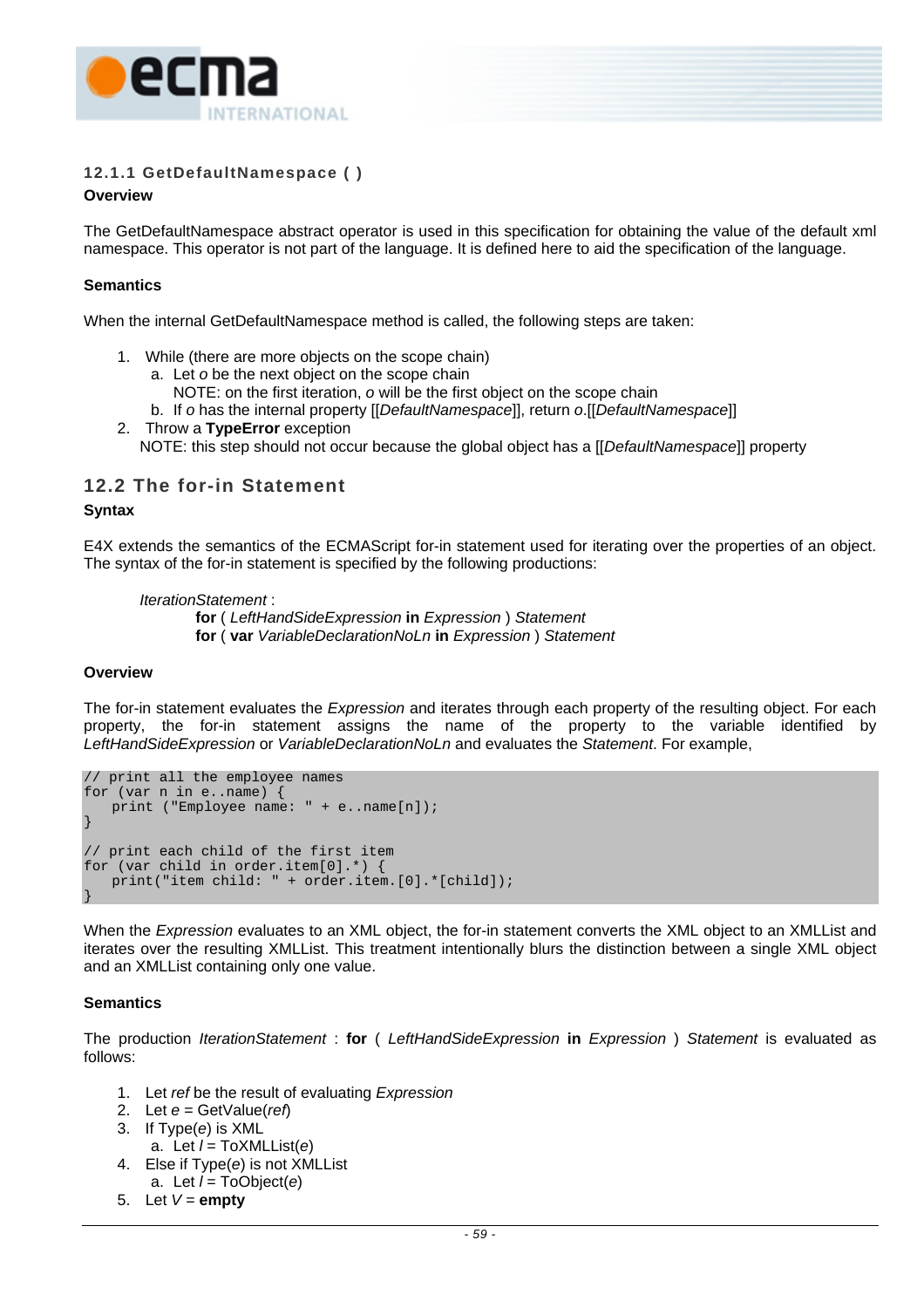

- 6. While (*l* has more properties)
	- a. Let *p* be the next property of *l* (see notes below)
	- b. If *p* does not have the DontEnum attribute
		- i. Let *i* be the result of evaluating *LeftHandSideExpression*
		- ii. Let *name* be the name of property *p*
		- iii. PutValue(*i*, *name*)
		- iv. Let *s* be the result of evaluating *Statement*
		- v. If *s*.value is not **empty**, let *V* = *s*.value
		- vi. If *s*.type is **break** and *s*.target is in the current label set, return (**normal**, *V*, **empty**)
		- vii. If (*s*.type is not **continue**) or (*s*.target is not in the current label set)
		- 1. If *s* is an abrupt completion, return *s*
- 7. Return (**normal**, *V*, **empty**)

The production *IterationStatement* : **for** ( **var** *VariableDeclarationNoLn* **in** *Expression* ) *Statement* is evaluated as follows:

- 1. Let *varRef* be the result of evaluating *VariableDeclarationNoLn*
- 2. Let *ref* be the result of evaluating *Expression*
- 3. Let *e* = GetValue(*ref*)
- 4. If Type(*e*) is XML
	- a. Let *l* = ToXMLList(*e*)
- 5. Else if Type(*e*) is not XMLList a. Let *l* = ToObject(*e*)
- 6. Let  $V =$ **empty**
- 7. While (*l* has more properties)
	- a. Let *p* be the next property of *l* (see notes below)
	- b. If *p* does not have the DontEnum attribute
		- i. Let *i* be the result of evaluating *varRef* as if it were an identifier (See section 11.1.2 of ECMAScript Edition 3)
		- ii. Let *name* be the name of property *p*
		- iii. PutValue(*i*, *name*)
		- iv. Let *s* be the result of evaluating *Statement*
		- v. If *s*.value is not **empty**, let *V* = *s*.value
		- vi. If *s*.type is **break** and *s*.target is in the current label set, return (**normal**, *V*, **empty**)
		- vii. If (*s*.type is not **continue**) or (*s*.target is not in the current label set)
			- 1. If *s* is an abrupt completion, return *s*
- 8. Return (**normal**, *V*, **empty**)

The order of enumeration is defined by the object (steps 6 and 6a in the first algorithm and steps 7 and 7a in the second algorithm). When *e* evaluates to a value of type XML or XMLList, properties are enumerated in ascending sequential order according to their numeric property names (i.e., document order for XML objects). Properties of other objects are enumerated in an implementation dependent order.

The mechanics of enumerating the properties (steps 6 and 6a in the first algorithm and steps 7 and 7a in the second) is implementation dependent. Properties of the object being enumerated may be deleted during enumeration. If a property that has not yet been visited during enumeration is deleted, then it will not be visited. If new properties are added to the object being enumerated during enumeration, the newly added properties are not guaranteed to be visited in the active enumeration. Enumerating the properties of an object includes enumerating properties of its prototype and the prototype of the prototype, and so on, recursively; but a property of a prototype is not enumerated if it is "shadowed" because some previous object in the prototype chain has a property with the same name.

# **12.3 The for-each-in Statement**

### **Syntax**

E4X extends ECMAScript by adding a for-each-in statement for iterating over the property values of an object. The syntax of the for-each-in statement is specified by the following productions: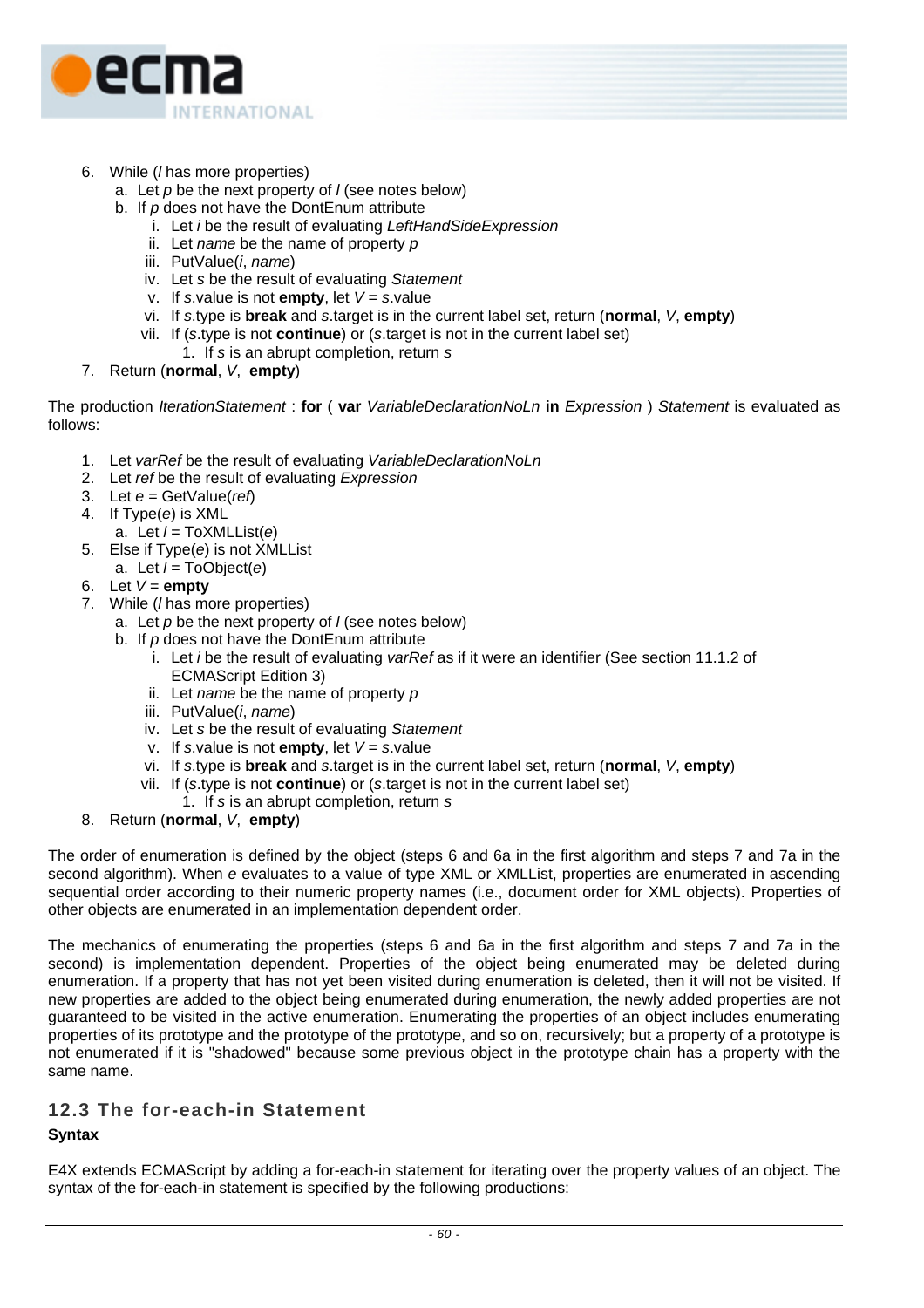

#### *IterationStatement* : **for each** ( *LeftHandSideExpression* **in** *Expression* ) *Statement*  **for each** ( **var** *VariableDeclarationNoLn* **in** *Expression* ) *Statement*

#### **Overview**

The for-each-in statement evaluates the *Expression* and iterates through each property of the resulting object. For each property, the for-each-in statement assigns the value of the property to the variable identified by *LeftHandSideExpression* or *VariableDeclarationNoLn* and evaluates the *Statement*. For example,

```
// print all the employee names 
for each (var n in e..name) { 
   print ("Employee name: " + n); 
} 
// print each child of the first item 
for each (var child in order.item[0].*) { 
   print("item child: " + child); 
}
```
In the first for-each-in statement above, the expression "e..name" returns an XMLList containing all of the descendant XML properties of the XML object "e" with the name "name". The for-each-in statement iterates through each property of the resulting XMLList object in order. For each XML property in the list, it assigns the value of the XML property to the variable "n" and executes the code nested in curly braces. Similarly, in the second for-each-in statement above, the expression "order.item[0].\*" returns an XMLList containing all of the children of the first XML object named "item" from the XML object named "order". The for-each-in statement iterates through each property of the XMLList object in order assigning the value of the XML property to the variable "child" and executing the code nested in curly braces.

When the *Expression* evaluates to an XML object, the for-each-in statement converts the XML object to an XMLList and iterates over the resulting XMLList. This treatment intentionally blurs the distinction between a single XML object and an XMLList containing only one value.

#### NOTE

The for-each-in statement behaves differently than the for-in statement. In particular, it assigns the loop variable over the range of the object rather than the domain of the object. I.e., the for-each-in statement binds the loop variable to the property values of the given object rather than the property names.

#### **Semantics**

The production *IterationStatement* : **for each** ( *LeftHandSideExpression* **in** *Expression* ) *Statement* is evaluated as follows:

- 1. Let *ref* be the result of evaluating *Expression*
- 2. Let *e* = GetValue(*ref*)
- 3. If Type(*e*) is XML
	- a. Let *l* = ToXMLList(*e*)
- 4. Else if Type(*e*) is not XMLList
	- a. Let *l* = ToObject(*e*)
- 5. Let  $V =$ **empty**
- 6. While (*l* has more properties)
	- a. Let *p* be the next property of *l* (see notes below)
	- b. If *p* does not have the DontEnum attribute
		- i. Let *i* be the result of evaluating *LeftHandSideExpression*
		- ii. Let *value* be the value of property *p*
		- iii. PutValue(*i*, *value*)
		- iv. Let *s* be the result of evaluating *Statement*
		- v. If *s*.value is not **empty**, let *V* = *s*.value
		- vi. If *s*.type is **break** and *s*.target is in the current label set, return (**normal**, *V*, **empty**)
		- vii. If (*s*.type is not **continue**) or (*s*.target is not in the current label set)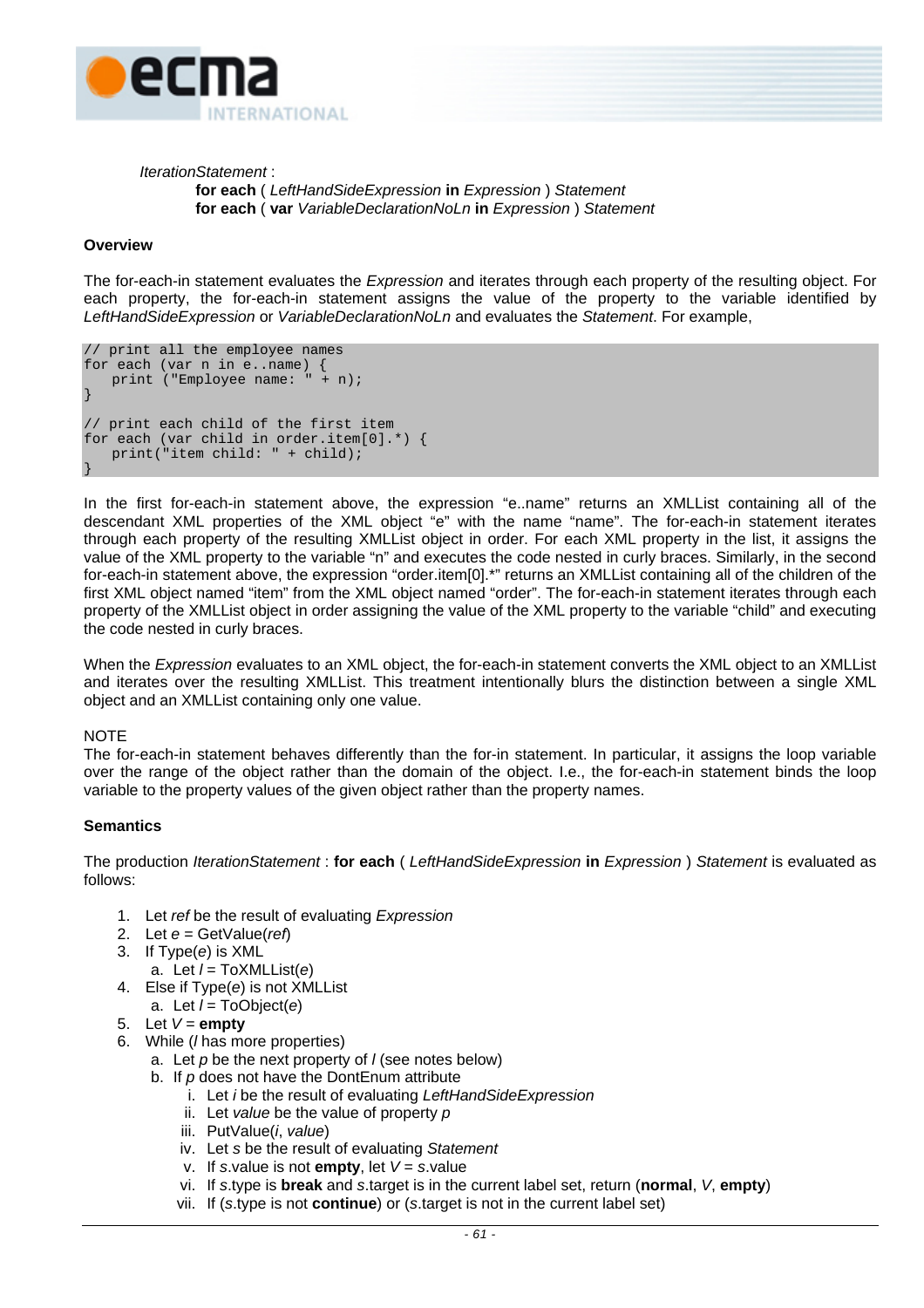

- 1. If *s* is an abrupt completion, return *s*
- 7. Return (**normal**, *V*, **empty**)

The production *IterationStatement* : **for each** ( **var** *VariableDeclarationNoLn* **in** *Expression* ) *Statement* is evaluated as follows:

- 1. Let *varRef* be the result of evaluating *VariableDeclarationNoLn*
- 2. Let *ref* be the result of evaluating *Expression*
- 3. Let *e* = GetValue(*ref*)
- 4. If Type(*e*) is XML
- a. Let *l* = ToXMLList(*e*)
- 5. Else if Type(*e*) is not XMLList
	- a. Let *l* = ToObject(*e*)
- 6. Let  $V =$ **empty**
- 7. While (*l* has more properties)
	- a. Let *p* be the next property of *l* (see notes below)
	- b. If *p* does not have the DontEnum attribute
		- i. Let *i* be the result of evaluating *varRef* as if it were an identifier (See section 11.1.2 of ECMAScript Edition 3)
		- ii. Let *value* be the value of property *p*
		- iii. PutValue(*i*, *value*)
		- iv. Let *s* be the result of evaluating *Statement*
		- v. If *s*.value is not **empty**, let *V* = *s*.value
		- vi. If *s*.type is **break** and *s*.target is in the current label set, return (**normal**, *V*, **empty**)
		- vii. If (*s*.type is not **continue**) or (*s*.target is not in the current label set)
		- 1. If *s* is an abrupt completion, return *s*
- 8. Return (**normal**, *V*, **empty**)

The order of enumeration is defined by the object (steps 6 and 6a in the first algorithm and steps 7 and 7a in the second algorithm). When *e* evaluates to a value of type XML or XMLList, properties are enumerated in ascending sequential order according to their numeric property names (i.e., document order for XML objects).

The mechanics of enumerating the properties (steps 7 and 7a in the first algorithm, steps 8 and 8a in the second) is implementation dependent. Properties of the object being enumerated may be deleted during enumeration. If a property that has not yet been visited during enumeration is deleted, then it may not be visited. If new properties are added to the object being enumerated during enumeration, the newly added properties are not guaranteed to be visited in the active enumeration. Enumerating the properties of an object includes enumerating properties of its prototype and the prototype of the prototype, and so on, recursively; but a property of a prototype is not enumerated if it is "shadowed" because some previous object in the prototype chain has a property with the same name.

# **13 Native E4X Objects**

E4X adds four native objects to ECMAScript, the Namespace object, the QName object, the XML object and the XMLList object. In addition, E4X adds new properties to the global object.

# **13.1 The Global Object**

# **13.1.1 Internal Properties of the Global Object**

E4X extends ECMAScript by adding the following internal properties to the global object.

# <span id="page-71-0"></span>**13.1.1.1 [[DefaultNamespace]]**

# **Overview**

Initially, the global object has an internal property [[*DefaultNamespace*]] with its value set to a Namespace object representing no namespace, created as if by calling the Namespace constructor with no arguments. Consequently,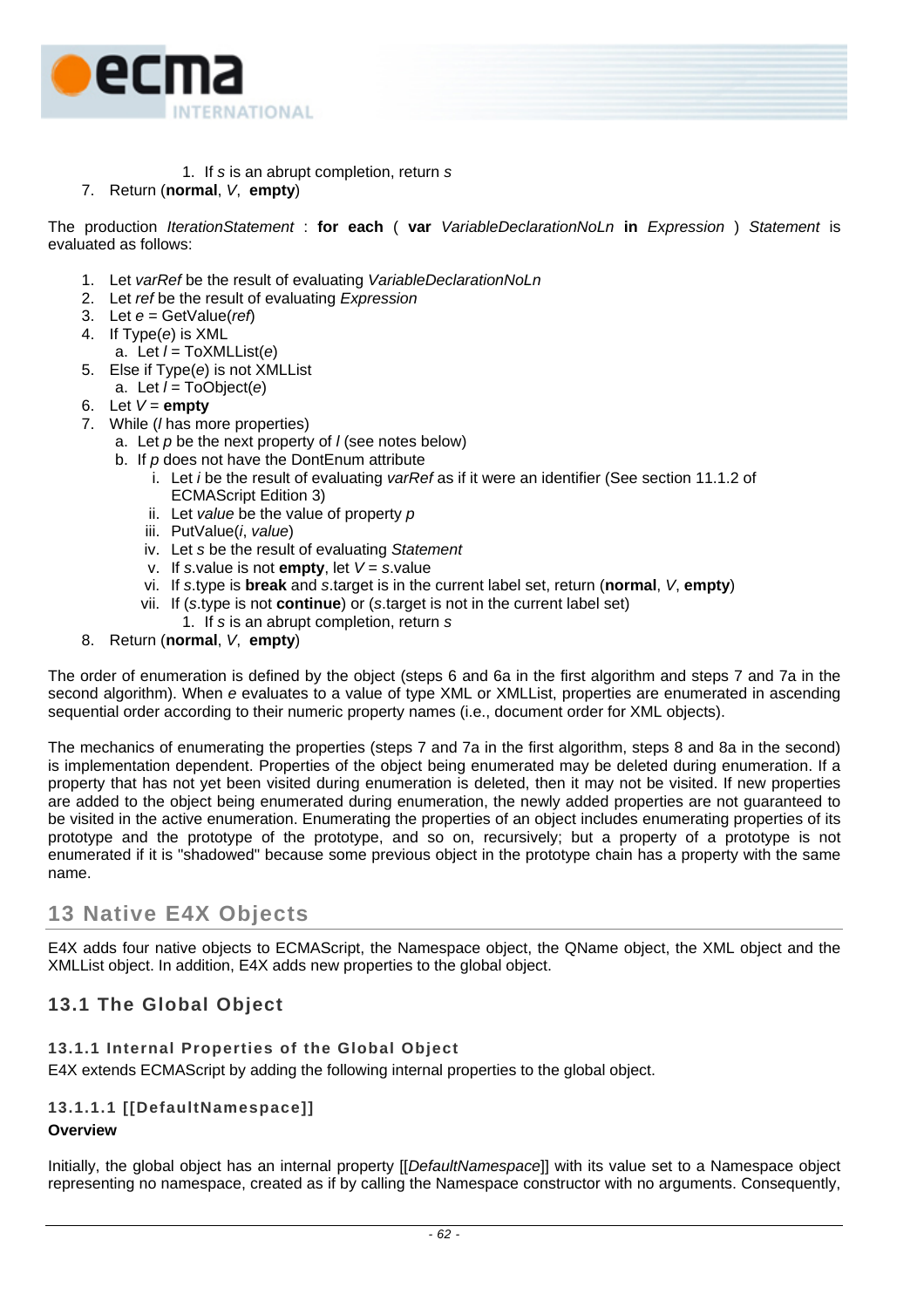

unless otherwise specified using the default xml namespace statement (see section [12.1\)](#page-67-0), unqualified names used to specify properties of XML objects will match XML properties in no namespace.

## **13.1.2 Function Properties of the Global Object**

E4X extends ECMAScript by adding the following function properties to the global object.

## **13.1.2.1 isXMLName ( value )**

#### **Overview**

The isXMLName function examines the given *value* and determines whether it is a valid XML name that can be used as an XML element or attribute name. If so, it returns **true**, otherwise it returns **false**.

#### **Semantics**

When the isXMLName function is called with one parameter *value*, the following steps are taken:

- 1. Let *q* be a new QName created as if by calling the constructor new QName (*value*) and if a **TypeError** exception is thrown, return **false**
- 2. If *q*.*localName* does not match the production *NCName*, return **false**
- 3. Return **true**

Where the production *NCName* is defined in Section 2 of the Namespaces in XML specification.

## **13.1.3 Constructor Properties of the Global Object**

E4X extends ECMAScript by adding the following constructor properties to ECMAScript.

**13.1.3.1 Namespace ( . . . )**  See section [13.2.1](#page-72-0) and [13.2.](#page-73-0)

**13.1.3.2 QName ( . . . )**  See section [13.3.1](#page-75-0) and [13.3.2.](#page-76-0)

**13.1.3.3 XML ( . . . )**  See sections [13.4.1](#page-78-0) and [13.4.2.](#page-79-0)

**13.1.3.4 XMLList ( . . . )**  See section [13.5.1](#page-95-0) and [13.5.2.](#page-96-0)

## **13.2 Namespace Objects**

Namespace objects represent XML namespaces and provide an association between a namespace prefix and a Unique Resource Identifier (URI). The prefix is either the **undefined** value or a string value that may be used to reference the namespace within the lexical representation of an XML value. When an XML object containing a namespace with an **undefined** prefix is converted to a string, the implementation will automatically generate a prefix. The URI is a string value used to uniquely identify the namespace.

<span id="page-72-0"></span>**13.2.1 The Namespace Constructor Called as a Function Syntax** 

> Namespace ( ) Namespace ( *uriValue* ) Namespace ( *prefixValue* , *uriValue* )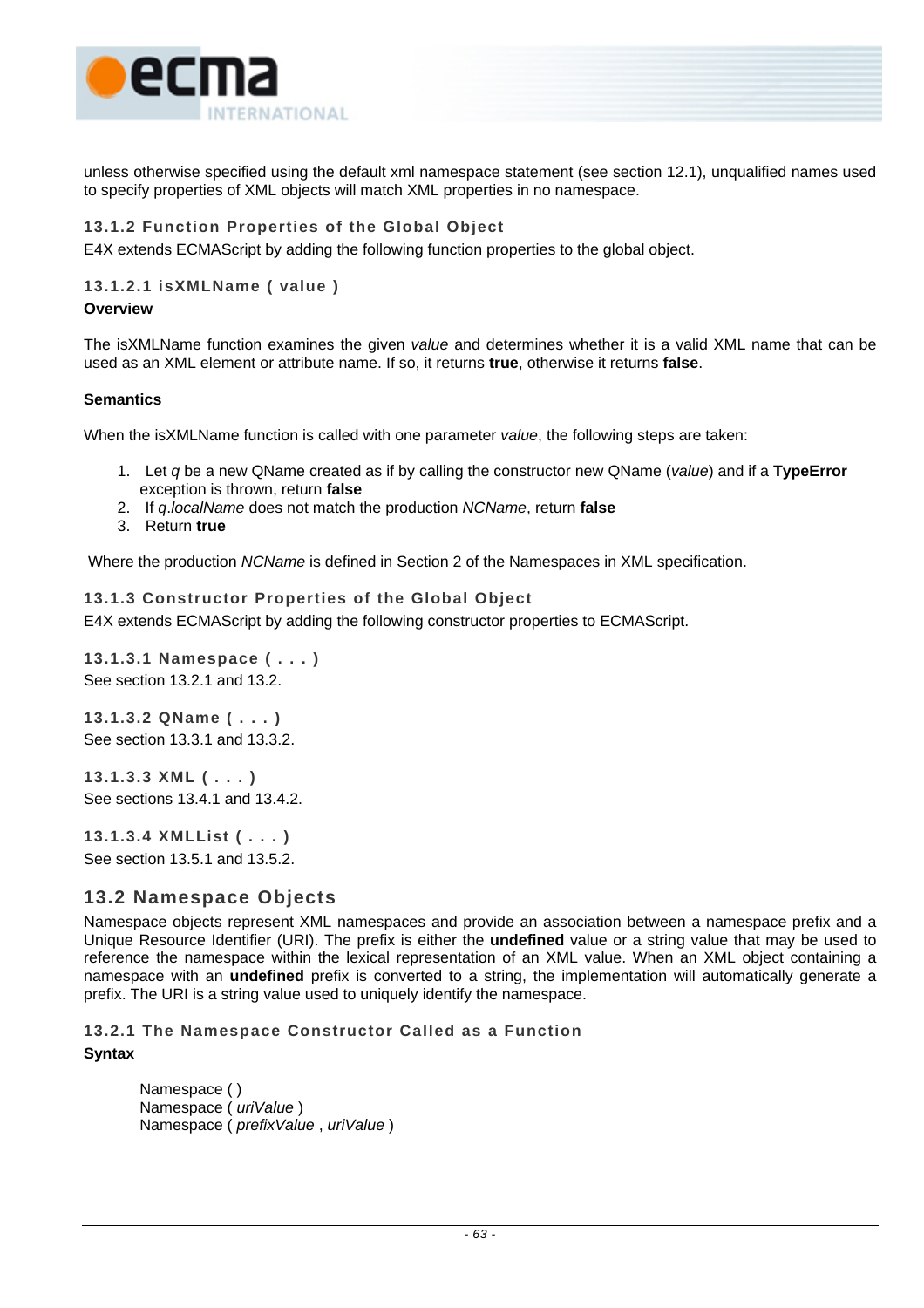

#### **Overview**

If the Namespace constructor is called as a function with exactly one argument that is a Namespace object, the argument is returned unchanged. Otherwise, a new Namespace object is created and returned as if the same arguments were passed to the object creation expression **new Namespace ( … )**. See section [13.2.2.](#page-73-1)

#### **Semantics**

When Namespace is called as a function with a no arguments, one argument *uriValue*, or two arguments *prefixValue* and *uriValue*, the following steps are taken:

- 1. If (*prefixValue* is not specified and Type(*uriValue*) is Object and *uriValue*.[[*Class*]] == **"Namespace"**) a. Return *uriValue*
- 2. Create and return a new Namespace object exactly as if the Namespace constructor had been called with the same arguments (section [13.2.2\)](#page-73-1).

#### <span id="page-73-1"></span>**13.2.2 The Namespace Constructor**

#### **Syntax**

new Namespace ( ) new Namespace ( *uriValue* ) new Namespace ( *prefixValue*, *uriValue* )

#### **Overview**

When Namespace is called as part of a new expression, it is a constructor and creates a new Namespace object.

The [[*Prototype*]] property of the newly constructed object is set to the original Namespace prototype object, the one that is the initial value of Namespace.prototype (section [13.2.3.1\)](#page-74-0). The [[*Class*]] property of the newly constructed object is set to "Namespace".

When no arguments are specified, the namespace *uri* and the *prefix* are set to the empty string. A namespace with *uri* set to the empty string represents *no namespace*. No namespace is used in XML objects to explicitly specify that a name is not inside a namespace and may never be associated with a prefix other than the empty string.

When only the *uriValue* argument is specified and *uriValue* is a Namespace object, a copy of the *uriValue* is returned. When only the *uriValue* is specified and it is the empty string, the prefix is set to the empty string. In all other cases where only the *uriValue* is specified, the namespace *prefix* is set to the **undefined** value.

<span id="page-73-0"></span>When the *prefixValue* argument is specified and set to the empty string, the Namespace is called a *default namespace*. Default namespaces are used in XML objects to implicitly specify the namespace of qualified names that do not specify a qualifier.

#### **Semantics**

When the Namespace constructor is called with a no arguments, one argument *uriValue* or two arguments *prefixValue* and *uriValue*, the following steps are taken:

- 1. Create a new Namespace object *n*
- 2. If *prefixValue* is not specified and *uriValue* is not specified
	- a. Let *n.prefix* be the empty string
	- b. Let *n.uri* be the empty string
- 3. Else if *prefixValue* is not specified
	- a. If Type(*uriValue*) is Object and *uriValue*.[[*Class*]] == **"Namespace"**
		- i. Let *n.prefix* = *uriValue.prefix*
		- ii. Let *n.uri* = *uriValue.uri*
		- b. Else if Type(*uriValue*) is Object and *uriValue*.[[*Class*]] == **"QName"** and *uriValue*.*uri* is not **null**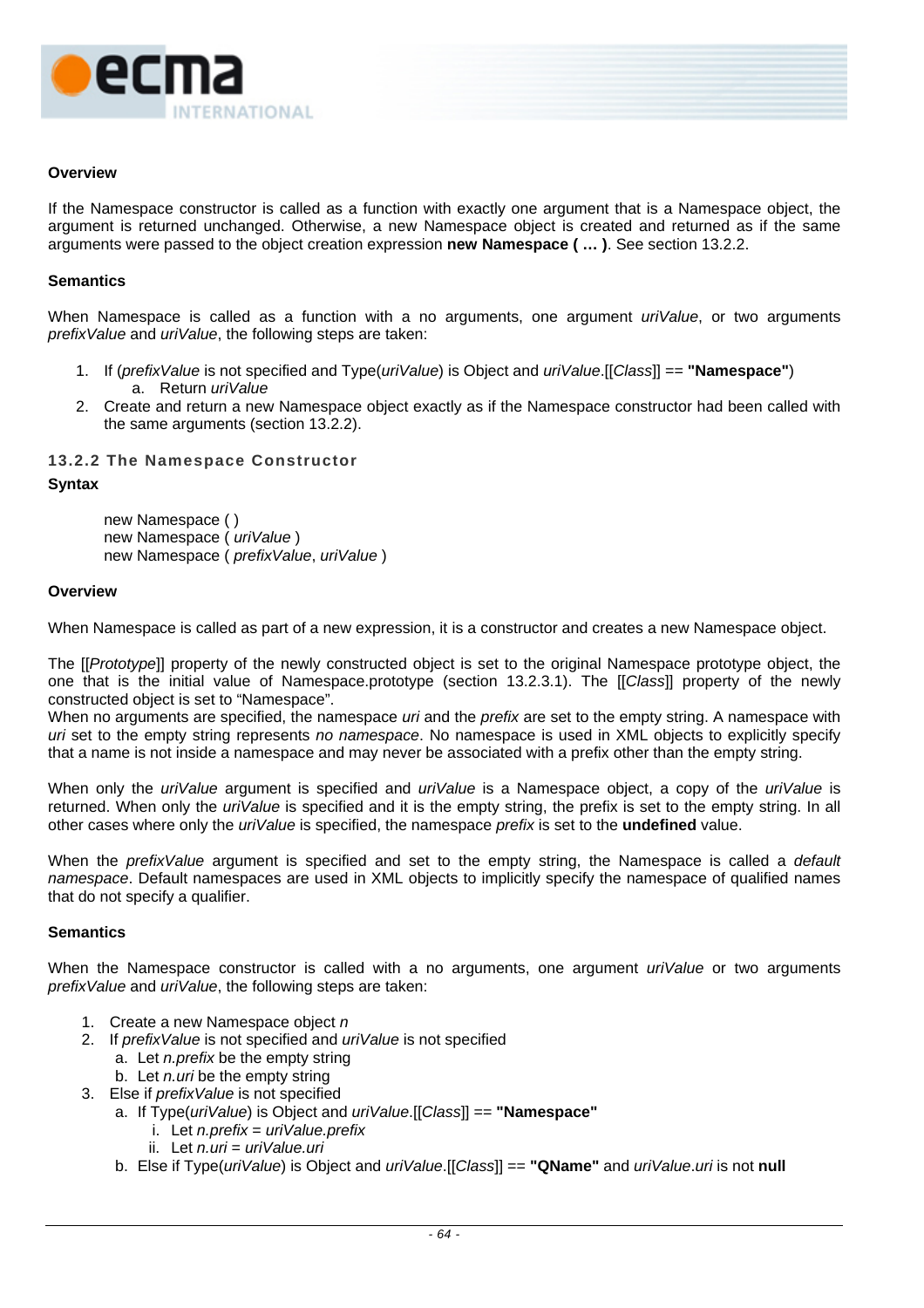- e **INTERNATIONAL** 
	- i. Let *n.uri* = *uriValue*.*uri*

NOTE: implementations that preserve prefixes in qualified names may also set *n*.*prefix* = *uriValue*.[[*Prefix*]]

- c. Else
	- i. Let *n.uri* = ToString(*uriValue*)
	- ii. If (*n.uri* is the empty string), let *n.prefix* be the empty string
	- iii. Else *n.prefix* = **undefined**
- 4. Else
	- a. If Type(*uriValue*) is Object and *uriValue*.[[*Class*]] == **"QName"** and *uriValue*.*uri* is not **null** i. Let *n*.*uri* = *uriValue*.*uri*
	- b. Else
		- i. Let *n.uri* = ToString(*uriValue*)
	- c. If *n.uri* is the empty string
		- i. If *prefixValue* is **undefined** or ToString(*prefixValue*) is the empty string
			- 1. Let *n.prefix* be the empty string
		- ii. Else throw a **TypeError** exception
	- d. Else if *prefixValue* is **undefined**, let *n.prefix* = **undefined**
	- e. Else if isXMLName(*prefixValue*) == **false**
		- i. Let *n*.*prefix* = **undefined**
	- f. Else let *n.prefix* = ToString(*prefixValue*)
- 5. Return *n*

# **13.2.3 Properties of the Namespace Constructor**

The value of the internal [[*Prototype*]] property of the Namespace constructor is the Function prototype object.

Besides the internal properties and the length property (whose value is 2), the Namespace constructor has the following properties.

# <span id="page-74-0"></span>**13.2.3.1 Namespace.prototype**

The initial value of the Namespace.prototype property is the Namespace prototype object (section [13.2.4\)](#page-74-1).

This property has the attributes { DontEnum, DontDelete, ReadOnly }.

# <span id="page-74-1"></span>**13.2.4 Properties of the Namespace Prototype Object (Built-in Methods)**

The Namespace prototype object is itself a Namespace object (its [[*Class*]] is "Namespace") with its *uri* and *prefix* properties set to the empty string.

The value of the internal [[*Prototype*]] property of the Namespace prototype object is the Object prototype object (section 15.2.3.1 of ECMAScript Edition 3).

# **13.2.4.1 Namespace.prototype.constructor**

The initial value of the Namespace.prototype.constructor is the built-in Namespace constructor.

# **13.2.4.2 Namespace.prototype.toString()**

# **Overview**

The toString() method returns a string representation of this Namespace object.

The toString function is not generic. It throws a **TypeError** exception if its **this** value is not a Namespace object. Therefore, it cannot be transferred to other kinds of objects for use as a method.

# **Semantics**

When the toString method of a Namespace object *n* is called with no arguments, the following step is taken:

- 1. if Type(*n*) is not Object or *n*.[[*Class*]] is not equal to **"Namespace"**, throw a **TypeError** exception
- 2. Return *n*.*uri*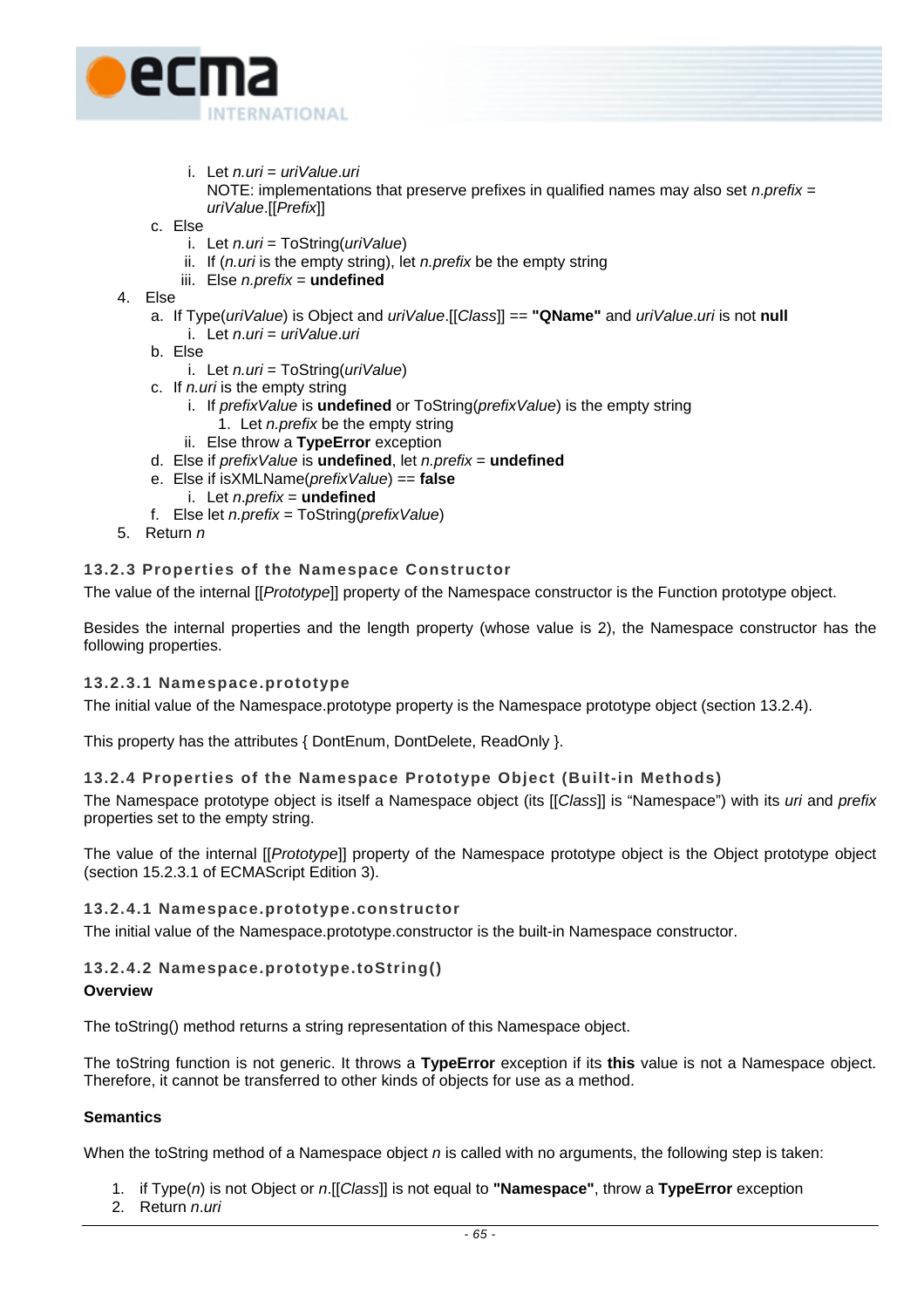

## **13.2.5 Properties of Namespace Instances**

Namespace instances inherit properties from the Namespace prototype object and also have a *prefix* property and a *uri* property.

#### **13.2.5.1 prefix**

The value of the *prefix* property is either the **undefined** value or a string value. When the value of the *prefix* property is the empty string, the Namespace is called a *default namespace*. Default namespaces are used in XML objects to determine the namespace of names that do not specify a qualifier.

This property has the attributes { DontDelete, ReadOnly }.

#### **13.2.5.2 uri**

The value of the *uri* property is a string value. When the value of the *uri* property is the empty string, the Namespace represents the *unnamed namespace*. The unnamed namespace is used in XML objects to explicitly specify that a name is not inside a namespace.

This property has the attributes { DontDelete, ReadOnly }.

## **13.3 QName Objects**

QName objects are used to represent qualified names of XML elements and attributes. Each QName object has a local name of type string and a namespace URI of type string or **null**. When the namespace URI is **null**, this qualified name matches any namespace.

Implementations may include an internal [[*Prefix*]] property that is not directly visible to E4X users. When a QName object is created using a Namespace object argument, the internal [[*Prefix*]] property may be used to preserve the prefix of the Namespace object. If no namespace prefix was specified for the associated Namespace, the [[*Prefix*]] property may be **undefined**.

A value of type QName may be specified using a *QualfiedIdentifier*. If the QName of an XML element is specified without identifying a namespace (i.e., as an unqualified identifier), the *uri* property of the associated QName will be set to the in-scope default namespace (section [12.1\)](#page-67-0). If the QName of an XML attribute is specified without identifying a namespace, the *uri* property of the associated QName will be the empty string representing no namespace.

<span id="page-75-0"></span>**13.3.1 The QName Constructor Called as a Function** 

#### **Syntax**

 QName ( *Name* ) QName ( *Namespace* , *Name* )

#### **Overview**

If the QName constructor is called as a function with exactly one argument that is a QName object, the argument is returned unchanged. Otherwise, a new QName object is created and returned as if the same arguments were passed to the object relation expression **new QName ( … )**. See section [13.3.2.](#page-76-0)

#### **Semantics**

When the QName function is called the following step is taken.

- 1. If *Namespace* is not specified and Type(N*ame*) is Object and *Name*.[[*Class*]] == **"QName"** a. Return *Name*
- 2. Create and return a new QName object exactly as if the QName constructor had been called with the same arguments (section [13.3.2\)](#page-76-0).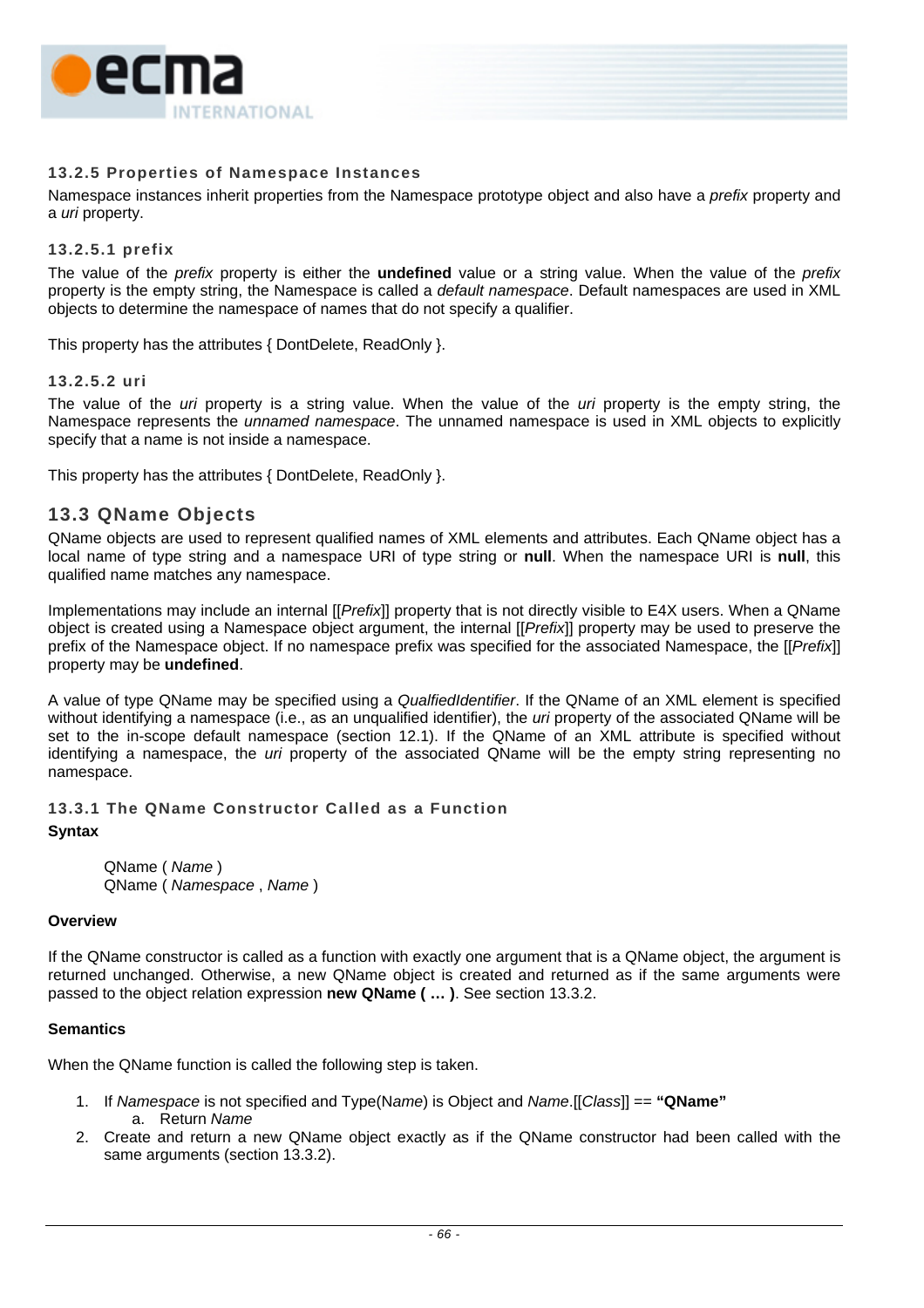

## **13.3.2 The QName Constructor Syntax**

<span id="page-76-0"></span>new QName ( *Name* ) new QName ( *Namespace* , *Name* )

## **Overview**

When QName is called as part of a new expression, it is a constructor and creates a new QName object.

The [[*Prototype*]] property of the newly constructed object is set to the original QName prototype object, the one that is the initial value of QName.prototype (section [13.3.3.1\)](#page-77-0). The [[*Class*]] property of the newly constructed object is set to "QName".

If *Name* is a QName and *Namespace* is not specified, the QName constructor returns a copy of the given *Name*.

When both the *Namespace* and *Name* arguments are specified, the *localName* property of the newly created object is set according to the given *Name* and the *uri* property of the newly created object is set according to the *Namespace* argument. If *Name* is a QName object, the *localName* of the newly created QName will be equal to the *localName* of *Name*. If the *Namespace* argument is a Namespace object, the *uri* property of the newly created object is set to the *uri* property of the Namespace object. If the *Namespace* argument is **null**, the *uri* property of the newly created object will be **null**, meaning it will match names in any namespace.

## **Semantics**

When the QName constructor is called with a one argument *Name* or two arguments *Namespace* and *Name* the following steps are taken:

- 1. If (Type(*Name*) is Object and *Name*.[[*Class*]] == **"QName"**)
	- a. If (*Namespace* is not specified), return a copy of *Name*
	- b. Else let *Name* = *Name*.*localName*
- 2. Let *Name* = ToString(*Name*)
- 3. If (*Namespace* is **undefined** or not specified)
	- a. If *Name* = **"\*"**
		- i. Let *Namespace* = **null**
	- b. Else
	- i. Let *Namespace* = GetDefaultNamespace()
- 4. Let *q* be a new QName with *q*.*localName* = *Name*
- 5. If *Namespace* == **null**
	- a. Let *q*.*uri* = **null**

NOTE: implementations that preserve prefixes in qualified names may also set *q*.[[*Prefix*]] to **undefined**

- 6. Else
	- a. Let *Namespace* be a new Namespace created as if by calling the constructor new Namespace(*Namespace*)
	- b. Let *q*.*uri* = *Namespace*.*uri* NOTE: implementations that preserve prefixes in qualified names may also set *q*.[[*Prefix*]] to *Namespace*.*prefix*
- 7. Return *q*

## **13.3.3 Properties of the QName Constructor**

The value of the internal [[*Prototype*]] property of the QName constructor is the Function prototype object.

Besides the internal properties and the length property (whose value is 2), the QName constructor has the following properties.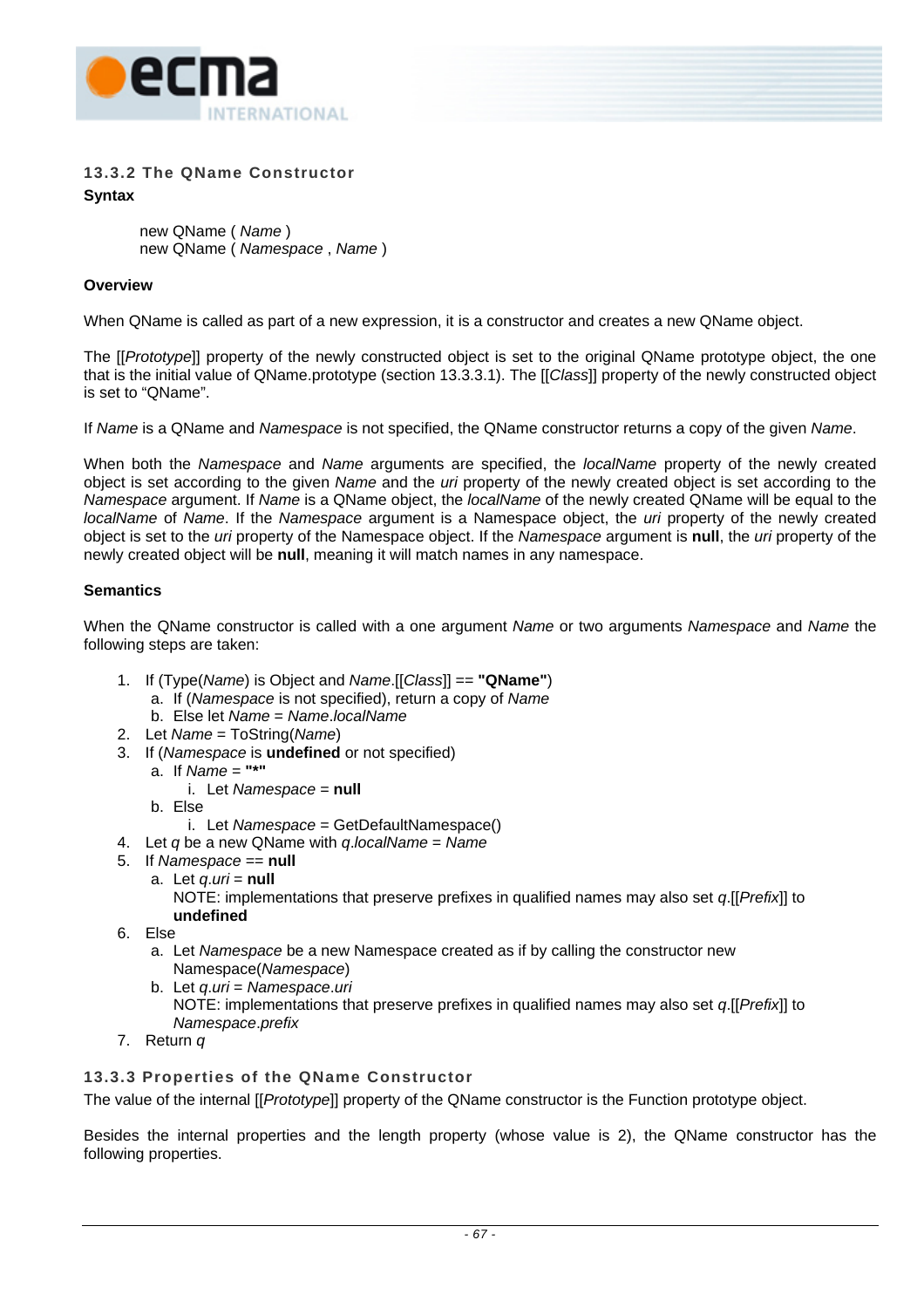

## <span id="page-77-0"></span>**13.3.3.1 QName.prototype**

The initial value of the QName.prototype property is the QName prototype object (section [13.3.4\)](#page-77-1).

This property has the attributes { DontEnum, DontDelete, ReadOnly }.

## <span id="page-77-1"></span>**13.3.4 Properties of the QName Prototype Object**

The QName prototype object is itself a QName object (its [[*Class*]] is "QName") with its *uri* and *localName* properties set to the empty string.

The value of the internal [[*Prototype*]] property of the QName prototype object is the Object prototype object (section 15.2.3.1 of ECMAScript Edition 3).

#### **13.3.4.1 QName.prototype.constructor**

The initial value of the QName.prototype.constructor is the built-in QName constructor.

## **13.3.4.2 QName.prototype.toString()**

#### **Overview**

The toString method returns a string representation of this QName object.

The toString function is not generic. It throws a **TypeError** exception if its **this** value is not a QName object. Therefore, it cannot be transferred to other kinds of objects for use as a method.

#### **Semantics**

When the toString method of a QName object *n* is called with no arguments, the following steps are taken:

- 1. If Type(*n*) is not Object or *n*.[[*Class*]] is not equal to **"QName"**, throw a **TypeError** exception
- 2. Let *s* be the empty string
- 3. If *n*.*uri* is not the empty string
	- a. If *n*.*uri* == **null**, let *s* be the string **"\*::"**
	- b. Else let *s* be the result of concatenating *n*.*uri* and the string **"::"**
- 4. Let *s* be the result of concatenating *s* and *n*.*localName*
- 5. Return *s*

## **13.3.5 Properties of QName Instances**

QName instances inherit properties from the QName prototype object and also have a *uri* property, a *localName* property and an optional internal [[*Prefix*]] property that may be used by implementations that preserve prefixes in qualified names.

#### **13.3.5.1 localName**

The value of the *localName* property is a value of type string. When the value of the *localName* property is "\*" it represents a wildcard that matches any name.

This property shall have the attributes { DontDelete, ReadOnly }

#### **13.3.5.2 uri**

The value of the *uri* property is **null** or a value of type string identifying the namespace of this QName. When the value of the *uri* property is the empty string, this QName is said to be in *no namespace*. No namespace is used in XML objects to explicitly specify that a name is not inside a namespace. When the value of the *uri* property is **null**, this QName will match names in any namespace.

This property shall have the attributes { DontDelete, ReadOnly }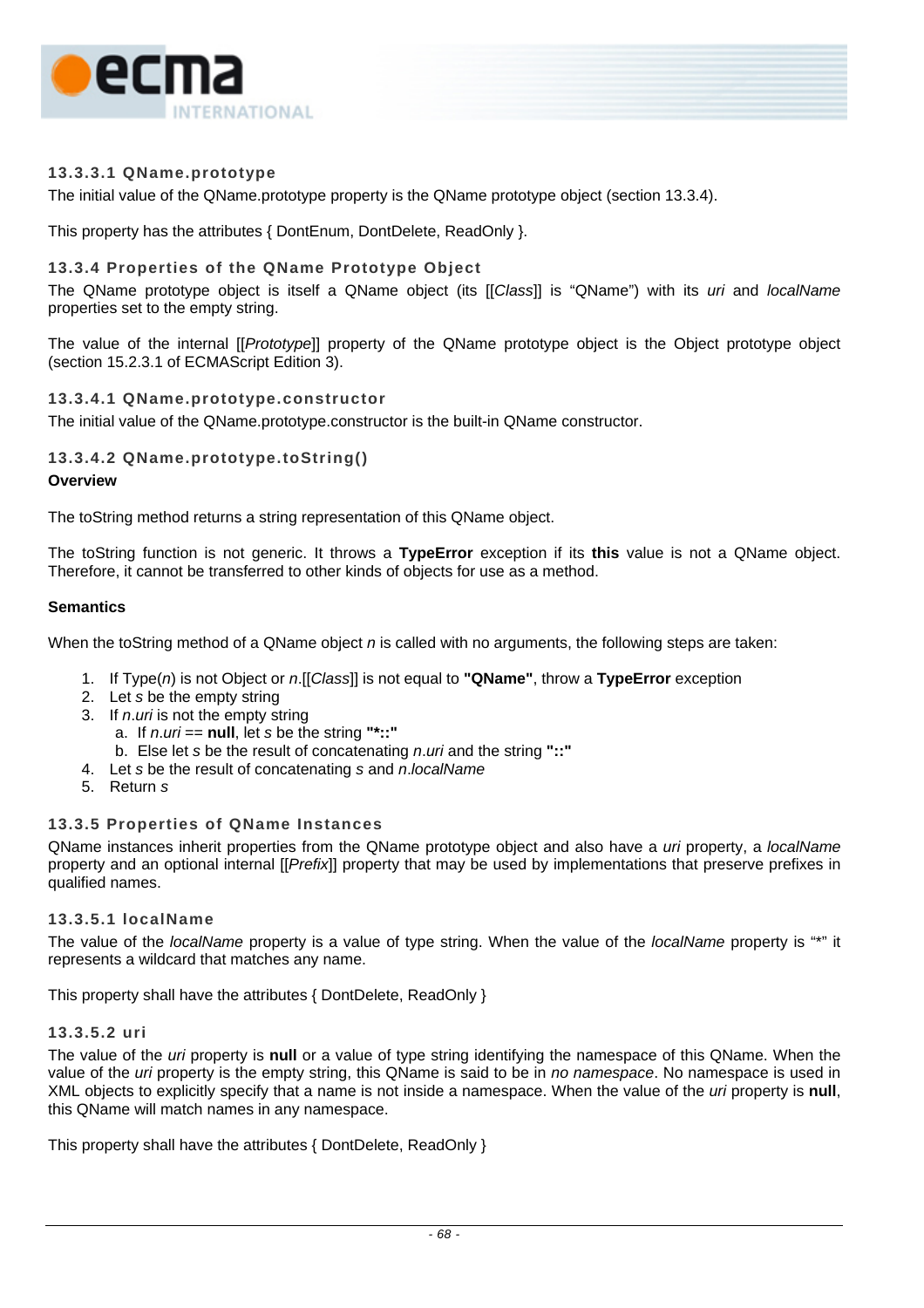

## **13.3.5.3 [[***Prefix***]]**

The [[*Prefix*]] property is an optional internal property that is not directly visible to users. It may be used by implementations that preserve prefixes in qualified names. The value of the [[*Prefix*]] property is a value of type string or **undefined**. If the [[*Prefix*]] property is **undefined**, the prefix associated with this QName is unknown.

## **13.3.5.4 [[GetNamespace]] ( [ InScopeNamespaces ] )**

#### **Overview**

The [[*GetNamespace*]] method is an internal method that returns a Namespace object with a URI matching the URI of this QName. *InScopeNamespaces* is an optional parameter. If *InScopeNamespaces* is unspecified, it is set to the empty set. If one or more Namespaces exists in *InScopeNamespaces* with a URI matching the URI of this QName, one of the matching Namespaces will be returned. If no such namespace exists in *InScopeNamespaces*, [[*GetNamespace*]] creates and returns a new Namespace with a URI matching that of this QName. For implementations that preserve prefixes in QNames, [[*GetNamespace*]] may return a Namespace that also has a matching prefix. The input argument *InScopeNamespaces* is a set of Namespace objects.

#### **Semantics**

When the [[*GetNamespace*]] method of a QName *q* is called with no arguments or one argument *InScopeNamespaces*, the following steps are taken:

1. If *q*.*uri* is **null**, throw a **TypeError** exception

NOTE: the exception above should never occur due to the way [[GetNamespace]] is called in this specification

- 2. If *InScopeNamespaces* was not specified, let *InScopeNamespaces* = { }
- 3. Find a Namespace *ns* in *InScopeNamespaces*, such that *ns*.*uri* == *q*.*uri*. If more than one such Namespace *ns* exists, the implementation may choose one of the matching Namespaces arbitrarily. NOTE: implementations that preserve prefixes in qualified names may additionally constrain *ns*, such that *ns*.*prefix* == *q*.[[*Prefix*]]
- 4. If no such a namespace *ns* exists
	- a. Let *ns* be a new namespace created as if by calling the constructor new Namespace(*q*.*uri*) NOTE: implementations that preserve prefixes and qualified names may create the new namespaces as if by calling the constructor Namespace(*q*.[[*Prefix*]], *q*.*uri*)
- 5. Return *ns*

## **13.4 XML Objects**

## <span id="page-78-0"></span>**13.4.1 The XML Constructor Called as a Function Syntax**

XML ( [ *value* ] )

#### **Overview**

When XML is called as a function rather than as a constructor, it performs a type conversion. If no argument is provided, the XML function returns an XML object representing an empty text node.

#### **Semantics**

When the XML function is called with no arguments or with one argument *value*, the following step is taken.

- 1. If *value* is **null**, **undefined** or not supplied, let *value* be the empty string
- 2. Return ToXML(*value*)
	- **NOTE**

The ToXML operator defines a mechanism for constructing an XML object from an implementation of the W3C information set (e.g., a W3C DOM node). E4X implementations may expose this functionality to users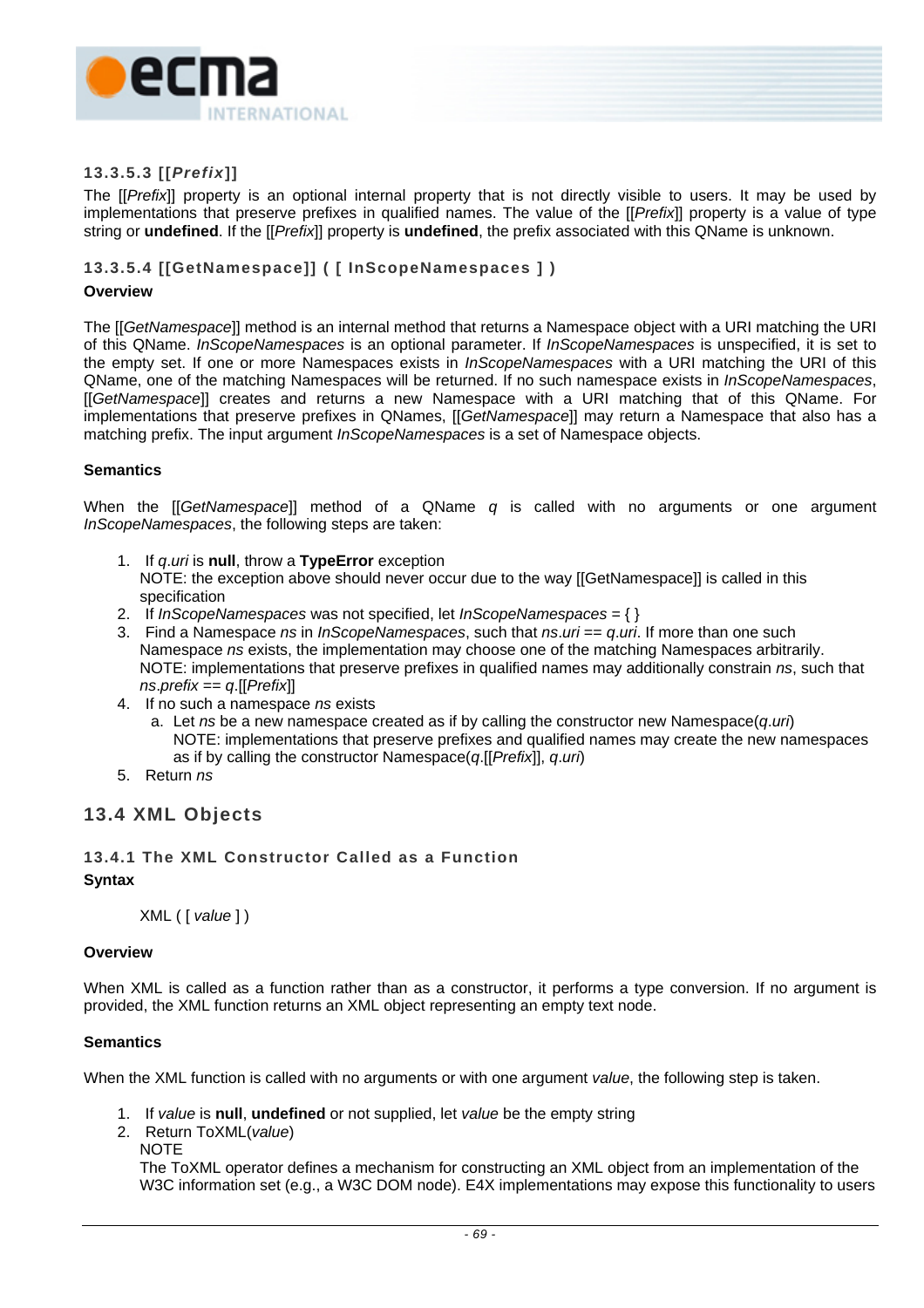

<span id="page-79-0"></span>via the XML constructor; however, this is not required for conformance with E4X. See section [10.3.2](#page-42-0) for additional information.

## **13.4.2 The XML Constructor Syntax**

new XML ( [ *value* ] )

#### **Overview**

When XML is called as part of a new expression, it is a constructor and may create a new XML object. When the XMLList constructor is called with no arguments, it returns an XML object representing an empty text node.

## **Semantics**

When the XML constructor is called with no arguments or a single argument *value*, the following steps are taken:

- 1. If *value* is **null**, **undefined** or not supplied, let *value* be the empty string
- 2. Let *x* = ToXML(*value*)

**NOTE** The ToXML operator defines a mechanism for constructing an XML object from an implementation of the W3C information set (e.g., a W3C DOM node). E4X implementations may expose this functionality to users via the XML constructor; however, this is not required for conformance with E4X. See section [10.3.2](#page-42-0) for additional information.

- 3. If Type(*value*) ∈ {XML, XMLList, W3C XML Information Item} a. Return the result of calling the [[DeepCopy]] method of *x*
- 4. Return *x*

## **13.4.3 Properties of the XML Constructor**

The value of the internal [[*Prototype*]] property of the XML constructor is the Function prototype object.

Besides the internal properties and the length property (whose value is 1), the XML constructor has the following properties:

## **13.4.3.1 XML.prototype**

The initial value of the XML.prototype property is the XML prototype object (section [13.4.3.7\)](#page-82-0).

This property has the attributes { DontEnum, DontDelete, ReadOnly }.

#### <span id="page-79-1"></span>**13.4.3.2 XML.ignoreComments**

The initial value of the ignoreComments property is **true**. If ignoreComments is **true**, XML comments are ignored when constructing new XML objects.

This property has the attributes { DontEnum, DontDelete}.

## **13.4.3.3 XML.ignoreProcessingInstructions**

The initial value of the ignoreProcessingInstructions property is **true**. If ignoreProcessingInstructions is **true**, XML processing instructions are ignored when constructing new XML objects.

This property has the attributes { DontEnum, DontDelete }.

## **13.4.3.4 XML.ignoreWhitespace**

The initial value of the ignoreWhitespace property is **true**. If ignoreWhiltespace is **true**, insignificant whitespace characters are ignored when processing constructing new XML objects. When elements tags and/or embedded expressions are separated only by whitespace characters, those whitespace characters are defined to be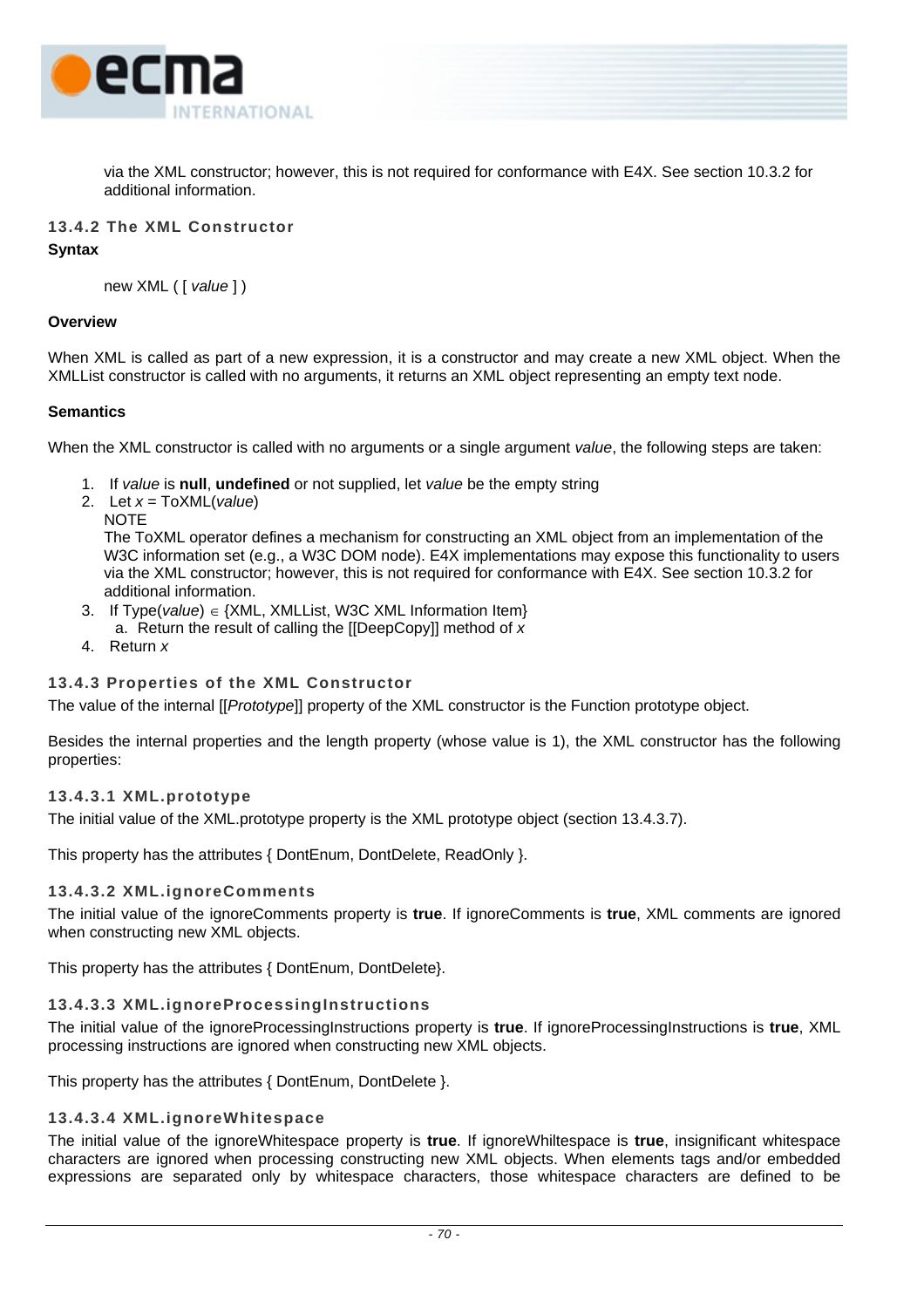

insignificant. Whitespace characters are defined to be space (**\u0020**), carriage return (**\u000D**), line feed (**\u000A**) and tab (**\u0009**).

This property has the attributes { DontEnum, DontDelete }.

#### **13.4.3.5 XML.prettyPrinting**

The initial value of the prettyPrinting property is **true**. If prettyPrinting is **true**, the ToString and ToXMLString operators will normalize whitespace characters between certain tags to achieve a uniform and aesthetic appearance.

This property has the attributes { DontEnum, DontDelete }.

#### <span id="page-80-0"></span>**13.4.3.6 XML.prettyIndent**

The initial value of the prettyIndent property is 2. If the prettyPrinting property of the XML constructor is **true**, the ToString and ToXMLString operators will normalize whitespace characters between certain tags to achieve a uniform and aesthetic appearance. Certain child nodes will be indented relative to their parent node by the number of spaces specified by prettyIndent.

This property has the attributes { DontEnum, DontDelete }.

```
13.4.3.7 XML.settings ( )
```
#### **Overview**

The settings method is a convenience method for managing the collection of global XML settings stored as properties of the XML constructor (sections [13.4.3.2](#page-79-1) through [13.4.3.6\)](#page-80-0). It returns an object containing the properties of the XML constructor used for storing XML settings. This object may later be passed as an argument to the setSettings method to restore the associated settings. For example,

```
// Create a general purpose function that may need to save and restore XML settings 
function getXMLCommentsFromString(xmlString) { 
   // save previous XML settings and make sure comments are not ignored 
   var settings = XML.settings(); 
   XML.ignoreComments = false; 
   var comments = XML(xmlString).comment(); 
   // restore settings and return result 
    XML.setSettings(settings); 
    return comments; 
}
```
#### **Semantics**

When the settings method of the XML constructor is called, the following steps are taken:

- 1. Let *s* be a new Object created as if by calling the constructor new Object()
- 2. Let *s*.*ignoreComments* = XML.ignoreComments
- 3. Let *s*.*ignoreProcessingInstructions* = XML.ignoreProcessingInstructions
- 4. Let *s*.*ignoreWhitespace* = XML.ignoreWhitespace
- 5. Let *s*.*prettyPrinting* = XML.prettyPrinting
- 6. Let *s*.*prettyIndent* = XML.prettyIndent
- 7. Return *s*

#### **13.4.3.8 XML.setSettings ( [ Settings ] )**

The setSettings method is a convenience method for managing the collection of global XML settings stored as properties of the XML constructor (sections [13.4.3.2](#page-79-1) through [13.4.3.6\)](#page-80-0). It may be used to restore a collection of XML settings captured earlier using the associated settings method. When called with a single argument *settings*, the setSettings method copies the properties of the XML constructor used for storing XML settings from the *settings* object. When called with no arguments, the setSettings method restores the default XML settings.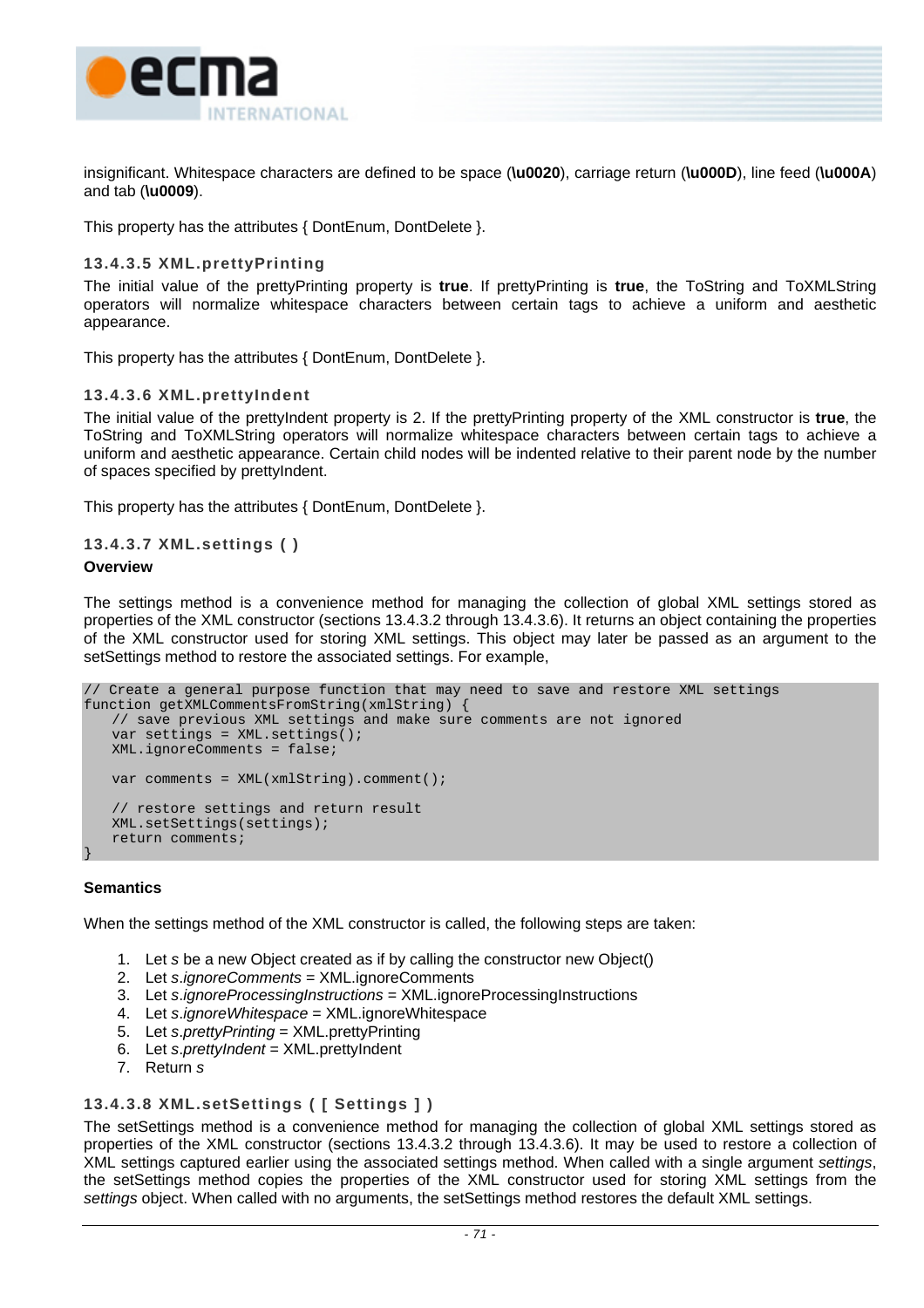

When the setSettings method of the XML constructor is called with no arguments or with a single argument *settings*, the following steps are taken:

- 1. If settings is **null, undefined** or not provided
	- a. Let XML.ignoreComments = **true**
	- b. Let XML.ignoreProcessingInstructions = **true**
	- c. Let XML.ignoreWhitespace = **true**
	- d. Let XML.prettyPrinting = **true**
	- e. Let XML.prettyIndent = **2**
- 2. Else if Type(*settings*) is Object
	- a. If Type(*settings*.*ignoreComments*) is Boolean,
		- i. Let XML.ignoreComments = *settings*.*ignoreComments*
		- b. If Type(*settings.ignoreProcessingInstructions*) is Boolean i. Let XML.ignoreProcessingInstructions = *settings.ignoreProcessingInstructions*
		- c. If Type(*settings.ignoreWhitespace*) is Boolean
			- i. Let XML.ignoreWhitespace = *settings.ignoreWhitespace*
		- d. If Type(*settings.prettyPrinting*) is Boolean
		- i. Let XML.prettyPrinting = *settings.prettyPrinting*
		- e. If Type(*settings.prettyIndent*) is Number
		- i. Let XML.prettyIndent = *settings.prettyIndent*
- 3. Return

## **13.4.3.9 XML.defaultSettings ( )**

The defaultSettings method is a convenience method for managing the collection of global XML settings stored as properties of the XML constructor (sections [13.4.3.2](#page-79-1) through [13.4.3.6\)](#page-80-0). It may be used to obtain an object containing the default XML settings. This object may be inspected to determine the default settings or be passed as an argument to the setSettings method to restore the default XML settings.

#### **Semantics**

When the defaultSettings method of the XML constructor is called with no arguments, the following steps are taken:

- 1. Let *s* be a new Object created as if by calling the constructor new Object()
- 2. Let *s.ignoreComments* = **true**
- 3. Let *s.ignoreProcessingInstructions* = **true**
- 4. Let *s.ignoreWhitespace* = **true**
- 5. Let *s.prettyPrinting* = **true**
- 6. Let *s.prettyIndent* = **2**
- 7. Return *s*

## **13.4.3.10 [[HasInstance]] ( V )**

#### **Overview**

The XML constructor has a more elaborate [[HasInstance]] method than other function objects. The XML constructor [[HasInstance]] method is defined such that given an XML object or an XMLList object *x*, the expression *x* instanceof XML will return **true**. This treatment intentionally blurs the distinction between a single XML object and an XMLList containing only one value.

#### **Semantics**

When the [[HasInstance]] method of the XML constructor object *F* is called with value *V*, the following steps are taken:

1. If *V* is not an object, return **false**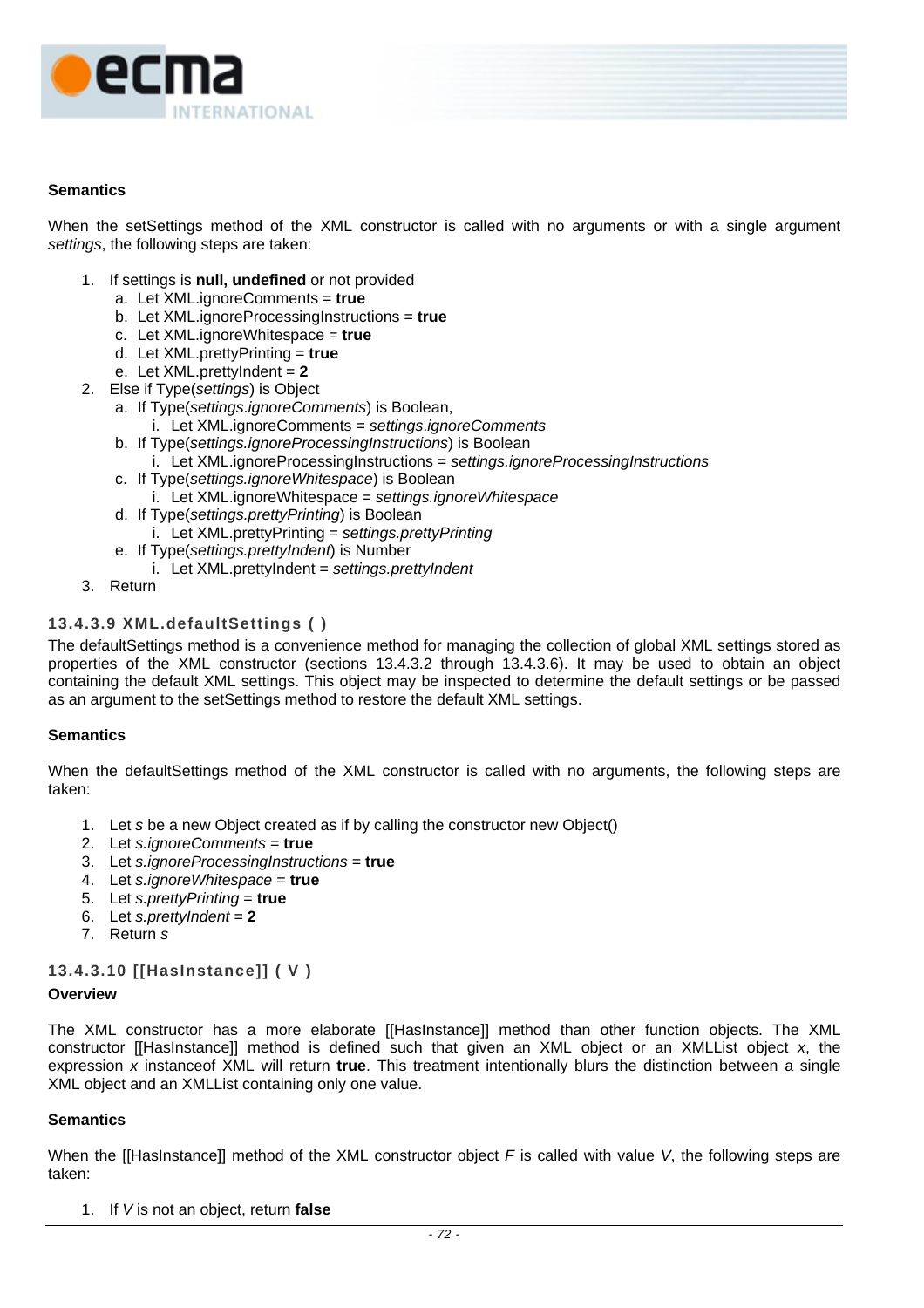

- 2. Let *xmlProto* = XML.prototype
- 3. Let *listProto* = XMLList.prototype
- 4. If (*xmlProto* is not an object) or (*listProto* is not an object), throw a **TypeError** exception
- 5. Let *objProto* = *V*.[[*Prototype*]]
- 6. while (*objProto* is not **null**)
	- a. If *xmlProto* and *objProto* refer to the same object or if they refer to objects joined to each other (section 13.1.2 of ECMAScript Edition 3), return **true**
	- b. If *listProto* and *objProto* refer to the same object or if they refer to objects joined to each other (section 13.1.2 of ECMAScript Edition 3), return **true**
	- c. Let *objProto* = *objProto*.[[*Prototype*]]
- 7. Return **false**

## **13.4.4 Properties of the XML Prototype Object (Built-in Methods)**

Each value of type XML has a set of built-in methods available for performing common operations. These built-in methods are properties of the XML prototype object and are described in the following sections.

The XML prototype object is itself an XML object (its [[*Class*]] property is **"text"**) whose value is the empty string.

The value of the internal [[*Prototype*]] property of the XML prototype object is the Object prototype object (section 15.2.3.1 of ECMAScript Edition 3).

<span id="page-82-0"></span>None of the built-in functions defined on XML.prototype are generic. They throw a **TypeError** exception if the **this** value is not an XML object. Therefore, they cannot be transferred to other kinds of objects for use as a method.

#### **13.4.4.1 XML.prototype.constructor**

The initial value of the XML.prototype.constructor is the built-in XML constructor.

## **13.4.4.2 XML.prototype.addNamespace ( namespace )**

#### **Overview**

The addNamespace method adds a namespace declaration to the in scope namespaces for this XML object and returns this XML object. If the in scope namespaces for the XML object already contains a namespace with a prefix matching that of the given parameter, the prefix of the existing namespace is set to **undefined**.

#### **Semantics**

When the addNamespace method of an XML object *x* is called with one parameter *namespace*, the following step is taken:

- 1. Let *ns* a Namespace constructed as if by calling the function Namespace(*namespace*)
- 2. Call the [[AddInScopeNamespace]] method of *x* with parameter *ns*
- 3. Return *x*

## **13.4.4.3 XML.prototype.appendChild ( child )**

#### **Overview**

The appendChild method appends a deep copy of the given *child* to the end of this XML object's properties and returns this XML object. For example,

```
var e = <employees> 
   <employee id="0" ><name>Jim</name><age>25</age></employee> 
   <employee id="1" ><name>Joe</name><age>20</age></employee> 
</employees>; 
// Add a new child element to the end of Jim's employee element 
e.employee.(name == "Jim").appendChild(<hobby>snorkeling</hobby>);
```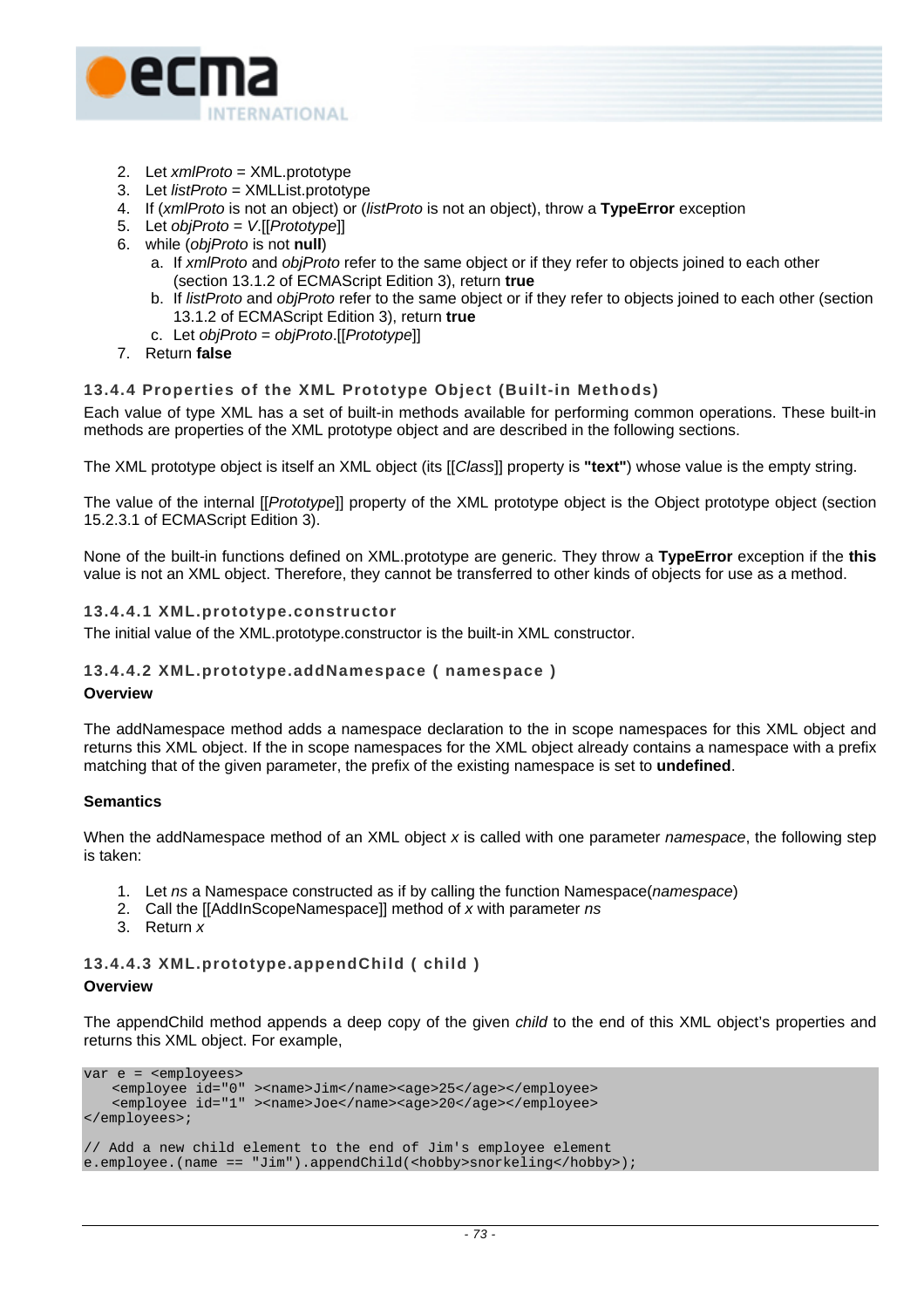

When the appendChild method of an XML object *x* is called with one parameter *child*, the following steps are taken:

- 1. Let *children* be the result of calling the [[Get]] method of *x* with argument **"\*"**
- 2. Call the [[Put]] method of *children* with arguments *children*.[[*Length*]] and *child*
- 3. Return *x*

#### **13.4.4.4 XML.prototype.attribute ( attributeName )**

#### **Overview**

The attribute method returns an XMLList containing zero or one XML attributes associated with this XML object that have the given *attributeName*. For example,

```
// get the id of the employee named Jim 
e.employee.(name == "Jim").attribute("id");
```
#### **Semantics**

When the attribute method of an XML object *x* is called with a parameter *attributeName*, the following steps are taken:

- 1. Let *name* = ToAttributeName(*attributeName*)
- 2. Return the result of calling the [[Get]] method of *x* with argument *name*

## **13.4.4.5 XML.prototype.attributes ( )**

#### **Overview**

The attributes method returns an XMLList containing the XML attributes of this object. For example,

```
// print the attributes of an XML object 
function printAttributes(x) { 
    for each (var a in x.attributes()) { 
        print("The attribute named " + \alpha.name() + " has the value " + \alpha);
\left\{\begin{array}{c} \end{array}\right\}}
```
#### **Semantics**

When the attributes method of an XML object *x* is called, the following step is taken:

1. Return the result of calling the [[Get]] method of *x* with argument ToAttributeName(**"\*"**)

```
13.4.4.6 XML.prototype.child ( propertyName ) 
Overview
```
The child method returns the list of children in this XML object matching the given *propertyName*. If *propertyName* is a numeric index, the child method returns a list containing the child at the ordinal position identified by *propertyName*. For example,

| var name = $\text{customer.child("name");}$ |  | // equivalent to: var name = customer.name;          |  |
|---------------------------------------------|--|------------------------------------------------------|--|
| var secondChild = customer.child $(1)$ ;    |  | // equivalent to: var secondChild = customer. $*[1]$ |  |

#### **Semantics**

When the child method of an XML object *x* is called, it performs the following step:

```
1. If ToString(ToUint32(P)) == P
```
a. Let *children* be the result of calling the [[Get]] method of *x* with argument **"\*"**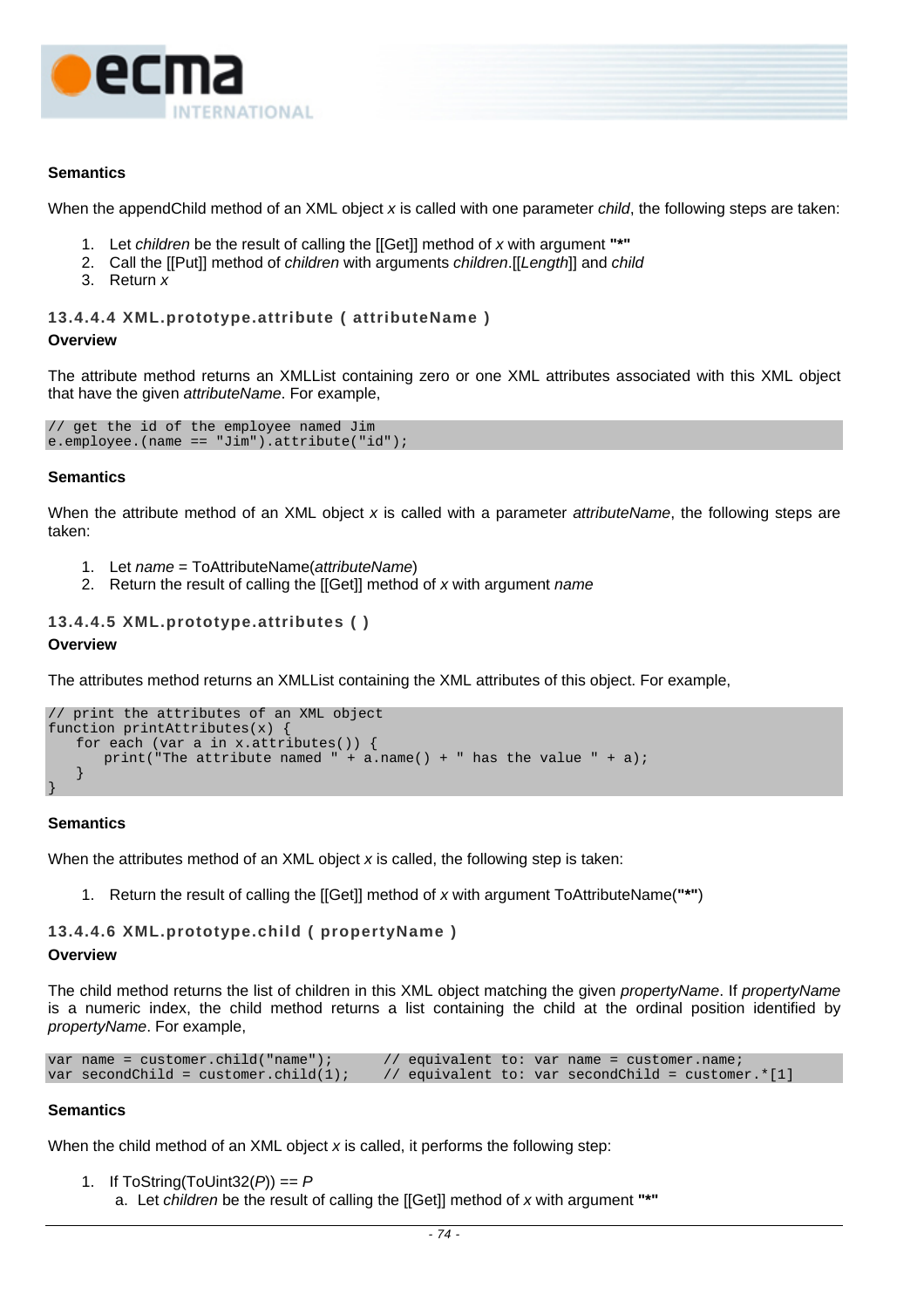

b. Return the result of calling the [[Get]] method of *children* with argument *propertyName* 2. Return the result of calling the [[Get]] method of *x* with argument *propertyName*

## **13.4.4.7 XML.prototype.childIndex ( ) Overview**

The childIndex method returns a Number representing the ordinal position of this XML object within the context of its parent. For example,

// Get the ordinal index of the employee named Joe. var joeindex = e.employee.(name == "Joe").childIndex();

## **Semantics**

When the childIndex method of an XML object x is called, it performs the following steps:

- 1. Let *parent* = *x*.[[*Parent*]]
- 2. If (*parent* == **null**) or (*x*.[[*Class*]] == **"attribute"**), return **NaN**
- 3. Let *q* be the property of *parent*, where *parent*[*q*] is the same object as *x*
- 4. Return ToNumber(*q*)

## **13.4.4.8 XML.prototype.children ( )**

## **Overview**

The children method returns an XMLList containing all the properties of this XML object in order. For example,

// Get child elements of first employee: returns an XMLList containing: // <name>Jim</name>, <age>25</age> and <hobby>Snorkeling</hobby> var emps = e.employee[0].children();

## **Semantics**

When the children method of an XML object *x* is called, it performs the following step:

1. Return the results of calling the [[Get]] method of *x* with argument **"\*"**

```
13.4.4.9 XML.prototype.comments ( )
```
## **Overview**

The comments method returns an XMLList containing the properties of this XML object that represent XML comments.

## **Semantics**

When the comments method of an XML object *x* is called, it performs the following steps:

- 1. Let *l* be a new XMLList with *l*.[[*TargetObject*]] = *x* and *l*.[[*TargetProperty*]] = **null**
- 2. For  $i = 0$  to  $x$ . [[Length]]-1
- a. If *x*[*i*].[[*Class*]] == **"comment"**, call the [[*Append*]] method of *l* with argument *x*[*i*]
- 3. Return *l*

**13.4.4.10 XML.prototype.contains ( value )** 

## **Overview**

The contains method returns the result of comparing this XML object with the given *value*. This treatment intentionally blurs the distinction between a single XML object and an XMLList containing only one value.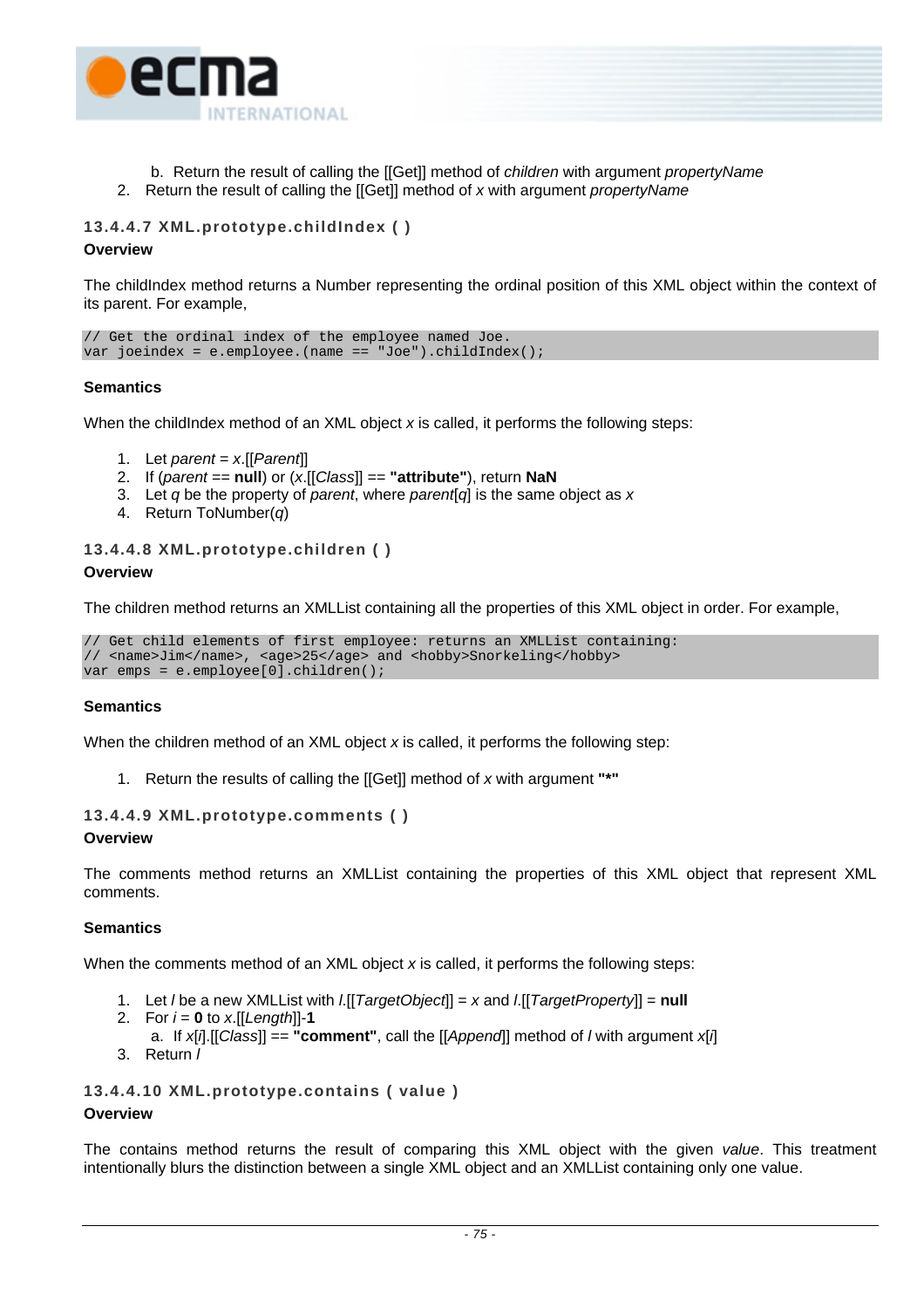

When the contains method is called on an XML object *x* with parameter *value*, the following step is taken:

1. Return the result of the comparison *x* == *value*

**13.4.4.11 XML.prototype.copy ( )** 

#### **Overview**

The copy method returns a deep copy of this XML object with the internal [[*Parent*]] property set to **null**.

#### **Semantics**

When the copy method is called on an XML object *x*, the following steps are taken:

1. Return the result of calling the [[DeepCopy]] method of *x*

## **13.4.4.12 XML.prototype.descendants ( [ name ] )**

#### **Overview**

The descendants method returns all the XML valued descendants (children, grandchildren, great-grandchildren, etc.) of this XML object with the given *name*. If the *name* parameter is omitted, it returns all descendants of this XML object.

## **Semantics**

When the descendants method is called on an XML object *x* with the optional parameter *name*, the following steps are taken:

- 1. If *name* is not specified, let *name* = **"\*"**
- 2. Return the result of calling the [[Descendants]] method of *x* with argument *name*

## **13.4.4.13 XML.prototype.elements ( [ name ] )**

## **Overview**

When the elements method is called with one parameter *name*, it returns an XMLList containing all the children of this XML object that are XML elements with the given *name*. When the elements method is called with no parameters, it returns an XMLList containing all the children of this XML object that are XML elements regardless of their name.

## **Semantics**

When the elements method is called on an XML object *x* with optional parameter *name*, the following steps are taken:

- 1. If *name* is not specified, let *name* = **"\*"**
- 2. Let *name* = ToXMLName(*name*)
- 3. Let *l* be a new XMLList with *l*.[[*TargetObject*]] = *x* and *l*.[[*TargetProperty*]] = *name*
- 4. For *i* = **0** to *x*.[[*Length*]]-**1**
	- a. If *x*[*i*].[[*Class*]] == **"element"**
		- i. If (*name*.*localName* == **"\*"** or *name*.*localName* == *x*[*i*].[[*Name*]].*localName*) and (*name*.*uri* == **null** or *n*.*uri* == *x*[*i*].[[*Name*]].*uri*)
			- 1. Call the [[*Append*]] method of *l* with argument *x*[*i*]
- 5. Return *l*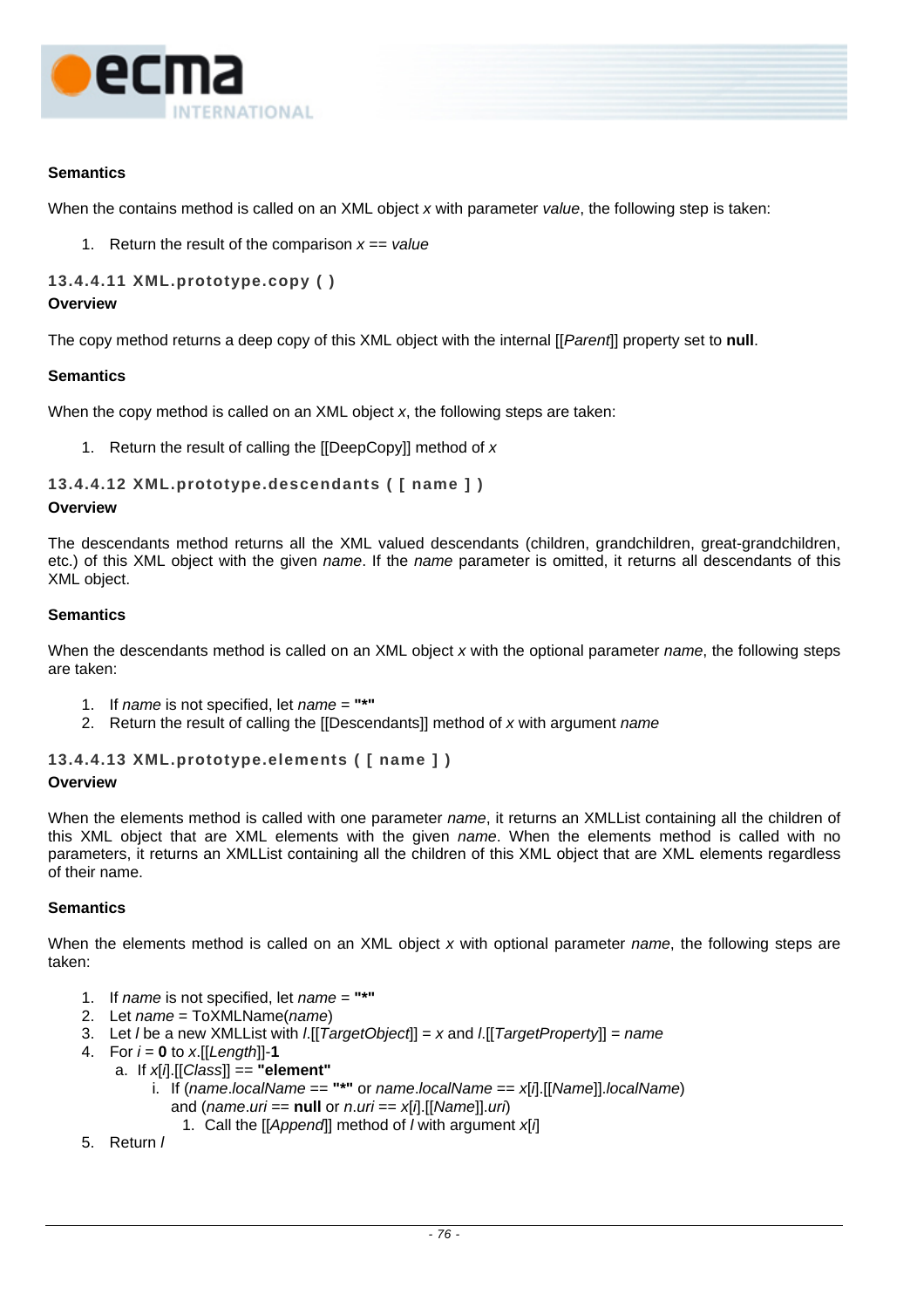

## **13.4.4.14 XML.prototype.hasOwnProperty ( P )**

## **Overview**

The hasOwnProperty method returns a Boolean value indicating whether this object has the property specified by *P*. For all XML objects except the XML prototype object, this is the same result returned by the internal method [[HasProperty]]. For the XML prototype object, hasOwnProperty also examines the list of local properties to determine if there is a method property with the given name.

## **Semantics**

When the hasOwnProperty method of an XML object *x* is called with parameter *P*, the following step is taken:

- 1. If the result of calling the [[HasProperty]] method of this object with argument *P* is **true**, return **true**
- 2. If *x* has a property with name ToString(*P*), return **true**
- 3. Return **false**

## **13.4.4.15 XML.prototype.hasComplexContent( )**

## **Overview**

The hasComplexContent method returns a Boolean value indicating whether this XML object contains complex content. An XML object is considered to contain complex content if it represents an XML element that has child elements. XML objects representing attributes, comments, processing instructions and text nodes do not have complex content. The existence of attributes, comments, processing instructions and text nodes within an XML object is not significant in determining if it has complex content.

## **Semantics**

When the hasComplexContent method is called on an XML object *x*, the following steps are taken:

- 1. If *x*.[[*Class*]] ∈ {**"attribute"**, **"comment"**, **"processing-instruction"**, **"text"**}, return **false**
- 2. For each property *p* in *x*
- a. If *p*.[[*Class*]] == **"element"**, return **true**
- 3. Return **false**

## **13.4.4.16 XML.prototype.hasSimpleContent( )**

## **Overview**

The hasSimpleContent method returns a Boolean value indicating whether this XML object contains simple content. An XML object is considered to contain simple content if it represents a text node, represents an attribute node or if it represents an XML element that has no child elements. XML objects representing comments and processing instructions do not have simple content. The existence of attributes, comments, processing instructions and text nodes within an XML object is not significant in determining if it has simple content.

## **Semantics**

When the hasSimpleContent method is called on an XML object *x*, the following steps are taken:

- 1. If *x*.[[*Class*]] ∈ {**"comment"**, **"processing-instruction"**}, return **false**
- 2. For each property *p* in *x*
	- a. If *p*.[[*Class*]] == **"element"**, return **false**
- 3. Return **true**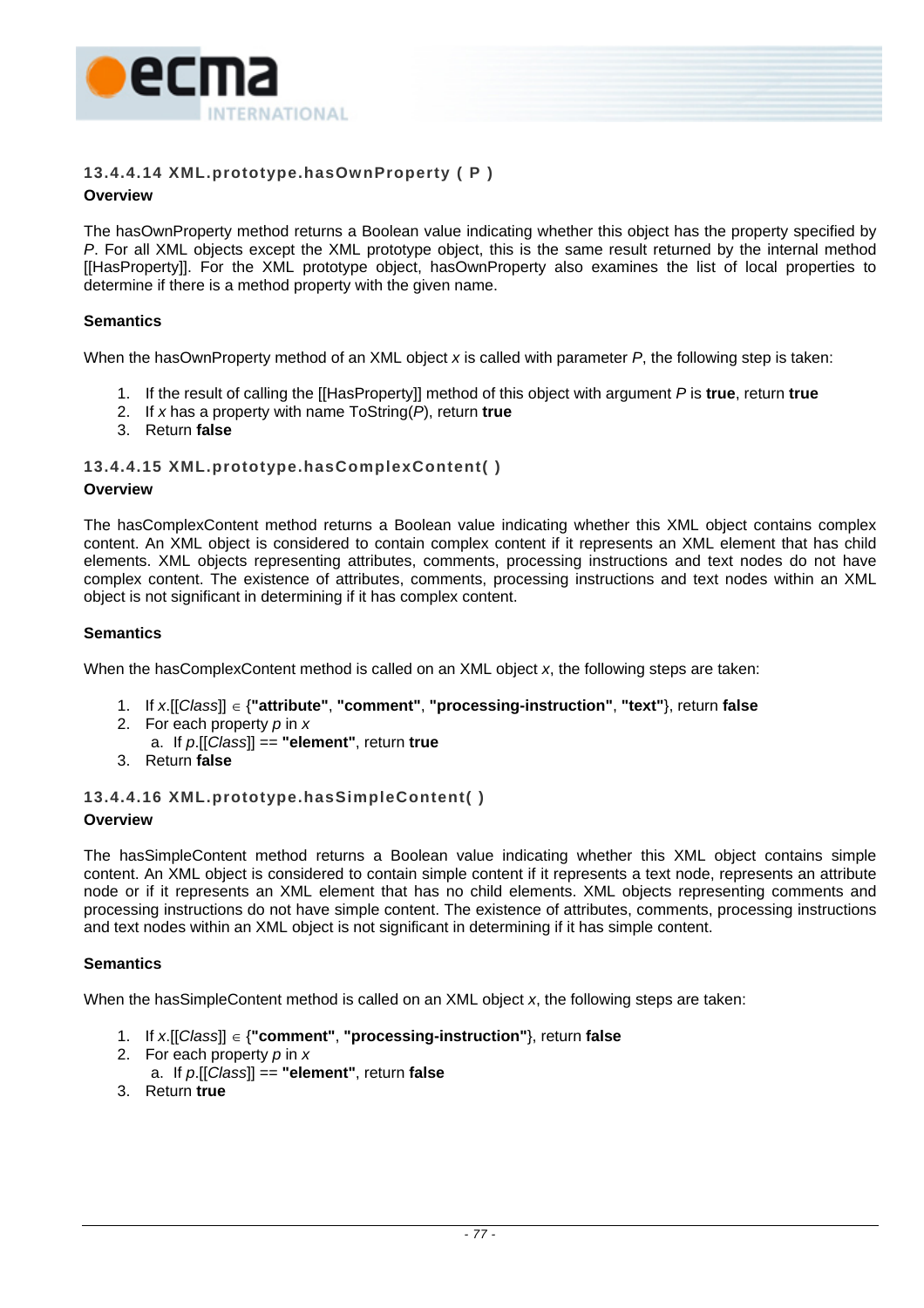

## **13.4.4.17 XML.prototype.inScopeNamespaces( )**

## **Overview**

The inScopeNamespaces method returns an Array of Namespace objects representing the namespaces in scope for this XML object in the context of its parent. If the parent of this XML object is modified, the associated namespace declarations may change.

## **Semantics**

When the inScopeNamespaces method is called on an XML object *x*, the following steps are taken:

- 1. Let  $v = x$
- 2. Let *inScopeNS* = { }
- 3. While (*y* is not **null**)
	- a. For each *ns* in *y*.[[*InScopeNamespaces*]]
		- i. If (*ns*.*prefix* is **undefined** and there exists no *n* ∈ *inScopeNS*, such that *n*.*uri* == *ns*.*uri*) or (*ns.prefix* is not **undefined** and there exists no  $n \in i$  *nScopeNS*, such that *n.prefix* == *ns.prefix*) 1. Let *inScopeNS* = *inScopeNS* ∪ { *ns* }
		- b. Let *y* = *y*.[[*Parent*]]
- 4. NOTE: the E4X data model does not enforce the constraint: ∀ *x* ∈ XML : *x*.[[*InScopeNamespaces*]] ⊇ *x*.[[*Parent*]].[[*InScopeNamespaces*]]. However, implementations that do enforce this constraint may set *inScopeNS* = *x*.[[*InScopeNamespaces*]] instead of using the computation above.
- 5. Let *a* be a new Array created as if by calling the constructor, new Array()
- 6. Let  $i = 0$
- 7. For each *ns* in *inScopeNS*
	- a. Call the [[Put]] method of *a* with arguments ToString(*i*) and *ns*
- b. Let  $i = i + 1$
- 8. Return *a*

## **13.4.4.18 XML.prototype.insertChildAfter ( child1 , child2)**

## **Overview**

The insertChildAfter method inserts the given *child2* after the given *child1* in this XML object and returns this XML object. If *child1* is **null**, the insertChildAfter method inserts *child2* before all children of this XML object (i.e., after none of them). If *child1* does not exist in this XML object, it returns without modifying this XML object.

## **Semantics**

When the insertChildAfter method is called on an XML object *x* with parameters *child1* and *child2*, the following steps are taken:

- 1. If *x*.[[*Class*]] ∈ {**"text"**, **"comment"**, **"processing-instruction"**, **"attribute"**}, return
- 2. If (*child1* == **null**)
	- a. Call the [[Insert]] method of *x* with arguments **"0"** and *child2*
	- b. Return *x*
- 3. Else if Type(*child1*) is XML
	- a. For  $i = 0$  to  $x$ . [[Length]]-1
		- i. If *x*[*i*] is the same object as *child1*
			- 1. Call the [[Insert]] method of *x* with arguments ToString(*i* + **1**) and *child2*
			- 2. Return *x*
- 4. Return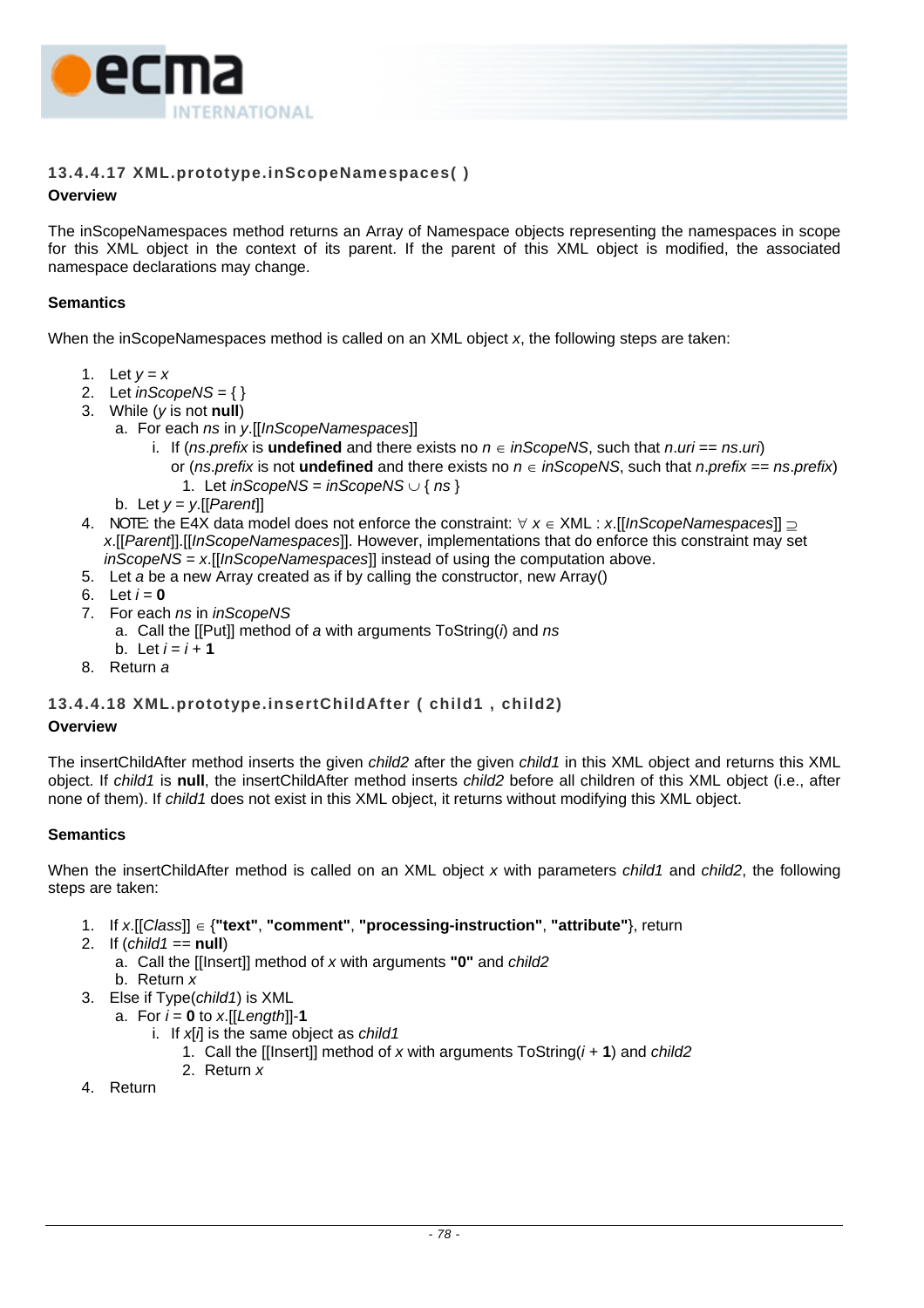

# **13.4.4.19 XML.prototype.insertChildBefore ( child1 , child2 )**

## **Overview**

The insertChildBefore method inserts the given *child2* before the given *child1* in this XML object and returns this XML object. If *child1* is **null**, the insertChildBefore method inserts *child2* after all children in this XML object (i.e., before none of them). If *child1* does not exist in this XML object, it returns without modifying this XML object.

## **Semantics**

When the insertChildBefore method is called on an XML object *x* with parameters *child1* and *child2*, the following steps are taken:

- 1. If *x*.[[*Class*]] ∈ {**"text"**, **"comment"**, **"processing-instruction"**, **"attribute"**}, return
- 2. If  $\left(\frac{child1}{\right)} = null$ 
	- a. Call the [[Insert]] method of *x* with arguments ToString(*x*.[[*Length*]]) and *child2*
	- b. Return *x*
- 3. Else if Type(*child1*) is XML
	- a. For  $i = 0$  to  $x$ . [[Length]]-1
		- i. If *x*[*i*] is the same object as *child1*
			- 1. Call the [[Insert]] method of *x* with arguments ToString(*i*) and *child2*
			- 2. Return *x*
- 4. Return

## **13.4.4.20 XML.prototype.length ( )**

## **Overview**

The length method always returns the integer **1** for XML objects. This treatment intentionally blurs the distinction between a single XML object and an XMLList containing only one value.

## **Semantics**

When the length method is called on an XML object *x*, the following step is taken:

1. Return **1**

## **13.4.4.21 XML.prototype.localName ( )**

## **Overview**

The localName method returns the local name portion of the qualified name of this XML object.

## **Semantics**

When the localName method is called on an XML object *x*, the following step is taken:

- 1. If *x*.[[*Name*]] == **null**, return **null**
- 2. Return *x*.[[*Name*]].*localName*

## **13.4.4.22 XML.prototype.name ( )**

## **Overview**

The name method returns the qualified name associated with this XML object.

## **Semantics**

When the name method is called on an XML object *x*, the following step is taken:

1. Return *x*.[[*Name*]]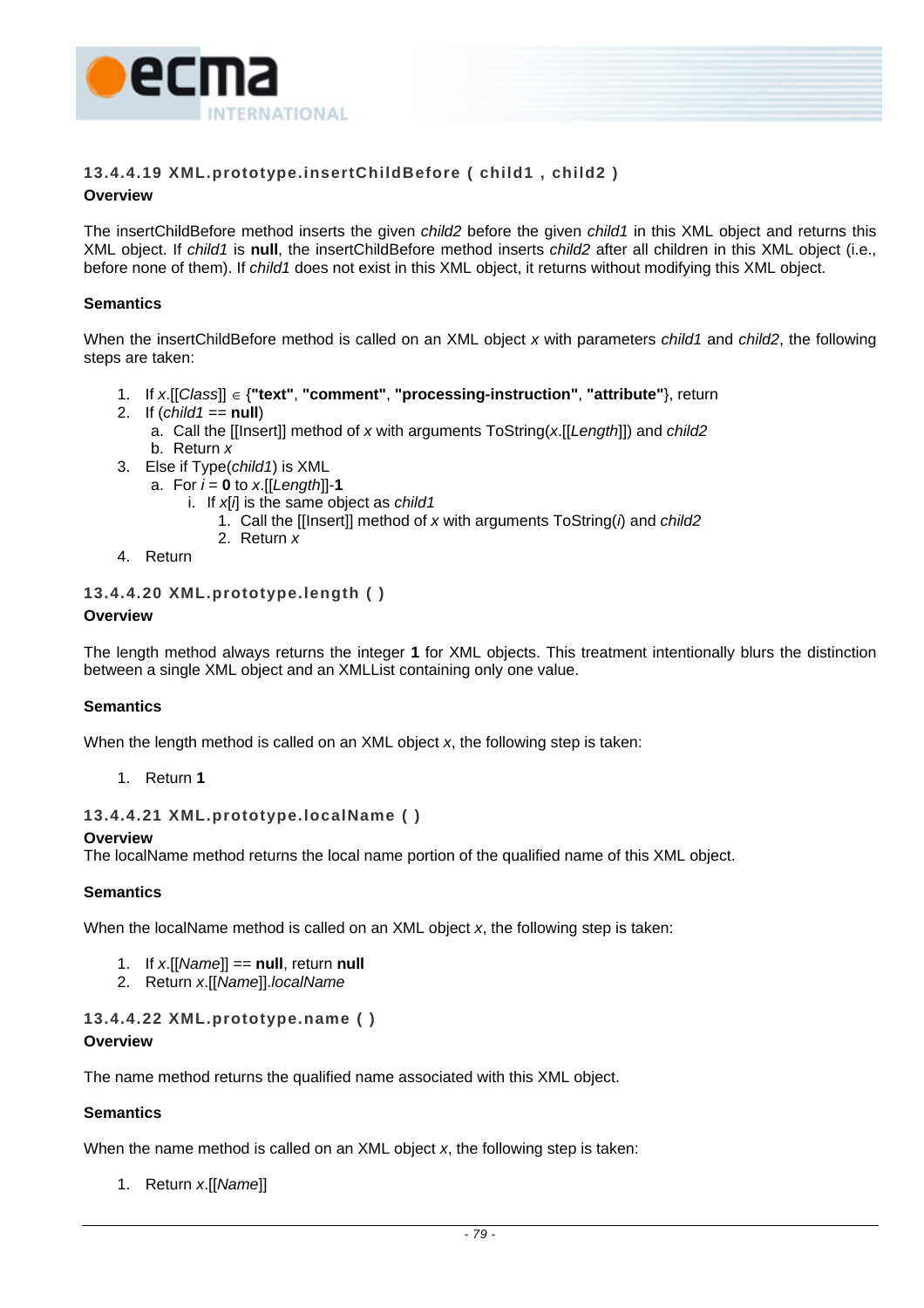

# **13.4.4.23 XML.prototype.namespace ( [ prefix ] )**

## **Overview**

If no prefix is specified, the namespace method returns the Namespace associated with the qualified name of this XML object.

If a prefix is specified, the namespace method looks for a namespace in scope for this XML object with the given prefix and, if found, returns it. If no such namespace is found, the namespace method returns **undefined**.

## **Semantics**

When the namespace method is called on an XML object *x* with zero arguments or one argument *prefix*, the following steps are taken:

- 1. Let  $y = x$
- 2. Let *inScopeNS* = { }
- 3. While (*y* is not **null**)
	- a. For each *ns* in *y*.[[*InScopeNamespaces*]]
		- i. If (*ns.prefix* is **undefined** and there exists no  $n \in in$  ScopeNS, such that *n.uri* == *ns.uri*) or (*ns*.*prefix* is not **undefined** and there exists no *n* ∈ *inScopeNS*, such that *n*.*prefix* == *ns*.*prefix*) 1. Let *inScopeNS* = *inScopeNS* ∪ { *ns* }
	- b. Let  $y = y$ . [[*Parent*]]
- 4. NOTE: the E4X data model does not enforce the constraint: ∀ *x* ∈ XML : *x*.[[*InScopeNamespaces*]] ⊇ *x*.[[*Parent*]].[[*InScopeNamespaces*]]. However, implementations that do enforce this constraint may set *inScopeNS* = *x*.[[*InScopeNamespaces*]] instead of using the computation above.
- 5. If *prefix* was not specified
	- a. If *x*.[[*Class*]] ∈ {**"text"**, **"comment"**, **"processing-instruction"**}, return **null**
	- b. Return the result of calling the [[GetNamespace]] method of *x*.[[*Name*]] with argument *inScopeNS*
- 6. Else
	- a. Let *prefix* = ToString(*prefix*)
	- b. Find a Namespace  $ns ∈ inScopeNS$ , such that  $ns.prefix = prefix$ . If no such  $ns$  exists, let  $ns =$ **undefined**.
	- c. Return *ns*

## **13.4.4.24 XML.prototype.namespaceDeclarations ( )**

## **Overview**

The namespaceDeclarations method returns an Array of Namespace objects representing the namespace declarations associated with this XML object in the context of its parent. If the parent of this XML object is modified, the associated namespace declarations may change.

## **Semantics**

When the namespaceDeclarations method is called on an XML object *x*, the following steps are taken:

- 1. Let *a* be a new Array created as if by calling the constructor, new Array()
- 2. If *x*.[[*Class*]] ∈ {**"text"**, **"comment"**, **"processing-instruction"**, **"attribute"**}, return *a*
- 3. Let *y* = *x*.[[*Parent*]]
- 4. Let  $\angle$ *ancestorNS* = { }
- 5. While (*y* is not **null**)
	- a. For each *ns* in *y*.[[*InScopeNamespaces*]]
		- i. If (*ns*.*prefix* is **undefined** and there exists no *n* ∈ *ancestorNS*, such that *n*.*uri* == *ns*.*uri*) or (*ns*.*prefix* is not **undefined** and there exists no  $n \in$  *ancestorNS*, such that *n*.*prefix* == *ns.prefix*) 1. Let *ancestorNS* = *ancestorNS* ∪ { *ns* }
		- b. Let  $y = y$ . [[*Parent*]]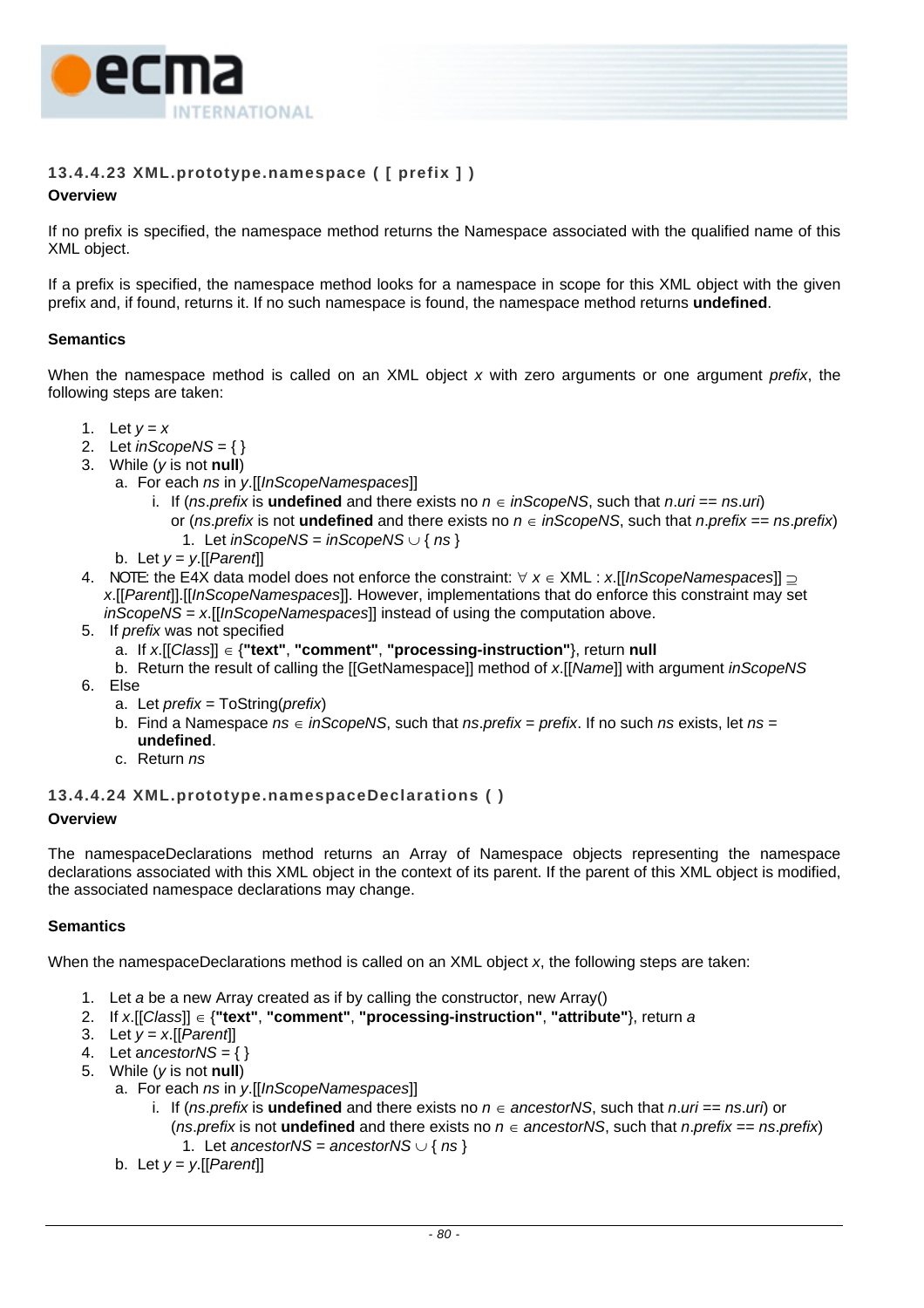

- 6. NOTE: the E4X data model does not enforce the constraint: ∀ *x* ∈ XML : *x*.[[*InScopeNamespaces*]] ⊇ *x*.[[*Parent*]].[[*InScopeNamespaces*]]. However, implementations that do enforce this constraint may set *ancestorNS* = *x*.[[*Parent*]].[[*InScopeNamespaces*]] instead of using the computation above.
- 7. Let  $\text{declared} \setminus \overline{S} = \{\}$
- 8. For each *ns* in *x*.[[*InScopeNamespaces*]]
	- a. If (*ns*.*prefix* is **undefined** and there exists no *n* ∈ *ancestorNS*, such that *n*.*uri* == *ns*.*uri*) or (*ns*.*prefix* is not **undefined** and there exists no *n* ∈ *ancestorNS*, such that *n*.*prefix* == *ns*.*prefix* and *n.uri* == *ns*.*uri*)
		- i. Let *declaredNS* = *declaredNS* ∪ {  $ns$  }
- 9. Let  $i = 0$
- 10. For each *ns* in *declaredNS*

a. Call the [[Put]] method of *a* with arguments ToString(*i*) and *ns*

- b. Let  $i = i + 1$
- 11. Return *a*

### **13.4.4.25 XML.prototype.nodeKind ( ) Overview**

The nodeKind method returns a string representing the [[*Class*]] of this XML object.

## **Semantics**

When the nodeKind method is called on an XML object *x*, the following step is taken:

1. Return *x*.[[*Class*]]

## **13.4.4.26 XML.prototype.normalize ( )**

## **Overview**

The normalize method puts all text nodes in this and all descendant XML objects into a normal form by merging adjacent text nodes and eliminating empty text nodes. It returns this XML object.

## **Semantics**

When the normalize method is called on an XML object *x*, the following steps are taken:

```
1. Let i = 0
```
- 2. While *i* < *x*.[[*Length*]]
	- a. If *x*[*i*].[[*Class*]] == **"element"**
		- i. Call the normalize method of *x*[*i*]
		- ii. Let  $i = i + 1$
	- b. Else if *x*[*i*].[[*Class*]] == **"text"**
		- i. While  $((i+1) < x$ . [[Length]]) and  $(x[i+1]$ . [[Class]] == "text")
			- 1. Let *x*[*i*].[[*Value*]] be the result of concatenating *x*[*i*].[[*Value*]] and *x*[*i* + **1**].[[*Value*]]
			- 2. Call the [[DeleteByIndex]] method of *x* with argument ToString(*i* + **1**)
		- ii. If *x*[*i*].[[*Value*]].*length* == **0**
			- 1. Call the [[DeleteByIndex]] method of *x* with argument ToString(*i*)
		- iii. Else

```
1. Let i = i + 1
```
- c. Else
	- i. Let  $i = i + 1$
- 3. Return *x*

```
13.4.4.27 XML.prototype.parent ( )
```
## **Overview**

The parent method returns the parent of this XML object. For example,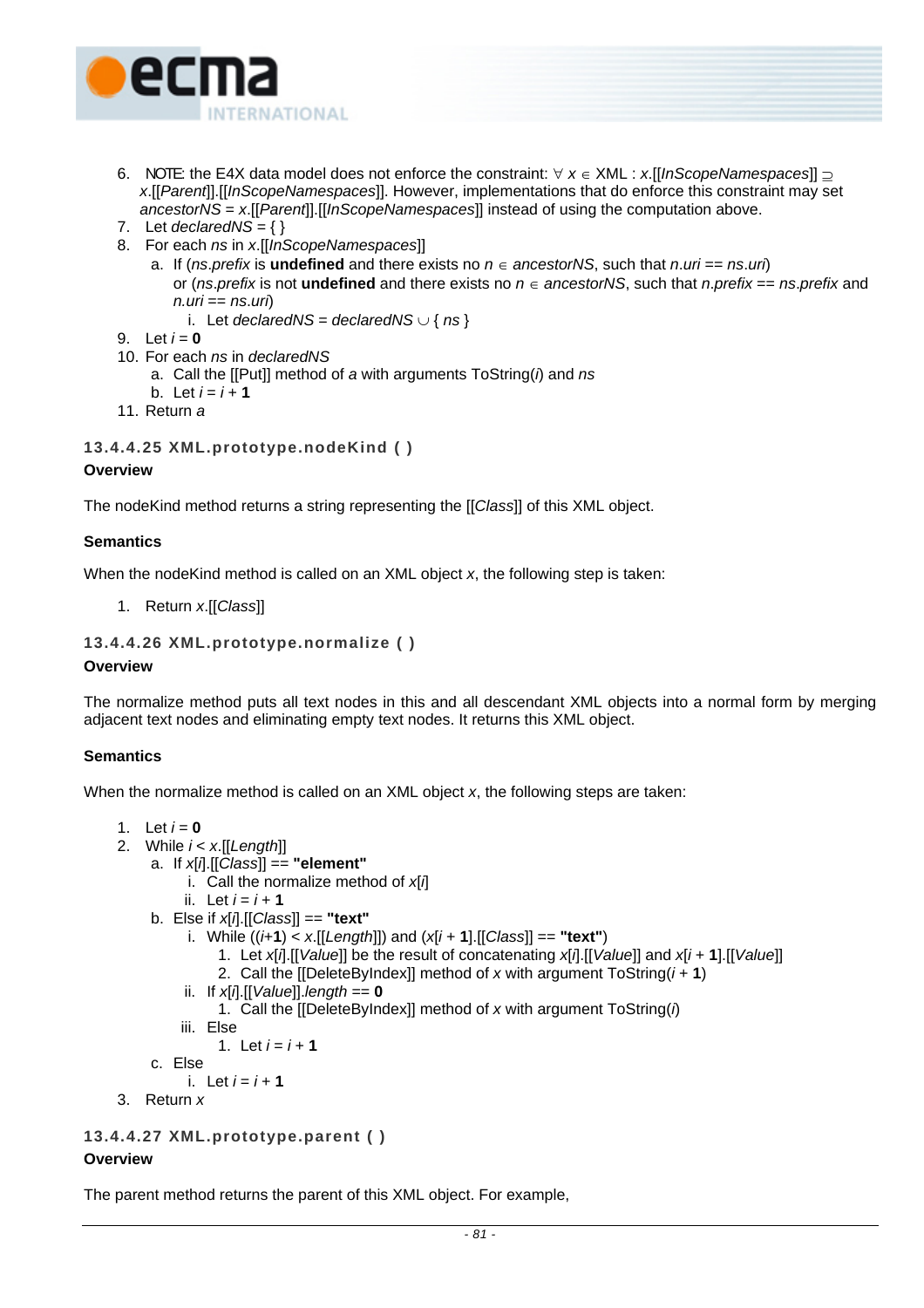

// Get the parent element of the second name in "e". Returns <employee id="1" … var firstNameParent = e..name[1].parent()

## **Semantics**

When the parent method is called on an XML object *x*, the following step is taken:

1. Return *x*.[[*Parent*]]

## **13.4.4.28 XML.prototype.processingInstructions ( [ name ] )**

#### **Overview**

When the processingInstructions method is called with one parameter *name*, it returns an XMLList containing all the children of this XML object that are processing-instructions with the given *name*. When the processingInstructions method is called with no parameters, it returns an XMLList containing all the children of this XML object that are processing-instructions regardless of their name.

#### **Semantics**

When the processingInstructions method is called on an XML object *x* with optional parameter *name*, the following steps are taken:

- 1. If *name* is not specified, let *name* = **"\*"**
- 2. Let *name* = ToXMLName(*name*)
- 3. Let *l* = a new XMLList with *l*.[[*TargetObject*]] = *x* and *l*.[[*TargetProperty*]] = **null**
- 4. For  $i = 0$  to  $x$ . [[Length]]-1
	- a. If *x*[*i*].[[*Class*]] == **"processing-instruction"**
		- i. If *name*.*localName* == **"\*"** or *name*.*localName* == *x*[*i*].[[*Name*]].*localName*
			- 1. Call the [[*Append*]] method of *l* with argument *x*[*i*]
- 5. Return *l*

## **13.4.4.29 XML.prototype.prependChild ( value )**

#### **Overview**

The prependChild method inserts a deep copy of the given *child* into this object prior to its existing XML properties and returns this XML object. For example,

// Add a new child element to the front of John's employee element e.employee.(name == "John").prependChild(<prefix>Mr.</prefix>);

## **Semantics**

When the prependChild method is called on an XML object *x* with parameter *value*, the following steps are taken:

- 1. Call the [[Insert]] method of this object with arguments **"0"** and *value*
- 2. Return *x*

## **13.4.4.30 XML.prototype.propertyIsEnumerable ( P )**

#### **Overview**

The propertyIsEnumerable method returns a Boolean value indicating whether the property *P* will be included in the set of properties iterated over when this XML object is used in a for-in statement. This method returns **true** when ToString(*P*) is **"0"**; otherwise, it returns **false**. This treatment intentionally blurs the distinction between a single XML object and an XMLList containing only one value.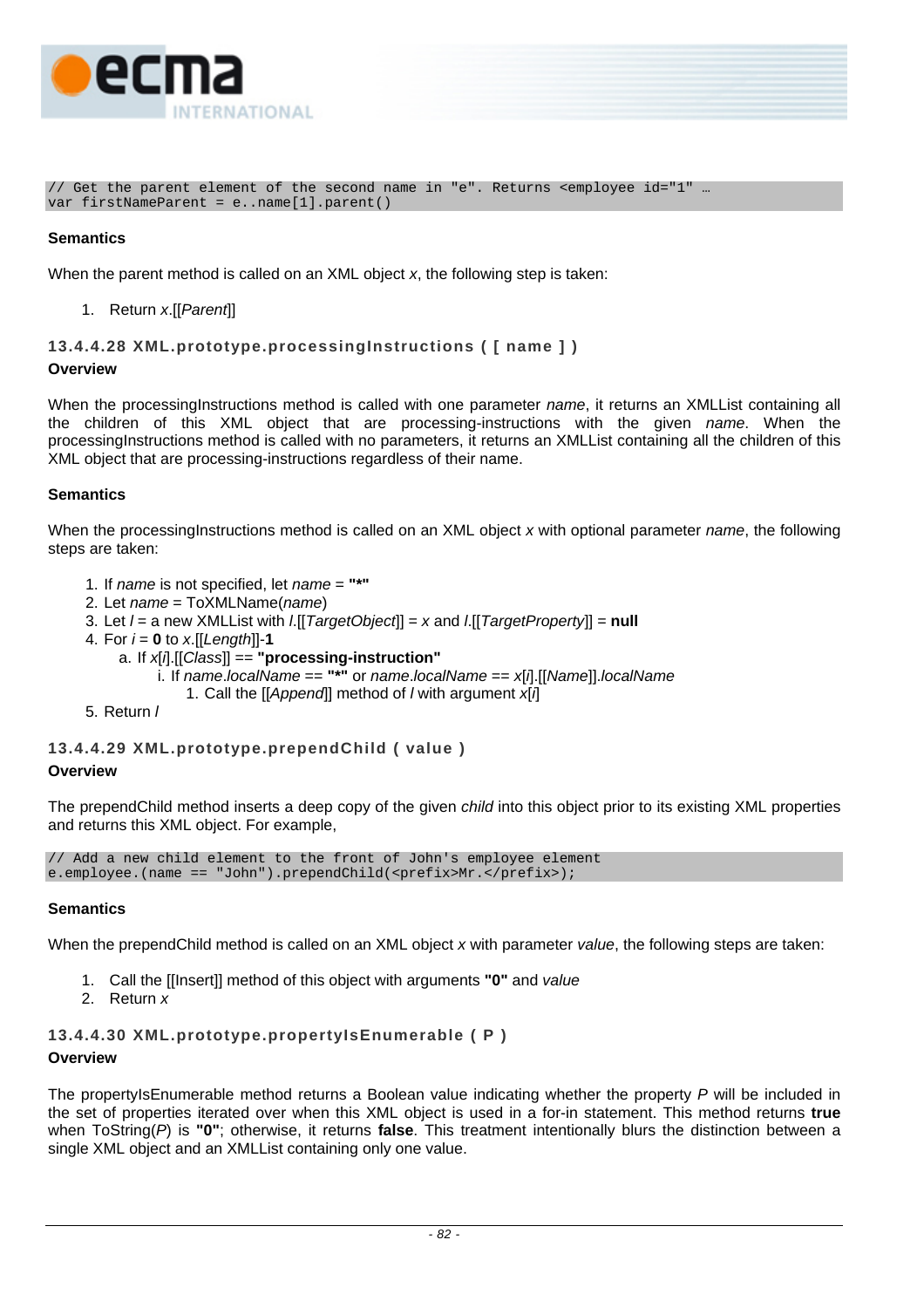

When the propertyIsEnumerable method of an XML object x is called with parameter P, the following step is taken:

1. Return the result of the comparison ToString(*P*) == **"0"**

#### **13.4.4.31 XML.prototype.removeNamespace ( namespace )**

#### **Overview**

The removeNamespace method removes the given namespace from the in scope namespaces of this object and all its descendents, then returns a copy of this XML object. The removeNamespaces method will not remove a namespace from an object where it is referenced by that object's QName or the QNames of that object's attributes.

#### **Semantics**

When the removeNamespace method is called on an XML object *x* with parameter *namespace*, the following steps are taken:

- 1. If *x*.[[*Class*]] ∈ {**"text"**, **"comment"**, **"processing-instruction"**, **"attribute"**}, return *x*
- 2. Let *ns* be a Namespace object created as if by calling the function Namespace( *namespace* )
- 3. Let *thisNS* be the result of calling [[GetNamespace]] on *x*.[[*Name*]] with argument *x*.[[*InScopeNamespaces*]]
- 4. If (*thisNS* == *ns*), return *x*
- 5. For each *a* in *x*.[[*Attributes*]]
	- a. Let *aNS* be the result of calling [[GetNamespace]] on *a*.[[*Name*]] with argument *x*.[[*InScopeNamespaces*]]
	- b. If (*aNS* == *ns*), return *x*
- 6. If *ns*.*prefix* == **undefined**
	- a. If there exists a namespace *n* ∈ *x*.[[*InScopeNamespaces*]], such that *n*.*uri* == *ns.uri*, remove the namespace *n* from *x*.[[*InScopeNamespaces*]]
- 7. Else
	- a. If there exists a namespace  $n \in x$ . [[*InScopeNamespaces*]], such that  $n.uri == ns.uri$  and  $n.prefix ==$ *ns.prefix*, remove the namespace *n* from *x*.[[*InScopeNamespaces*]]
- 8. For each property *p* of *x*
	- a. If *p*.[[*Class*]] = **"element"**, call the removeNamespace method of *p* with argument *ns*
- 9. NOTE: the E4X data model does not enforce the constraint: ∀ *x* ∈ XML : *x*.[[*InScopeNamespaces*]] ⊇ *x*.[[*Parent*]].[[*InScopeNamespaces*]]. However, implementations may at this point remove *namespace* from the [[*InScopeNamespaces*]] property of any ancestors of *x*. provided *namespace* is not referenced by the associated ancestor's QName or the Qnames of the associated ancestor's attributes.
- 10. Return *x*

# **13.4.4.32 XML.prototype.replace ( propertyName , value )**

## **Overview**

The replace method replaces the XML properties of this XML object specified by *propertyName* with *value* and returns this XML object. If this XML object contains no properties that match *propertyName*, the replace method returns without modifying this XML object. The *propertyName* parameter may be a numeric property name, an unqualified name for a set of XML elements, a qualified name for a set of XML elements or the properties wildcard "\*". When the *propertyName* parameter is an unqualified name, it identifies XML elements in the default namespace. The *value* parameter may be an XML object, XMLList object or any value that may be converted to a String with ToString(). For example,

// Replace the first employee record with an open staff requisition employees.replace(0, <requisition status="open"/>);

```
// Replace all item elements in the order with a single empty item 
order.replace("item", <item/>);
```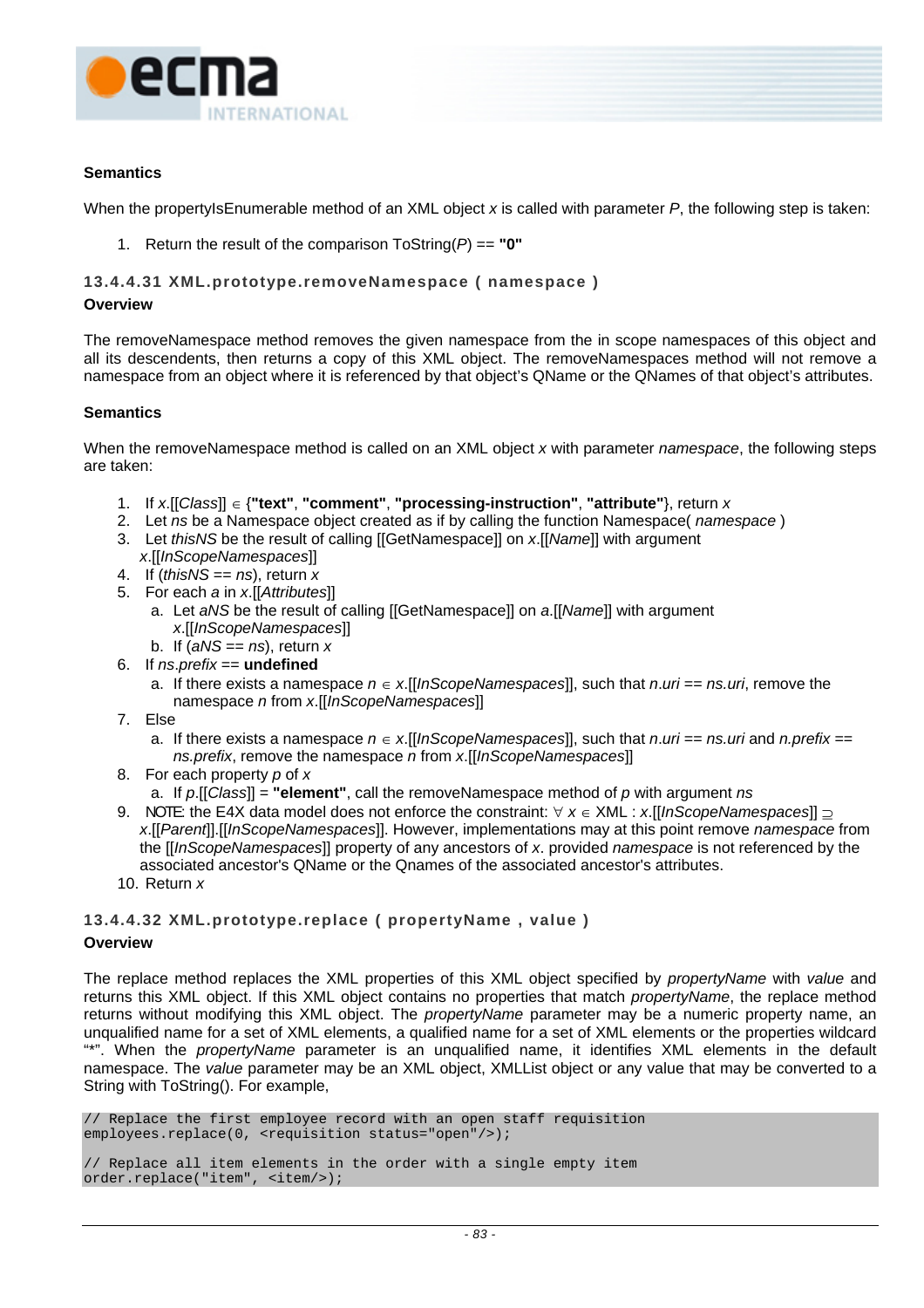

When the replace method is called on an XML object *x* with parameters *propertyName* and *value*, the following steps are taken:

- 1. If *x*.[[*Class*]] ∈ {**"text"**, **"comment"**, **"processing-instruction"**, **"attribute"**}, return *x*
- 2. If Type(*value*) ∉ {XML, XMLList}, let *c* = ToString(*value*)
- 3. Else let *c* be the result of calling the [[DeepCopy]] method of *value*
- 4. If ToString(ToUint32(*P*)) == *P*
	- a. Call the [[Replace]] method of *x* with arguments *P* and *c* and return *x*
- 5. Let *n* be a QName object created as if by calling the function QName(*P*)
- 6. Let *i* = **undefined**
- 7. For  $k = x$ . [[Length]] -1 downto 0
	- a. If ((*n.localName* == **"\*"**)
		- or ((*x*[*k*].[[*Class*]] == **"element"**) and (*x*[*k*].[[*Name*]].*localName*==*n*.*localName*)))
		- and ((*n*.*uri* == **null**) or ((*x*[*k*].[[*Class*]] == **"element"**) and (*n*.*uri* == *x*[*k*].[[*Name*]]*.uri* )))
		- i. If (*i* is not **undefined**), call the [[DeleteByIndex]] method of *x* with argument ToString(*i*)
		- ii. Let  $i = k$
- 8. If *i* == **undefined**, return *x*
- 9. Call the [[Replace]] method of *x* with arguments ToString(*i*) and *c*
- 10. Return *x*

#### **13.4.4.33 XML.prototype.setChildren ( value )**

#### **Overview**

The setChildren method replaces the XML properties of this XML object with a new set of XML properties from *value*. *value* may be a single XML object or an XMLList. setChildren returns this XML object. For example,

// Replace the entire contents of Jim's employee element e.employee.(name == "Jim").setChildren(<name>John</name> + <age>35</age>);

#### **Semantics**

When the setChildren method is called on an XML object *x* with parameter *value*, the following steps are taken:

- 1. Call the [[Put]] method of *x* with arguments **"\*"** and *value*
- 2. Return *x*

**13.4.4.34 XML.prototype.setLocalName ( name )** 

#### **Overview**

The setLocalName method replaces the local name of this XML object with a string constructed from the given *name*.

#### **Semantics**

When the setLocalName method is called on an XML object *x* with parameter *name*, the following steps are taken:

- 1. If *x*.[[*Class*]] ∈ {**"text"**, **"comment"**}, return
- 2. If (Type(*name*) is Object) and (*name*.[[*Class*]] == **"QName**") a. Let *name* = *name*.*localName*
- 3. Else
- a. Let *name* = ToString(*name*)
- 4. Let *x*.[[*Name*]].*localName* = *name*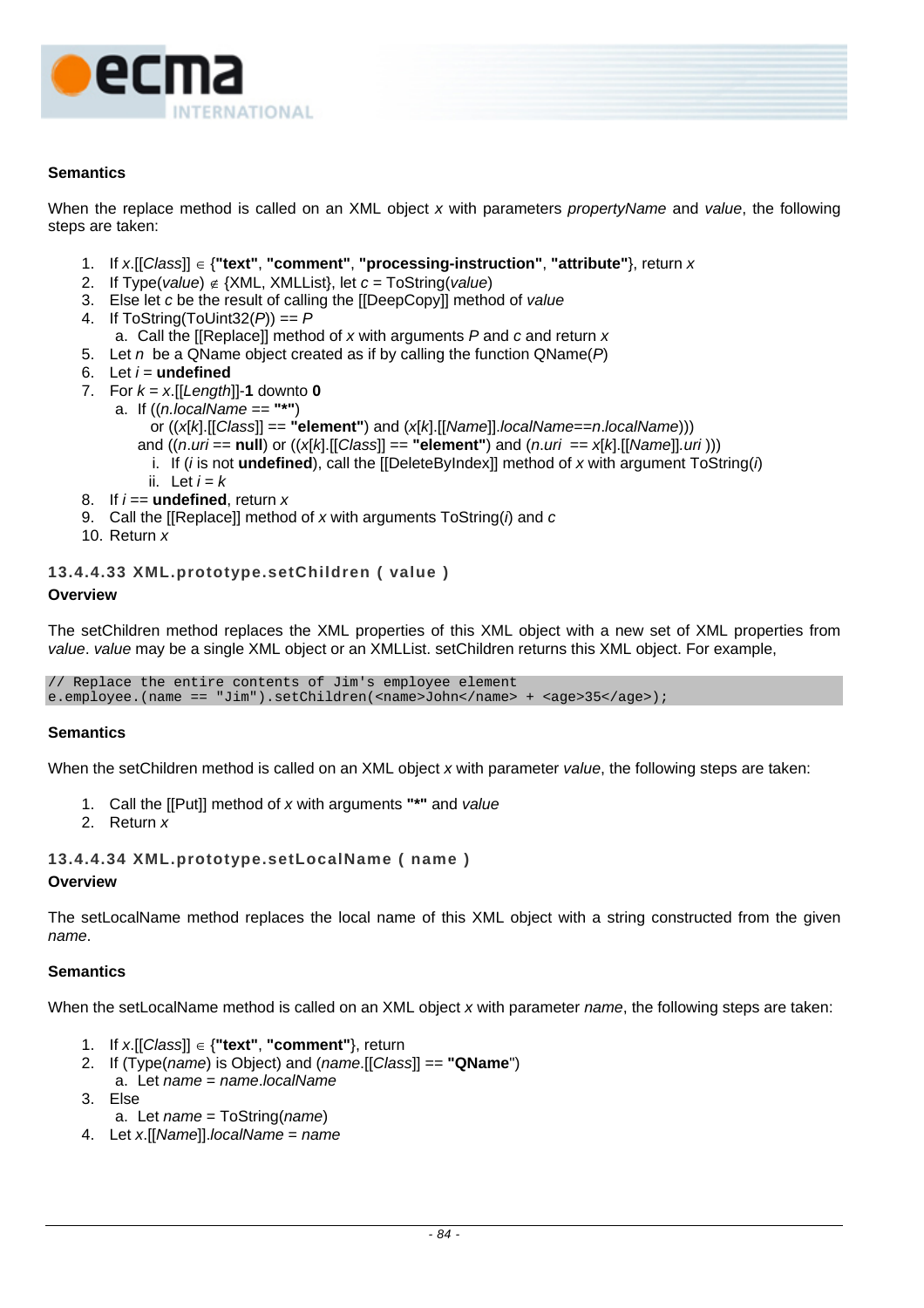

## **13.4.4.35 XML.prototype.setName ( name )**

## **Overview**

The setName method replaces the name of this XML object with a QName or AttributeName constructed from the given *name*.

## **Semantics**

When the setName method is called on an XML object *x* with parameter *name*, the following steps are taken:

- 1. If *x*.[[*Class*]] ∈ {**"text"**, **"comment"**}, return
- 2. If (Type(*name*) is Object) and (*name*.[[*Class*]] == **"QName**") and (*name*.*uri* == **null**) a. Let *name* = *name*.*localName*
- 3. Let *n* be a new QName created if by calling the constructor new QName(*name*)
- 4. If *x*.[[*Class*]] == **"processing-instruction"**, let *n*.*uri* be the empty string
- 5. Let *x*.[[*Name*]] = *n*

## **13.4.4.36 XML.prototype.setNamespace ( ns )**

## **Overview**

The setNamespace method replaces the namespace associated with the name of this XML object with the given namespace.

## **Semantics**

When the setNamespace method is called on an XML object *x* with parameter *ns*, the following step is taken:

- 1. If *x*.[[*Class*]] ∈ {**"text"**, **"comment"**, **"processing-instruction"**}, return
- 2. Let *namespace* be a new Namespace created as if by calling the constructor new Namespace(*ns*)
- 3. Let *x*.[[*Name*]] be a new QName created as if by calling the constructor new QName(*namespace*, *x*.[[*Name*]])

## **13.4.4.37 XML.prototype.text ( )**

## **Overview**

The text method returns an XMLList containing all XML properties of this XML object that represent XML text nodes.

## **Semantics**

When the text method of an XML object *x* is called, the following steps are taken:

- 1. Let *l* be a new XMLList with *l*.[[*TargetObject*]] = *x* and *l*.[[*TargetProperty*]] = **null**
- 2. For  $i = 0$  to  $x$ . [[Length]]-1
- a. If *x*[*i*].[[*Class*]] == **"text"**, Call the [[*Append*]] method of *l* with argument *x*[*i*]
- 3. Return *l*

## **13.4.4.38 XML.prototype.toString ( )**

## **Overview**

The toString method returns a string representation of this XML object per the ToString conversion operator described in section [10.1.](#page-36-0)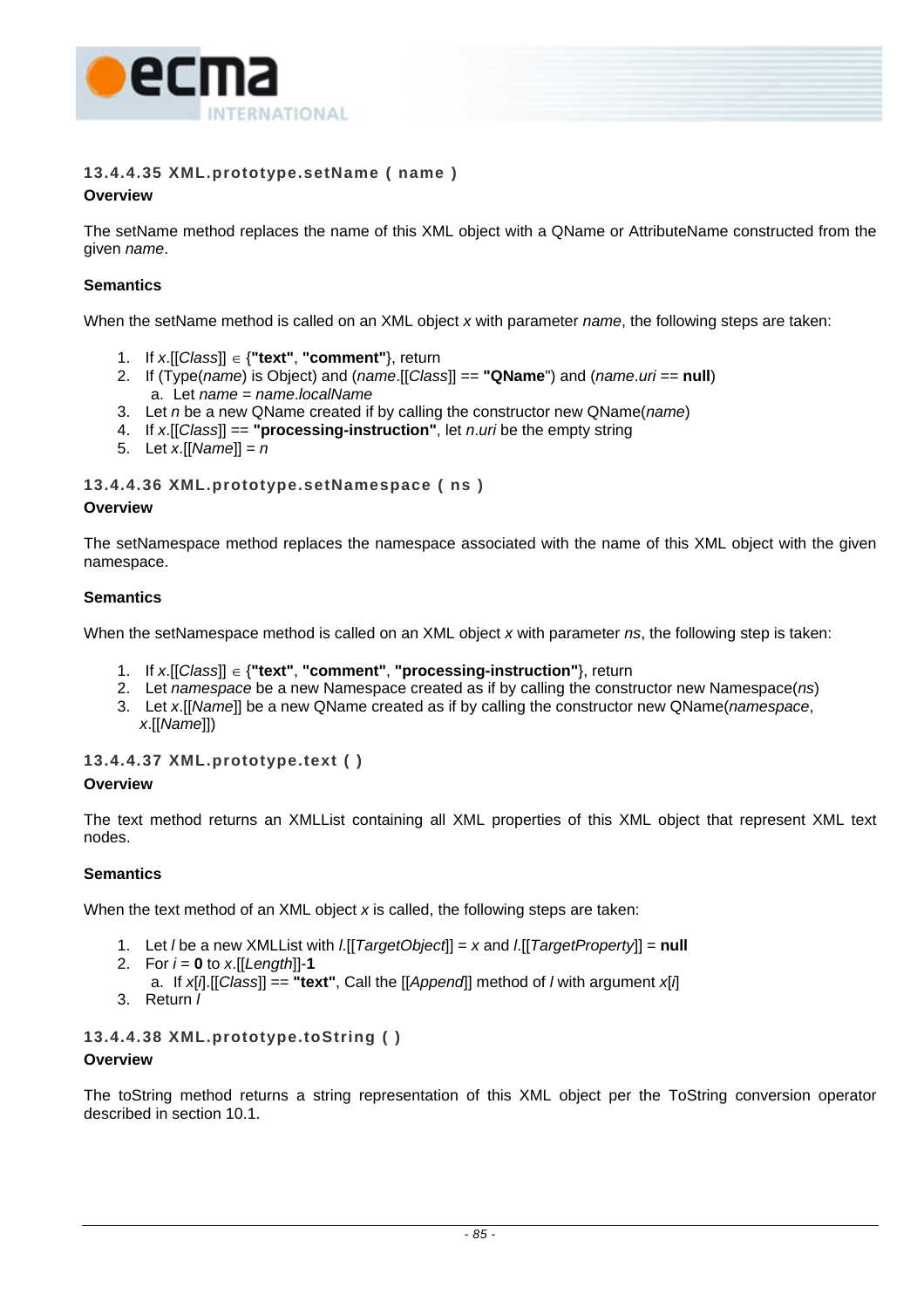

When the toString method of an XML object *x* is called, the following step is taken:

1. Return ToString(*x*)

```
13.4.4.39 XML.prototype.toXMLString ( )
```
#### **Overview**

The toXMLString() method returns an XML encoded string representation of this XML object per the ToXMLString conversion operator described in section [10.2.](#page-38-0) Unlike the toString method, toXMLString provides no special treatment for XML objects that contain only XML text nodes (i.e., primitive values). The toXMLString method always includes the start tag, attributes and end tag of the XML object regardless of its content. It is provided for cases when the default XML to string conversion rules are not desired. For example,

```
var item = <item>
    <description>Laptop Computer</description> 
    <price>2799.95</price> 
    <quantity>1</quantity> 
</item>; 
// returns "Description stored as <description>Laptop Computer</description>" 
var logmsg = "Description stored as " + item.description.toXMLString(); 
// returns "Thank you for purchasing a Laptop Computer!" (with tags removed) 
var message = "Thank you for purchasing a " + item.description + "!";
```
#### **Semantics**

When the toXMLString method of an XML object *x* is called, the following step is taken:

1. Return ToXMLString(*x*)

```
13.4.4.40 XML.prototype.valueOf ( ) 
Overview
```
The valueOf method returns this XML object.

## **Semantics**

When the valueOf method of an XML object *x* is called, the following step is taken:

1. Return *x*

## **13.4.5 Properties of XML Instances**

XML instances have no special properties beyond those inherited from the XML prototype object.

## **13.5 XMLList Objects**

## <span id="page-95-0"></span>**13.5.1 The XMLList Constructor Called as a Function**

**Syntax** 

XMLList ( value )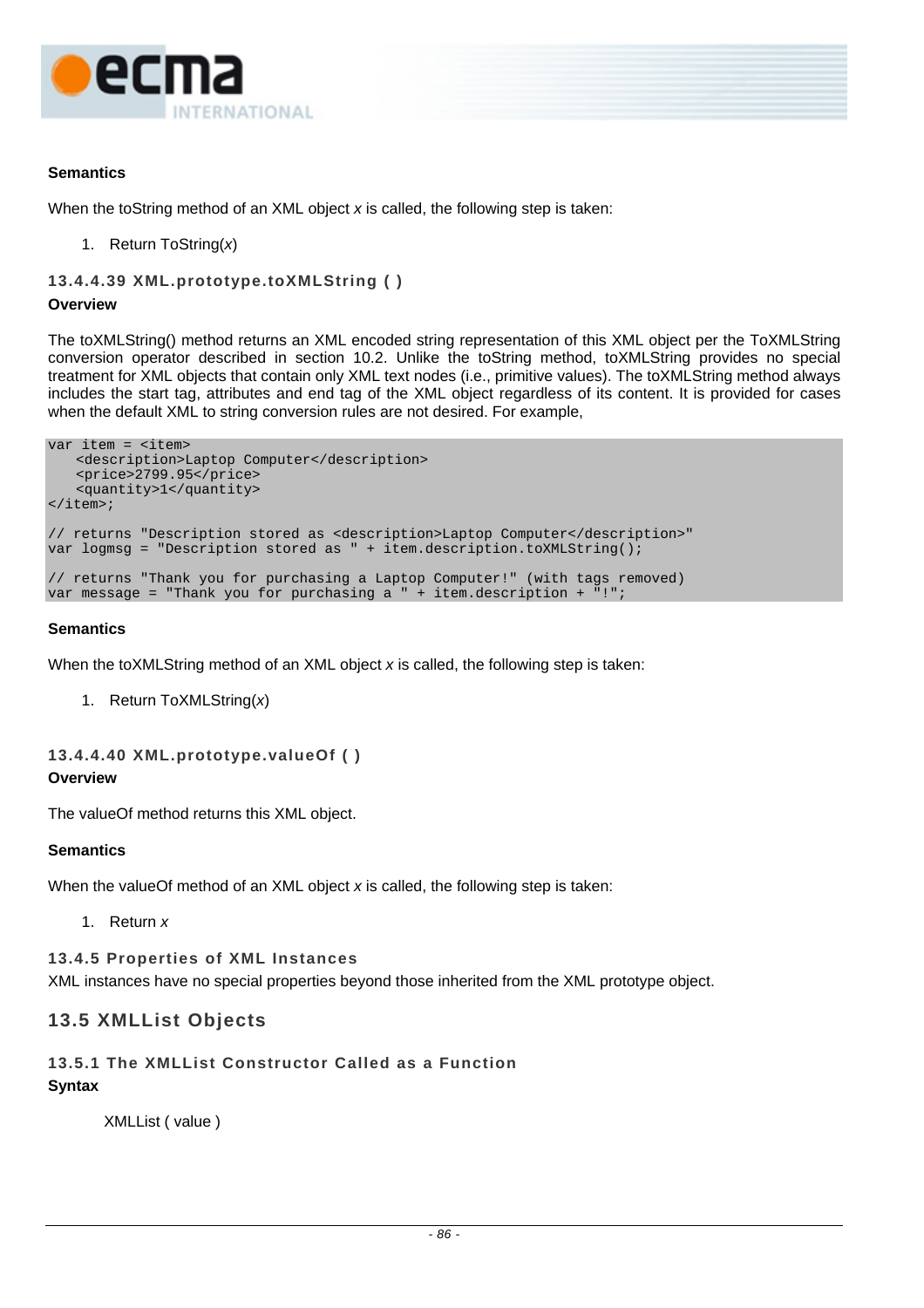

## **Overview**

When XMLList is called as a function rather than as a constructor, it converts its argument to an XMLList object. When its argument is an XMLList, the input argument is returned without modification.

## **Semantics**

When XMLList is called as a function with parameter *value*, the following steps are taken:

- 1. If *value* is **null, undefined** or not supplied, let *value* be the empty string
- 2. Return ToXMLList(*value*)

## **13.5.2 The XMLList Constructor**

#### **Syntax**

<span id="page-96-0"></span>new XMLList ( [ *value* ] )

#### **Overview**

When XMLList is called as part of a new expression, it is a constructor and creates a new XMLList object. When the XMLList constructor is called with no arguments, it returns an empty XMLList. When the XMLList constructor is called with a *value* of type XMLList, the XMLList constructor returns a shallow copy of the *value*. When the XMLList constructor is called with a non-XMLList value, it converts its input argument to an XMLList object.

#### **Semantics**

When the XMLList constructor is called with an optional parameter *value*, the following steps are taken:

- 1. If *value* is **null**, **undefined** or not supplied, let *value* be the empty string
- 2. If Type(*value*) is XMLList
	- a. Let *l* be a new XMLList object with *l*.[[*TargetObject*]] = **null**
	- b. Call the [[Append]] method of *l* with argument *value*
	- c. Return *l*
- 3. Else
	- a. Return ToXMLList(*value*)

## **13.5.3 Properties of the XMLList Constructor**

The value of the internal [[*Prototype*]] property of the XMLList constructor is the Function prototype object.

Besides the internal properties and the length property (whose value is 1), the XMLList constructor has the following properties:

#### **13.5.3.1 XMLList.prototype**

The initial value of the XMLList.prototype property is the XMLList prototype object (section [13.5.4\)](#page-96-1).

This property has the attributes { DontEnum, DontDelete, ReadOnly }.

## <span id="page-96-1"></span>**13.5.4 Properties of the XMLList Prototype Object (Built-in Methods)**

Each value of type XMLList has a set of built-in methods available for performing common operations. These builtin methods are described in the following sections.

The XMLList prototype object is itself an XMLList object (its [[*Class*]] property is **"XMLList"**) whose value is the empty XMLList.

The value of the internal [[*Prototype*]] property of the XMLList prototype object is the Object prototype object. (section 15.2.3.1 of ECMAScript Edition 3).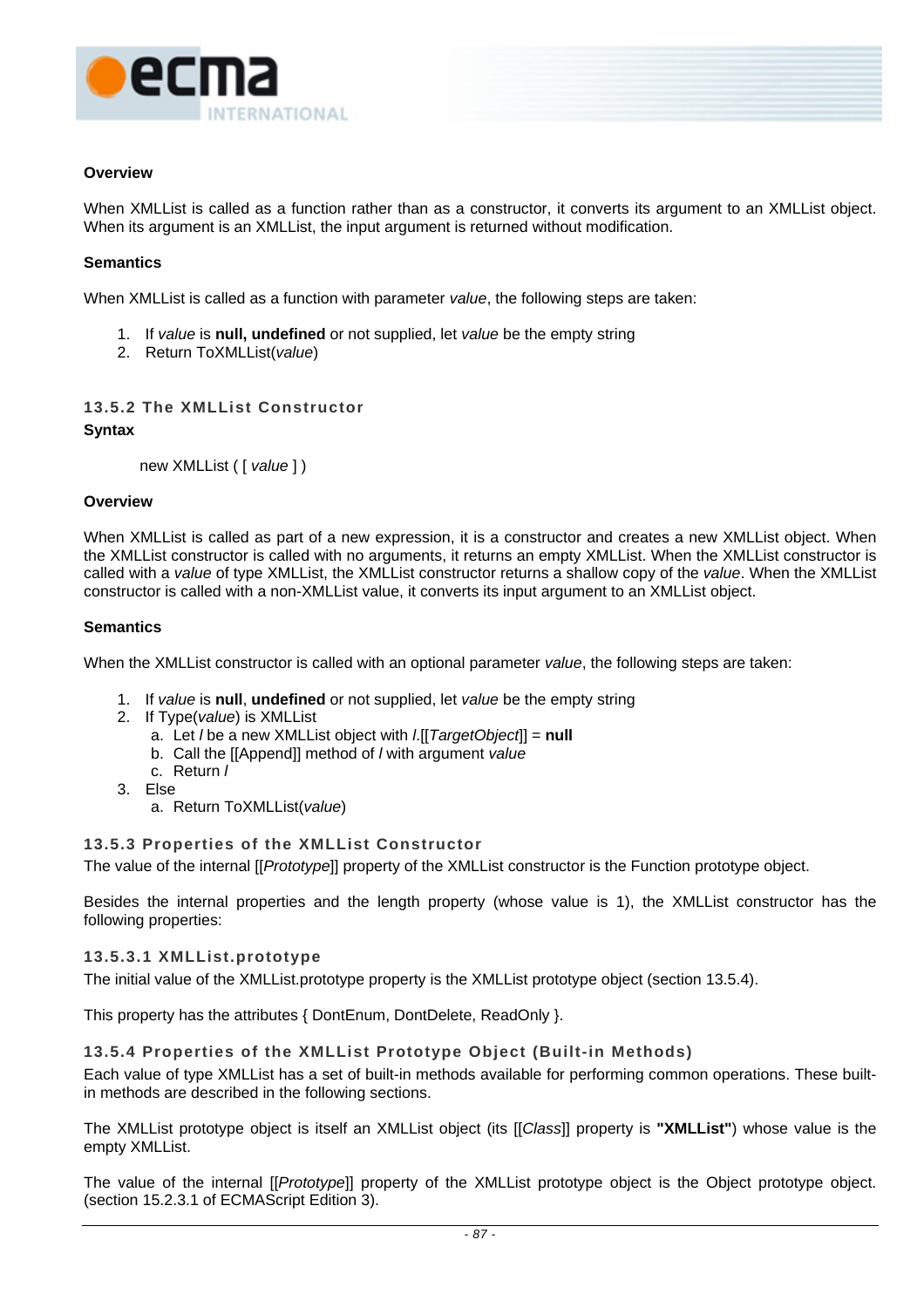

## **NOTE**

To simplify the programmer's task, E4X intentionally blurs the distinction between a single XML object and an XMLList containing only one value. To this end, E4X extends the ECMAScript function call semantics such that all methods available for values of type XML are also available for XMLLists of size one. See section [11.2.2](#page-56-0) for more information.

None of the built-in functions defined on XMLList.prototype are generic. They throw a **TypeError** exception if the **this** value is not an XMLList object. Therefore, they cannot be transferred to other kinds of objects for use as a method.

## **13.5.4.1 XMLList.prototype.constructor**

The initial value of the XMLList prototype constructor is the built-in XMLList constructor.

## **13.5.4.2 XMLList.prototype.attribute ( attributeName )**

#### **Overview**

The attribute method calls the attribute method of each XML object in this XMLList object passing *attributeName* as a parameter and returns an XMLList containing the results in order. **Semantics**

When the attribute method is called on an XMLList object *l* with parameter *attributeName*, the following steps are taken:

- 1. Let *name* = ToAttributeName(*attributeName*)
- 2. Return the result of calling the [[Get]] method of *l* with argument *name*

## **13.5.4.3 XMLList.prototype.attributes ( )**

#### **Overview**

The attributes method calls the attributes() method of each XML object in this XMLList object and returns an XMLList containing the results in order.

#### **Semantics**

When the attributes method is called on an XMLList object *l*, the following step is taken:

!!!1. Return the result of calling the [[Get]] method of *l* with argument ToAttributeName(**"\*"**)

## **13.5.4.4 XMLList.prototype.child ( propertyName )**

#### **Overview**

The child method calls the child() method of each XML object in this XMLList object and returns an XMLList containing the results in order.

#### **Semantics**

When the child method is called on an XMLList object *l* with parameter *propertyName*, the following step is taken:

- 1. Let *m* be a new XMLList with *m*.[[*TargetObject*]] = *l*
- 2. For *i* = **0** to *l*.[[*Length*]]-**1**
	- a. Let *r* = *l*[*i*].child(*propertyName*)
	- b. If *r*.[[*Length*]] > 0, call the [[Append]] method of *m* with argument *r*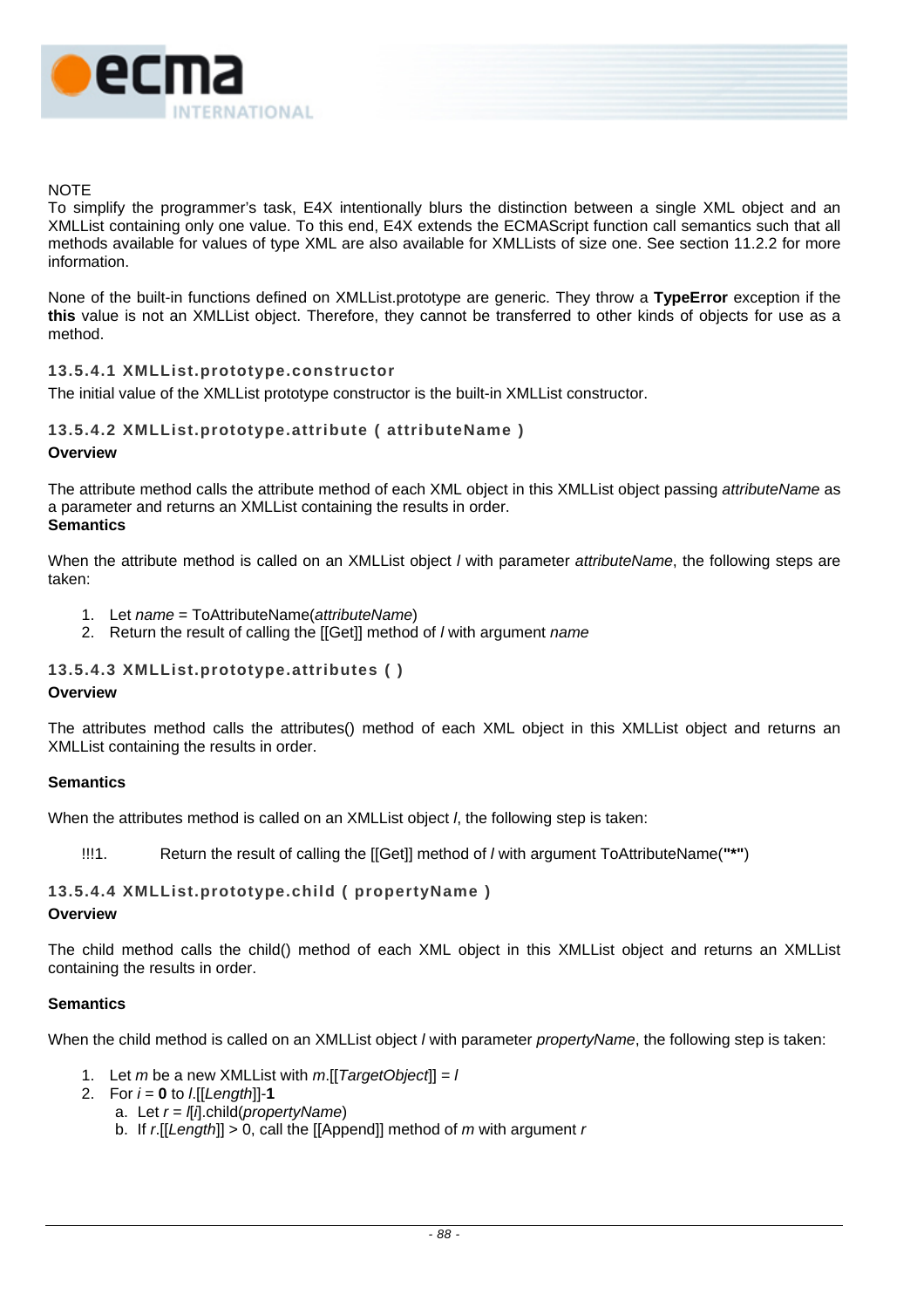

## **13.5.4.5 XMLList.prototype.children ( )**

## **Overview**

The children method calls the children() method of each XML object in this XMLList object and returns an XMLList containing the results concatenated in order. For example,

```
// get all the children of all the items in the order 
var allitemchildren = order.item.children(); 
// get all grandchildren of the order that have the name price 
var grandChildren = order.children().price;
```
## **Semantics**

When the children method is called on an XMLList object *l*, the following step is taken:

1. Return the results of calling the [[Get]] method of *l* with argument **"\*"**

## **13.5.4.6 XMLList.prototype.comments ( )**

#### **Overview**

The comments method calls the comments method of each XML object in this XMLList object and returns an XMLList containing the results concatenated in order. **Semantics** 

When the comments method is called on an XMLList object *l*, the following steps are taken:

- 1. Let *m* be a new XMLList with *m*.[[*TargetObject*]] = *l*
- 2. For *i* = **0** to *l*.[[*Length*]]-**1**
	- a. If *l*[*i*].[[*Class*]] == **"element"**
		- i. Let  $r = \sqrt{l}$ .comments()
		- ii. If *r*.[[*Length*]] > 0, call the [[Append]] method of *m* with argument *r*
- 3. Return *m*

## **13.5.4.7 XMLList.prototype.contains ( value )**

## **Overview**

The contains method returns a boolean value indicating whether this XMLList object contains an XML object that compares equal to the given *value*.

## **Semantics**

When the contains method is called on an XMLList object *l* with parameter *value*, the following steps are taken:

- 1. For  $i = 0$  to  $l$ . [[*Length*]]-1
	- a. If the result of the comparison *l*[*i*] == *value* is **true**, return **true**
- 2. Return **false**

## **13.5.4.8 XMLList.prototype.copy ( )**

#### **Overview**

The copy method returns a deep copy of this XMLList object.

## **Semantics**

When the copy method is called on an XMLList object *l*, the following step is taken:

1. Return the result of calling the [[DeepCopy]] method of *l*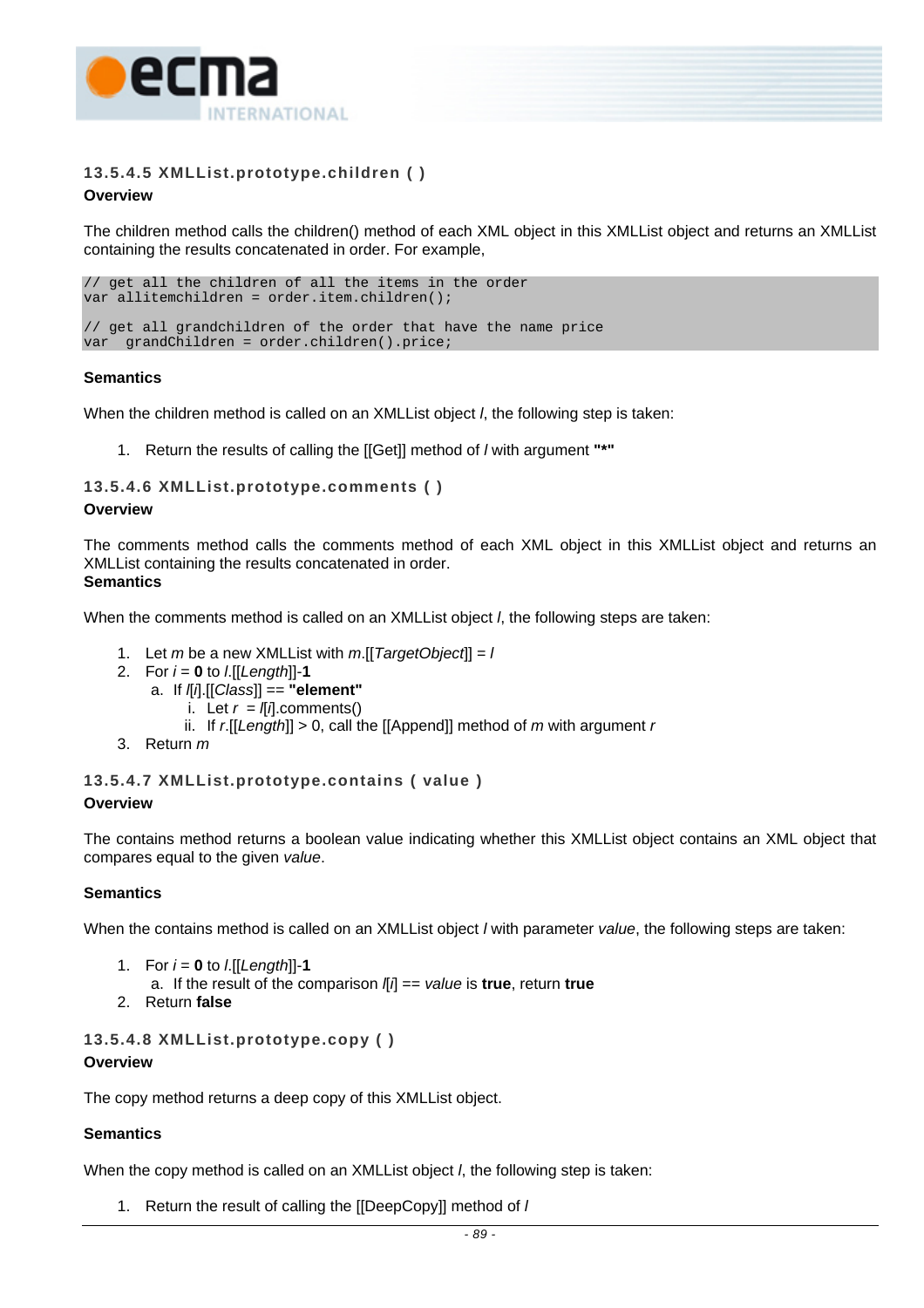

## **13.5.4.9 XMLList.prototype.descendants ( [ name ] )**

The descendants method calls the descendants method of each XML object in this XMLList object with the optional parameter *name* (or the string **"\*"** if *name* is omitted) and returns an XMLList containing the results concatenated in order.

## **Semantics**

When the descendants method is called on an XMLList object *l* with optional parameter *name*, the following steps are taken:

- 1. If *name* is not specified, *name* = **"\*"**
- 2. Returnt the result of calling the [[Descendants]] method of *l* with argument *name*

## **13.5.4.10 XMLList.prototype.elements ( [ name ] )**

#### **Overview**

The elements method calls the elements method of each XML object in this XMLList object passing the optional parameter *name* (or **"\*"** if it is omitted) and returns an XMList containing the results in order.

#### **Semantics**

When the elements method is called on an XMLList object *l* with optional parameter *name*, the following steps are taken:

- 1. If *name* is not specified, let *name* = **"\*"**
- 2. Let *name* = ToXmlName(*name*)
- 3. Let *m* = a new XMLList with *m*.[[*TargetObject*]] = *l* and *m*.[[*TargetProperty*]] = *name*
- 4. For *i* = **0** to *l*.[[*Length*]]-**1**
	- a. If *l*[*i*].[[*Class*]] == **"element"**
		- i. Let *r* = *l*[*i*].elements(*name*)
		- ii. If  $r$ . [[Length]]  $> 0$ , call the [[Append]] method of  $m$  with argument  $r$
- 5. Return *m*

## **13.5.4.11 XMLList.prototype.hasOwnProperty ( P )**

#### **Overview**

The hasOwnProperty method returns a Boolean value indicating whether this object has the property specified by *P*. For all XMLList objects except the XMLList prototype object, this is the same result returned by the internal method [[HasProperty]. For the XMLList prototype object, hasOwnProperty also examines the list of local properties to determine if there is a method property with the given name.

#### **Semantics**

When the hasOwnProperty method of an XMLList object *x* is called with parameter *P*, the following step is taken:

- 1. If the result of calling the [[HasProperty]] method of this object with argument *P* is **true**, return **true**
- 2. If *x* has a property with name ToString(*P*), return **true**
- 3. Return **false**

## **13.5.4.12 XMLList.prototype.hasComplexContent( )**

## **Overview**

The hasComplexContent method returns a Boolean value indicating whether this XMLList object contains complex content. An XMLList object is considered to contain complex content if it is not empty, contains a single XML item with complex content or contains elements.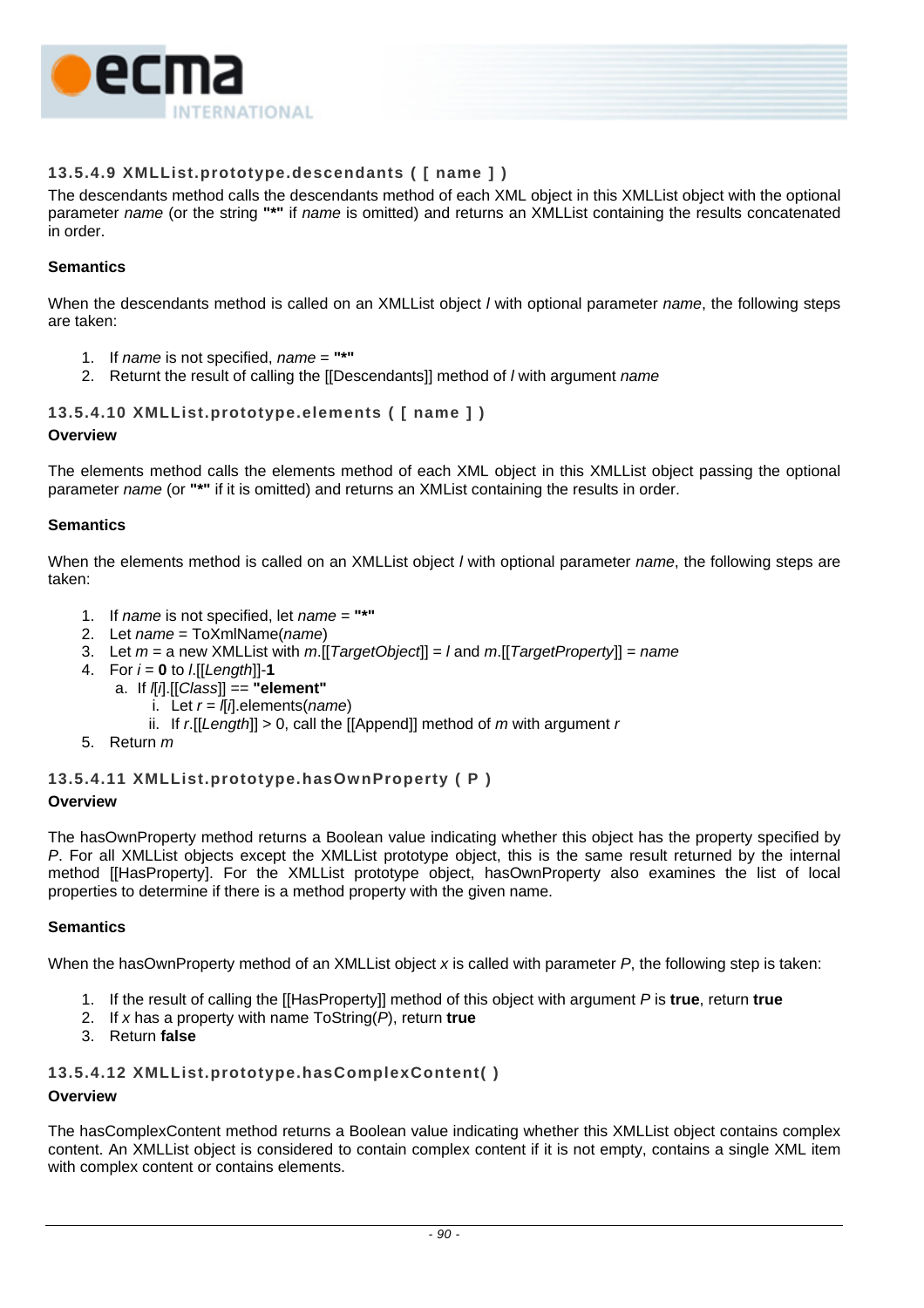

When the hasComplexContent method is called on an XMLList object *x*, the following steps are taken:

- 1. If *x*.[[*Length*]] == **0**, return **false**
- 2. If *x*.[[*Length*]] == **1**, return *x*[**0**].hasComplexContent()
- 3. For each property *p* in *x*
- a. If *p*.[[*Class*]] == **"element"**, return **true**
- 4. Return **false**

**13.5.4.13 XMLList.prototype.hasSimpleContent( )** 

#### **Overview**

The hasSimpleContent method returns a Boolean value indicating whether this XMLList contains simple content. An XMLList object is considered to contain simple content if it is empty, contains a single XML item with simple content or contains no elements.

## **Semantics**

When the hasSimpleContent method is called on an XMLList object *x*, the following steps are taken:

- 1. If *x*.[[*Length*]] == **0**, return **true**
- 2. If *x*.[[*Length*]] == **1**, return *x*[**0**].hasSimpleContent()
- 3. For each property *p* in *x*
	- a. If *p*.[[*Class*]] == **"element"**, return **false**
- 4. Return **true**

```
13.5.4.14 XMLList.prototype.length ( )
```
#### **Overview**

The length method returns the number of properties in this XMLList object. For example,

```
for (var i = 0; i < e..name.length(); i++) {
      print("Employee name:" + e..name[i]); 
}
```
## **Semantics**

When the length method of an XMLList object *l* is called, the following step is taken:

1. Return *l*.[[*Length*]]

**13.5.4.15 XMLList.prototype.normalize ( )** 

#### **Overview**

The normalize method puts all text nodes in this XMLList, all the XML objects it contains and the descendents of all the XML objects it contains into a normal form by merging adjacent text nodes and eliminating empty text nodes. It returns this XMLList object.

## **Semantics**

When the normalize method is called on an XMLList object *l*, the following steps are taken:

```
1. Let i = 0
```
- 2. While *i* < *l*.[[*Length*]]
	- a. If *l*[*i*].[[*Class*]] == **"element"**
		- i. Call the normalize method of *l*[*i*]
			- ii. Let  $i = i + 1$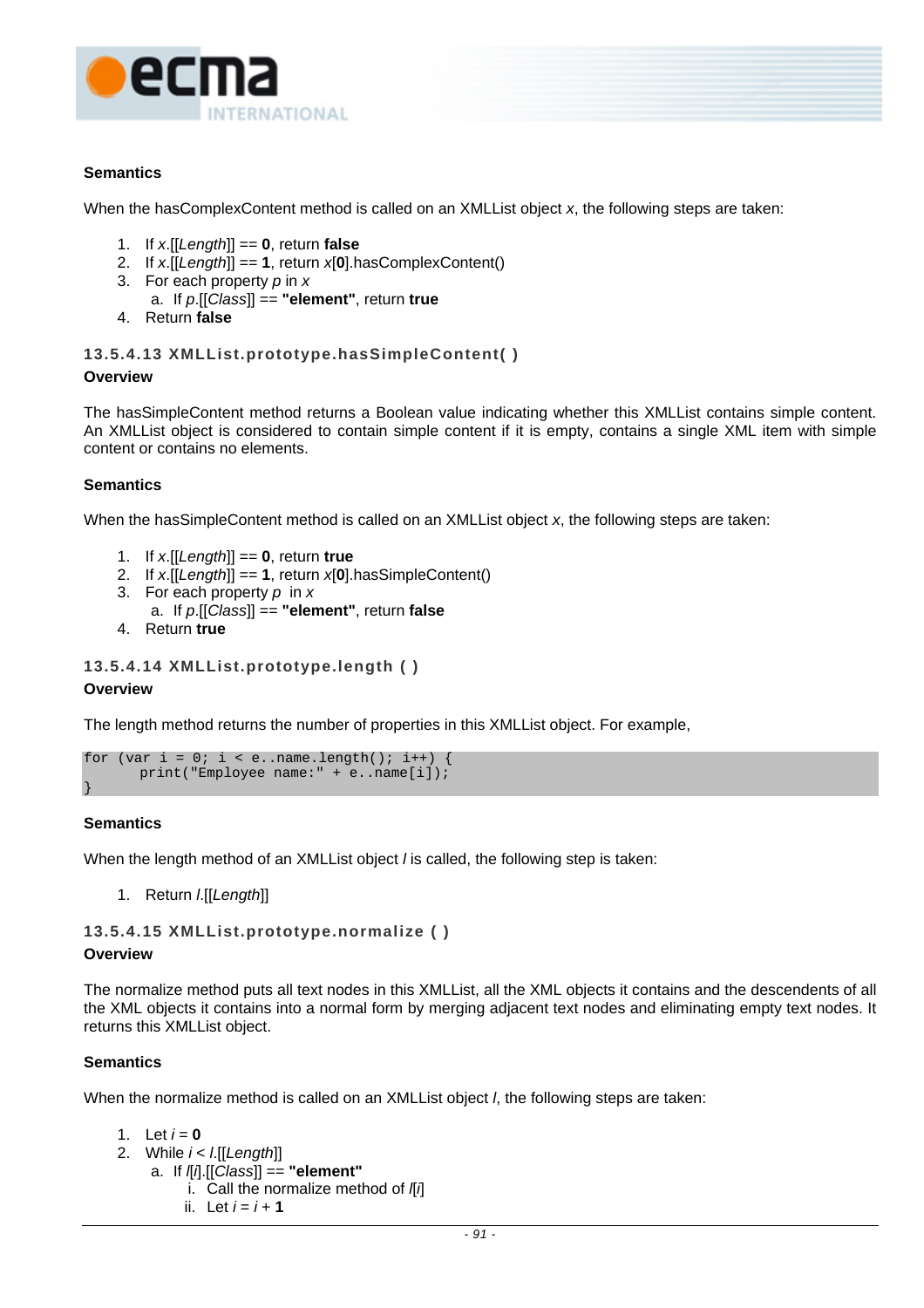

- b. Else if *l*[*i*].[[*Class*]] == **"text"**
	- i. While ((*i*+**1**) < *l*.[[*Length*]]) and (*l*[*i* + **1**].[[*Class*]] == **"text"**)
		- 1. Let *l*[*i*].[[*Value*]] be the result of concatenating *l*[*i*].[[*Value*]] and *l*[*i* + **1**].[[*Value*]]
		- 2. Call the [[Delete]] method of *l* with argument ToString(*i* + **1**)
	- ii. If *l*[*i*].[[*Value*]].length == **0**
		- 1. Call the [[Delete]] method of *l* with argument ToString(*i*)
	- iii. Else

1. Let  $i = i + 1$ 

c. Else

i. Let  $i = i + 1$ 

3. Return *l*

## **13.5.4.16 XMLList.prototype.parent ( )**

## **Overview**

If all items in this XMLList object have the same parent, it is returned. Otherwise, the parent method returns **undefined**.

## **Semantics**

When the parent method is called on an XMLList object *l*, the following steps are taken:

- 1. If *l*.[[*Length*]] = **0**, return **undefined**
- 2. Let *parent* = *l*[**0**].[[*Parent*]]
- 3. For *i* = **1** to *l*.[[*Length*]]-**1**, if *l*[*i*].[[*Parent*]] is not equal to *parent*, return **undefined**
- 4. Return *parent*

## **13.5.4.17 XMLList.prototype.processingInstructions ( [ name ] )**

## **Overview**

The processingInstructions method calls the processingInstructions method of each XML object in this XMLList object passing the optional parameter *name* (or **"\*"** if it is omitted) and returns an XMList containing the results in order.

## **Semantics**

When the processingInstructions method is called on an XMLList object *l* with optional parameter *name*, the following steps are taken:

- 6. If *name* is not specified, let *name* = **"\*"**
- 7. Let *name* = ToXmlName(*name*)
- 8. Let *m* = a new XMLList with *m*.[[*TargetObject*]] = *l*
- 9. For *i* = **0** to *l*.[[*Length*]]-**1**
	- a. If *l*[*i*].[[*Class*]] == **"element"**
		- i. Let *r* = *l*[*i*].processingInstructions(*name*)
		- ii. If *r*.[[*Length*]] > 0, call the [[Append]] method of *m* with argument *r*
- 10. Return *m*

## **13.5.4.18 XMLList.prototype.propertyIsEnumerable ( P ) Overview**

The propertyIsEnumerable method returns a Boolean value indicating whether the property *P* will be included in the set of properties iterated over when this XMLList object is used in a for-in statement.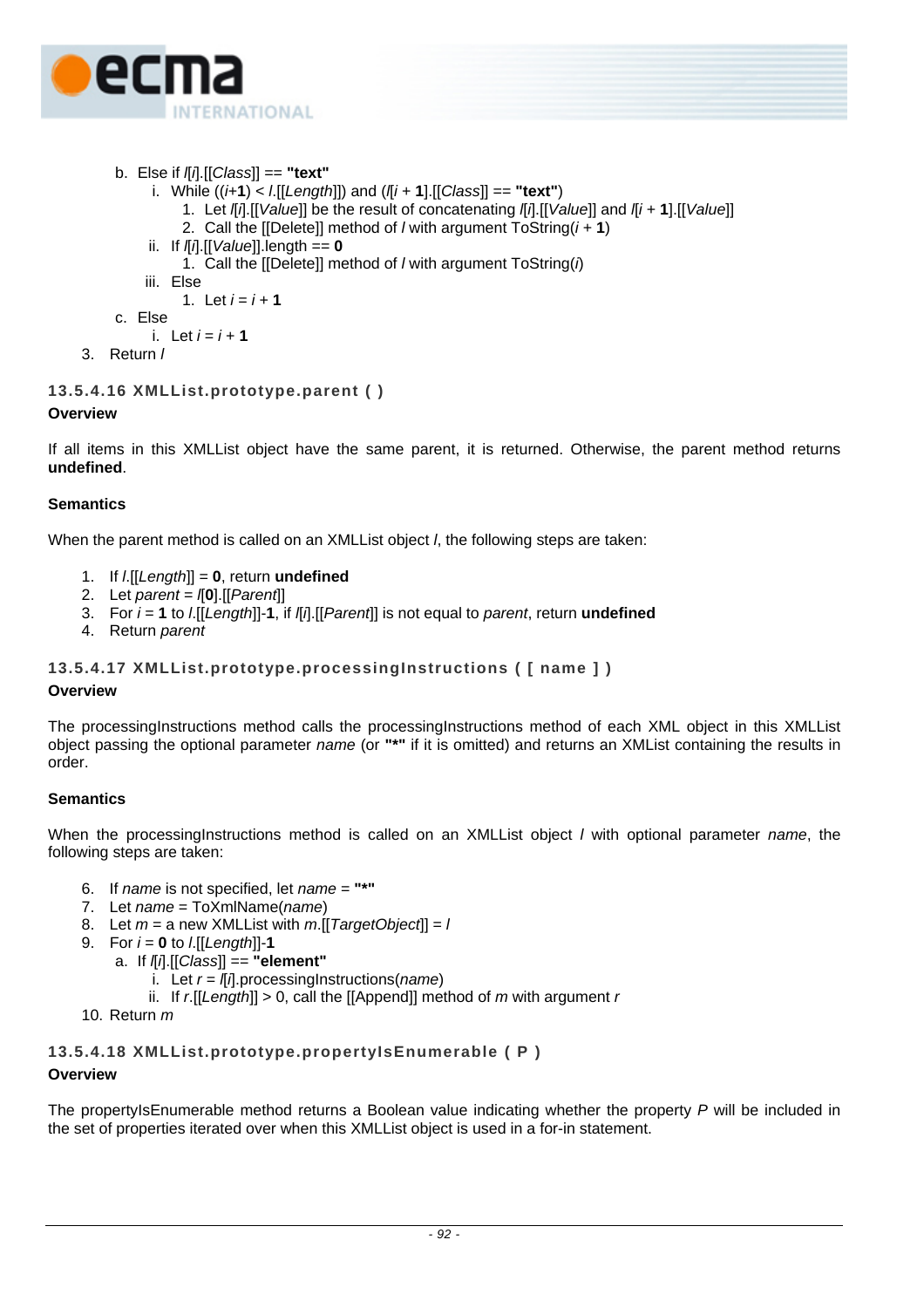

When the propertyIsEnumerable method of an XMLList object x is called with parameter P, the following step is taken:

- 1. if ToNumber(*P*) is greater than or equal to **0** and ToNumber(*P*) is less than *x*.[[*Length*]], return **true**
- 2. Return **false**

#### **13.5.4.19 XMLList.prototype.text ( )**

#### **Overview**

The text method calls the text method of each XML object contained in this XMLList object and returns an XMLList containing the results concatenated in order.

## **Semantics**

When the text method is called on an XMLList object *l*, the following steps are taken:

- 1. Let *m* be a new XMLList with *m*.[[*TargetObject*]] = *l*
- 2. For  $i = 0$  to  $l$ . [[Length]]-1
	- a. If *l*[*i*].[[*Class*]] == **"element"**
		- i. Let  $r = \sqrt{l}$ *l*.text()
		- ii. If *r*.[[*Length*]] > 0, call the [[Append]] method of *m* with argument *r*
- 3. Return *m*

## **13.5.4.20 XMLList.prototype.toString ( )**

#### **Overview**

The toString method returns a string representation of this XMLList object per the ToString conversion operator described in section [10.1.](#page-36-0)

## **Semantics**

When the toString() method of an XMLList object *l* is called, the following step is taken:

1. Return ToString(*l*)

## **13.5.4.21 XMLList.prototype.toXMLString ( )**

#### **Overview**

The toXMLString() method returns an XML encoded string representation of this XMLList object per the ToXMLString conversion operator described in section [10.2.](#page-38-0) Unlike the toString method, toXMLString provides no special treatment for XML objects that contain only XML text nodes (i.e., primitive values). The toXMLString method always calls toXMLString on each property contained within this XMLList object, concatenates the results in order and returns a single string.

## **Semantics**

When the toXMLString() method of an XMLList object *l* is called, the following step is taken

1. Return toXMLString(*l*)

**13.5.4.22 XMLList.prototype.valueOf ( ) Overview**

The valueOf method returns this XMLList object.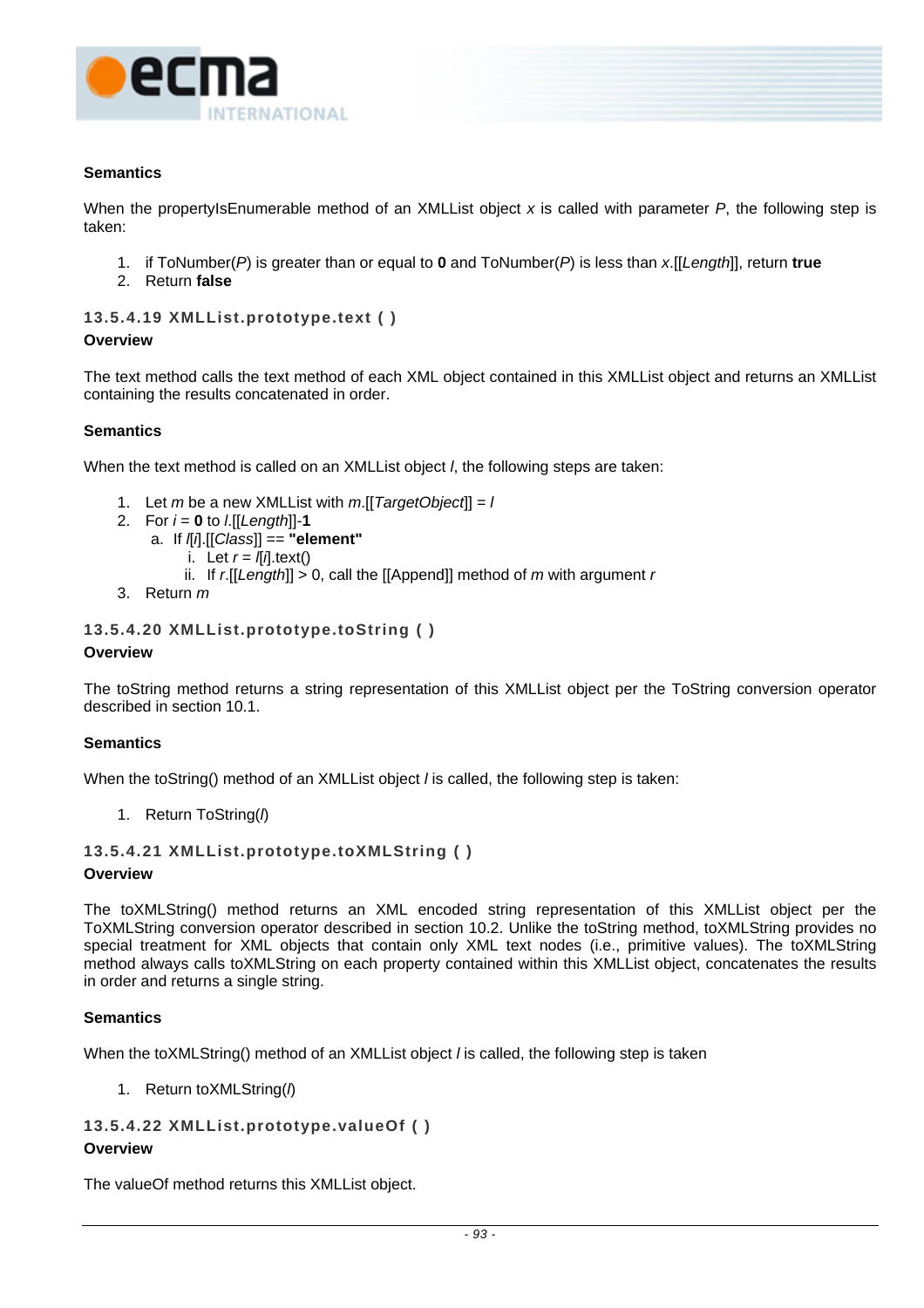

When the valueOf method of an XMLList object *l* is called, the following step is taken:

1. Return *l*

# **14 Errors**

E4X extends the list of errors implementations are not required to report as specified as follows:

• An implementation may define behaviour other than throwing a **TypeError** exception for the ToXML function and ToXMLList function when they are called with an argument of type Object.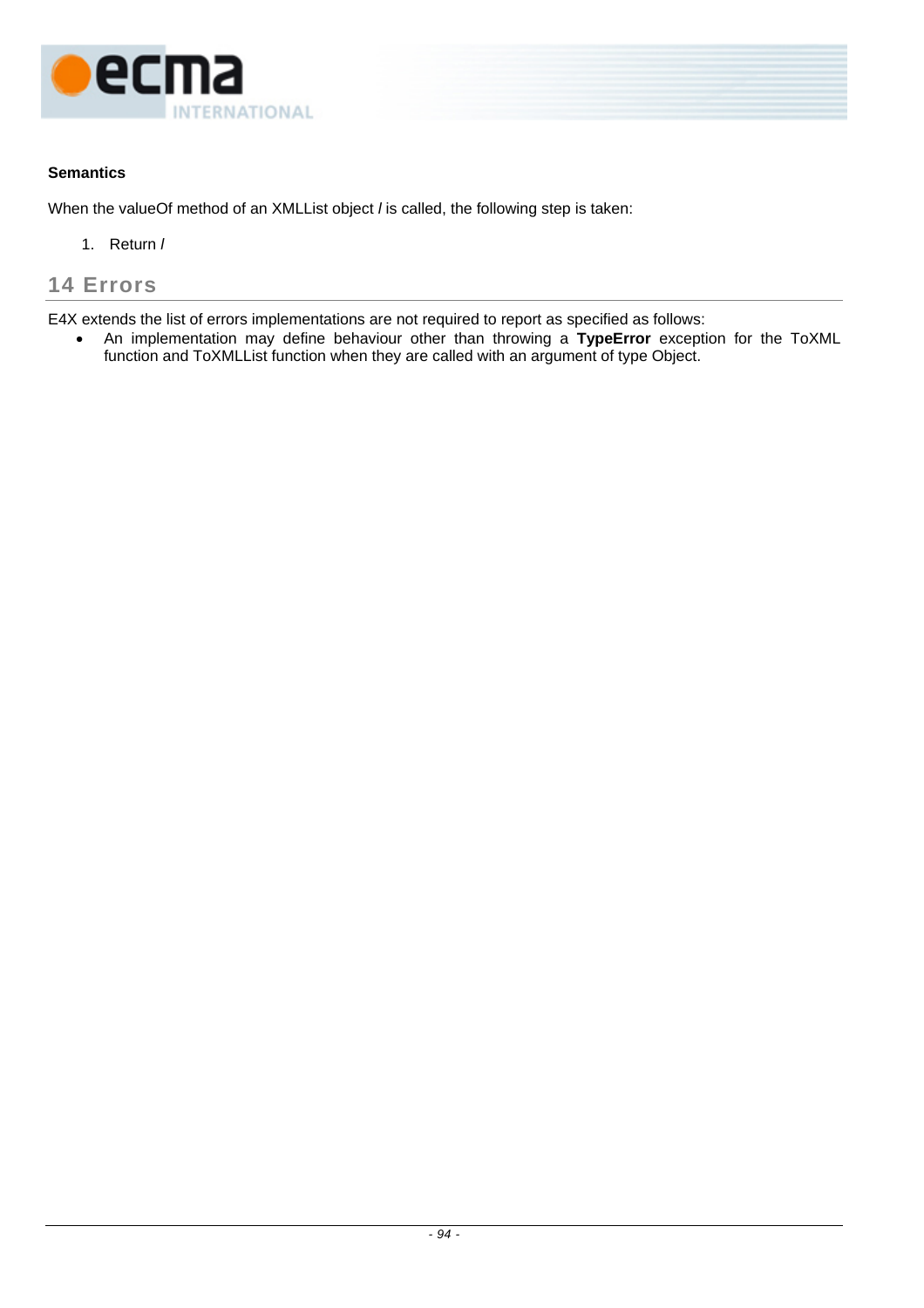

# **Annex A (normative)**

# **Optional Features**

This Annex describes some options. An E4X implementation which uses these features shall conform to the following associated specifications.

## **A.1 XML Built-in Methods**

An E4X implementation may add the following methods to XML objects.

# **A.1.1 domNode( )**

## **Overview**

The domNode method returns a W3C DOM Node representation of this XML Object.

## **Semantics**

The semantics of the domNode method are implementation dependent.

## **A.1.2 domNodeList( )**

#### **Overview**

The domNodeList method returns a W3C DOM NodeList containing a single W3C DOM Node representation of this XML Object.

#### **Semantics**

The semantics of the domNodeList method are implementation dependent.

## **A.1.3 xpath ( XPathExpression )**

## **Overview**

The xpath method evaluates the *XPathExpression* in accordance with the W3C XPath Recommendation using this XML object as the context node. Before evaluating the *XPathExpression*, the xpath method sets the XPath context as follows. The context node is set to this XML object. The context position is set to 1. The context size is set to 1. The set of variable bindings is set to the empty set. The function library is set to the empty set. The set of namespaces is set according to the set of in scope namespaces on this XML object. If the *XPathExpression* evaluates to a node list, the xpath method returns the results as an XMList. Otherwise, the xpath method throws a **TypeError** exception. For example,

// Use an xpath expression to get all the employees named John Smith var jim = e.xpath("//employee[name='John Smith']")

#### **Semantics**

When the xpath method of an XML object *x* is called with parameter *XPathExpression* it performs the following steps:

- 1. Let *e* be the result of evaluating *XPathExpression*
- 2. Let *s* = ToString(GetValue(*XpathExpression*))
- 3. Create an XPath context object representing the XML object *x*. This semantics of this step are implementation dependent.
- 4. Let the XPath context position be **1**
- 5. Let the XPath context size be **1**
- 6. Let the XPath variable bindings be  $\{\}$
- 7. Let the XPath function library be  $\{\}$